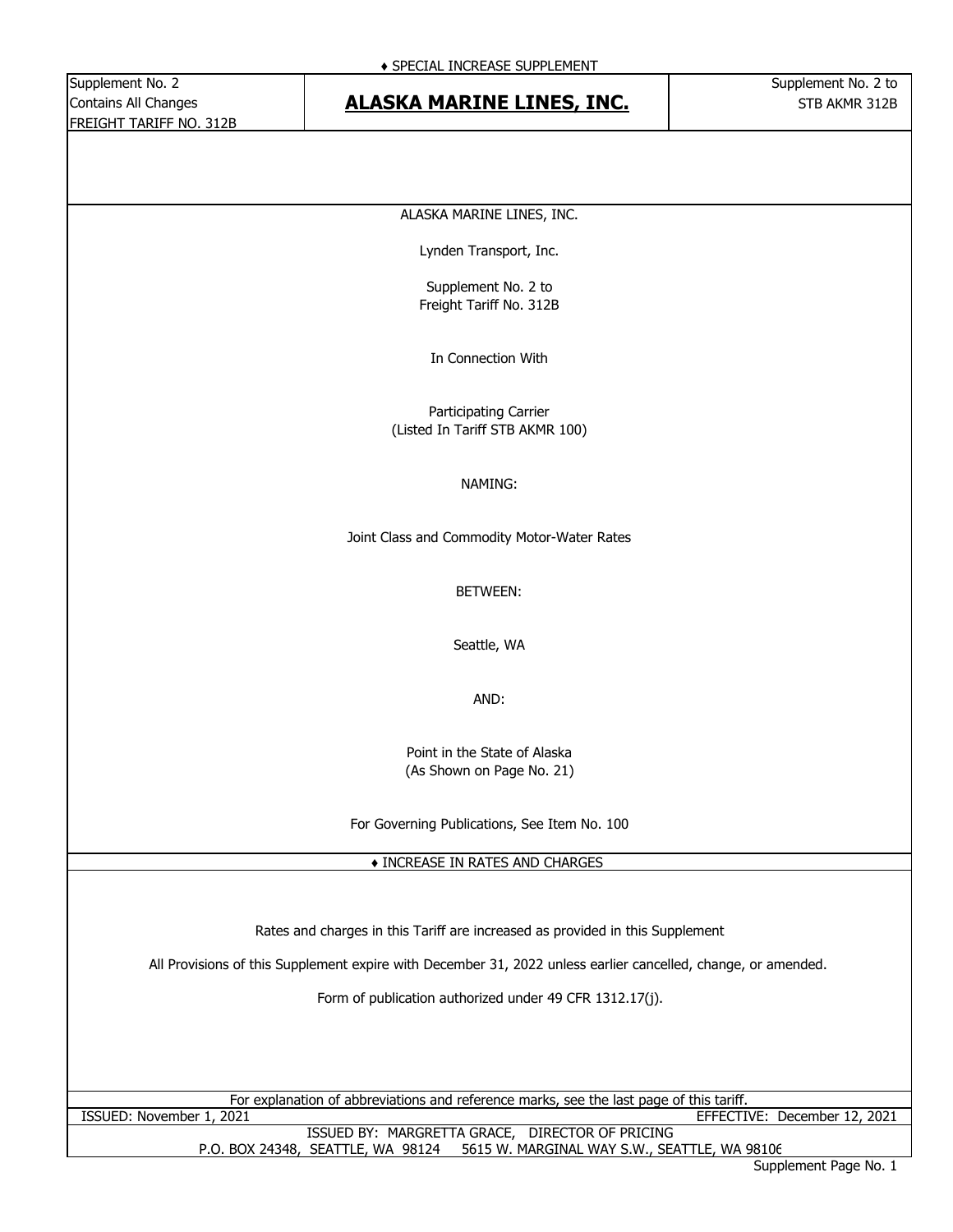TARIFF NO. 312B Page No. 2 to

Supplement No. 2

STB AKMR 312B

#### **ALASKA MARINE LINES, INC.**

Except as otherwise specifically provided, rates and charges in this Tariff are hereby increased as follows (See Notes 1 through 4):

NOTE 1: SECTIONS ONE THROUGH EIGHT ARE INCREASED AS FOLLOWS:

All rates and charges are increased five and twenty-five one hundredths (5.25%) percent. To arrive at such increased rate or charge, multiply the rate or charge by 1.0525. Fractions of less than 1/2 cent will be dropped. Fractions of 1/2 cent or more will be increased to the next whole cent. For rates in dollars, fractions less than .50 will be dropped and fractions of .50 or more will be rounded to the next whole dollar.

- NOTE 2: Where the rate or charge is published in dollars and cents, apply the equivalent in cents.
- NOTE 3: References to Tariff, Items, Notes, Rules, etc. will be as follows:

Where reference is made in this supplement to Tariff, Items, Notes, Rules, etc., it is understood that such reference is continuous and includes Supplements to or successive issues of such Tariffs, Items, Notes, Rules, etc.

NOTE 4: Increases do not apply to charges in STB AKMR 100, whether referenced directly or referenced as a governing publication.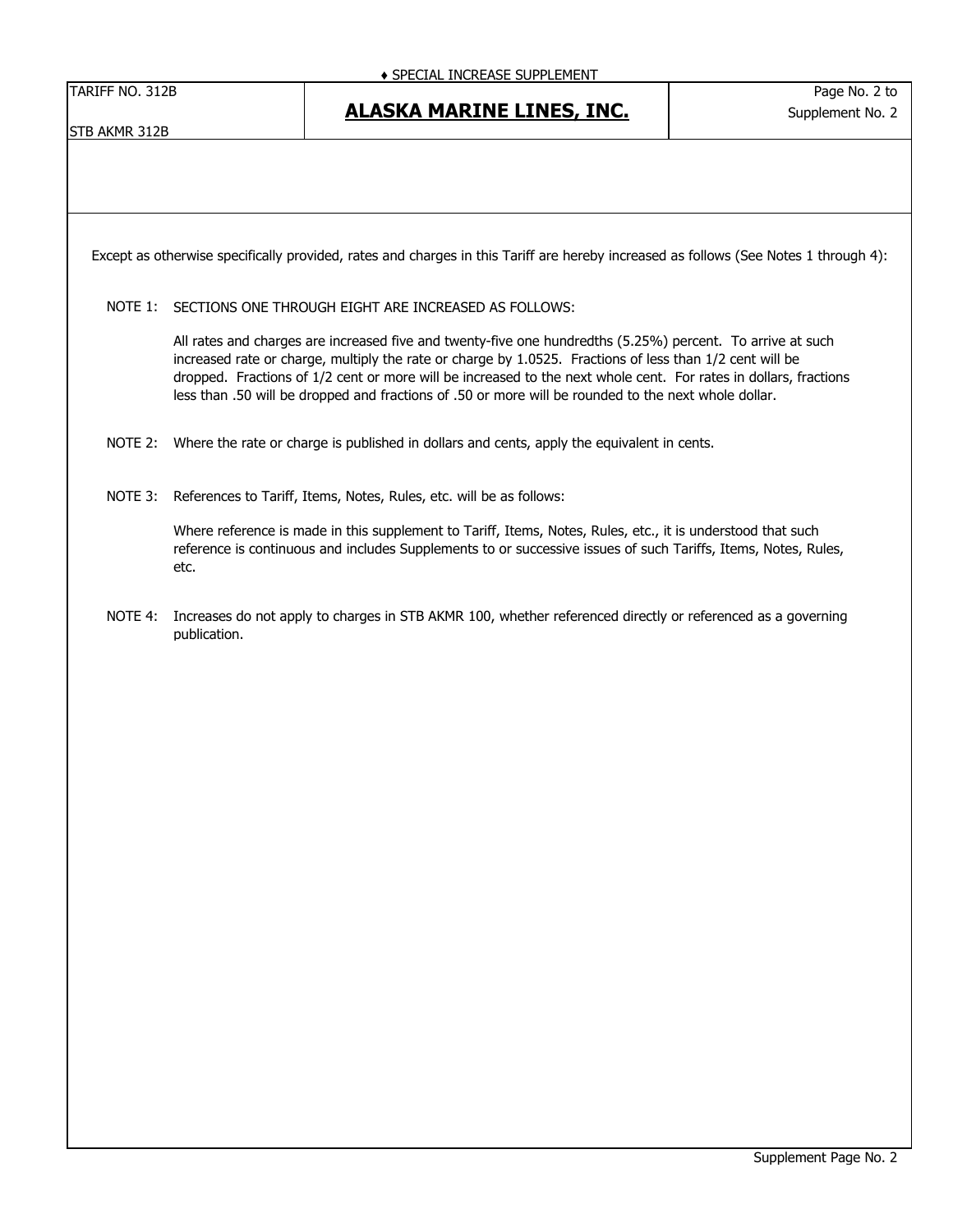#### CANCELS **CANCELS CANCEL CONSIDER THE ALASKA MARINE LINES, INC. Cancel Constant Original Title Page**

ALASKA MARINE LINES, INC.

LYNDEN TRANSPORT, INC

FREIGHT TARIFF NO. AKMR 312B IN CONNECTION WITH

Participating Carriers (Listed in Tariff STB AKMR 100, Series)

NAMING

Joint Class and Commodity Motor-Water Rates

BETWEEN

Points in Washington (As Shown on Page 21)

AND

Points in the State of Alaska (As Shown on Page 21)

For Governing Publications, See Item 100

For explanation of abbreviations and reference marks, see the last page of this tariff.

ISSUED: June 5, 2020 EFFECTIVE: June 8, 2020

ISSUED BY: MARGRETTA GRACE, DIRECTOR OF PRICING P.O. BOX 24348, SEATTLE, WA 98124 5615 W. MARGINAL WAY S.W., SEATTLE, WA 98106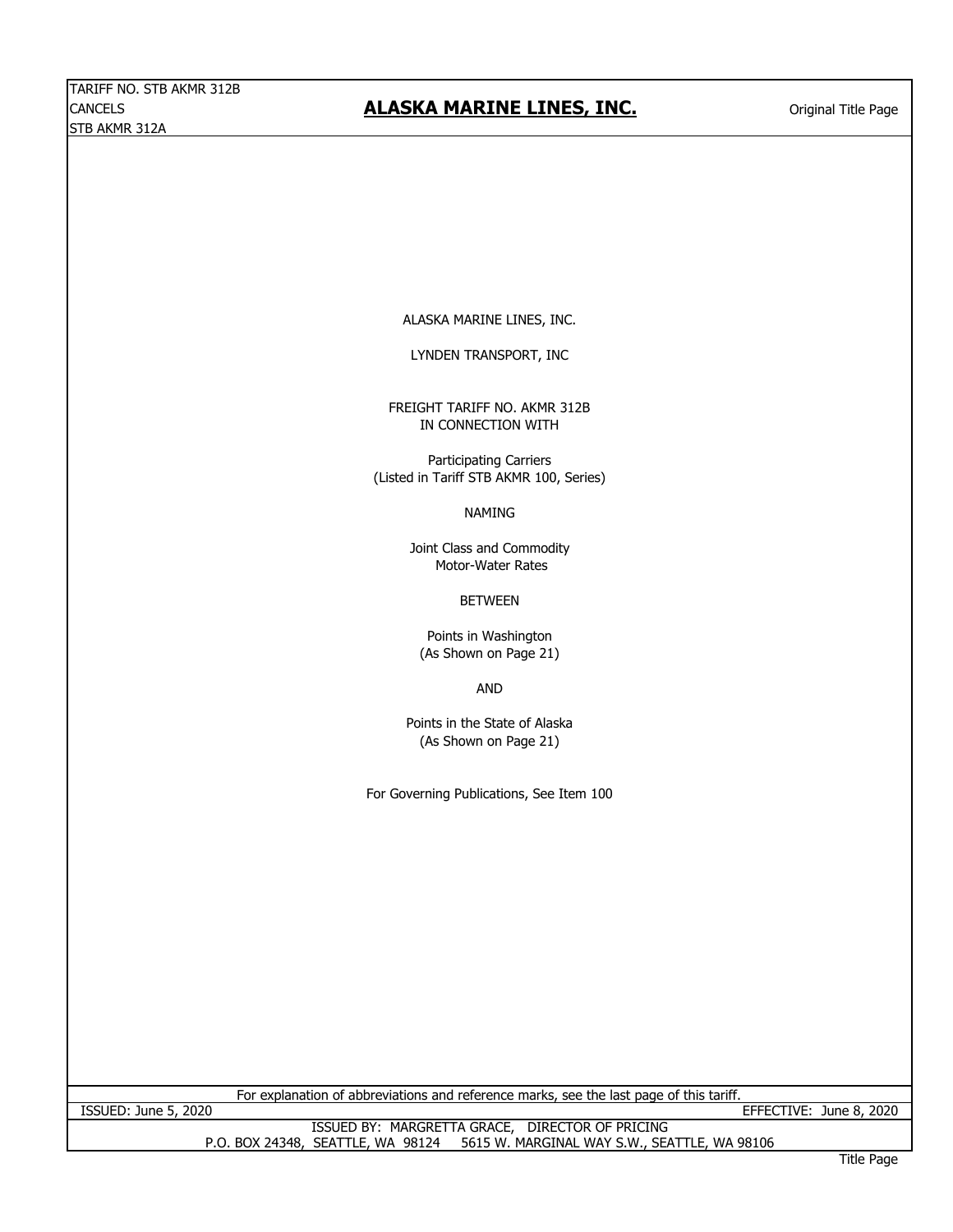#### **ALASKA MARINE LINES, INC.**

16th Revised Page 1

STB AKMR 312B

CHECK SHEET:

Title Page, Pages 1 through 116 and Last Page, inclusive, of this Tariff are effective as of the effective date of this page. Revised pages, as named below, contain all changes.

|                         | pages, as named below, contain all changes. |                 |          |                 |                |         |          |
|-------------------------|---------------------------------------------|-----------------|----------|-----------------|----------------|---------|----------|
| Page                    | Revision                                    | Page            | Revision | Page            | Revision       | Page    | Revision |
| Number:                 | Number:                                     | Number:         | Number:  | Number:         | Number:        | Number: | Number:  |
| Title                   | $\boldsymbol{0}$                            | 40              | 2nd Rev. | 80              | 2nd Rev.       |         |          |
| 1                       | 16th Rev.<br>$\blacktriangle$               | 41              | 2nd Rev. | 81              | 2nd Rev.       |         |          |
| $\overline{2}$          | 1st Rev.                                    | 42              | 2nd Rev. | 82              | 2nd Rev.       |         |          |
| $\overline{\mathbf{3}}$ | $\pmb{0}$                                   | 43              | 2nd Rev. | 83              | 2nd Rev.       |         |          |
| $\overline{4}$          | $\pmb{0}$                                   | 44              | 2nd Rev. | 84              | 2nd Rev.       |         |          |
|                         |                                             |                 |          |                 |                |         |          |
| 5                       | $\pmb{0}$                                   | 45              | 2nd Rev. | 85              | 4th Rev.       |         |          |
| 6                       | 0                                           | 46              | 2nd Rev. | 86              | 4th Rev.       |         |          |
| $\overline{7}$          | $\overline{0}$                              | $\overline{47}$ | 2nd Rev. | $\overline{87}$ | 2nd Rev.       |         |          |
| $\overline{8}$          | 0                                           | 48              | 2nd Rev. | 88              | $\mathbf 0$    |         |          |
| 9                       | $\pmb{0}$                                   | 49              | 2nd Rev. | 89              | 2nd Rev.       |         |          |
|                         |                                             |                 |          |                 |                |         |          |
| $10\,$                  | $\pmb{0}$                                   | 50              | 2nd Rev. | 90              | 2nd Rev.       |         |          |
| 11                      | $\pmb{0}$                                   | 51              | 2nd Rev. | 91              | $\mathbf 0$    |         |          |
| $\overline{12}$         | $\pmb{0}$                                   | $\overline{52}$ | 2nd Rev. | $\overline{92}$ | 2nd Rev.       |         |          |
| $\overline{13}$         | 0                                           | $\overline{53}$ | 2nd Rev. | 93              | 2nd Rev.       |         |          |
| 14                      | $\pmb{0}$                                   | 54              | 2nd Rev. | 94              | 0              |         |          |
|                         |                                             |                 |          |                 |                |         |          |
| 15                      | $\pmb{0}$                                   | 55              | 2nd Rev. | 95              | 0              |         |          |
| $\overline{16}$         | $\pmb{0}$                                   | $\overline{56}$ | 2nd Rev. | 96              | $\mathbf{0}$   |         |          |
| $\overline{17}$         | $\pmb{0}$                                   | $\overline{57}$ | 2nd Rev. | $\overline{97}$ | 2nd Rev.       |         |          |
| 18                      | $\overline{0}$                              | 58              | 2nd Rev. | 98              | 2nd Rev.       |         |          |
| $\overline{19}$         | $\pmb{0}$                                   | 59              | 2nd Rev. | 99              | 2nd Rev.       |         |          |
|                         |                                             |                 |          |                 |                |         |          |
| $\overline{20}$         | 0                                           | 60              | 2nd Rev. | 100             | 2nd Rev.       |         |          |
| $\overline{21}$         | $\pmb{0}$                                   | 61              | 2nd Rev. | 101             | 2nd Rev.       |         |          |
| 22                      | 0                                           | 62              | 2nd Rev. | 102             | 2nd Rev.       |         |          |
| 23                      | $\pmb{0}$                                   | 63              | 2nd Rev. | 103             | $3rd$ Rev.     |         |          |
| $\overline{24}$         | 7th Rev.<br>$\blacktriangle$                | 64              | 2nd Rev. | 104             | 2nd Rev.       |         |          |
|                         |                                             |                 |          |                 |                |         |          |
| $\overline{25}$         | 3rd Rev.                                    | 65              | 2nd Rev. | 105             | 2nd Rev.       |         |          |
| 26                      | 4th Rev.                                    | 66              | 2nd Rev. | 106             | 2nd Rev.       |         |          |
| 27                      | 0                                           | 67              | 2nd Rev. | 107             | $3rd$ Rev.     |         |          |
| 28                      | $\mathbf{0}$                                | 68              | 3rd Rev. | 108             | 2nd Rev.       |         |          |
| 29                      | 2nd Rev.                                    | 69              | 2nd Rev. | 109             | 2nd Rev.       |         |          |
|                         |                                             |                 |          |                 |                |         |          |
| 30                      | $\mathbf 0$                                 | 70              | 2nd Rev. | 110             | 2nd Rev.       |         |          |
| $\overline{31}$         | 2nd Rev.                                    | $\overline{71}$ | 2nd Rev. | 111             | 3rd Rev.       |         |          |
| 32                      | 2nd Rev.                                    | $\overline{72}$ | 2nd Rev. | 112             | $\overline{0}$ |         |          |
| $\overline{33}$         | 2nd Rev.                                    | $\overline{73}$ | 2nd Rev. | 113             | 2nd Rev.       |         |          |
| 34                      | 2nd Rev.                                    | 74              | 2nd Rev. | 114             | 2nd Rev.       |         |          |
|                         |                                             |                 |          |                 |                |         |          |
| 35                      | 4th Rev.                                    | 75              | 2nd Rev. | 115             | 2nd Rev.       |         |          |
| $\overline{36}$         | 2nd Rev.                                    | $\overline{76}$ | 2nd Rev. | 116             | 2nd Rev.       |         |          |
| $\overline{37}$         | $\overline{2}$ nd Rev.                      | $\overline{77}$ | 2nd Rev. | Last            | $\mathbf 0$    |         |          |
| $\overline{38}$         | 2nd Rev.                                    | $\overline{78}$ | 2nd Rev. |                 |                |         |          |
| 39                      | 2nd Rev.                                    | 79              | 2nd Rev. |                 |                |         |          |
|                         |                                             |                 |          |                 |                |         |          |
|                         |                                             |                 |          |                 |                |         |          |
|                         |                                             |                 |          |                 |                |         |          |
|                         |                                             |                 |          |                 |                |         |          |

ISSUED: May 24, 2022 EFFECTIVE: May 25, 2022

For explanation of abbreviations and reference marks, see the last page of this tariff.

P.O. BOX 24348, SEATTLE, WA 98124 5615 W. MARGINAL WAY S.W., SEATTLE, WA 98106 ISSUED BY: MARGRETTA GRACE, DIRECTOR OF PRICING

Page No. 1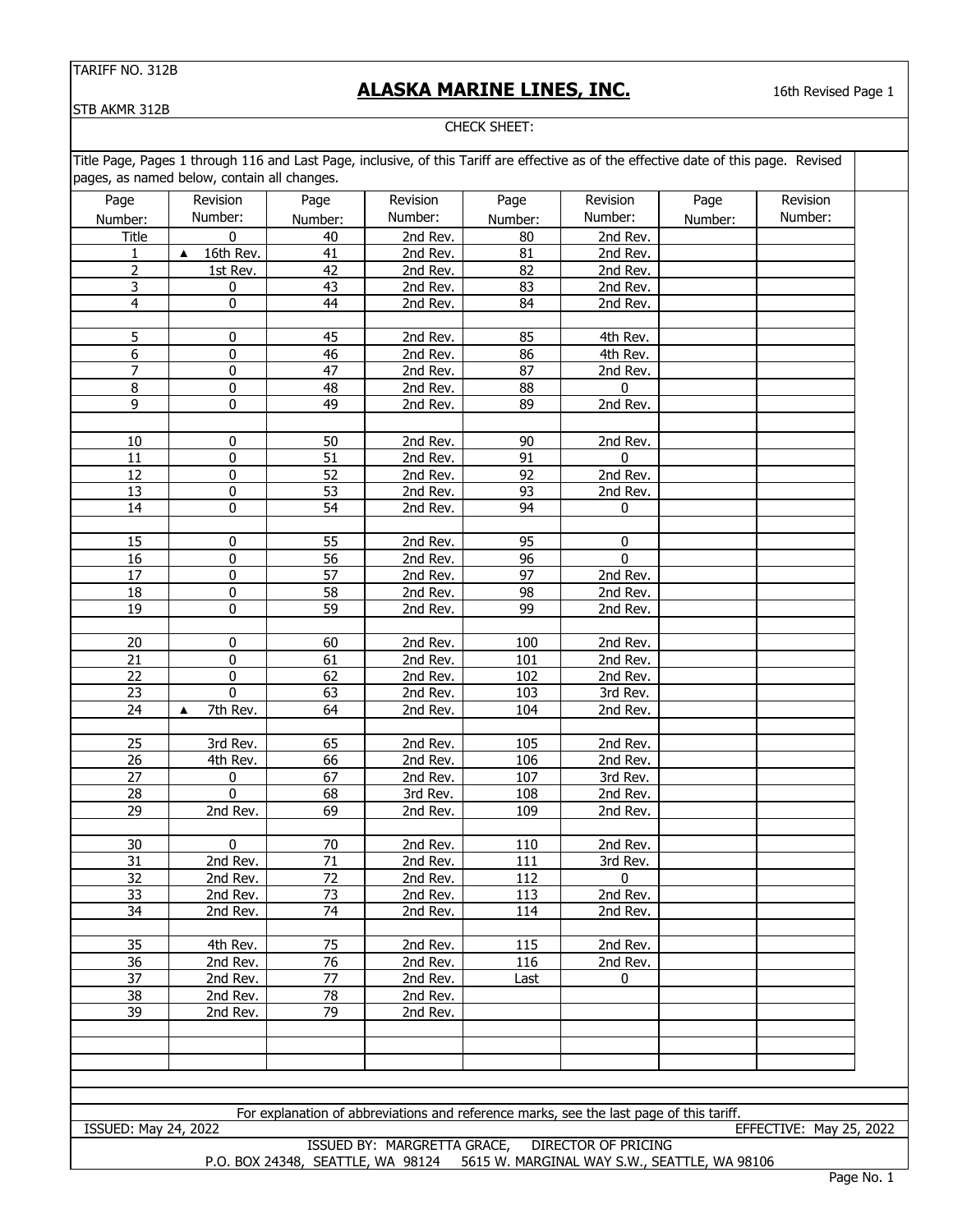# **ALASKA MARINE LINES, INC.**

1st Revised Page 2

| STB AKMR 312B                                                                                                                                                                                                                                                                                           |                                                                                         |                                                                                           |  |
|---------------------------------------------------------------------------------------------------------------------------------------------------------------------------------------------------------------------------------------------------------------------------------------------------------|-----------------------------------------------------------------------------------------|-------------------------------------------------------------------------------------------|--|
|                                                                                                                                                                                                                                                                                                         | TABLE OF CONTENTS<br>NOTE: The hyphen (-) indicates "through"                           |                                                                                           |  |
| SUBJECT:                                                                                                                                                                                                                                                                                                | ITEM NO.                                                                                | PAGE NO.                                                                                  |  |
| -A-                                                                                                                                                                                                                                                                                                     |                                                                                         |                                                                                           |  |
|                                                                                                                                                                                                                                                                                                         |                                                                                         | Last Page                                                                                 |  |
| $-C-$                                                                                                                                                                                                                                                                                                   |                                                                                         |                                                                                           |  |
|                                                                                                                                                                                                                                                                                                         |                                                                                         | 1                                                                                         |  |
| -G-                                                                                                                                                                                                                                                                                                     |                                                                                         |                                                                                           |  |
|                                                                                                                                                                                                                                                                                                         | 100                                                                                     | 22                                                                                        |  |
| -I-                                                                                                                                                                                                                                                                                                     |                                                                                         |                                                                                           |  |
| -M-                                                                                                                                                                                                                                                                                                     |                                                                                         |                                                                                           |  |
| Minimum Charge                                                                                                                                                                                                                                                                                          | 610                                                                                     | 25                                                                                        |  |
|                                                                                                                                                                                                                                                                                                         |                                                                                         | $4 - 20$                                                                                  |  |
| $-P-$                                                                                                                                                                                                                                                                                                   |                                                                                         |                                                                                           |  |
|                                                                                                                                                                                                                                                                                                         |                                                                                         | 21                                                                                        |  |
| -R-                                                                                                                                                                                                                                                                                                     |                                                                                         |                                                                                           |  |
|                                                                                                                                                                                                                                                                                                         |                                                                                         |                                                                                           |  |
| Section 2 - Northbound Commodity<br>Section 3 - Northbound (Freeze) Commodity<br>Section 4 - Northbound (Chill) Commodity<br>Section 5 - Northbound Proportional Commodity<br>Section 6 - Through Northbound Commodity<br>Section 7 - Southbound Commodity<br>Section 8 - Southbound (Freeze) Commodity | 2021 - 2973<br>3000 - 3050<br>4000 - 4050<br>----<br>----<br>7010 - 7850<br>8000 - 8050 | $28 - 29$<br>$30 - 87$<br>$88 - 90$<br>$91 - 93$<br>94<br>95<br>$96 - 111$<br>$112 - 116$ |  |
|                                                                                                                                                                                                                                                                                                         |                                                                                         | Last Page                                                                                 |  |
| $-S-$                                                                                                                                                                                                                                                                                                   |                                                                                         |                                                                                           |  |
|                                                                                                                                                                                                                                                                                                         |                                                                                         | Last Page                                                                                 |  |
| <b>TCR 4563</b>                                                                                                                                                                                                                                                                                         |                                                                                         |                                                                                           |  |
| For explanation of abbreviations and reference marks, see the last page of this tariff.                                                                                                                                                                                                                 |                                                                                         |                                                                                           |  |
| ISSUED: June 16, 2020                                                                                                                                                                                                                                                                                   |                                                                                         | EFFECTIVE: June 17, 2020                                                                  |  |
| P.O. BOX 24348, SEATTLE, WA 98124 5615 W. MARGINAL WAY S.W., SEATTLE, WA 98106                                                                                                                                                                                                                          | ISSUED BY: MARGRETTA GRACE, DIRECTOR OF PRICING                                         |                                                                                           |  |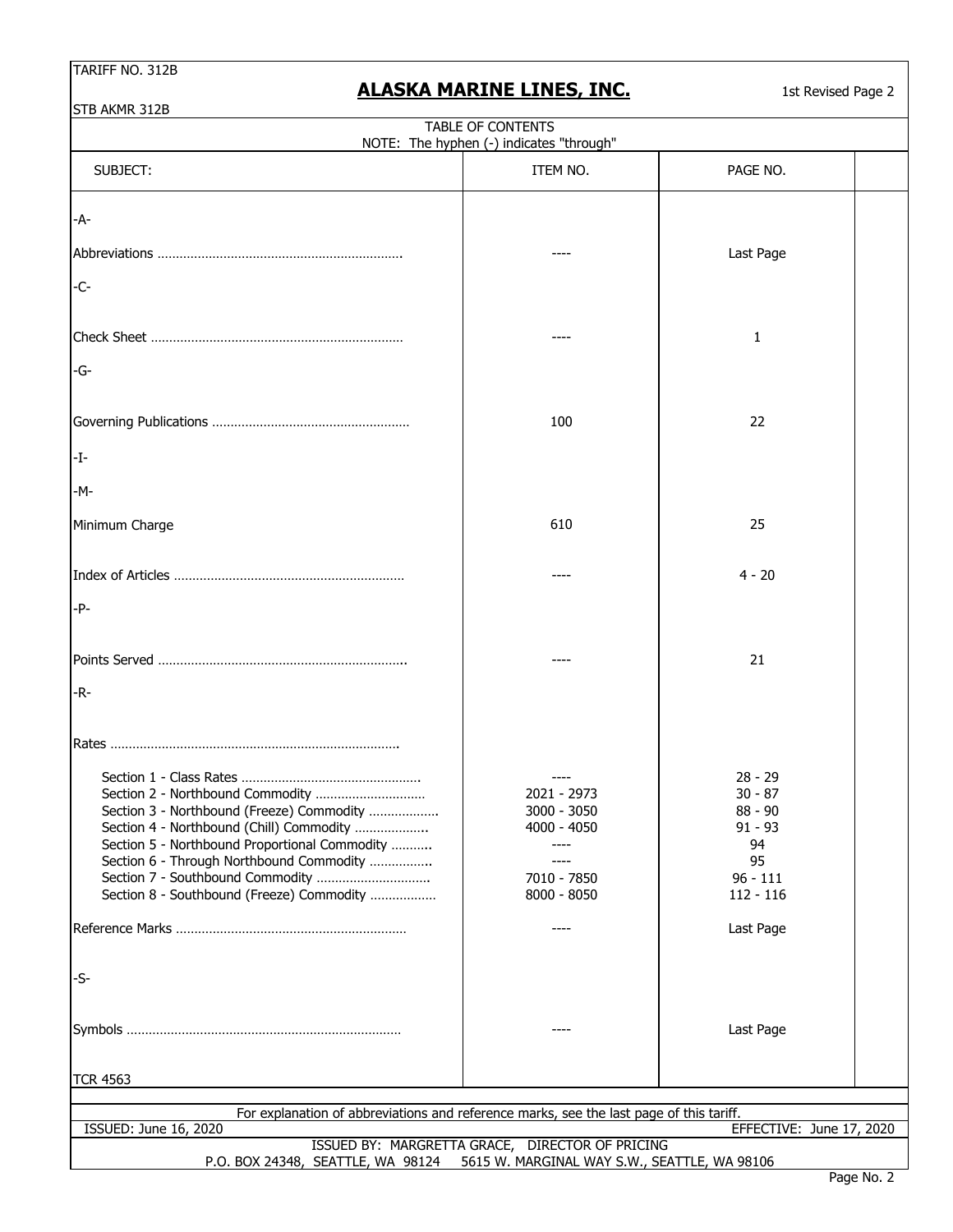STB AKMR 312B

#### EXPLANATION OF INDEX ARTICLES The plan and use of the Index of Articles is as explained below:

(1) Item numbers 1005 through 1033 are Commodity Description Groups as Listed in Tariff No. STB AKMR 100, series.

|                                                                                         | Commodity                                       | Refer to Item(s) :           |  |  |
|-----------------------------------------------------------------------------------------|-------------------------------------------------|------------------------------|--|--|
|                                                                                         | Auto/Motorcycle/Marine/Machine Parts            | 1005, 2056                   |  |  |
|                                                                                         | <b>Building Materials</b>                       | 1008, 2126                   |  |  |
|                                                                                         | Department Store Merchandise                    | 1013, 2285                   |  |  |
|                                                                                         | <b>Electrical Equipment</b>                     | 1015, 2310                   |  |  |
|                                                                                         | Fertilizers and Feed                            | 1016, 2350                   |  |  |
|                                                                                         | Groceries and Foodstuffs                        | 1019, 2401                   |  |  |
|                                                                                         | Hardware                                        | 1020, 2530                   |  |  |
|                                                                                         | Iron or Steel Articles                          | 1021, 2574, 2581             |  |  |
|                                                                                         | Machinery                                       | 1025, 2686, 2690, 7460, 7465 |  |  |
|                                                                                         | Office Supplies                                 | 1026, 2718                   |  |  |
|                                                                                         | Paint/Varnishes/Lacquers/Other Articles         | 1023, 2721                   |  |  |
|                                                                                         | Paper and Paper Articles                        | 1027, 2742                   |  |  |
|                                                                                         | Roofing and Siding                              | 1031, 2826                   |  |  |
|                                                                                         | Wallboard                                       | 1033, 2973                   |  |  |
|                                                                                         |                                                 |                              |  |  |
|                                                                                         |                                                 |                              |  |  |
| For explanation of abbreviations and reference marks, see the last page of this tariff. |                                                 |                              |  |  |
| <b>ISSUED: June 5, 2020</b>                                                             |                                                 | EFFECTIVE: June 8, 2020      |  |  |
|                                                                                         | ISSUED BY: MARGRETTA GRACE, DIRECTOR OF PRICING |                              |  |  |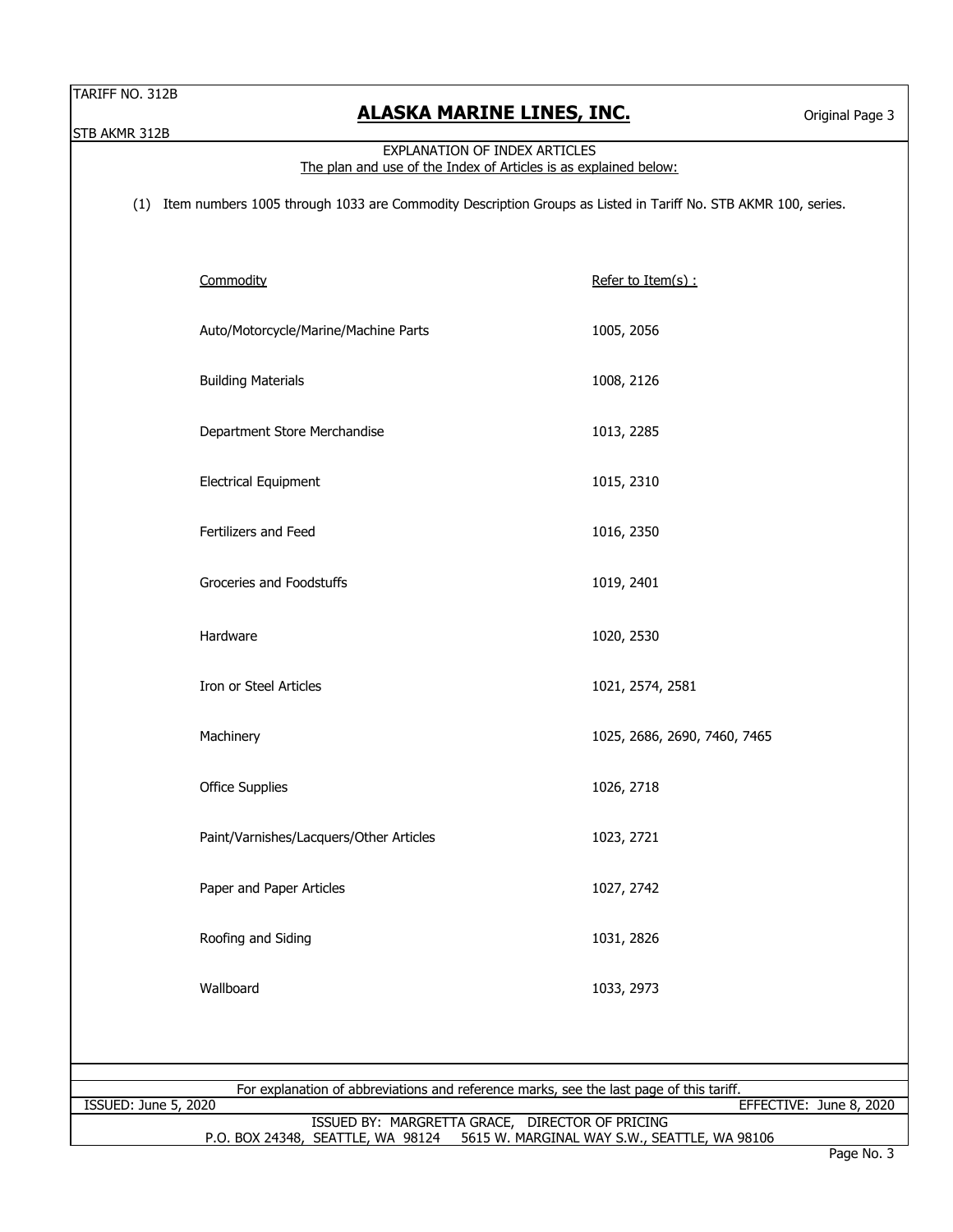#### **ALASKA MARINE LINES, INC.**

|                                                                                                              | <b>INDEX OF ARTICLES</b>          |                                                                                         |                         |  |  |  |
|--------------------------------------------------------------------------------------------------------------|-----------------------------------|-----------------------------------------------------------------------------------------|-------------------------|--|--|--|
| For Which Commodity Rates and Exceptions Ratings are Named in This Tariff.                                   |                                   |                                                                                         |                         |  |  |  |
| COMMODITY:                                                                                                   | ITEM NO.:                         | COMMODITY:                                                                              | ITEM NO.:               |  |  |  |
| Α                                                                                                            |                                   | В                                                                                       |                         |  |  |  |
|                                                                                                              |                                   |                                                                                         |                         |  |  |  |
|                                                                                                              |                                   |                                                                                         |                         |  |  |  |
|                                                                                                              |                                   |                                                                                         |                         |  |  |  |
|                                                                                                              |                                   |                                                                                         |                         |  |  |  |
|                                                                                                              |                                   |                                                                                         |                         |  |  |  |
|                                                                                                              |                                   |                                                                                         |                         |  |  |  |
|                                                                                                              |                                   |                                                                                         |                         |  |  |  |
|                                                                                                              |                                   |                                                                                         |                         |  |  |  |
|                                                                                                              |                                   |                                                                                         |                         |  |  |  |
|                                                                                                              |                                   |                                                                                         |                         |  |  |  |
|                                                                                                              |                                   |                                                                                         |                         |  |  |  |
|                                                                                                              |                                   |                                                                                         |                         |  |  |  |
|                                                                                                              |                                   |                                                                                         |                         |  |  |  |
|                                                                                                              |                                   |                                                                                         |                         |  |  |  |
|                                                                                                              |                                   |                                                                                         | 7100                    |  |  |  |
|                                                                                                              |                                   |                                                                                         |                         |  |  |  |
|                                                                                                              |                                   |                                                                                         |                         |  |  |  |
|                                                                                                              |                                   |                                                                                         |                         |  |  |  |
|                                                                                                              |                                   |                                                                                         |                         |  |  |  |
|                                                                                                              |                                   |                                                                                         |                         |  |  |  |
|                                                                                                              |                                   |                                                                                         |                         |  |  |  |
|                                                                                                              |                                   |                                                                                         |                         |  |  |  |
|                                                                                                              |                                   |                                                                                         |                         |  |  |  |
|                                                                                                              |                                   |                                                                                         |                         |  |  |  |
|                                                                                                              |                                   |                                                                                         |                         |  |  |  |
|                                                                                                              |                                   |                                                                                         |                         |  |  |  |
|                                                                                                              |                                   |                                                                                         |                         |  |  |  |
|                                                                                                              |                                   |                                                                                         |                         |  |  |  |
|                                                                                                              |                                   |                                                                                         |                         |  |  |  |
|                                                                                                              |                                   |                                                                                         |                         |  |  |  |
| Automobile Parts of Accessories, As Desc1005, 2056, 7030 Bentonite (Colloidal Clay), As Desc1016, 2350, 2175 |                                   |                                                                                         |                         |  |  |  |
|                                                                                                              |                                   |                                                                                         |                         |  |  |  |
|                                                                                                              |                                   |                                                                                         |                         |  |  |  |
|                                                                                                              |                                   | Continued on Next Page                                                                  |                         |  |  |  |
|                                                                                                              |                                   | For explanation of abbreviations and reference marks, see the last page of this tariff. |                         |  |  |  |
| <b>ISSUED: June 5, 2020</b>                                                                                  |                                   | ISSUED BY: MARGRETTA GRACE, DIRECTOR OF PRICING                                         | EFFECTIVE: June 8, 2020 |  |  |  |
|                                                                                                              | P.O. BOX 24348, SEATTLE, WA 98124 | 5615 W. MARGINAL WAY S.W., SEATTLE, WA 98106                                            |                         |  |  |  |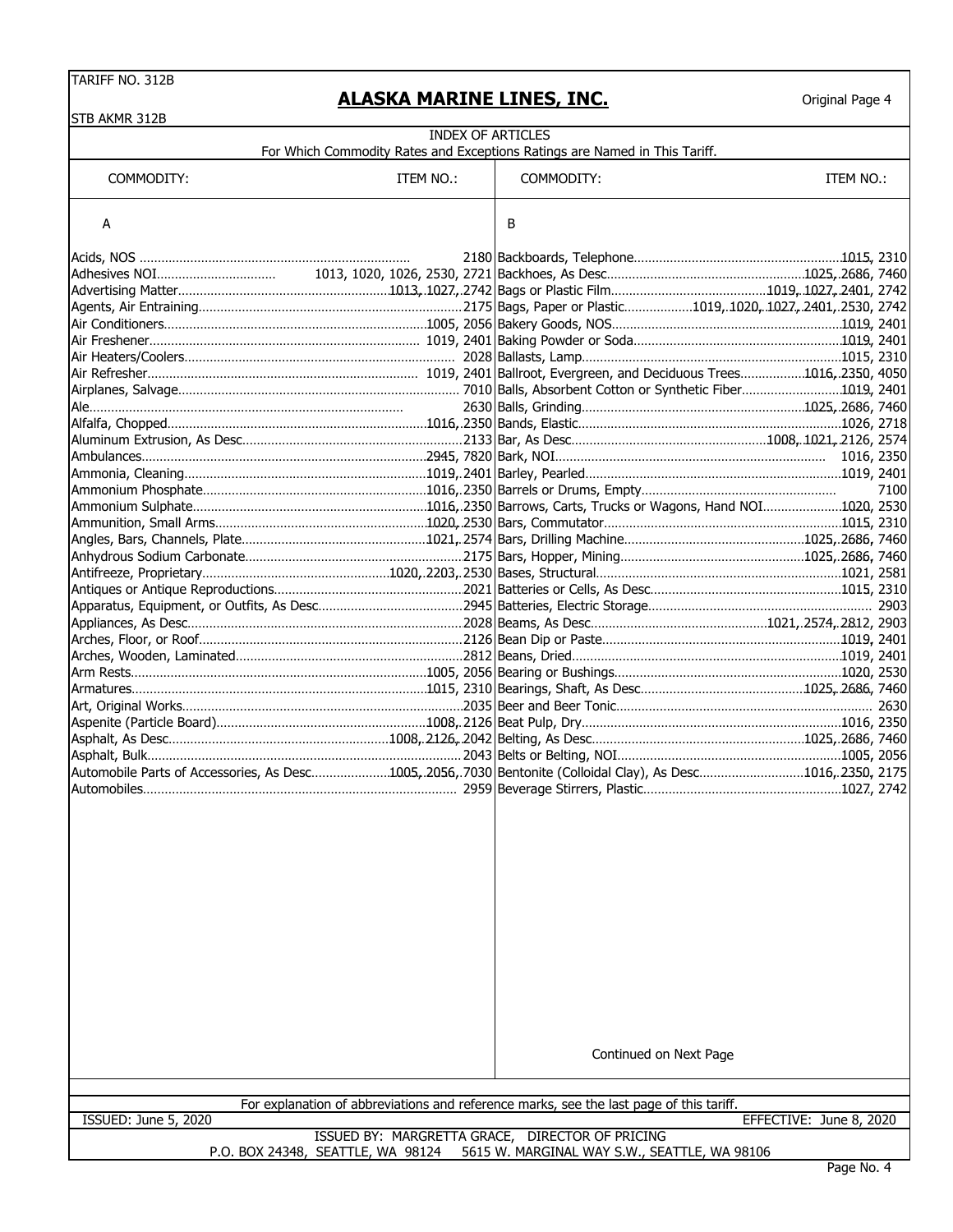#### **ALASKA MARINE LINES, INC.**

| STB AKMR 312B                                                                                                    |            |      |                                                                                        |                         |
|------------------------------------------------------------------------------------------------------------------|------------|------|----------------------------------------------------------------------------------------|-------------------------|
|                                                                                                                  |            |      | <b>INDEX OF ARTICLES</b>                                                               |                         |
|                                                                                                                  |            |      | For Which Commodity Rates and Exceptions Ratings are Named in This Tariff.             |                         |
| COMMODITY:                                                                                                       | ITEM NO.:  |      | COMMODITY:                                                                             | ITEM NO.:               |
| В<br>(Continued)                                                                                                 |            |      |                                                                                        |                         |
| Beverages or Beverage Preparations1019,.2380,.2401, 2630  Braces, Bracing, Brackets, or Forms, As Desc1021, 2574 |            |      |                                                                                        |                         |
|                                                                                                                  |            |      |                                                                                        |                         |
|                                                                                                                  |            |      |                                                                                        | 1016, 2350              |
|                                                                                                                  |            |      |                                                                                        |                         |
|                                                                                                                  |            |      |                                                                                        |                         |
|                                                                                                                  |            |      |                                                                                        | 2112<br>2116            |
|                                                                                                                  |            |      |                                                                                        | 1026, 2718              |
|                                                                                                                  |            |      |                                                                                        |                         |
|                                                                                                                  |            |      |                                                                                        |                         |
|                                                                                                                  |            |      |                                                                                        | 1023, 2721              |
| Board, Sound Deadening……………………………………………………1033, 2973 Bucket Teeth, Machinery……………………………………………1025, 2686, 7460    |            |      |                                                                                        |                         |
| Board or Sheets, Ground Wood, As Desc1008, 2621, 2651 Building Construction Sections, As Desc1025, 2119, 2581    |            |      |                                                                                        |                         |
|                                                                                                                  |            |      |                                                                                        |                         |
|                                                                                                                  |            |      |                                                                                        |                         |
|                                                                                                                  |            |      |                                                                                        | 2133                    |
|                                                                                                                  |            |      |                                                                                        | 2121                    |
|                                                                                                                  |            |      |                                                                                        | 2119                    |
|                                                                                                                  |            |      |                                                                                        |                         |
|                                                                                                                  |            |      |                                                                                        |                         |
|                                                                                                                  |            |      |                                                                                        |                         |
|                                                                                                                  |            |      |                                                                                        |                         |
|                                                                                                                  |            |      |                                                                                        |                         |
| Boxes, Fibreboard, Paper or Paperboard, used, scrap 7565                                                         |            |      |                                                                                        |                         |
|                                                                                                                  | 1021, 2574 |      |                                                                                        |                         |
|                                                                                                                  |            |      |                                                                                        |                         |
|                                                                                                                  |            | 2104 |                                                                                        |                         |
|                                                                                                                  |            |      |                                                                                        |                         |
|                                                                                                                  |            |      |                                                                                        |                         |
|                                                                                                                  |            |      |                                                                                        |                         |
|                                                                                                                  |            | 2110 |                                                                                        |                         |
|                                                                                                                  |            |      |                                                                                        |                         |
|                                                                                                                  |            |      |                                                                                        |                         |
|                                                                                                                  |            |      |                                                                                        |                         |
|                                                                                                                  |            |      |                                                                                        |                         |
|                                                                                                                  |            |      |                                                                                        |                         |
|                                                                                                                  |            |      |                                                                                        |                         |
|                                                                                                                  |            |      |                                                                                        |                         |
|                                                                                                                  |            |      |                                                                                        |                         |
|                                                                                                                  |            |      |                                                                                        |                         |
|                                                                                                                  |            |      |                                                                                        |                         |
|                                                                                                                  |            |      |                                                                                        |                         |
|                                                                                                                  |            |      |                                                                                        |                         |
|                                                                                                                  |            |      |                                                                                        |                         |
|                                                                                                                  |            |      |                                                                                        |                         |
|                                                                                                                  |            |      | Continued on Next Page                                                                 |                         |
|                                                                                                                  |            |      |                                                                                        |                         |
|                                                                                                                  |            |      | For explanation of abbreviations and reference marks, see the last page of this tariff |                         |
| ISSUED: June 5, 2020                                                                                             |            |      | ISSUED BY: MARGRETTA GRACE, DIRECTOR OF PRICING                                        | EFFECTIVE: June 8, 2020 |
|                                                                                                                  |            |      | P.O. BOX 24348, SEATTLE, WA 98124 5615 W. MARGINAL WAY S.W., SEATTLE, WA 98106         |                         |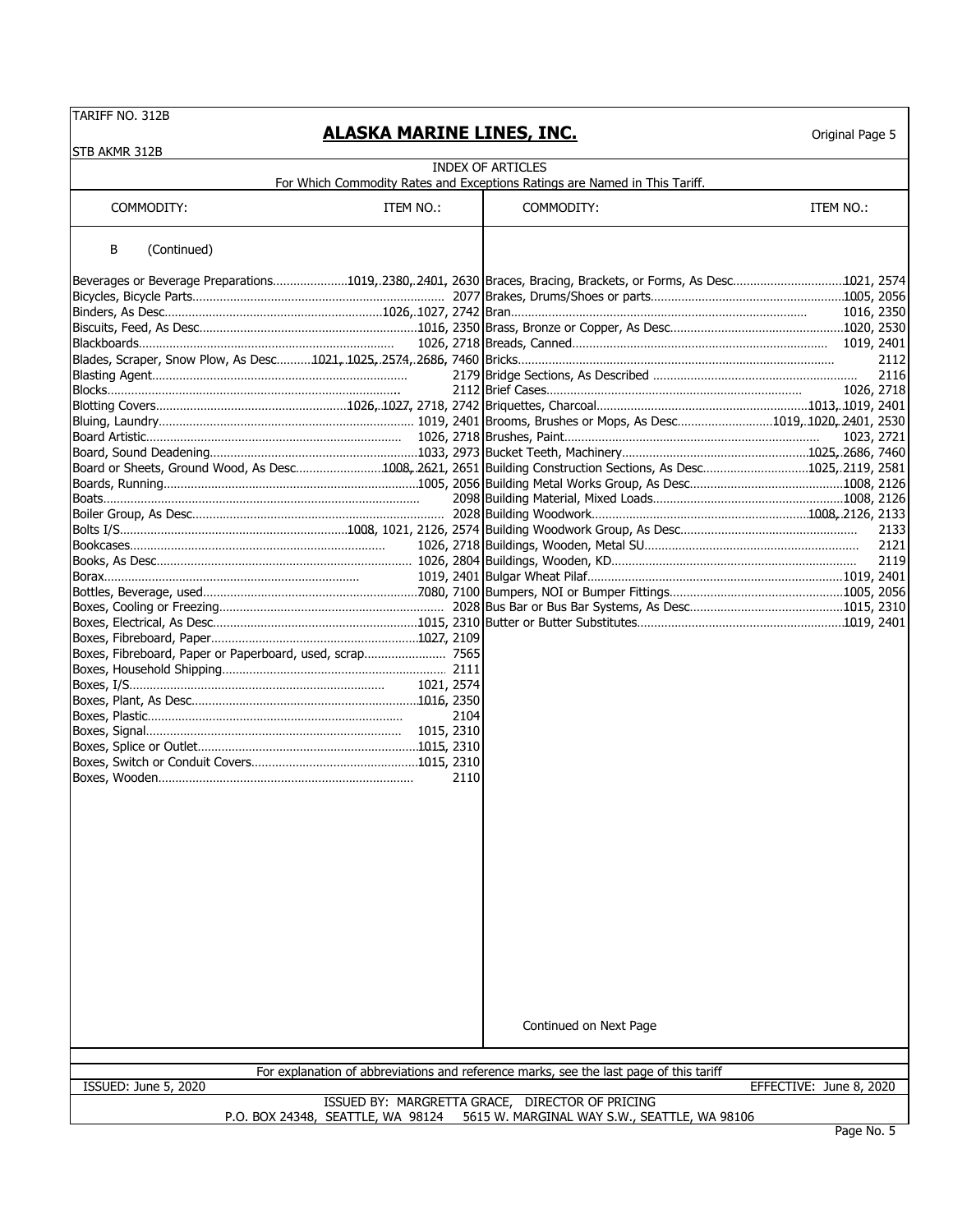| STB AKMR 312B        |           |                                                                                         |                         |      |
|----------------------|-----------|-----------------------------------------------------------------------------------------|-------------------------|------|
|                      |           | <b>INDEX OF ARTICLES</b>                                                                |                         |      |
|                      |           | For Which Commodity Rates and Exceptions Ratings are Named in This Tariff.              |                         |      |
| COMMODITY:           | ITEM NO.: | COMMODITY:                                                                              | ITEM NO.:               |      |
|                      |           |                                                                                         |                         |      |
| C                    |           |                                                                                         |                         |      |
|                      |           |                                                                                         |                         |      |
|                      |           |                                                                                         |                         |      |
|                      |           |                                                                                         |                         |      |
|                      |           |                                                                                         |                         |      |
|                      |           |                                                                                         |                         |      |
|                      |           |                                                                                         |                         |      |
|                      |           |                                                                                         |                         |      |
|                      |           |                                                                                         |                         | 2600 |
|                      |           |                                                                                         |                         |      |
|                      |           |                                                                                         |                         |      |
|                      |           |                                                                                         |                         |      |
|                      |           |                                                                                         |                         |      |
|                      |           |                                                                                         |                         |      |
|                      |           |                                                                                         |                         |      |
|                      |           |                                                                                         |                         | 2168 |
|                      |           |                                                                                         |                         |      |
|                      |           |                                                                                         |                         |      |
|                      |           |                                                                                         |                         |      |
|                      |           |                                                                                         | 1026, 2718              |      |
|                      |           |                                                                                         |                         |      |
|                      |           |                                                                                         |                         |      |
|                      |           |                                                                                         |                         |      |
|                      |           |                                                                                         |                         |      |
|                      |           |                                                                                         |                         |      |
|                      |           |                                                                                         |                         |      |
|                      |           |                                                                                         |                         |      |
|                      |           |                                                                                         |                         |      |
|                      |           |                                                                                         |                         |      |
|                      |           |                                                                                         |                         |      |
|                      |           |                                                                                         |                         |      |
|                      |           |                                                                                         |                         |      |
|                      |           |                                                                                         |                         |      |
|                      |           |                                                                                         | 1019, 2401              |      |
|                      |           | Circuit Breakers or Switches, As Desc1015, 2310                                         |                         |      |
|                      |           |                                                                                         |                         |      |
|                      |           |                                                                                         |                         | 2804 |
|                      |           |                                                                                         |                         |      |
|                      |           |                                                                                         |                         |      |
|                      |           |                                                                                         |                         |      |
|                      |           |                                                                                         |                         |      |
|                      |           |                                                                                         |                         |      |
|                      |           |                                                                                         |                         |      |
|                      |           |                                                                                         |                         |      |
|                      |           |                                                                                         |                         |      |
|                      |           |                                                                                         |                         |      |
|                      |           |                                                                                         |                         |      |
|                      |           |                                                                                         |                         |      |
|                      |           |                                                                                         |                         |      |
|                      |           | (Continued on Next Page)                                                                |                         |      |
|                      |           |                                                                                         |                         |      |
|                      |           | For explanation of abbreviations and reference marks, see the last page of this tariff. |                         |      |
| ISSUED: June 5, 2020 |           |                                                                                         | EFFECTIVE: June 8, 2020 |      |
|                      |           | ISSUED BY: MARGRETTA GRACE, DIRECTOR OF PRICING                                         |                         |      |
|                      |           | P.O. BOX 24348, SEATTLE, WA 98124 5615 W. MARGINAL WAY S.W., SEATTLE, WA 98106          |                         |      |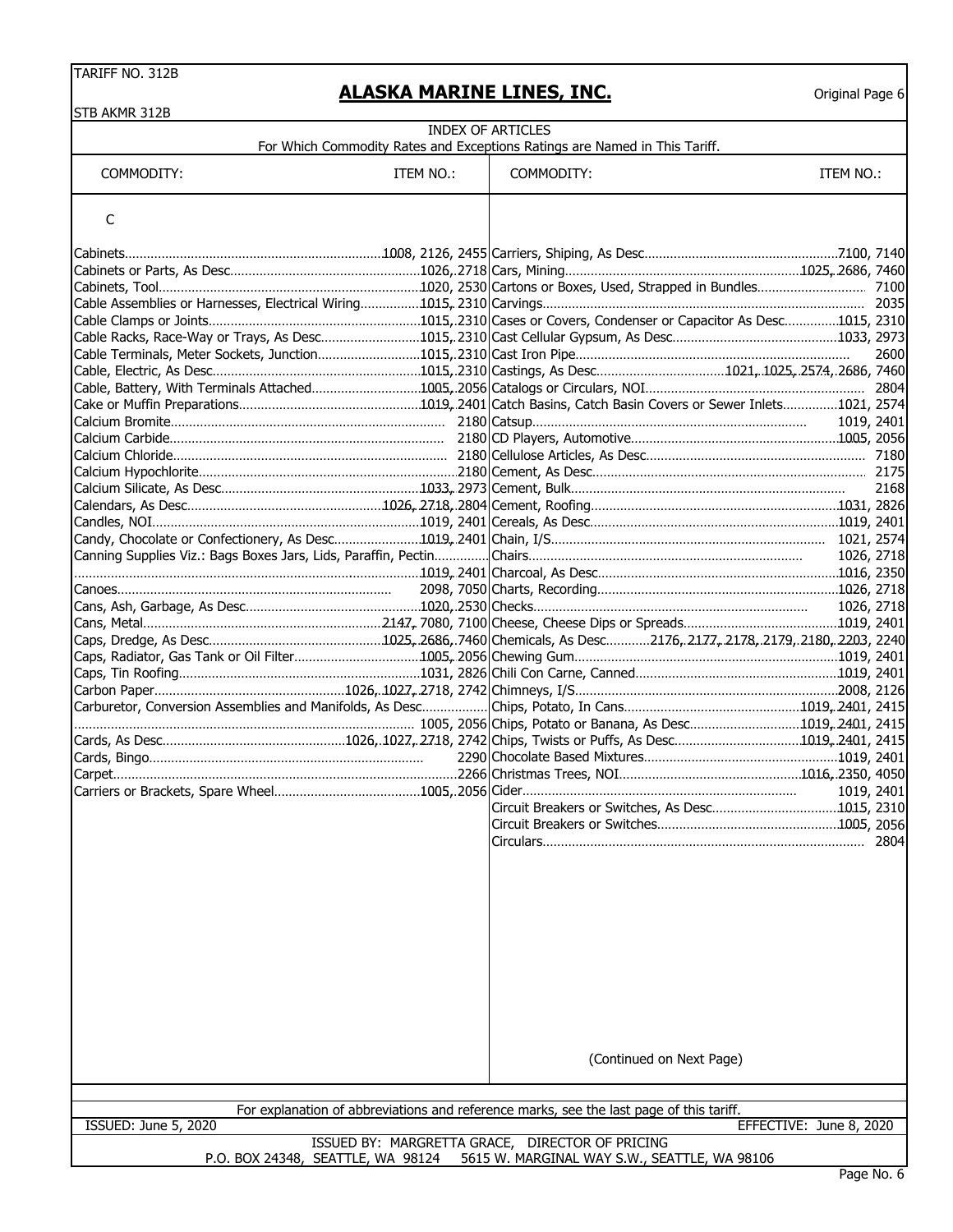| STB AKMR 312B                     |           |                                                                                         |                         |
|-----------------------------------|-----------|-----------------------------------------------------------------------------------------|-------------------------|
|                                   |           | <b>INDEX OF ARTICLES</b>                                                                |                         |
|                                   |           | For Which Commodity Rates and Exceptions Ratings are Named in This Tariff.              |                         |
| COMMODITY:                        | ITEM NO.: | COMMODITY:                                                                              | ITEM NO.:               |
|                                   |           |                                                                                         |                         |
| (Continued)<br>C                  |           |                                                                                         |                         |
|                                   |           |                                                                                         |                         |
|                                   |           |                                                                                         |                         |
|                                   |           |                                                                                         |                         |
|                                   |           |                                                                                         |                         |
|                                   |           |                                                                                         |                         |
|                                   |           |                                                                                         |                         |
|                                   |           |                                                                                         |                         |
|                                   |           |                                                                                         |                         |
|                                   |           |                                                                                         |                         |
|                                   |           |                                                                                         |                         |
|                                   |           |                                                                                         |                         |
|                                   |           |                                                                                         |                         |
|                                   |           |                                                                                         |                         |
|                                   |           |                                                                                         |                         |
|                                   |           |                                                                                         |                         |
|                                   |           |                                                                                         |                         |
|                                   |           |                                                                                         |                         |
|                                   |           |                                                                                         |                         |
|                                   |           |                                                                                         |                         |
|                                   |           |                                                                                         |                         |
|                                   |           |                                                                                         |                         |
|                                   |           |                                                                                         |                         |
|                                   |           |                                                                                         |                         |
|                                   |           |                                                                                         |                         |
|                                   |           |                                                                                         |                         |
|                                   |           |                                                                                         |                         |
|                                   |           |                                                                                         |                         |
|                                   |           | Water Clarifying, Hardening, Purifying, Softening1019, 2401                             |                         |
|                                   |           |                                                                                         |                         |
|                                   |           |                                                                                         |                         |
|                                   |           |                                                                                         |                         |
|                                   |           |                                                                                         |                         |
|                                   |           |                                                                                         |                         |
|                                   |           |                                                                                         |                         |
|                                   |           |                                                                                         |                         |
|                                   |           |                                                                                         |                         |
|                                   |           |                                                                                         |                         |
|                                   |           |                                                                                         |                         |
|                                   |           |                                                                                         |                         |
|                                   |           |                                                                                         |                         |
|                                   |           |                                                                                         |                         |
|                                   |           |                                                                                         |                         |
|                                   |           |                                                                                         |                         |
|                                   |           |                                                                                         |                         |
|                                   |           |                                                                                         |                         |
|                                   |           |                                                                                         |                         |
|                                   |           | (Continued on Next Page)                                                                |                         |
|                                   |           |                                                                                         |                         |
|                                   |           |                                                                                         |                         |
| ISSUED: June 5, 2020              |           | For explanation of abbreviations and reference marks, see the last page of this tariff. | EFFECTIVE: June 8, 2020 |
|                                   |           | ISSUED BY: MARGRETTA GRACE, DIRECTOR OF PRICING                                         |                         |
| P.O. BOX 24348, SEATTLE, WA 98124 |           | 5615 W. MARGINAL WAY S.W., SEATTLE, WA 98106                                            |                         |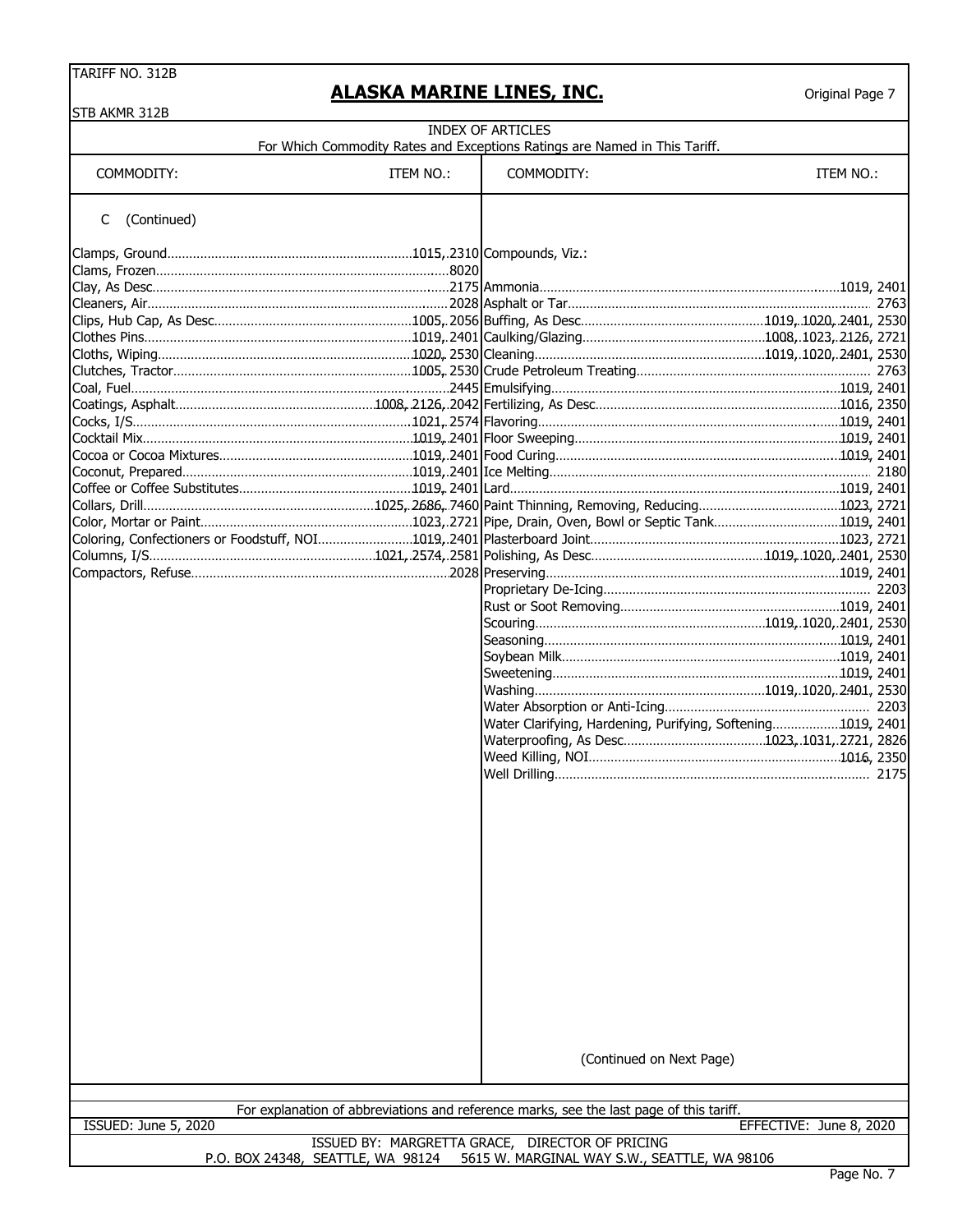|                             | <u>ALASKA MARINE LINES, INC.</u>  |                                                                                                                  | Original Page 8         |
|-----------------------------|-----------------------------------|------------------------------------------------------------------------------------------------------------------|-------------------------|
| STB AKMR 312B               |                                   | <b>INDEX OF ARTICLES</b>                                                                                         |                         |
|                             |                                   | For Which Commodity Rates and Exceptions Ratings are Named in This Tariff.                                       |                         |
| COMMODITY:                  | ITEM NO.:                         | COMMODITY:                                                                                                       | ITEM NO.:               |
| (Continued)<br>C            |                                   | D                                                                                                                |                         |
|                             |                                   |                                                                                                                  |                         |
|                             |                                   |                                                                                                                  |                         |
|                             |                                   |                                                                                                                  |                         |
|                             |                                   | Conduits, As Desc………………………1015,.1020,.1021,.2310,.2530,.2574 Derricks, As Desc………………………………………………1025,.2686, 7460 |                         |
|                             |                                   |                                                                                                                  |                         |
|                             |                                   |                                                                                                                  |                         |
|                             |                                   | Controllers, As Desc1015,.1025,.2530,.2686,.7460 Devices, Filtering/Cleaning, Cartridges1005,.1020,.2056, 2350   |                         |
|                             |                                   |                                                                                                                  |                         |
|                             |                                   |                                                                                                                  |                         |
|                             |                                   |                                                                                                                  |                         |
|                             |                                   |                                                                                                                  |                         |
|                             |                                   | Cork Sheets and Blocks…………………………………………………1008, 2126 Disc, Road Grader……………………………………………1025, 2686, 7460           |                         |
|                             |                                   |                                                                                                                  |                         |
|                             |                                   |                                                                                                                  |                         |
|                             |                                   |                                                                                                                  |                         |
|                             |                                   | Covers, As Desc…………………………………………1026,.1027,.2718,.2742 Diver's Outfits, As Desc………………………………………………1024, 2720       |                         |
|                             |                                   |                                                                                                                  |                         |
|                             |                                   | Covers, Hood, Radiator, Seat, Tire, Top As Desc………………1005, 2056 Doilies……………………………………………………………………1027, 2742      |                         |
|                             |                                   |                                                                                                                  |                         |
|                             |                                   |                                                                                                                  |                         |
|                             |                                   |                                                                                                                  |                         |
|                             |                                   | Crab Pots……………………………………………………………………………2270 Dredges, KD………………………………………………………1025, 2686, 7460                      |                         |
|                             |                                   |                                                                                                                  |                         |
|                             |                                   |                                                                                                                  |                         |
|                             |                                   |                                                                                                                  |                         |
|                             |                                   |                                                                                                                  |                         |
|                             |                                   | Culvert Pipe, As Desc………………………………………………………………………………………2601 Drops Cough or Breath Fresh…………………………………………1019, 2401 |                         |
|                             |                                   |                                                                                                                  |                         |
|                             |                                   | Cutting Edges, Grader I/S………………………………………1025, 2686, 7460 Ductile Iron Pipe…………………………………………………………………… 2600        |                         |
|                             |                                   |                                                                                                                  |                         |
|                             |                                   |                                                                                                                  |                         |
|                             |                                   | (Continued on Next Page)                                                                                         |                         |
|                             |                                   | For explanation of abbreviations and reference marks, see the last page of this tariff.                          |                         |
| <b>ISSUED: June 5, 2020</b> |                                   |                                                                                                                  | EFFECTIVE: June 8, 2020 |
|                             | P.O. BOX 24348, SEATTLE, WA 98124 | ISSUED BY: MARGRETTA GRACE, DIRECTOR OF PRICING<br>5615 W. MARGINAL WAY S.W., SEATTLE, WA 98106                  |                         |
|                             |                                   |                                                                                                                  | Page No. 8              |
|                             |                                   |                                                                                                                  |                         |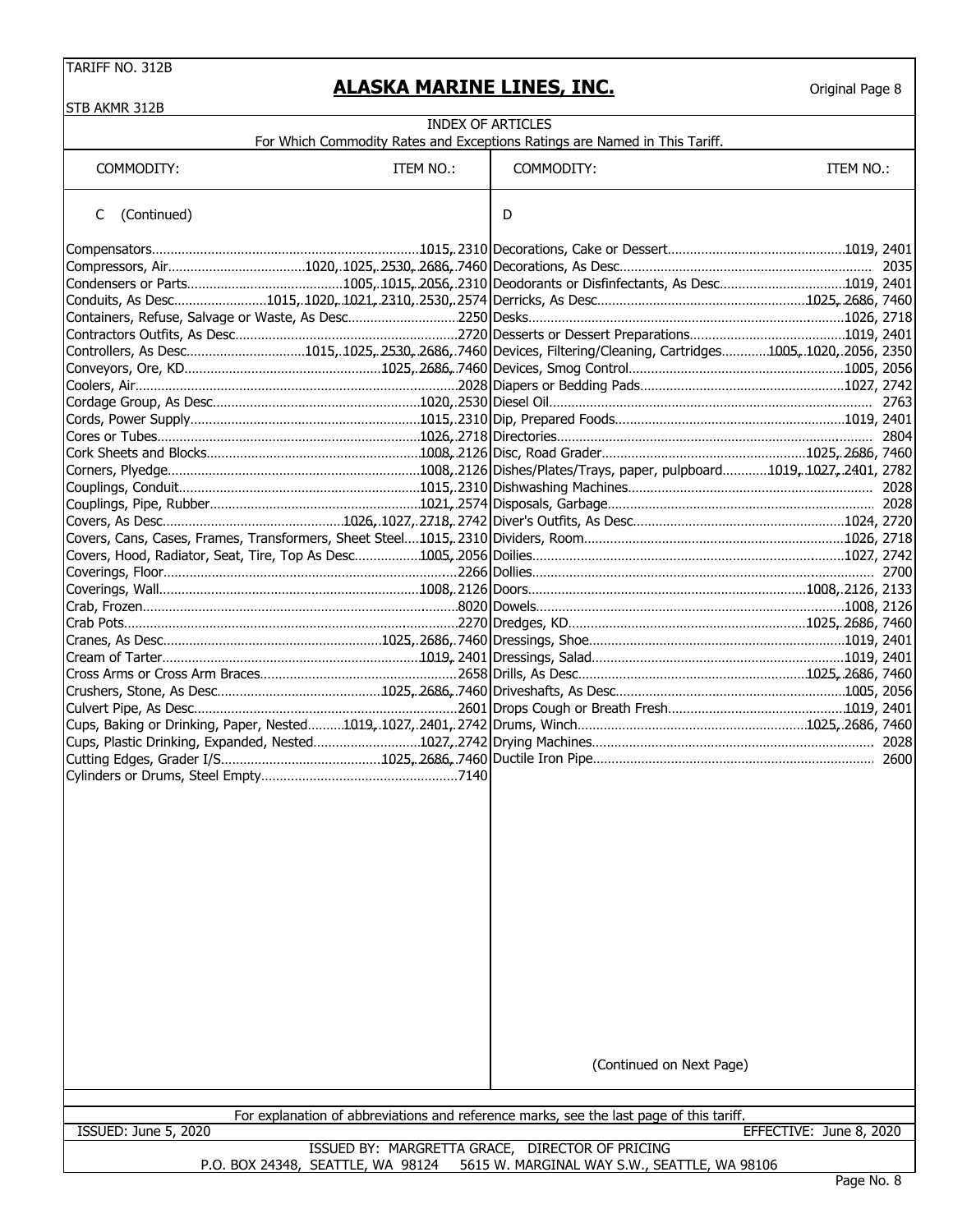Original Revised Page 9

| <b>INDEX OF ARTICLES</b><br>For Which Commodity Rates and Exceptions Ratings are Named in This Tariff.<br>ITEM NO.:<br>COMMODITY:<br>COMMODITY:<br>ITEM NO.:<br>Е<br>F<br>2658<br>Extracts, Flavoring, Sweetening or Seasoning1019, 2401<br>F<br>Fittings, Electric and Conduit, As Desc1015, 2310<br>(Continued on Next Page)<br>For explanation of abbreviations and reference marks, see the last page of this tariff.<br><b>ISSUED: June 5, 2020</b><br>EFFECTIVE: June 8, 2020<br>ISSUED BY: MARGRETTA GRACE, DIRECTOR OF PRICING | STB AKMR 312B                     |                                              |      |
|----------------------------------------------------------------------------------------------------------------------------------------------------------------------------------------------------------------------------------------------------------------------------------------------------------------------------------------------------------------------------------------------------------------------------------------------------------------------------------------------------------------------------------------|-----------------------------------|----------------------------------------------|------|
|                                                                                                                                                                                                                                                                                                                                                                                                                                                                                                                                        |                                   |                                              |      |
|                                                                                                                                                                                                                                                                                                                                                                                                                                                                                                                                        |                                   |                                              |      |
|                                                                                                                                                                                                                                                                                                                                                                                                                                                                                                                                        |                                   |                                              |      |
|                                                                                                                                                                                                                                                                                                                                                                                                                                                                                                                                        |                                   |                                              |      |
|                                                                                                                                                                                                                                                                                                                                                                                                                                                                                                                                        |                                   |                                              |      |
|                                                                                                                                                                                                                                                                                                                                                                                                                                                                                                                                        |                                   |                                              |      |
|                                                                                                                                                                                                                                                                                                                                                                                                                                                                                                                                        |                                   |                                              |      |
|                                                                                                                                                                                                                                                                                                                                                                                                                                                                                                                                        |                                   |                                              | 2175 |
|                                                                                                                                                                                                                                                                                                                                                                                                                                                                                                                                        |                                   |                                              |      |
|                                                                                                                                                                                                                                                                                                                                                                                                                                                                                                                                        |                                   |                                              |      |
|                                                                                                                                                                                                                                                                                                                                                                                                                                                                                                                                        |                                   |                                              |      |
|                                                                                                                                                                                                                                                                                                                                                                                                                                                                                                                                        |                                   |                                              |      |
|                                                                                                                                                                                                                                                                                                                                                                                                                                                                                                                                        |                                   |                                              |      |
|                                                                                                                                                                                                                                                                                                                                                                                                                                                                                                                                        |                                   |                                              |      |
|                                                                                                                                                                                                                                                                                                                                                                                                                                                                                                                                        |                                   |                                              |      |
|                                                                                                                                                                                                                                                                                                                                                                                                                                                                                                                                        |                                   |                                              |      |
|                                                                                                                                                                                                                                                                                                                                                                                                                                                                                                                                        |                                   |                                              |      |
|                                                                                                                                                                                                                                                                                                                                                                                                                                                                                                                                        |                                   |                                              |      |
|                                                                                                                                                                                                                                                                                                                                                                                                                                                                                                                                        |                                   |                                              |      |
|                                                                                                                                                                                                                                                                                                                                                                                                                                                                                                                                        |                                   |                                              |      |
|                                                                                                                                                                                                                                                                                                                                                                                                                                                                                                                                        |                                   |                                              |      |
|                                                                                                                                                                                                                                                                                                                                                                                                                                                                                                                                        |                                   |                                              |      |
|                                                                                                                                                                                                                                                                                                                                                                                                                                                                                                                                        |                                   |                                              |      |
|                                                                                                                                                                                                                                                                                                                                                                                                                                                                                                                                        |                                   |                                              |      |
|                                                                                                                                                                                                                                                                                                                                                                                                                                                                                                                                        |                                   |                                              |      |
|                                                                                                                                                                                                                                                                                                                                                                                                                                                                                                                                        |                                   |                                              |      |
|                                                                                                                                                                                                                                                                                                                                                                                                                                                                                                                                        |                                   |                                              |      |
|                                                                                                                                                                                                                                                                                                                                                                                                                                                                                                                                        |                                   |                                              |      |
|                                                                                                                                                                                                                                                                                                                                                                                                                                                                                                                                        |                                   |                                              |      |
|                                                                                                                                                                                                                                                                                                                                                                                                                                                                                                                                        |                                   |                                              |      |
|                                                                                                                                                                                                                                                                                                                                                                                                                                                                                                                                        |                                   |                                              |      |
|                                                                                                                                                                                                                                                                                                                                                                                                                                                                                                                                        |                                   |                                              |      |
|                                                                                                                                                                                                                                                                                                                                                                                                                                                                                                                                        |                                   |                                              |      |
|                                                                                                                                                                                                                                                                                                                                                                                                                                                                                                                                        |                                   |                                              |      |
|                                                                                                                                                                                                                                                                                                                                                                                                                                                                                                                                        |                                   |                                              |      |
|                                                                                                                                                                                                                                                                                                                                                                                                                                                                                                                                        |                                   |                                              |      |
|                                                                                                                                                                                                                                                                                                                                                                                                                                                                                                                                        |                                   |                                              |      |
|                                                                                                                                                                                                                                                                                                                                                                                                                                                                                                                                        |                                   |                                              |      |
|                                                                                                                                                                                                                                                                                                                                                                                                                                                                                                                                        |                                   |                                              |      |
|                                                                                                                                                                                                                                                                                                                                                                                                                                                                                                                                        |                                   |                                              |      |
|                                                                                                                                                                                                                                                                                                                                                                                                                                                                                                                                        |                                   |                                              |      |
|                                                                                                                                                                                                                                                                                                                                                                                                                                                                                                                                        |                                   |                                              |      |
|                                                                                                                                                                                                                                                                                                                                                                                                                                                                                                                                        |                                   |                                              |      |
|                                                                                                                                                                                                                                                                                                                                                                                                                                                                                                                                        |                                   |                                              |      |
|                                                                                                                                                                                                                                                                                                                                                                                                                                                                                                                                        |                                   |                                              |      |
|                                                                                                                                                                                                                                                                                                                                                                                                                                                                                                                                        |                                   |                                              |      |
|                                                                                                                                                                                                                                                                                                                                                                                                                                                                                                                                        |                                   |                                              |      |
|                                                                                                                                                                                                                                                                                                                                                                                                                                                                                                                                        |                                   |                                              |      |
|                                                                                                                                                                                                                                                                                                                                                                                                                                                                                                                                        |                                   |                                              |      |
|                                                                                                                                                                                                                                                                                                                                                                                                                                                                                                                                        |                                   |                                              |      |
|                                                                                                                                                                                                                                                                                                                                                                                                                                                                                                                                        |                                   |                                              |      |
|                                                                                                                                                                                                                                                                                                                                                                                                                                                                                                                                        |                                   |                                              |      |
|                                                                                                                                                                                                                                                                                                                                                                                                                                                                                                                                        |                                   |                                              |      |
|                                                                                                                                                                                                                                                                                                                                                                                                                                                                                                                                        | P.O. BOX 24348, SEATTLE, WA 98124 | 5615 W. MARGINAL WAY S.W., SEATTLE, WA 98106 |      |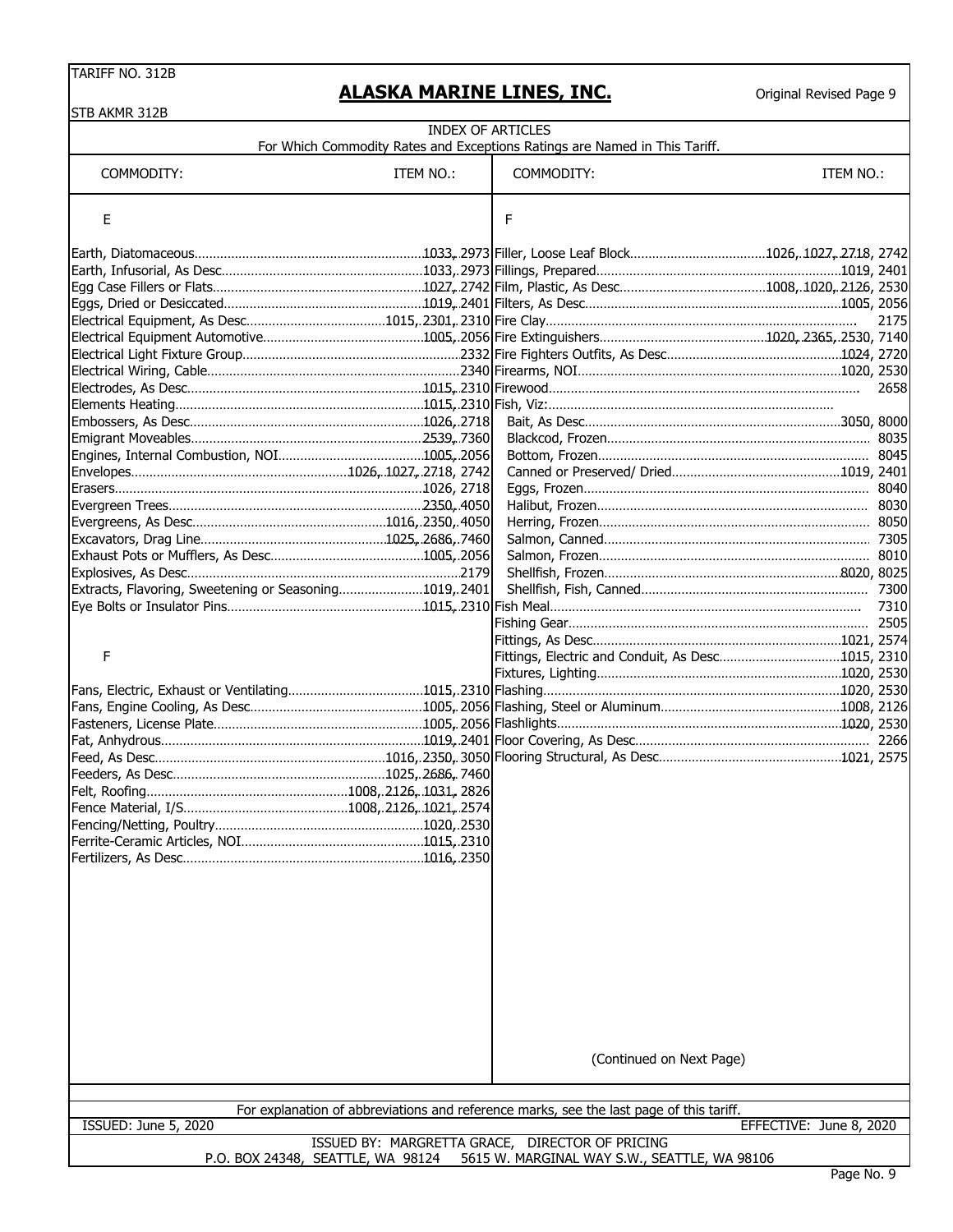$STB$ 

#### **ALASKA MARINE LINES, INC.**

| STB AKMR 312B        |                                   |                                                                                                                     |                         |
|----------------------|-----------------------------------|---------------------------------------------------------------------------------------------------------------------|-------------------------|
|                      |                                   | INDEX OF ARTICLES                                                                                                   |                         |
| COMMODITY:           | ITEM NO.:                         | For Which Commodity Rates and Exceptions Ratings are Named in This Tariff.<br>COMMODITY:                            | ITEM NO.:               |
| F (Continued)        |                                   | G                                                                                                                   |                         |
|                      |                                   |                                                                                                                     |                         |
|                      |                                   |                                                                                                                     |                         |
|                      |                                   |                                                                                                                     |                         |
|                      |                                   |                                                                                                                     |                         |
|                      |                                   |                                                                                                                     |                         |
|                      |                                   |                                                                                                                     |                         |
|                      |                                   |                                                                                                                     |                         |
|                      |                                   |                                                                                                                     |                         |
|                      |                                   |                                                                                                                     |                         |
|                      |                                   |                                                                                                                     |                         |
|                      |                                   |                                                                                                                     |                         |
|                      |                                   |                                                                                                                     |                         |
|                      |                                   |                                                                                                                     |                         |
|                      |                                   |                                                                                                                     |                         |
|                      |                                   |                                                                                                                     |                         |
|                      |                                   |                                                                                                                     |                         |
|                      |                                   |                                                                                                                     |                         |
|                      |                                   |                                                                                                                     |                         |
|                      |                                   |                                                                                                                     |                         |
|                      |                                   |                                                                                                                     |                         |
|                      |                                   |                                                                                                                     |                         |
|                      |                                   |                                                                                                                     |                         |
|                      |                                   |                                                                                                                     |                         |
|                      |                                   |                                                                                                                     |                         |
| G<br>Gel Packs.      |                                   |                                                                                                                     |                         |
|                      |                                   | (Continued on Next Page)<br>For explanation of abbreviations and reference marks, see the last page of this tariff. |                         |
| ISSUED: June 5, 2020 |                                   |                                                                                                                     | EFFECTIVE: June 8, 2020 |
|                      | P.O. BOX 24348, SEATTLE, WA 98124 | ISSUED BY: MARGRETTA GRACE, DIRECTOR OF PRICING<br>5615 W. MARGINAL WAY S.W., SEATTLE, WA 98106                     |                         |
|                      |                                   |                                                                                                                     | Page No. 10             |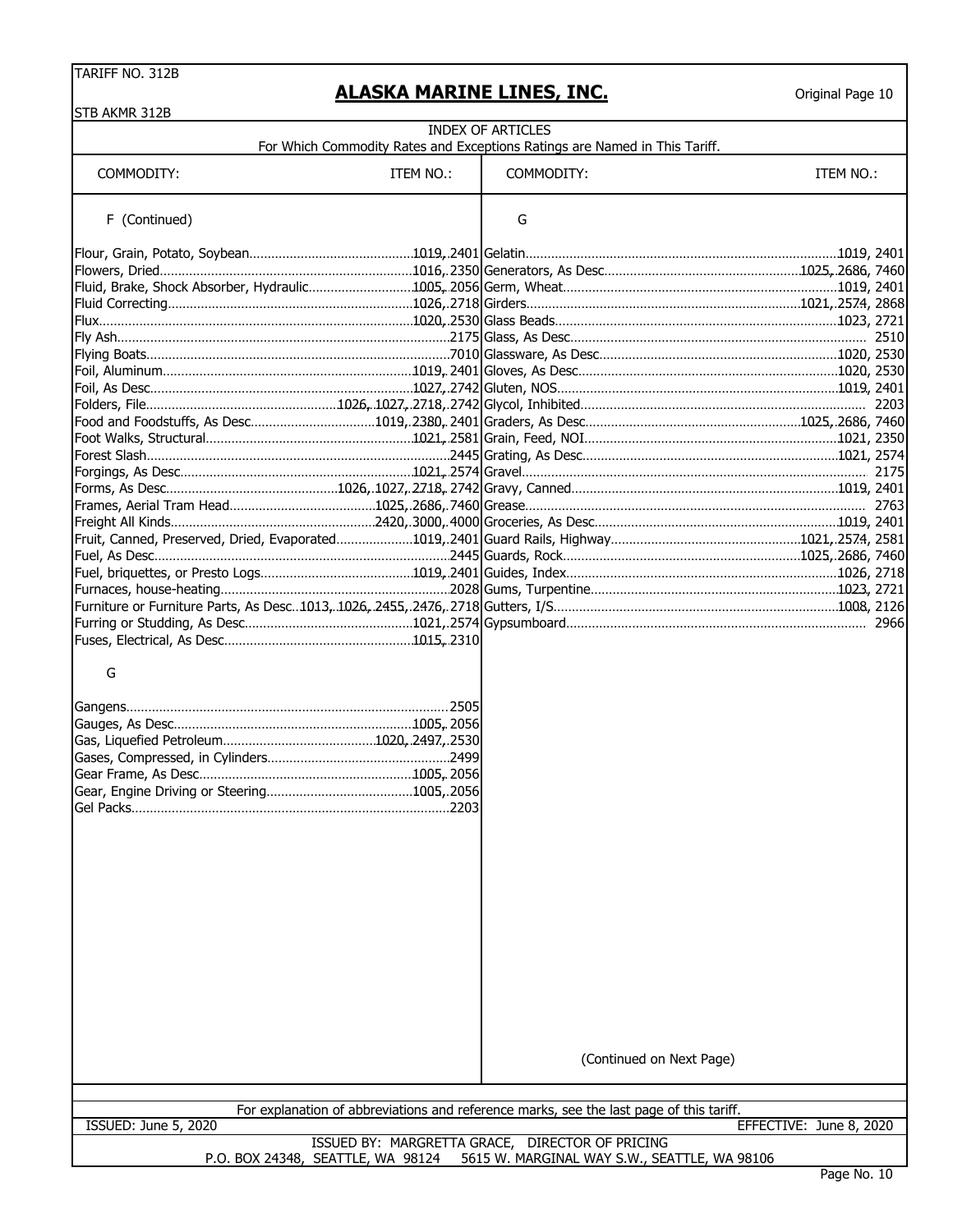| STB AKMR 312B                                                                                                          |           |                                                                                         |                         |
|------------------------------------------------------------------------------------------------------------------------|-----------|-----------------------------------------------------------------------------------------|-------------------------|
|                                                                                                                        |           | <b>INDEX OF ARTICLES</b>                                                                |                         |
|                                                                                                                        |           | For Which Commodity Rates and Exceptions Ratings are Named in This Tariff.              |                         |
| COMMODITY:                                                                                                             | ITEM NO.: | COMMODITY:                                                                              | ITEM NO.:               |
| H                                                                                                                      |           | Ι                                                                                       |                         |
|                                                                                                                        |           |                                                                                         |                         |
|                                                                                                                        |           |                                                                                         |                         |
|                                                                                                                        |           |                                                                                         |                         |
|                                                                                                                        |           |                                                                                         |                         |
|                                                                                                                        |           |                                                                                         |                         |
|                                                                                                                        |           |                                                                                         |                         |
|                                                                                                                        |           |                                                                                         |                         |
|                                                                                                                        |           |                                                                                         |                         |
|                                                                                                                        |           |                                                                                         |                         |
|                                                                                                                        |           |                                                                                         |                         |
|                                                                                                                        |           |                                                                                         |                         |
|                                                                                                                        |           |                                                                                         |                         |
|                                                                                                                        |           |                                                                                         |                         |
|                                                                                                                        |           |                                                                                         |                         |
|                                                                                                                        |           |                                                                                         |                         |
|                                                                                                                        |           |                                                                                         |                         |
| Holly, Mistletoe or Holly Wreaths, As Desc1016, 2350, 4050 Iron or Steel Articles, As Desc1021, 2574, 2581, 2600, 2601 |           |                                                                                         |                         |
|                                                                                                                        |           |                                                                                         |                         |
|                                                                                                                        |           |                                                                                         |                         |
|                                                                                                                        |           |                                                                                         |                         |
|                                                                                                                        |           | J                                                                                       |                         |
| Horses, Scaffolds or Scaffolding, Builder or Maintenance                                                               |           |                                                                                         |                         |
|                                                                                                                        |           |                                                                                         |                         |
|                                                                                                                        |           |                                                                                         |                         |
|                                                                                                                        |           |                                                                                         |                         |
|                                                                                                                        |           |                                                                                         |                         |
|                                                                                                                        |           |                                                                                         |                         |
|                                                                                                                        |           |                                                                                         |                         |
|                                                                                                                        |           |                                                                                         |                         |
|                                                                                                                        |           |                                                                                         |                         |
|                                                                                                                        |           |                                                                                         |                         |
|                                                                                                                        |           |                                                                                         |                         |
|                                                                                                                        |           |                                                                                         |                         |
|                                                                                                                        |           |                                                                                         |                         |
|                                                                                                                        |           |                                                                                         |                         |
|                                                                                                                        |           |                                                                                         |                         |
|                                                                                                                        |           |                                                                                         |                         |
|                                                                                                                        |           |                                                                                         |                         |
|                                                                                                                        |           |                                                                                         |                         |
|                                                                                                                        |           |                                                                                         |                         |
|                                                                                                                        |           |                                                                                         |                         |
|                                                                                                                        |           |                                                                                         |                         |
|                                                                                                                        |           |                                                                                         |                         |
|                                                                                                                        |           |                                                                                         |                         |
|                                                                                                                        |           |                                                                                         |                         |
|                                                                                                                        |           |                                                                                         |                         |
|                                                                                                                        |           | (Continued on Next Page)                                                                |                         |
|                                                                                                                        |           |                                                                                         |                         |
|                                                                                                                        |           |                                                                                         |                         |
|                                                                                                                        |           |                                                                                         |                         |
|                                                                                                                        |           | For explanation of abbreviations and reference marks, see the last page of this tariff. |                         |
| ISSUED: June 5, 2020                                                                                                   |           |                                                                                         | EFFECTIVE: June 8, 2020 |
|                                                                                                                        |           | ISSUED BY: MARGRETTA GRACE, DIRECTOR OF PRICING                                         |                         |
| P.O. BOX 24348, SEATTLE, WA 98124                                                                                      |           | 5615 W. MARGINAL WAY S.W., SEATTLE, WA 98106                                            |                         |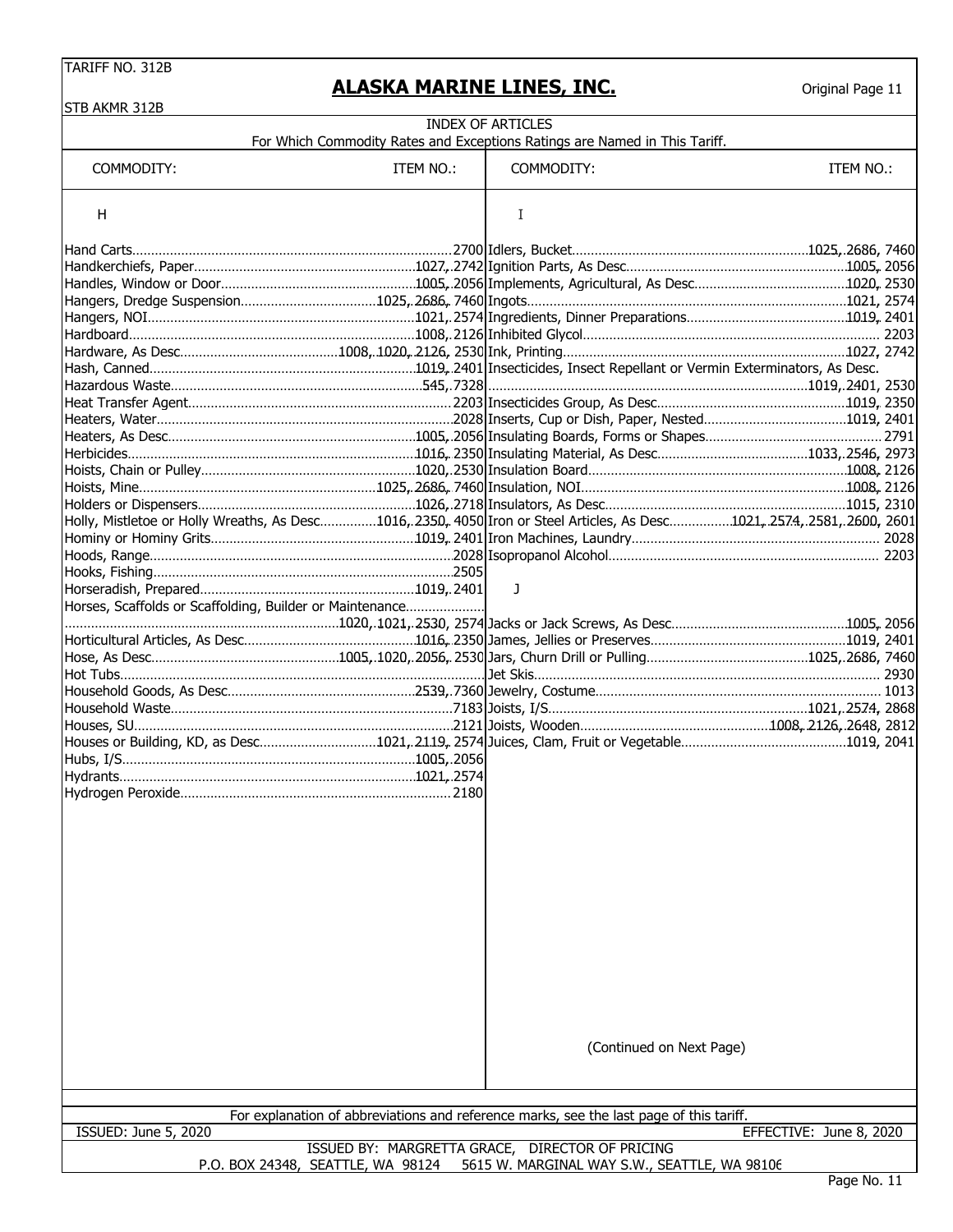| <b>STB AKMR 312B</b> |           |                                                                                                          |                         |
|----------------------|-----------|----------------------------------------------------------------------------------------------------------|-------------------------|
|                      |           | <b>INDEX OF ARTICLES</b>                                                                                 |                         |
|                      |           | For Which Commodity Rates and Exceptions Ratings are Named in This Tariff.                               |                         |
| COMMODITY:           | ITEM NO.: | COMMODITY:                                                                                               | ITEM NO.:               |
| К                    |           | L                                                                                                        |                         |
|                      |           |                                                                                                          |                         |
|                      |           |                                                                                                          |                         |
|                      |           |                                                                                                          |                         |
|                      |           |                                                                                                          |                         |
|                      |           |                                                                                                          |                         |
|                      |           |                                                                                                          |                         |
|                      |           |                                                                                                          |                         |
|                      |           | Kits, Radio Aerial……………………………………………………………1005, 2056 Line Traps, As Desc…………………………………………………1015, 2310     |                         |
|                      |           |                                                                                                          |                         |
|                      |           | Lines, Aerial or Dredge, As Desc1025, 2686, 7460                                                         |                         |
|                      |           |                                                                                                          |                         |
| L                    |           |                                                                                                          |                         |
|                      |           |                                                                                                          |                         |
|                      |           |                                                                                                          |                         |
|                      |           |                                                                                                          |                         |
|                      |           | Lamps, Lanterns, or Lighting Fixtures, As Desc1020, 2530 Luggage Carriers or Racks, Automotive1005, 2056 |                         |
|                      |           |                                                                                                          |                         |
|                      |           |                                                                                                          |                         |
|                      |           |                                                                                                          |                         |
|                      |           |                                                                                                          |                         |
|                      |           |                                                                                                          |                         |
|                      |           | м                                                                                                        |                         |
|                      |           |                                                                                                          |                         |
|                      |           |                                                                                                          |                         |
|                      |           |                                                                                                          |                         |
|                      |           |                                                                                                          |                         |
|                      |           |                                                                                                          |                         |
|                      |           |                                                                                                          |                         |
|                      |           |                                                                                                          |                         |
|                      |           |                                                                                                          |                         |
|                      |           |                                                                                                          |                         |
|                      |           |                                                                                                          |                         |
|                      |           |                                                                                                          |                         |
|                      |           |                                                                                                          |                         |
|                      |           |                                                                                                          |                         |
|                      |           |                                                                                                          |                         |
|                      |           |                                                                                                          |                         |
|                      |           |                                                                                                          |                         |
|                      |           |                                                                                                          |                         |
|                      |           | (Continued on Next Page)                                                                                 |                         |
|                      |           |                                                                                                          |                         |
|                      |           | For explanation of abbreviations and reference marks, see the last page of this tariff.                  |                         |
| ISSUED: June 5, 2020 |           | ISSUED BY: MARGRETTA GRACE, DIRECTOR OF PRICING                                                          | EFFECTIVE: June 8, 2020 |
|                      |           | P.O. BOX 24348, SEATTLE, WA 98124 5615 W. MARGINAL WAY S.W., SEATTLE, WA 98106                           |                         |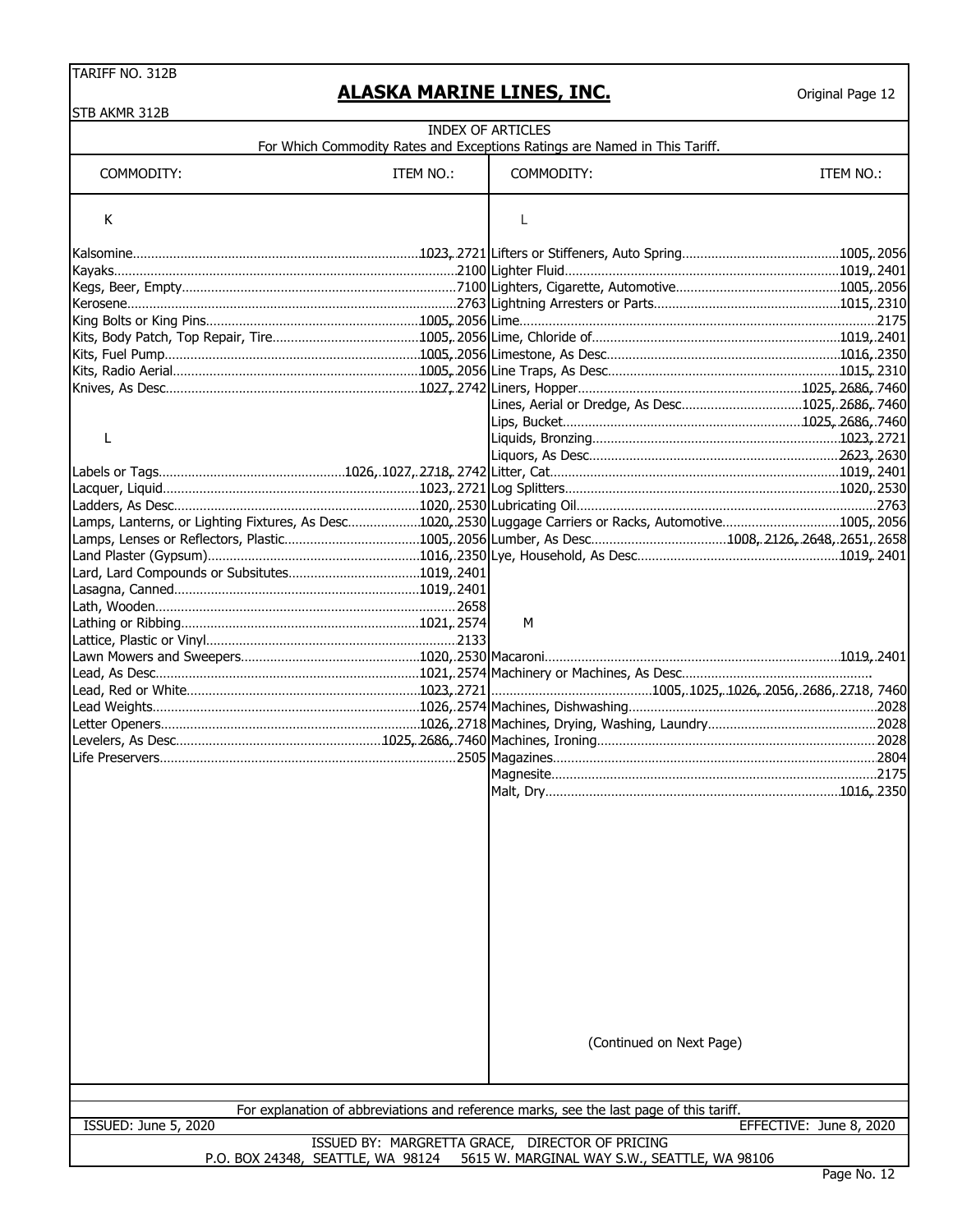#### **ALASKA MARINE LINES, INC.**

| STB AKMR 312B               |                                                                                         |                                                                                                 |                         |
|-----------------------------|-----------------------------------------------------------------------------------------|-------------------------------------------------------------------------------------------------|-------------------------|
|                             | For Which Commodity Rates and Exceptions Ratings are Named in This Tariff.              | <b>INDEX OF ARTICLES</b>                                                                        |                         |
| COMMODITY:                  | ITEM NO.:                                                                               | COMMODITY:                                                                                      | ITEM NO.:               |
| (Continued)<br>M            |                                                                                         | M                                                                                               |                         |
|                             |                                                                                         |                                                                                                 |                         |
|                             |                                                                                         |                                                                                                 |                         |
|                             |                                                                                         |                                                                                                 |                         |
|                             |                                                                                         |                                                                                                 |                         |
|                             |                                                                                         |                                                                                                 |                         |
|                             |                                                                                         |                                                                                                 |                         |
|                             |                                                                                         |                                                                                                 |                         |
|                             |                                                                                         |                                                                                                 |                         |
|                             |                                                                                         |                                                                                                 |                         |
|                             |                                                                                         |                                                                                                 |                         |
|                             |                                                                                         |                                                                                                 |                         |
|                             |                                                                                         |                                                                                                 |                         |
|                             |                                                                                         |                                                                                                 |                         |
|                             |                                                                                         |                                                                                                 |                         |
|                             |                                                                                         |                                                                                                 |                         |
|                             |                                                                                         |                                                                                                 |                         |
|                             |                                                                                         |                                                                                                 |                         |
|                             |                                                                                         |                                                                                                 |                         |
|                             |                                                                                         | N                                                                                               |                         |
|                             |                                                                                         |                                                                                                 |                         |
|                             |                                                                                         |                                                                                                 |                         |
|                             |                                                                                         |                                                                                                 |                         |
|                             |                                                                                         |                                                                                                 |                         |
|                             |                                                                                         |                                                                                                 | <b>25051</b>            |
|                             |                                                                                         |                                                                                                 |                         |
|                             |                                                                                         |                                                                                                 |                         |
|                             |                                                                                         |                                                                                                 |                         |
|                             |                                                                                         |                                                                                                 |                         |
|                             |                                                                                         |                                                                                                 |                         |
|                             |                                                                                         |                                                                                                 |                         |
|                             |                                                                                         |                                                                                                 |                         |
|                             |                                                                                         |                                                                                                 |                         |
|                             |                                                                                         |                                                                                                 |                         |
|                             |                                                                                         |                                                                                                 |                         |
|                             |                                                                                         |                                                                                                 |                         |
|                             |                                                                                         |                                                                                                 |                         |
|                             |                                                                                         |                                                                                                 |                         |
|                             |                                                                                         | (Continued on Next Page)                                                                        |                         |
|                             |                                                                                         |                                                                                                 |                         |
|                             | For explanation of abbreviations and reference marks, see the last page of this tariff. |                                                                                                 |                         |
| <b>ISSUED: June 5, 2020</b> |                                                                                         |                                                                                                 | EFFECTIVE: June 8, 2020 |
|                             | P.O. BOX 24348, SEATTLE, WA 98124                                                       | ISSUED BY: MARGRETTA GRACE, DIRECTOR OF PRICING<br>5615 W. MARGINAL WAY S.W., SEATTLE, WA 98106 |                         |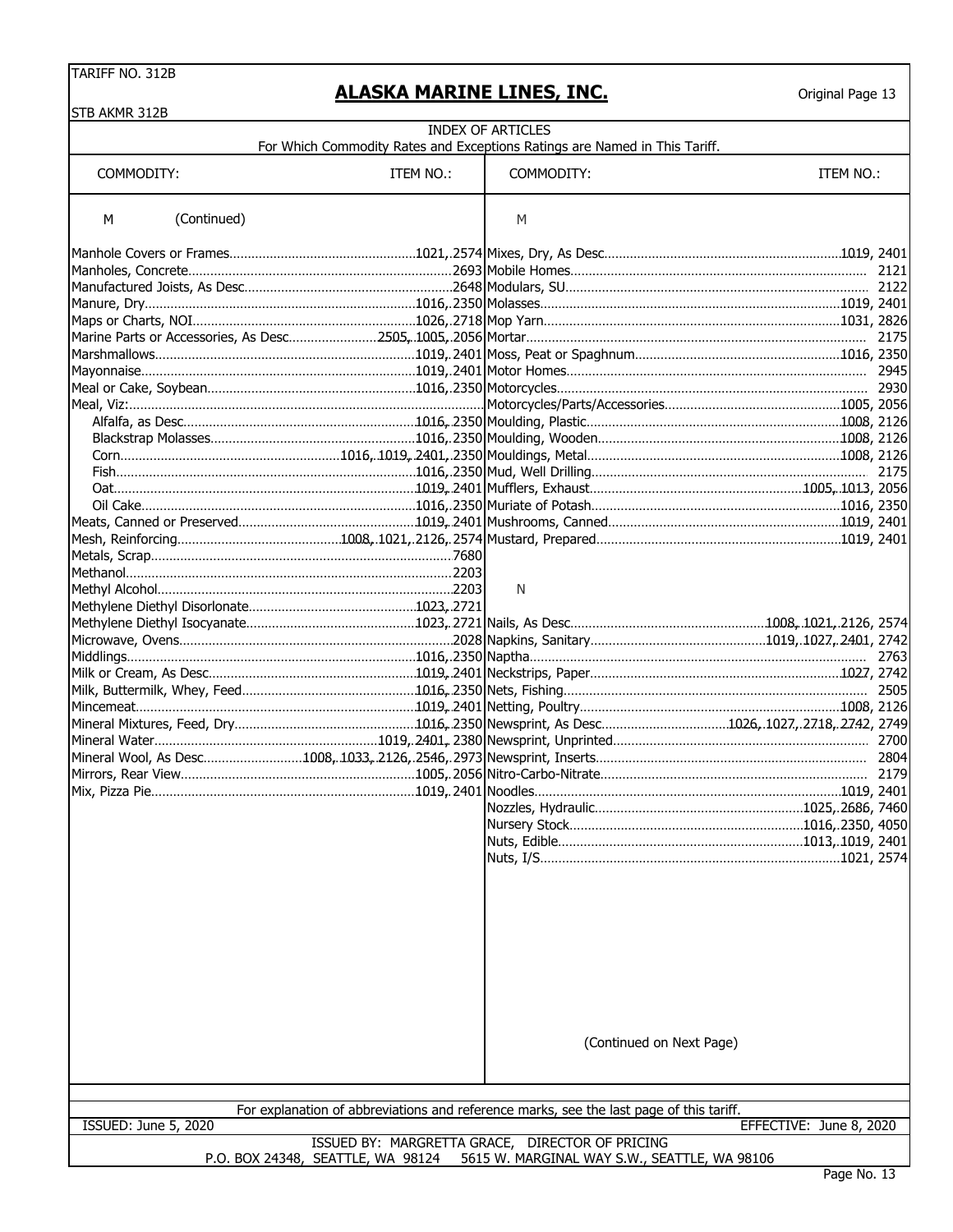| STB AKMR 312B                                                   |           |                                                                                                        |                         |
|-----------------------------------------------------------------|-----------|--------------------------------------------------------------------------------------------------------|-------------------------|
|                                                                 |           | <b>INDEX OF ARTICLES</b><br>For Which Commodity Rates and Exceptions Ratings are Named in This Tariff. |                         |
|                                                                 |           |                                                                                                        |                         |
| COMMODITY:                                                      | ITEM NO.: | COMMODITY:                                                                                             | ITEM NO.:               |
| O                                                               |           | P                                                                                                      |                         |
|                                                                 |           |                                                                                                        |                         |
|                                                                 |           |                                                                                                        |                         |
|                                                                 |           |                                                                                                        |                         |
| Oil, Viz.:                                                      |           |                                                                                                        |                         |
|                                                                 |           |                                                                                                        |                         |
|                                                                 |           |                                                                                                        |                         |
|                                                                 |           |                                                                                                        |                         |
|                                                                 |           |                                                                                                        |                         |
|                                                                 |           |                                                                                                        |                         |
|                                                                 |           |                                                                                                        |                         |
|                                                                 |           |                                                                                                        |                         |
|                                                                 |           |                                                                                                        |                         |
|                                                                 |           |                                                                                                        |                         |
|                                                                 |           |                                                                                                        |                         |
|                                                                 |           | Blue Print or Reproduction1026, 1027, 27.18, 2742                                                      |                         |
|                                                                 |           |                                                                                                        |                         |
|                                                                 |           |                                                                                                        |                         |
|                                                                 |           |                                                                                                        |                         |
| Ornaments, Engine Radiator Cap or Hood1005, 2056                |           |                                                                                                        |                         |
|                                                                 |           |                                                                                                        |                         |
| Outfits, Contractors, Divers, Fire Fighters, Surveyors, As Desc |           |                                                                                                        |                         |
|                                                                 |           |                                                                                                        |                         |
|                                                                 |           |                                                                                                        |                         |
|                                                                 |           |                                                                                                        |                         |
|                                                                 |           |                                                                                                        |                         |
| P                                                               |           |                                                                                                        |                         |
|                                                                 |           | Stereotype or Writing1026,.1027,.27.18, 2742                                                           |                         |
|                                                                 |           |                                                                                                        |                         |
|                                                                 |           |                                                                                                        |                         |
|                                                                 |           |                                                                                                        |                         |
|                                                                 |           |                                                                                                        |                         |
|                                                                 |           |                                                                                                        |                         |
|                                                                 |           |                                                                                                        |                         |
|                                                                 |           |                                                                                                        |                         |
|                                                                 |           |                                                                                                        |                         |
|                                                                 |           |                                                                                                        |                         |
|                                                                 |           |                                                                                                        |                         |
|                                                                 |           | (Continued on Next Page)                                                                               |                         |
|                                                                 |           | For explanation of abbreviations and reference marks, see the last page of this tariff.                |                         |
| <b>ISSUED: June 5, 2020</b>                                     |           |                                                                                                        | EFFECTIVE: June 8, 2020 |
|                                                                 |           | ISSUED BY: MARGRETTA GRACE, DIRECTOR OF PRICING                                                        |                         |
| P.O. BOX 24348, SEATTLE, WA 98124                               |           | 5615 W. MARGINAL WAY S.W., SEATTLE, WA 98106                                                           |                         |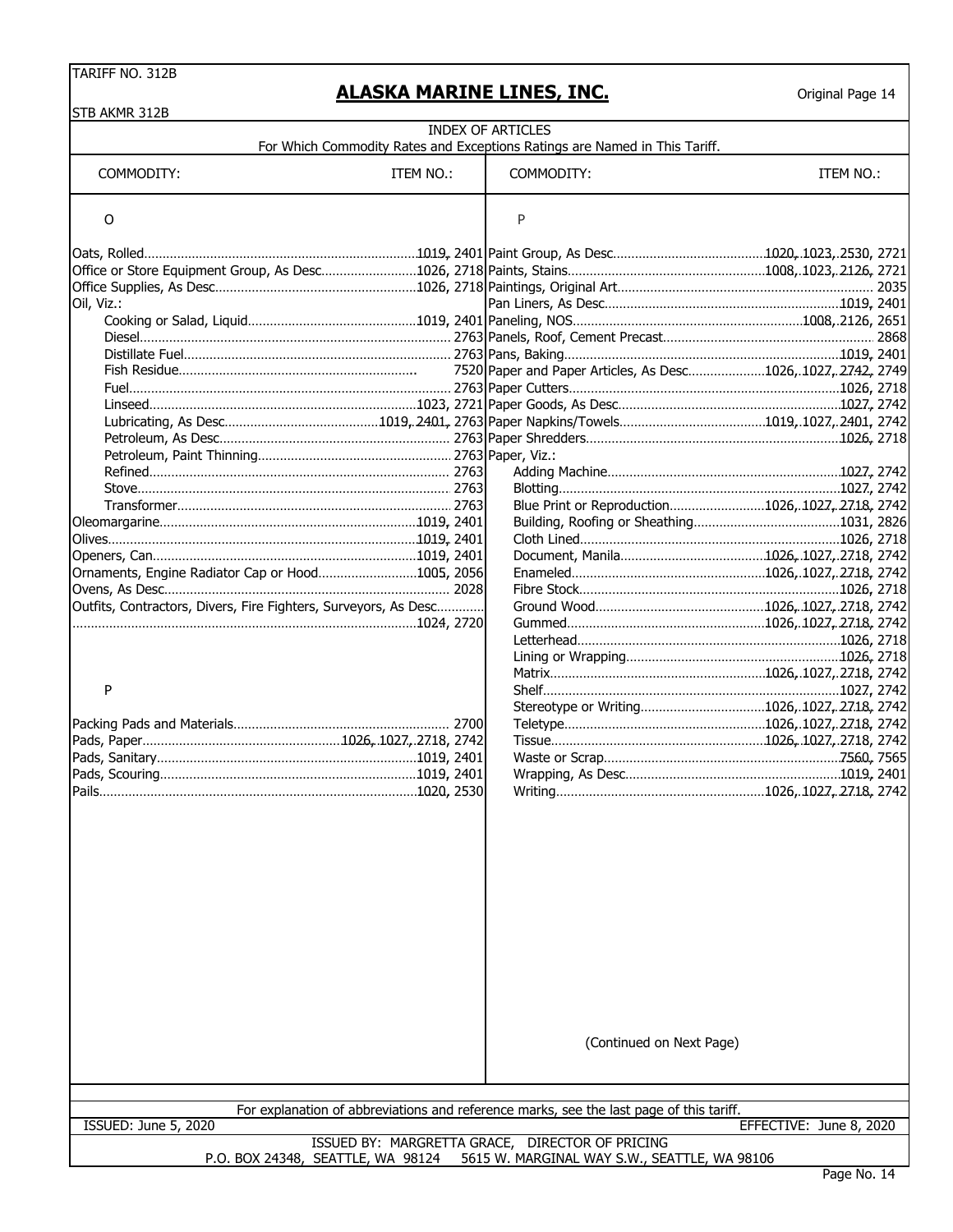| STB AKMR 312B                     |           |                                                                                                 |                         |
|-----------------------------------|-----------|-------------------------------------------------------------------------------------------------|-------------------------|
|                                   |           | INDEX OF ARTICLES<br>For Which Commodity Rates and Exceptions Ratings are Named in This Tariff. |                         |
| COMMODITY:                        | ITEM NO.: | COMMODITY:                                                                                      | ITEM NO.:               |
| (Continued)<br>P                  |           | P                                                                                               |                         |
|                                   |           |                                                                                                 |                         |
|                                   |           |                                                                                                 |                         |
|                                   |           |                                                                                                 |                         |
|                                   |           |                                                                                                 |                         |
|                                   |           |                                                                                                 |                         |
|                                   |           |                                                                                                 |                         |
|                                   |           |                                                                                                 |                         |
|                                   |           |                                                                                                 |                         |
|                                   |           |                                                                                                 |                         |
|                                   |           |                                                                                                 |                         |
|                                   |           |                                                                                                 |                         |
|                                   |           |                                                                                                 |                         |
|                                   |           |                                                                                                 |                         |
|                                   |           |                                                                                                 |                         |
|                                   |           |                                                                                                 |                         |
|                                   |           |                                                                                                 |                         |
|                                   |           |                                                                                                 |                         |
|                                   |           |                                                                                                 |                         |
|                                   |           |                                                                                                 |                         |
|                                   |           |                                                                                                 |                         |
|                                   |           |                                                                                                 |                         |
|                                   |           |                                                                                                 |                         |
|                                   |           |                                                                                                 |                         |
|                                   |           |                                                                                                 |                         |
|                                   |           |                                                                                                 |                         |
|                                   |           |                                                                                                 |                         |
|                                   |           |                                                                                                 |                         |
|                                   |           |                                                                                                 |                         |
|                                   |           |                                                                                                 |                         |
|                                   |           |                                                                                                 |                         |
|                                   |           |                                                                                                 |                         |
|                                   |           |                                                                                                 |                         |
|                                   |           |                                                                                                 |                         |
|                                   |           | Pulpboard or Fibreboard1026,.1027,.1031,.27.18,.27.42, 2973                                     |                         |
|                                   |           |                                                                                                 |                         |
|                                   |           | (Continued on Next Page)                                                                        |                         |
|                                   |           | For explanation of abbreviations and reference marks, see the last page of this tariff.         |                         |
| ISSUED: June 5, 2020              |           |                                                                                                 | EFFECTIVE: June 8, 2020 |
| P.O. BOX 24348, SEATTLE, WA 98124 |           | ISSUED BY: MARGRETTA GRACE, DIRECTOR OF PRICING<br>5615 W. MARGINAL WAY S.W., SEATTLE, WA 98106 |                         |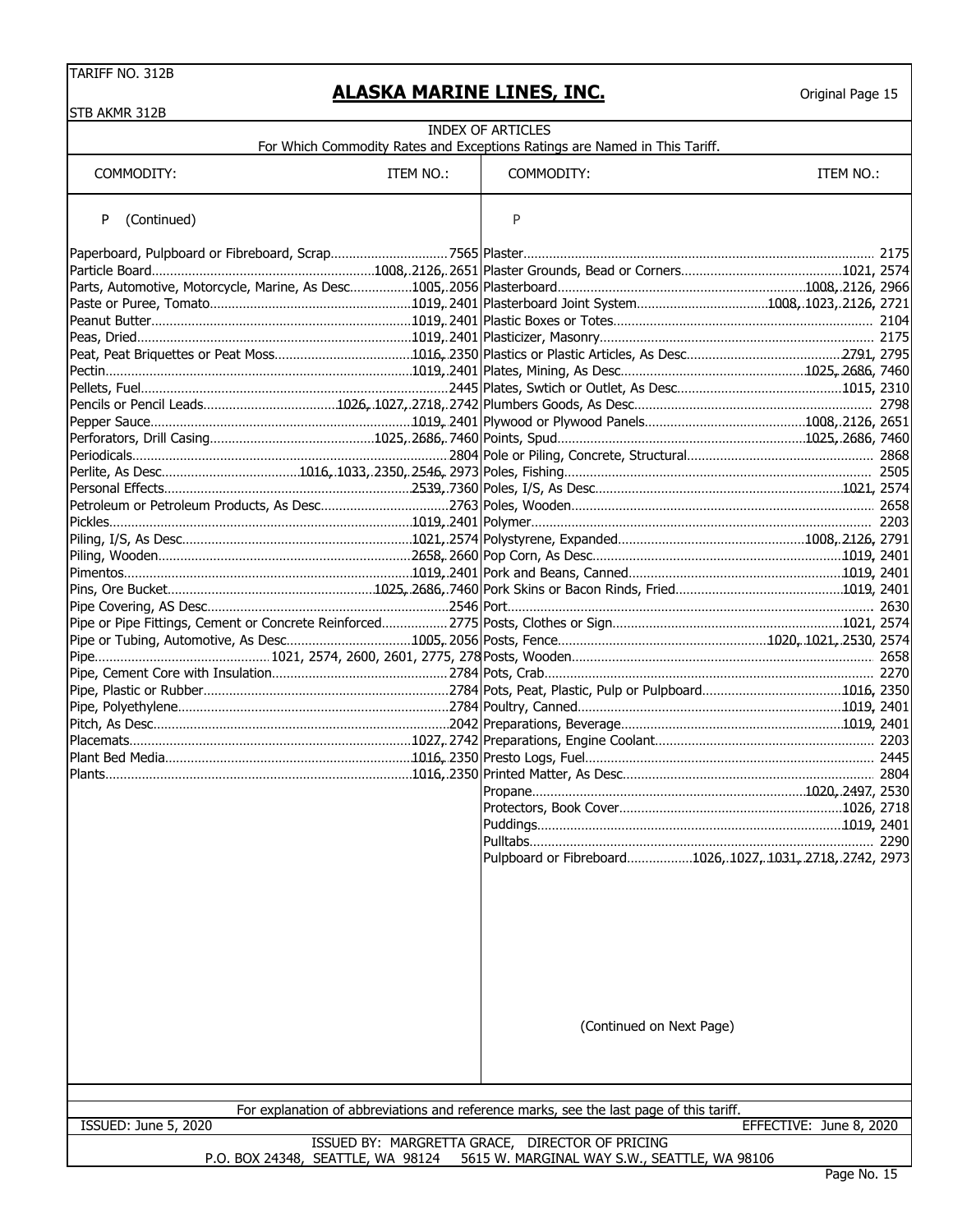| STB AKMR 312B                                                 |                        | <b>INDEX OF ARTICLES</b>                                                                |                         |
|---------------------------------------------------------------|------------------------|-----------------------------------------------------------------------------------------|-------------------------|
|                                                               |                        | For Which Commodity Rates and Exceptions Ratings are Named in This Tariff.              |                         |
| COMMODITY:                                                    | ITEM NO.:              | COMMODITY:                                                                              | ITEM NO.:               |
| (Continued)<br>P                                              |                        | R                                                                                       |                         |
|                                                               |                        |                                                                                         |                         |
|                                                               |                        |                                                                                         |                         |
|                                                               |                        |                                                                                         |                         |
|                                                               |                        |                                                                                         |                         |
|                                                               |                        |                                                                                         |                         |
|                                                               |                        |                                                                                         |                         |
|                                                               |                        |                                                                                         |                         |
|                                                               |                        |                                                                                         |                         |
| Q                                                             |                        |                                                                                         |                         |
|                                                               |                        |                                                                                         |                         |
|                                                               |                        |                                                                                         |                         |
|                                                               |                        |                                                                                         |                         |
| R                                                             |                        |                                                                                         |                         |
|                                                               |                        |                                                                                         |                         |
|                                                               |                        |                                                                                         |                         |
| Radiator Bug Screens, Guards or Shields, Automotive1005, 2056 |                        |                                                                                         |                         |
| Radiators, Engine Cooling or Radiator Cores1005, 2056         |                        |                                                                                         |                         |
|                                                               |                        |                                                                                         |                         |
|                                                               |                        |                                                                                         |                         |
|                                                               |                        |                                                                                         |                         |
|                                                               |                        |                                                                                         |                         |
|                                                               |                        |                                                                                         |                         |
|                                                               |                        |                                                                                         |                         |
|                                                               |                        |                                                                                         |                         |
|                                                               |                        |                                                                                         |                         |
|                                                               |                        |                                                                                         |                         |
|                                                               |                        |                                                                                         |                         |
|                                                               |                        |                                                                                         |                         |
|                                                               |                        |                                                                                         |                         |
|                                                               |                        |                                                                                         |                         |
|                                                               |                        |                                                                                         |                         |
|                                                               | 1005, 1015, 2056, 2310 |                                                                                         |                         |
|                                                               |                        |                                                                                         |                         |
|                                                               |                        |                                                                                         |                         |
|                                                               |                        |                                                                                         |                         |
|                                                               |                        |                                                                                         |                         |
|                                                               |                        |                                                                                         |                         |
|                                                               |                        |                                                                                         |                         |
|                                                               |                        |                                                                                         |                         |
|                                                               |                        |                                                                                         |                         |
|                                                               |                        |                                                                                         |                         |
|                                                               |                        |                                                                                         |                         |
|                                                               |                        |                                                                                         |                         |
|                                                               |                        |                                                                                         |                         |
|                                                               |                        |                                                                                         |                         |
|                                                               |                        |                                                                                         |                         |
|                                                               |                        |                                                                                         |                         |
|                                                               |                        | (Continued on Next Page)                                                                |                         |
|                                                               |                        |                                                                                         |                         |
|                                                               |                        |                                                                                         |                         |
|                                                               |                        | For explanation of abbreviations and reference marks, see the last page of this tariff. |                         |
| ISSUED: June 5, 2020                                          |                        |                                                                                         | EFFECTIVE: June 8, 2020 |
|                                                               |                        | ISSUED BY: MARGRETTA GRACE, DIRECTOR OF PRICING                                         |                         |
|                                                               |                        | P.O. BOX 24348, SEATTLE, WA 98124 5615 W. MARGINAL WAY S.W., SEATTLE, WA 98106          |                         |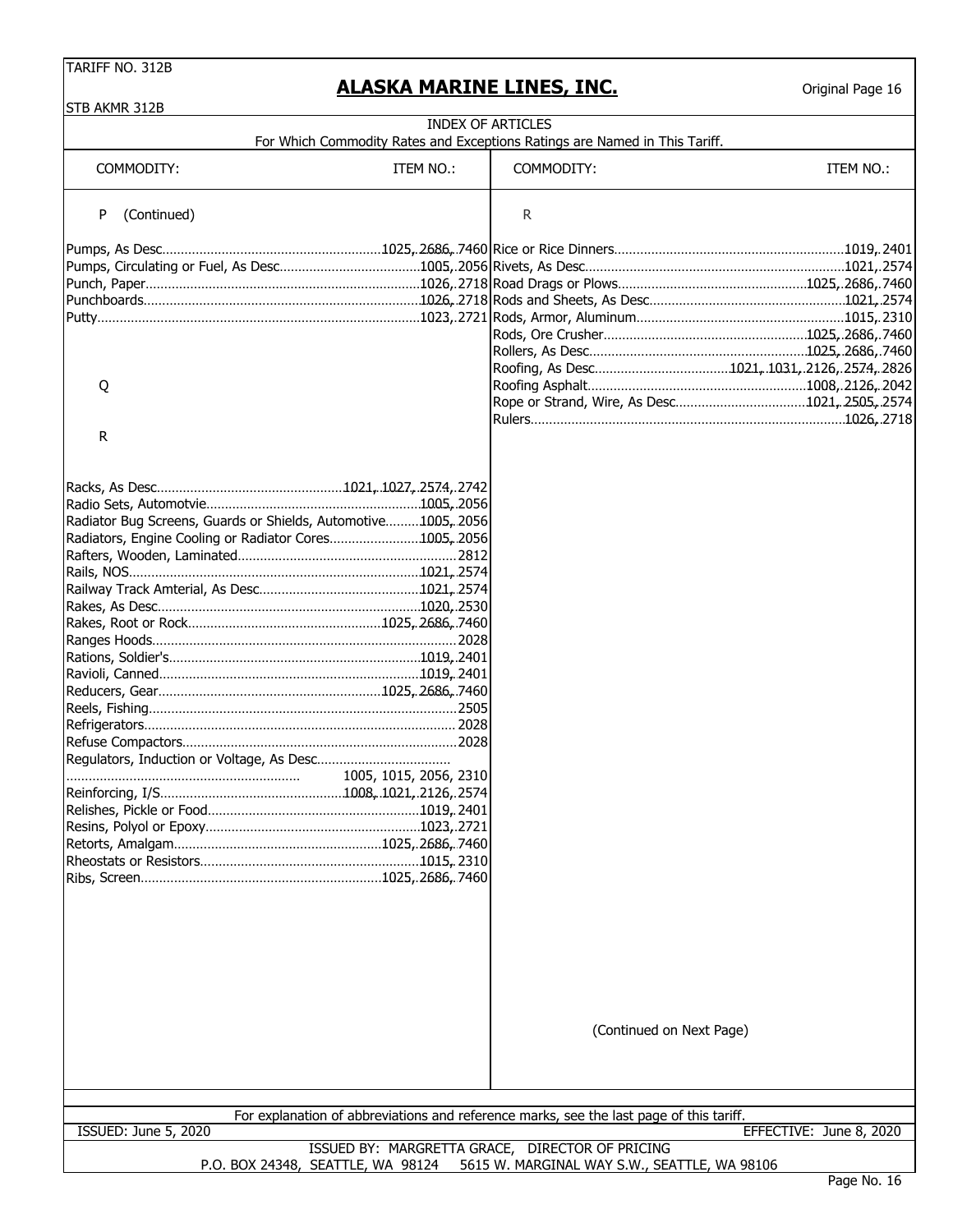Original Page 17

| <b>INDEX OF ARTICLES</b><br>For Which Commodity Rates and Exceptions Ratings are Named in This Tariff. |           |                                                                                                                                   |                         |
|--------------------------------------------------------------------------------------------------------|-----------|-----------------------------------------------------------------------------------------------------------------------------------|-------------------------|
| COMMODITY:                                                                                             | ITEM NO.: | COMMODITY:                                                                                                                        | ITEM NO.:               |
| S                                                                                                      |           |                                                                                                                                   |                         |
|                                                                                                        |           |                                                                                                                                   |                         |
|                                                                                                        |           |                                                                                                                                   |                         |
|                                                                                                        |           |                                                                                                                                   |                         |
|                                                                                                        |           |                                                                                                                                   |                         |
|                                                                                                        |           |                                                                                                                                   |                         |
|                                                                                                        |           |                                                                                                                                   |                         |
|                                                                                                        |           |                                                                                                                                   |                         |
|                                                                                                        |           |                                                                                                                                   |                         |
|                                                                                                        |           |                                                                                                                                   |                         |
|                                                                                                        |           |                                                                                                                                   |                         |
|                                                                                                        |           |                                                                                                                                   |                         |
|                                                                                                        |           |                                                                                                                                   |                         |
|                                                                                                        |           |                                                                                                                                   |                         |
|                                                                                                        |           |                                                                                                                                   |                         |
|                                                                                                        |           |                                                                                                                                   |                         |
|                                                                                                        |           |                                                                                                                                   |                         |
|                                                                                                        |           |                                                                                                                                   |                         |
|                                                                                                        |           |                                                                                                                                   |                         |
|                                                                                                        |           |                                                                                                                                   |                         |
|                                                                                                        |           |                                                                                                                                   |                         |
|                                                                                                        |           |                                                                                                                                   |                         |
|                                                                                                        |           |                                                                                                                                   |                         |
|                                                                                                        |           |                                                                                                                                   |                         |
|                                                                                                        |           |                                                                                                                                   |                         |
|                                                                                                        |           |                                                                                                                                   |                         |
|                                                                                                        |           |                                                                                                                                   |                         |
|                                                                                                        |           |                                                                                                                                   |                         |
|                                                                                                        |           |                                                                                                                                   | 2175                    |
|                                                                                                        |           |                                                                                                                                   |                         |
|                                                                                                        |           |                                                                                                                                   |                         |
|                                                                                                        |           |                                                                                                                                   |                         |
|                                                                                                        |           |                                                                                                                                   |                         |
| Sheet Steel                                                                                            |           |                                                                                                                                   |                         |
|                                                                                                        |           |                                                                                                                                   |                         |
|                                                                                                        |           |                                                                                                                                   |                         |
|                                                                                                        |           |                                                                                                                                   |                         |
|                                                                                                        |           |                                                                                                                                   |                         |
|                                                                                                        |           |                                                                                                                                   |                         |
|                                                                                                        |           |                                                                                                                                   |                         |
|                                                                                                        |           |                                                                                                                                   |                         |
|                                                                                                        |           |                                                                                                                                   |                         |
|                                                                                                        |           |                                                                                                                                   |                         |
|                                                                                                        |           |                                                                                                                                   |                         |
|                                                                                                        |           |                                                                                                                                   |                         |
|                                                                                                        |           |                                                                                                                                   |                         |
|                                                                                                        |           | (Continued on Next Page)                                                                                                          |                         |
|                                                                                                        |           |                                                                                                                                   |                         |
|                                                                                                        |           | For explanation of abbreviations and reference marks, see the last page of this tariff.                                           |                         |
| ISSUED: June 5, 2020                                                                                   |           |                                                                                                                                   | EFFECTIVE: June 8, 2020 |
|                                                                                                        |           | ISSUED BY: MARGRETTA GRACE, DIRECTOR OF PRICING<br>P.O. BOX 24348, SEATTLE, WA 98124 5615 W. MARGINAL WAY S.W., SEATTLE, WA 98106 |                         |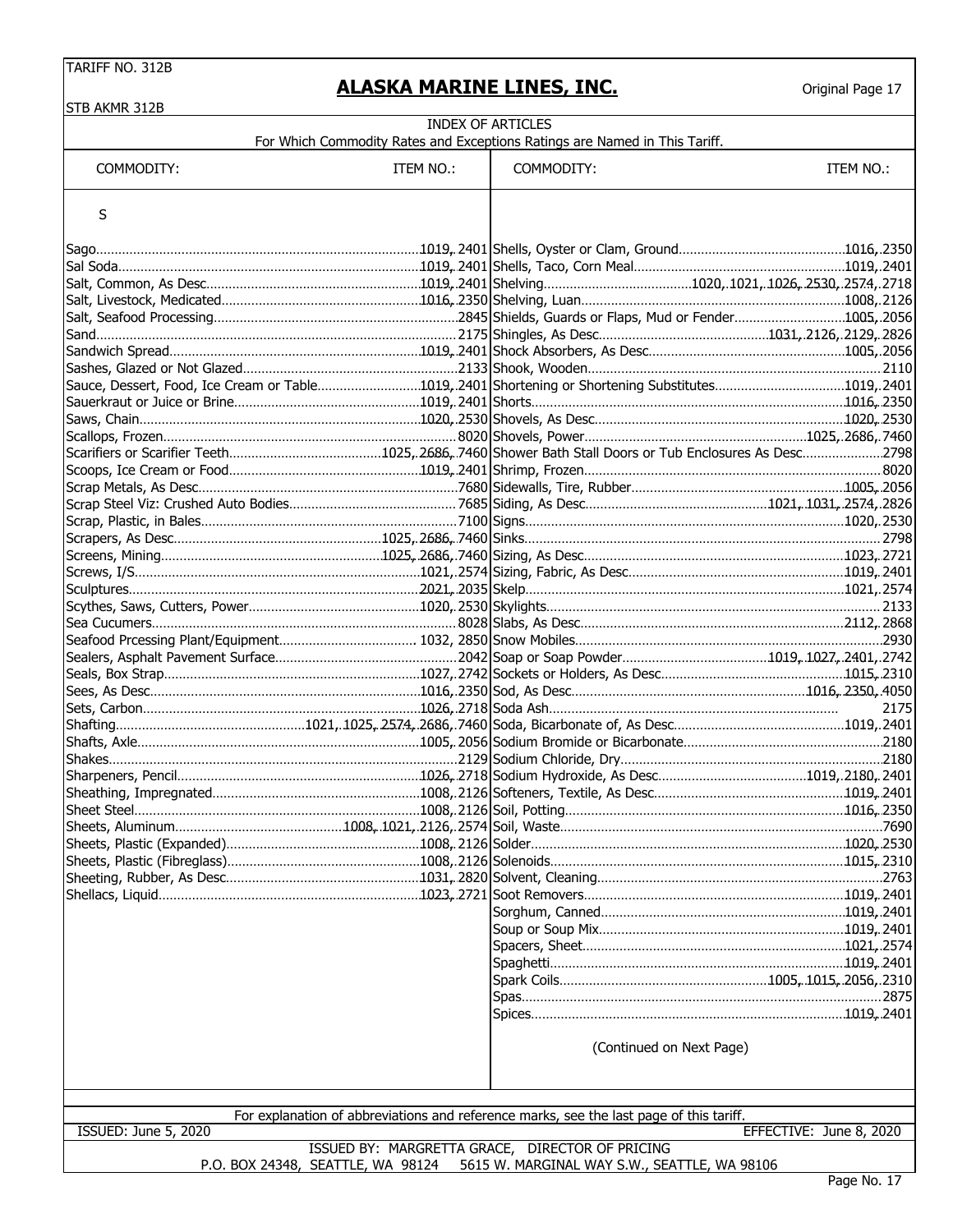#### **ALASKA MARINE LINES, INC.**

| STB AKMR 312B                                   |           |                                                                                                                           |                         |            |  |
|-------------------------------------------------|-----------|---------------------------------------------------------------------------------------------------------------------------|-------------------------|------------|--|
|                                                 |           | <b>INDEX OF ARTICLES</b>                                                                                                  |                         |            |  |
|                                                 |           | For Which Commodity Rates and Exceptions Ratings are Named in This Tariff.                                                |                         |            |  |
| COMMODITY:                                      | ITEM NO.: | COMMODITY:                                                                                                                | ITEM NO.:               |            |  |
|                                                 |           |                                                                                                                           |                         |            |  |
| (Continued)<br>S                                |           | Т                                                                                                                         |                         |            |  |
|                                                 |           |                                                                                                                           |                         |            |  |
|                                                 |           |                                                                                                                           |                         | 1027, 2742 |  |
|                                                 |           |                                                                                                                           |                         |            |  |
|                                                 |           |                                                                                                                           |                         |            |  |
|                                                 |           |                                                                                                                           |                         |            |  |
|                                                 |           |                                                                                                                           |                         |            |  |
|                                                 |           |                                                                                                                           |                         |            |  |
|                                                 |           |                                                                                                                           |                         |            |  |
|                                                 |           | Squeegees………………………………………………………………1020, 2530  Tar, As Desc………………………………………………………………………………2042                               |                         |            |  |
|                                                 |           |                                                                                                                           |                         |            |  |
|                                                 |           |                                                                                                                           |                         |            |  |
|                                                 |           |                                                                                                                           |                         |            |  |
|                                                 |           |                                                                                                                           |                         |            |  |
|                                                 |           |                                                                                                                           |                         |            |  |
|                                                 |           |                                                                                                                           |                         |            |  |
|                                                 |           | Staples, As Desc………………………………………………………1021, 2574   Timbers……………………………………………………………………………………2658                             |                         |            |  |
|                                                 |           |                                                                                                                           |                         |            |  |
|                                                 |           | Starch………………………………………………………………………1019, 2401  Tips, Spud……………………………………………………………………1025, 2686, 7460                         |                         |            |  |
|                                                 |           |                                                                                                                           |                         |            |  |
|                                                 |           | Steel Articles, As Desc……………………1021,.2574,.2581,.2600,.2601   Tissue, Toilet………………………………………………………………………………………… 1019, 2401 |                         |            |  |
|                                                 |           |                                                                                                                           |                         |            |  |
|                                                 |           |                                                                                                                           |                         |            |  |
|                                                 |           |                                                                                                                           |                         | 1016, 2350 |  |
|                                                 |           |                                                                                                                           |                         |            |  |
|                                                 |           |                                                                                                                           |                         |            |  |
|                                                 |           |                                                                                                                           |                         |            |  |
|                                                 |           |                                                                                                                           |                         |            |  |
|                                                 |           |                                                                                                                           |                         |            |  |
|                                                 |           |                                                                                                                           |                         | 2904       |  |
|                                                 |           |                                                                                                                           |                         |            |  |
|                                                 |           |                                                                                                                           |                         |            |  |
|                                                 |           |                                                                                                                           |                         |            |  |
|                                                 |           |                                                                                                                           |                         |            |  |
|                                                 |           |                                                                                                                           |                         |            |  |
|                                                 |           |                                                                                                                           |                         |            |  |
|                                                 |           |                                                                                                                           |                         |            |  |
|                                                 |           |                                                                                                                           |                         |            |  |
|                                                 |           |                                                                                                                           |                         |            |  |
| Systems, Suspension, Ceiling, As Desc1021,.2574 |           |                                                                                                                           |                         |            |  |
|                                                 |           |                                                                                                                           |                         |            |  |
|                                                 |           |                                                                                                                           |                         |            |  |
|                                                 |           |                                                                                                                           |                         |            |  |
|                                                 |           |                                                                                                                           |                         |            |  |
|                                                 |           |                                                                                                                           |                         |            |  |
|                                                 |           |                                                                                                                           |                         |            |  |
|                                                 |           | (Continued on Next Page)                                                                                                  |                         |            |  |
|                                                 |           |                                                                                                                           |                         |            |  |
|                                                 |           |                                                                                                                           |                         |            |  |
|                                                 |           | For explanation of abbreviations and reference marks, see the last page of this tariff.                                   |                         |            |  |
| ISSUED: June 5, 2020                            |           |                                                                                                                           | EFFECTIVE: June 8, 2020 |            |  |
|                                                 |           | ISSUED BY: MARGRETTA GRACE, DIRECTOR OF PRICING                                                                           |                         |            |  |
|                                                 |           | P.O. BOX 24348, SEATTLE, WA 98124 5615 W. MARGINAL WAY S.W., SEATTLE, WA 98106                                            |                         |            |  |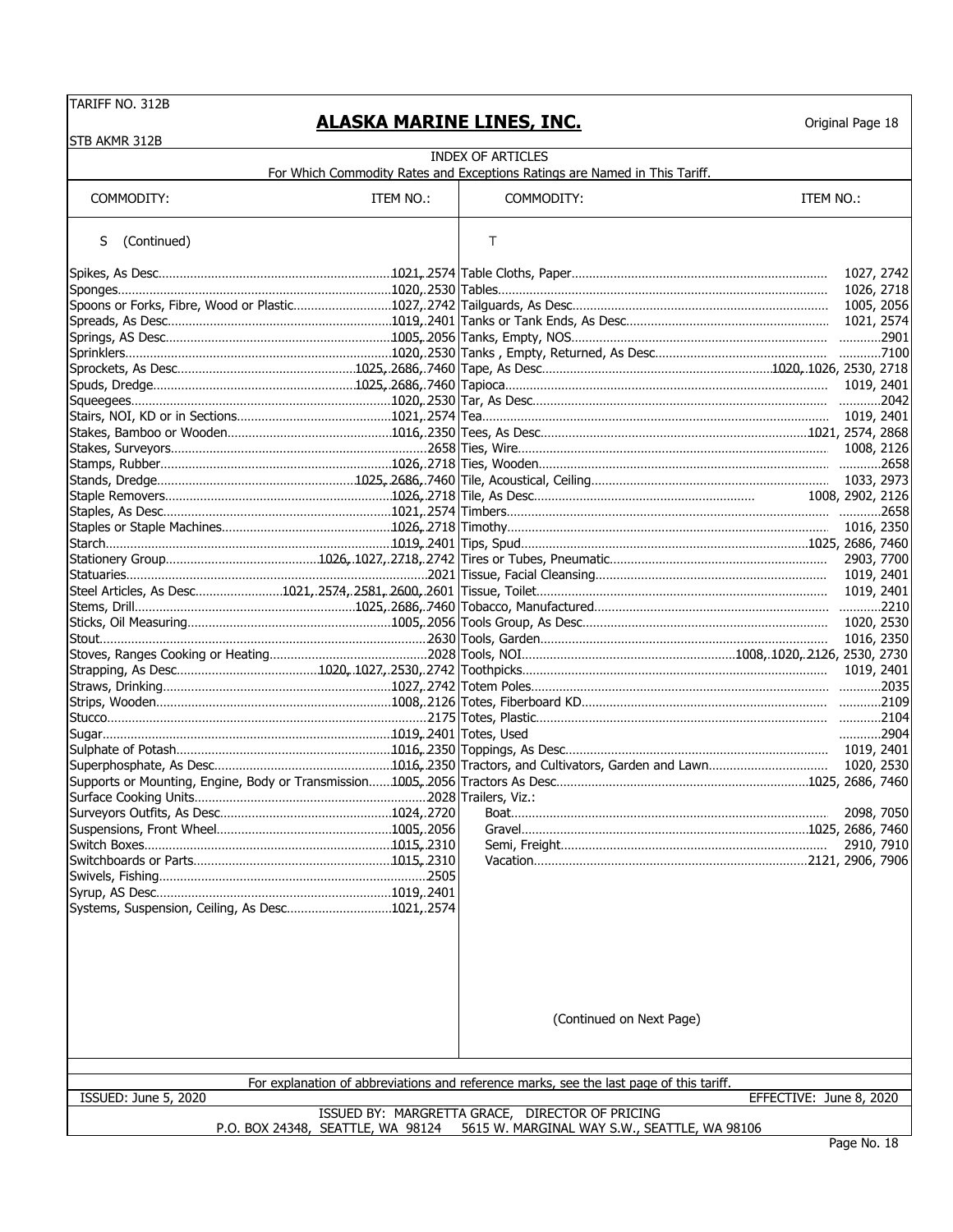#### **ALASKA MARINE LINES, INC.**

| STB AKMR 312B                                                                             |           |                                                                                         |                         |
|-------------------------------------------------------------------------------------------|-----------|-----------------------------------------------------------------------------------------|-------------------------|
|                                                                                           |           | <b>INDEX OF ARTICLES</b>                                                                |                         |
|                                                                                           |           | For Which Commodity Rates and Exceptions Ratings are Named in This Tariff.              |                         |
| COMMODITY:                                                                                | ITEM NO.: | COMMODITY:                                                                              | ITEM NO.:               |
|                                                                                           |           |                                                                                         |                         |
| (Continued)<br>Τ                                                                          |           | $\vee$                                                                                  |                         |
|                                                                                           |           |                                                                                         |                         |
|                                                                                           |           |                                                                                         |                         |
|                                                                                           |           |                                                                                         |                         |
|                                                                                           |           |                                                                                         |                         |
|                                                                                           |           |                                                                                         |                         |
|                                                                                           |           |                                                                                         |                         |
|                                                                                           |           |                                                                                         |                         |
|                                                                                           |           |                                                                                         |                         |
|                                                                                           |           |                                                                                         |                         |
|                                                                                           |           |                                                                                         |                         |
|                                                                                           |           |                                                                                         |                         |
|                                                                                           |           |                                                                                         |                         |
| Trucks, Freight……………………………………………………………2945,.7820 Vermouth…………………………………………………………………………2630 |           |                                                                                         |                         |
|                                                                                           |           |                                                                                         |                         |
|                                                                                           |           |                                                                                         |                         |
|                                                                                           |           |                                                                                         |                         |
|                                                                                           |           |                                                                                         |                         |
|                                                                                           |           |                                                                                         |                         |
| Turpentine, Spirits or Wood1023, 1020, 2530, 2721                                         |           |                                                                                         |                         |
|                                                                                           |           |                                                                                         |                         |
|                                                                                           |           |                                                                                         |                         |
| U                                                                                         |           |                                                                                         |                         |
|                                                                                           |           |                                                                                         |                         |
|                                                                                           |           |                                                                                         |                         |
|                                                                                           |           |                                                                                         |                         |
|                                                                                           |           |                                                                                         |                         |
|                                                                                           |           |                                                                                         |                         |
|                                                                                           |           |                                                                                         |                         |
|                                                                                           |           |                                                                                         |                         |
|                                                                                           |           |                                                                                         |                         |
|                                                                                           |           |                                                                                         |                         |
|                                                                                           |           |                                                                                         |                         |
|                                                                                           |           |                                                                                         |                         |
|                                                                                           |           |                                                                                         |                         |
|                                                                                           |           |                                                                                         |                         |
|                                                                                           |           |                                                                                         |                         |
|                                                                                           |           |                                                                                         |                         |
|                                                                                           |           |                                                                                         |                         |
|                                                                                           |           |                                                                                         |                         |
|                                                                                           |           |                                                                                         |                         |
|                                                                                           |           |                                                                                         |                         |
|                                                                                           |           |                                                                                         |                         |
|                                                                                           |           |                                                                                         |                         |
|                                                                                           |           |                                                                                         |                         |
|                                                                                           |           |                                                                                         |                         |
|                                                                                           |           |                                                                                         |                         |
|                                                                                           |           | (Continued on Next Page)                                                                |                         |
|                                                                                           |           |                                                                                         |                         |
|                                                                                           |           |                                                                                         |                         |
|                                                                                           |           |                                                                                         |                         |
|                                                                                           |           |                                                                                         |                         |
|                                                                                           |           | For explanation of abbreviations and reference marks, see the last page of this tariff. |                         |
| ISSUED: June 5, 2020                                                                      |           |                                                                                         | EFFECTIVE: June 8, 2020 |
|                                                                                           |           | ISSUED BY: MARGRETTA GRACE, DIRECTOR OF PRICING                                         |                         |
| P.O. BOX 24348, SEATTLE, WA 98124                                                         |           | 5615 W. MARGINAL WAY S.W., SEATTLE, WA 98106                                            | Dogo No                 |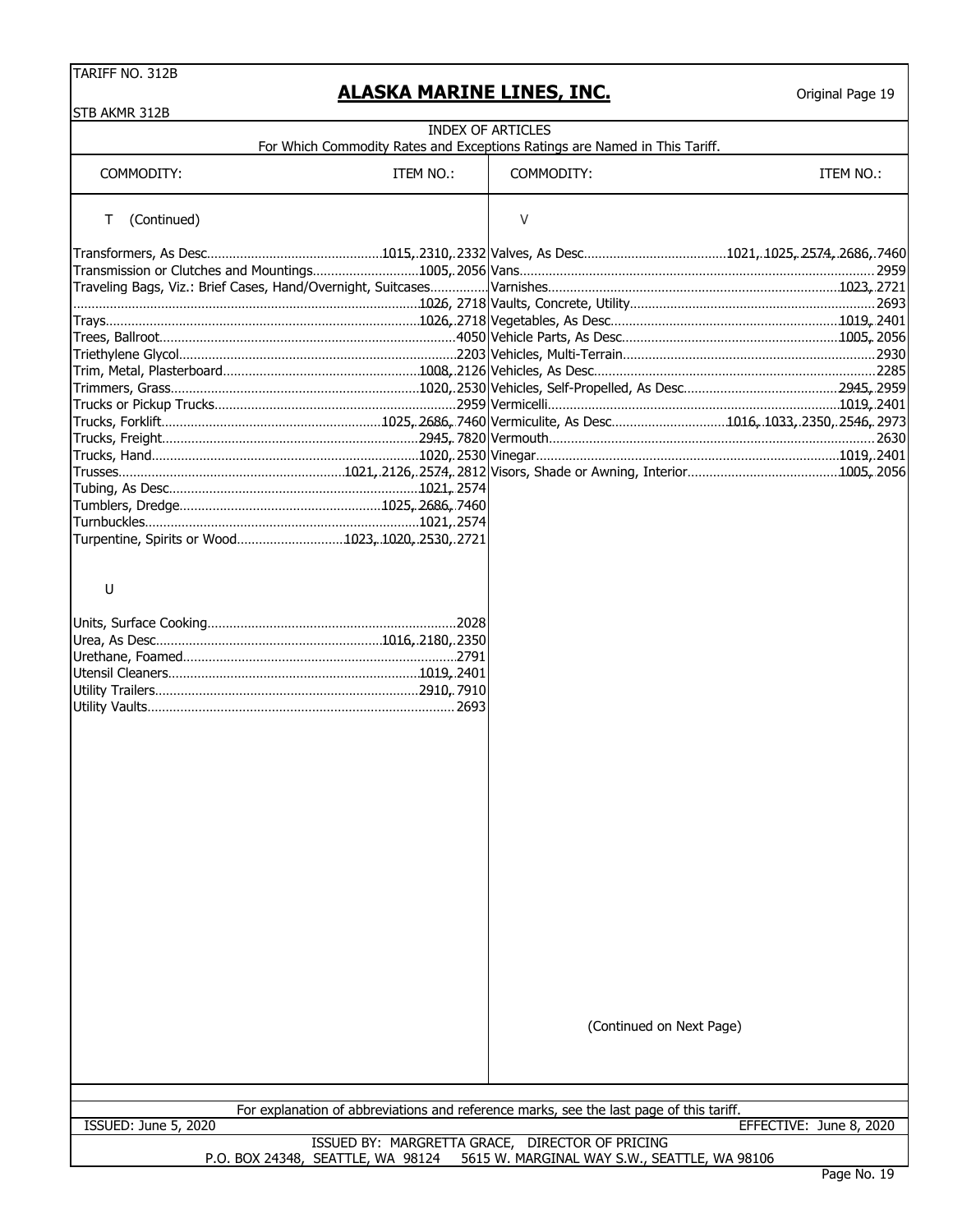#### STR AKMR 312B

# **ALASKA MARINE LINES, INC.**

| חזדר שוושא חוכ                                                                                                                                                                                                                 | <b>INDEX OF ARTICLES</b> | For Which Commodity Rates and Exceptions Ratings are Named in This Tariff.                                                        |                         |
|--------------------------------------------------------------------------------------------------------------------------------------------------------------------------------------------------------------------------------|--------------------------|-----------------------------------------------------------------------------------------------------------------------------------|-------------------------|
| COMMODITY:                                                                                                                                                                                                                     | ITEM NO.:                | COMMODITY:                                                                                                                        | ITEM NO.:               |
| W                                                                                                                                                                                                                              |                          | X                                                                                                                                 |                         |
| Wallboard, As Desc1008, 1033, 2126, 2966, 2973                                                                                                                                                                                 |                          | Y                                                                                                                                 |                         |
|                                                                                                                                                                                                                                |                          | Ζ                                                                                                                                 |                         |
|                                                                                                                                                                                                                                |                          |                                                                                                                                   |                         |
| Water, Mineral or Plain, As Desc1019,.2380,.2401<br>Wax, Boat, Floor, Furniture or Vehicle, As Desc1019, 2401<br>Wheels, As Desc1005, 1020, 1021, 2056, 2530, 2574<br>Wire Fencing or Frence Posts and Fittings, I/S1021,.2574 |                          |                                                                                                                                   |                         |
|                                                                                                                                                                                                                                |                          |                                                                                                                                   |                         |
| <b>ISSUED: June 5, 2020</b>                                                                                                                                                                                                    |                          | For explanation of abbreviations and reference marks, see the last page of this tariff.                                           | EFFECTIVE: June 8, 2020 |
|                                                                                                                                                                                                                                |                          | ISSUED BY: MARGRETTA GRACE, DIRECTOR OF PRICING<br>P.O. BOX 24348, SEATTLE, WA 98124 5615 W. MARGINAL WAY S.W., SEATTLE, WA 98106 |                         |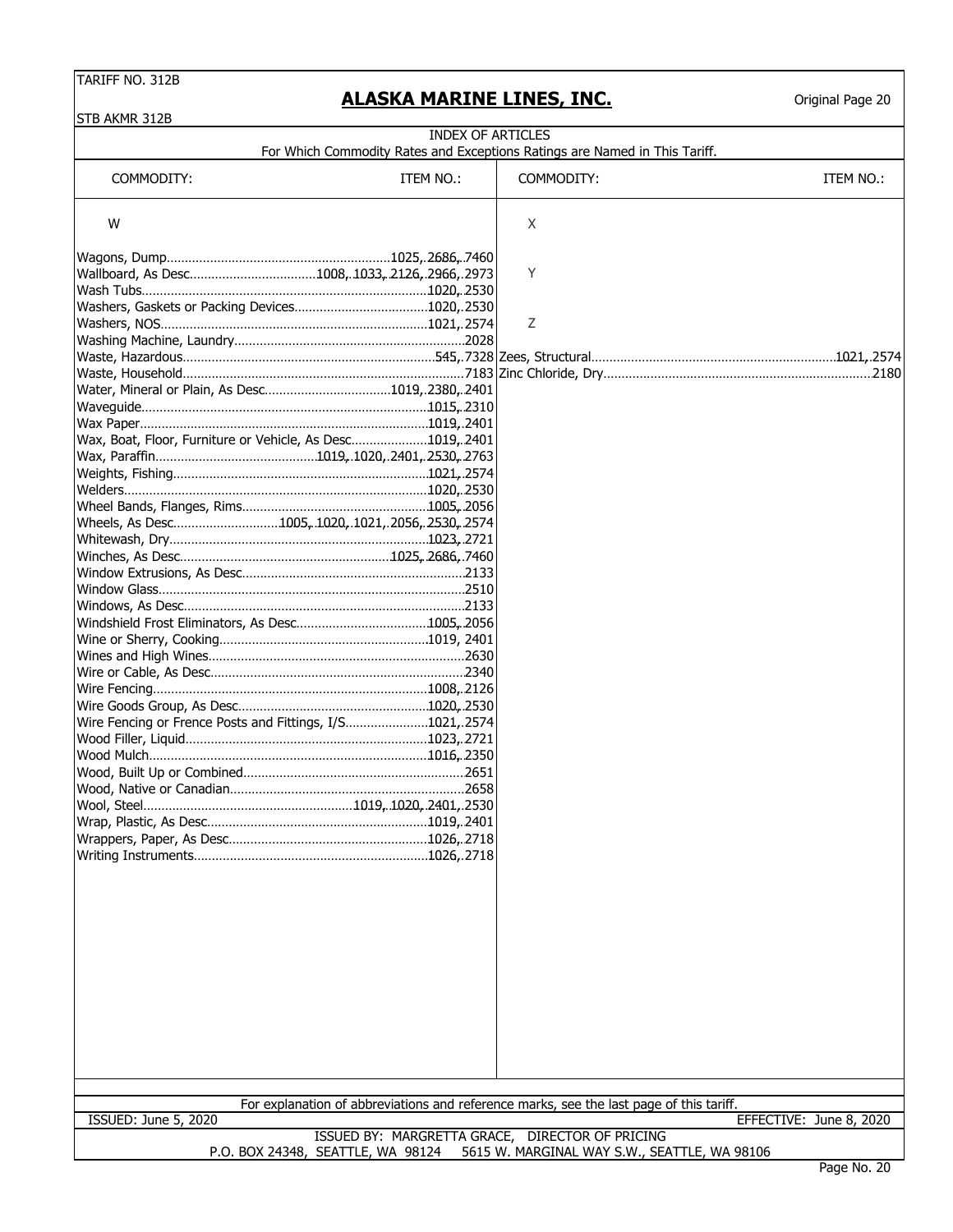STB AKMR 312B

LIST OF POINTS SERVED:

|        | ALPHABETICAL LIST OF POINTS IN ALASKA - FROM AND TO WHICH RATES APPLY: |
|--------|------------------------------------------------------------------------|
| POINT: | RATE BASIS:                                                            |

Cordova CDV

Cordova

Valdez Valdez VAL

NOTE 1. Cordova - within two miles of AKMR Cordova terminal, to include Orca, AK.

NOTE 2. Valdez - within five (5) miles of Valdez City Dock, Valdez, AK.

# ALPHABETICAL LIST OF POINTS IN WASHINGTON - FROM AND TO WHICH RATES APPLY:

(See Item 340 for application of arbitraries.)

For explanation of abbreviations and reference marks, see the last page of this tariff. ISSUED: June 5, 2020 EFFECTIVE: June 8, 2020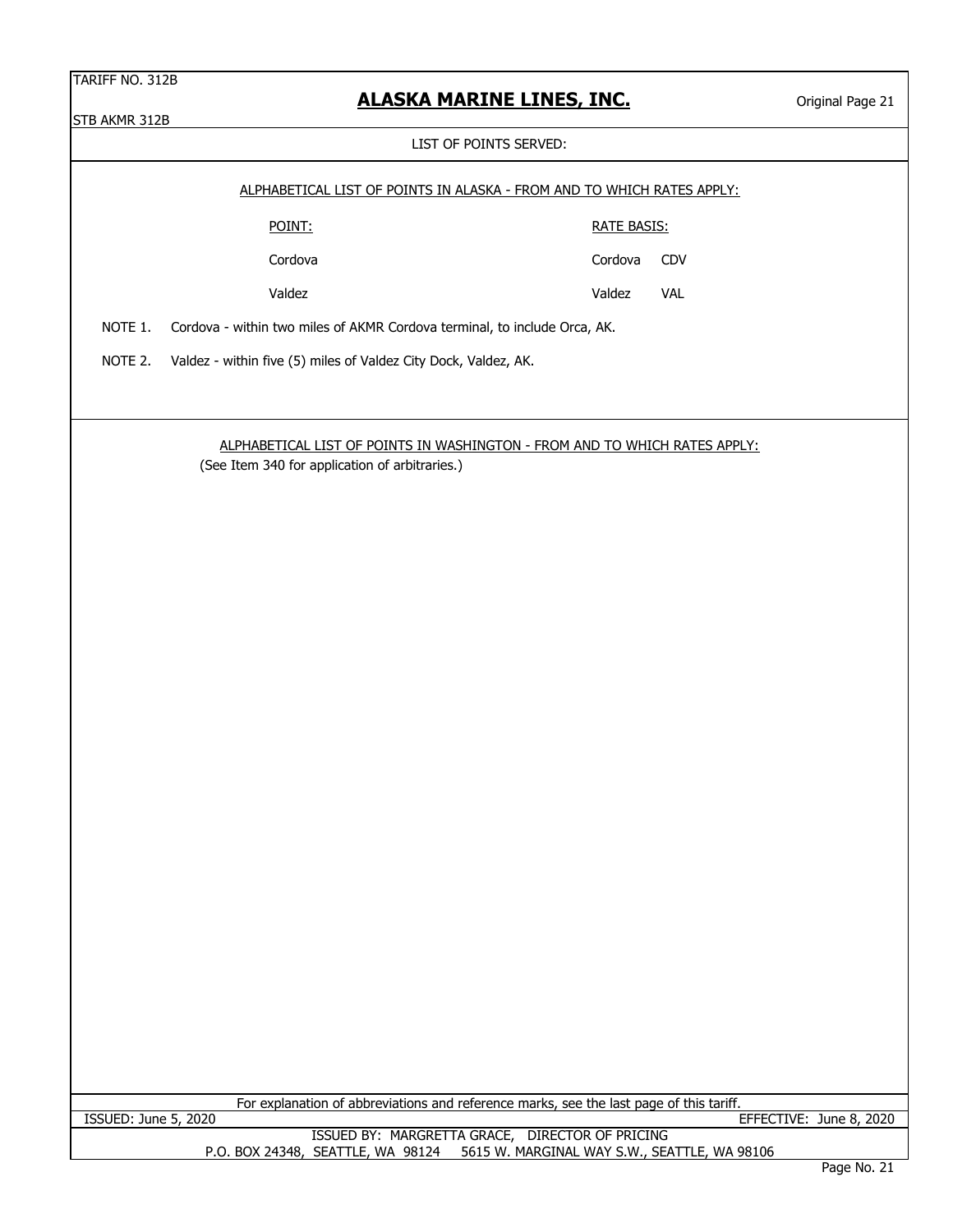|     | <b>RULES</b>                                                                                                                                                                                  | ITEM<br>NO. |
|-----|-----------------------------------------------------------------------------------------------------------------------------------------------------------------------------------------------|-------------|
|     | <b>GOVERNING PUBLICATIONS:</b>                                                                                                                                                                | 100         |
|     | Except as otherwise provided herein, this Tariff is governed by the following publications, including Supplements thereto<br>or subsequent reissues thereof:                                  |             |
| (A) | National Motor Freight Classification, NMF 100 Series, Issuing Agent.                                                                                                                         |             |
| (B) | Alaska Marine Lines, Inc., General Rules, Commodity Group Descriptions and list of Participating<br>Carriers, STB AKMR 100, series, unless superseded by references in this tariff AKMR 312B. |             |
| (C) | Alaska Marines Lines, Inc., Tariff ICC AKMR 102 (Operating Authority)                                                                                                                         |             |
| (D) | Federal Hazardous Materials Regulations, Title 49, Code of Federal Regulations, Parts 100<br>through 180.                                                                                     |             |
|     |                                                                                                                                                                                               |             |
|     |                                                                                                                                                                                               |             |
|     |                                                                                                                                                                                               |             |
|     |                                                                                                                                                                                               |             |
|     |                                                                                                                                                                                               |             |
|     |                                                                                                                                                                                               |             |
|     |                                                                                                                                                                                               |             |
|     |                                                                                                                                                                                               |             |
|     |                                                                                                                                                                                               |             |
|     | For explanation of abbreviations and reference marks, see the last page of this tariff.                                                                                                       |             |
|     | ISSUED: June 5, 2020<br>EFFECTIVE: June 8, 2020<br>ISSUED BY: MARGRETTA GRACE, DIRECTOR OF PRICING                                                                                            |             |
|     | 5615 W. MARGINAL WAY S.W., SEATTLE, WA 98106<br>P.O. BOX 24348, SEATTLE, WA 98124                                                                                                             |             |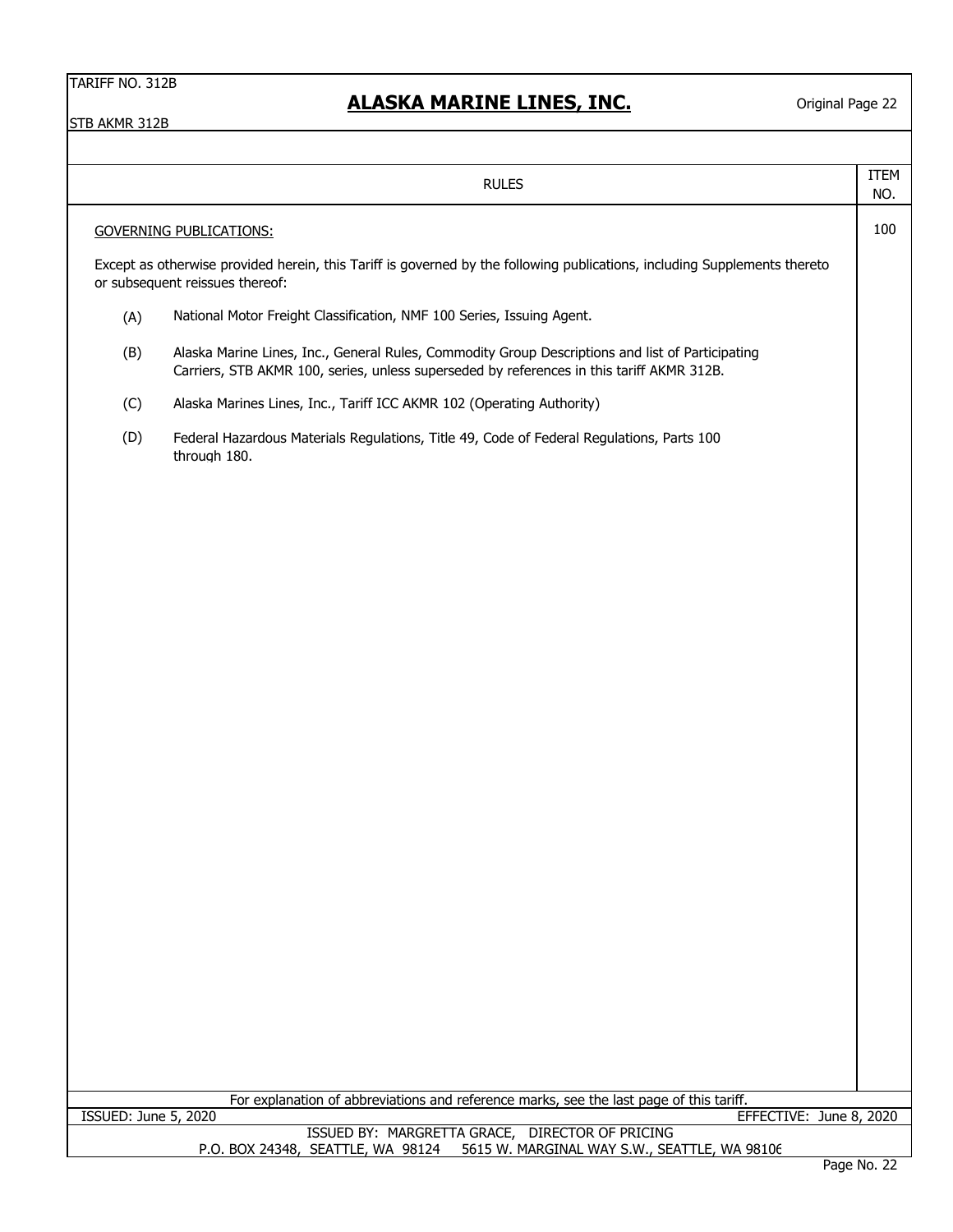Original Page 23

| <b>RULES</b>                                                                                                    | ITEM                    |
|-----------------------------------------------------------------------------------------------------------------|-------------------------|
| Supercedes Item 340, In AKMR 100, series                                                                        | NO.                     |
| BEYOND TERMINAL CHARGES TO OR FROM POINTS OTHER THAN THE STATE OF ALASKA, (CL)::                                | 340                     |
| Reference STB AKMR 100A, Item 340                                                                               |                         |
|                                                                                                                 |                         |
|                                                                                                                 |                         |
|                                                                                                                 |                         |
|                                                                                                                 |                         |
|                                                                                                                 |                         |
|                                                                                                                 |                         |
|                                                                                                                 |                         |
|                                                                                                                 |                         |
|                                                                                                                 |                         |
|                                                                                                                 |                         |
|                                                                                                                 |                         |
|                                                                                                                 |                         |
|                                                                                                                 |                         |
|                                                                                                                 |                         |
|                                                                                                                 |                         |
|                                                                                                                 |                         |
| For explanation of abbreviations and reference marks, see the last page of this tariff.<br>ISSUED: June 5, 2020 | EFFECTIVE: June 8, 2020 |
| ISSUED BY: MARGRETTA GRACE, DIRECTOR OF PRICING                                                                 |                         |
| P.O. BOX 24348, SEATTLE, WA 98124 5615 W. MARGINAL WAY S.W., SEATTLE, WA 98106                                  |                         |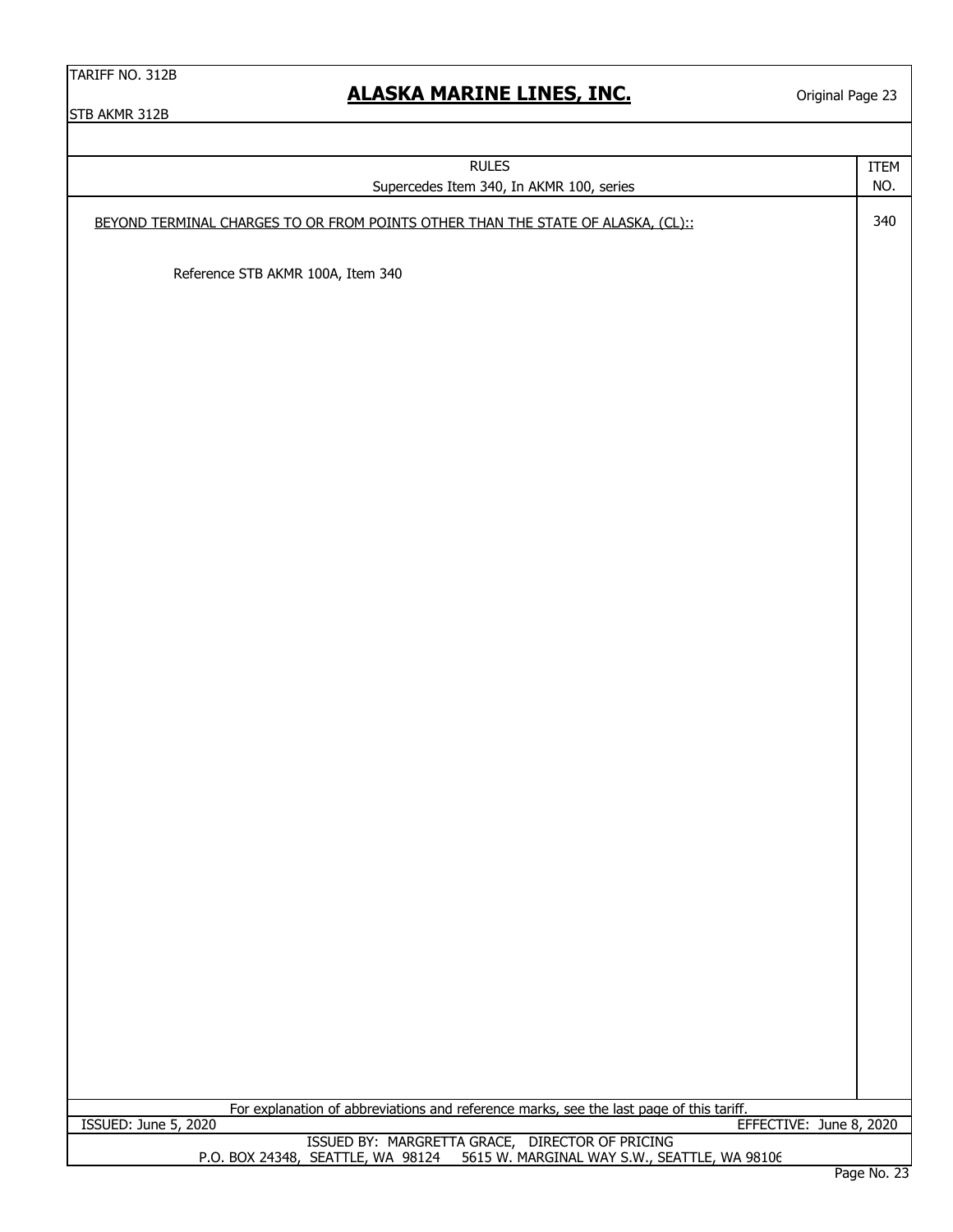# **ALASKA MARINE LINES, INC.**

7th Revised Page 24

|                      | <b>RULES</b>                                                                                                                                                                                                                                                                                      | <b>ITEM</b><br>NO. |
|----------------------|---------------------------------------------------------------------------------------------------------------------------------------------------------------------------------------------------------------------------------------------------------------------------------------------------|--------------------|
|                      | Supercedes Item 345, In AKMR 100, series                                                                                                                                                                                                                                                          |                    |
|                      | APPLICATION OF ARBITRATY FUEL SURCHARGE:                                                                                                                                                                                                                                                          | 345                |
|                      | Except as specifically indicated in individual rate items and exceptions noted herein, all shipments are subject to an<br>Arbitrary Fuel Surcharge of $\bullet$ thirty-two percent (32%). Multiply the applicable rate by $\bullet$ 1.32.                                                         |                    |
| NOTE 1.              | For rates in cents, fractions will be as follows: Fractions of less than 1/2 cent will be dropped and fractions<br>of 1/2 cent of more will be rounded to the next whole cent.                                                                                                                    |                    |
|                      | For rates in dollars, fractions of dollars will be rounded as follows: Less than .50 will be dropped and .50 or<br>more will be rounded to the next whole dollar.                                                                                                                                 |                    |
| NOTE 2.              | Where the rate or charge is published in dollar and cents, apply the equivalent in cents.                                                                                                                                                                                                         |                    |
| NOTE 3.              | Reference to Tariffs, Items, Notes, Rules, etc. will be as follows: Where reference is made in this<br>Supplement to Tariffs, Items, Notes, Rules, etc., it is understood that such reference is continuous and<br>includes Supplements to or successive issues of such Items, Notes, Rules, etc. |                    |
|                      | EXCEPTIONS: The provisions of this Fuel Surcharge will not apply to rates set forth in the following items:                                                                                                                                                                                       |                    |
| А.                   | STB AKMR 100, series, or 312, series, Item Numbers:                                                                                                                                                                                                                                               |                    |
|                      | 340, 341, 360, 430, 461, 480, 500, 501, 504, 540 Paragraph (D), 563, 740, 750, 751, 820, 848,<br>850, 891, 900, 910, 911, 959, 982, 987 and 990.                                                                                                                                                  |                    |
| В.                   | Accessorial charges specifically named in individual rate items that are noted as exceptions to items listed in<br>paragraph A above.                                                                                                                                                             |                    |
| <b>TCR 4631</b>      |                                                                                                                                                                                                                                                                                                   |                    |
|                      | APPLICATION OF INLAND FUEL SURCHARGE:                                                                                                                                                                                                                                                             | 346                |
|                      | Refer to AKMR 100, series, Item 346.                                                                                                                                                                                                                                                              |                    |
|                      |                                                                                                                                                                                                                                                                                                   |                    |
|                      |                                                                                                                                                                                                                                                                                                   |                    |
|                      |                                                                                                                                                                                                                                                                                                   |                    |
|                      |                                                                                                                                                                                                                                                                                                   |                    |
|                      |                                                                                                                                                                                                                                                                                                   |                    |
|                      |                                                                                                                                                                                                                                                                                                   |                    |
|                      |                                                                                                                                                                                                                                                                                                   |                    |
|                      |                                                                                                                                                                                                                                                                                                   |                    |
|                      |                                                                                                                                                                                                                                                                                                   |                    |
|                      |                                                                                                                                                                                                                                                                                                   |                    |
|                      |                                                                                                                                                                                                                                                                                                   |                    |
|                      |                                                                                                                                                                                                                                                                                                   |                    |
|                      |                                                                                                                                                                                                                                                                                                   |                    |
|                      |                                                                                                                                                                                                                                                                                                   |                    |
|                      | (Continued)                                                                                                                                                                                                                                                                                       |                    |
|                      |                                                                                                                                                                                                                                                                                                   |                    |
| ISSUED: May 24, 2022 | For explanation of abbreviations and reference marks, see the last page of this tariff.<br>EFFECTIVE: June 19, 2022                                                                                                                                                                               |                    |
|                      | <b>DIRECTOR OF PRICING</b><br>ISSUED BY: MARGRETTA GRACE,                                                                                                                                                                                                                                         |                    |
|                      | P.O. BOX 24348, SEATTLE, WA 98124<br>5615 W. MARGINAL WAY S.W., SEATTLE, WA 98106                                                                                                                                                                                                                 | Page No. 24        |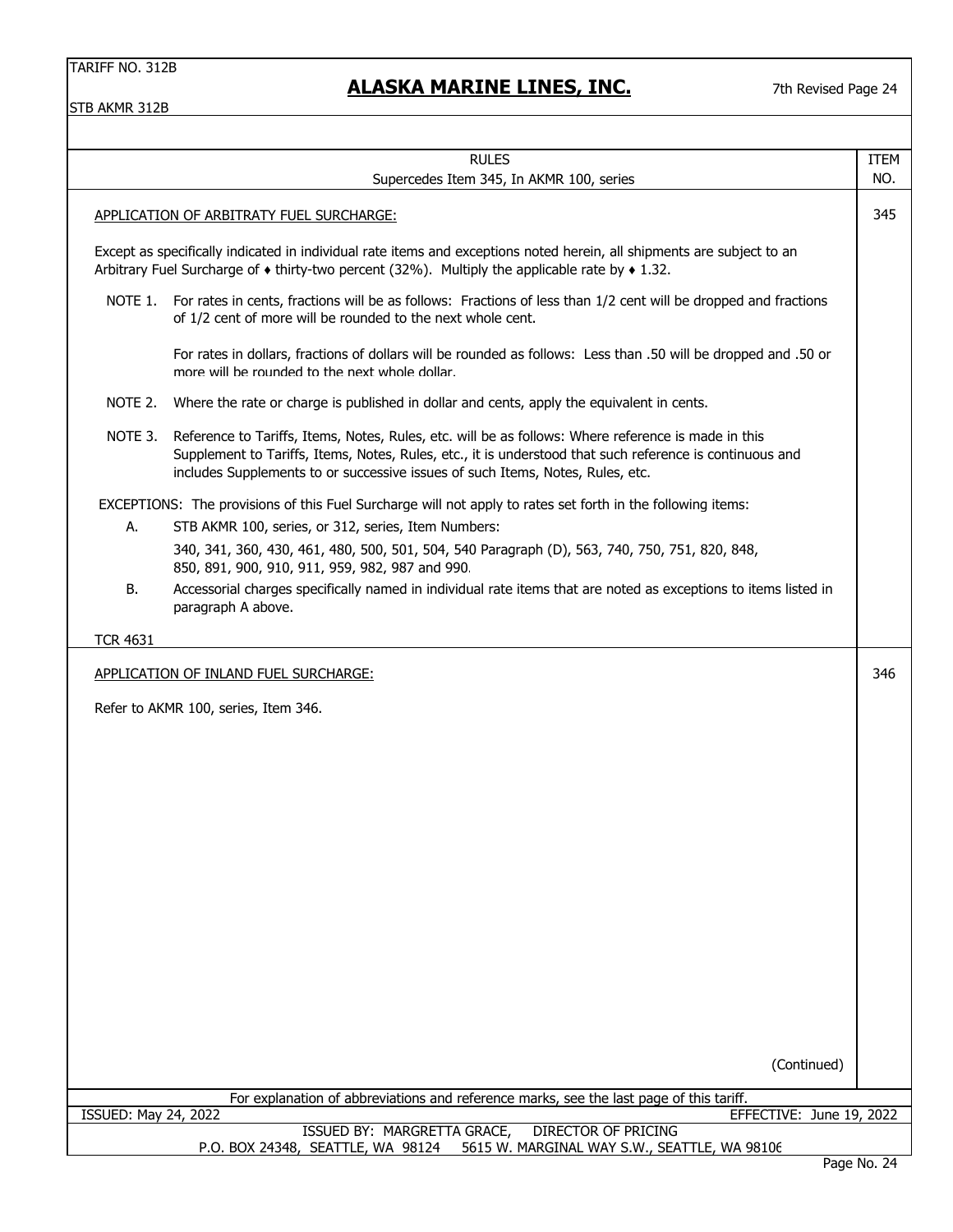3rd Revised Page 25

| <b>RULES</b>                                                                                                                                        | <b>ITEM</b> |  |
|-----------------------------------------------------------------------------------------------------------------------------------------------------|-------------|--|
| Supercedes Item 460, In AKMR 100, series                                                                                                            | NO.         |  |
| <b>CONSOLIDATION SERVICE:</b>                                                                                                                       | 460         |  |
| Refer to AKMR 100, series, Item 460 for charges.                                                                                                    |             |  |
|                                                                                                                                                     |             |  |
|                                                                                                                                                     |             |  |
|                                                                                                                                                     |             |  |
|                                                                                                                                                     |             |  |
|                                                                                                                                                     |             |  |
|                                                                                                                                                     |             |  |
|                                                                                                                                                     |             |  |
|                                                                                                                                                     |             |  |
|                                                                                                                                                     |             |  |
|                                                                                                                                                     |             |  |
|                                                                                                                                                     |             |  |
|                                                                                                                                                     |             |  |
|                                                                                                                                                     |             |  |
|                                                                                                                                                     |             |  |
|                                                                                                                                                     |             |  |
| MINIMUM CHARGE PER SHIPMENT - LCL:                                                                                                                  | 610         |  |
| The minimum charge for any single shipment, as defined in AKMR 100, series, Rule 100 will be:                                                       |             |  |
| BETWEEN: SEATTLE, WA                                                                                                                                |             |  |
| <b>CDV</b><br>AND: POINTS IN ALASKA:                                                                                                                |             |  |
| \$116.00                                                                                                                                            |             |  |
| (1)<br>\$142.00                                                                                                                                     |             |  |
| (1)                                                                                                                                                 |             |  |
| Rate applied to shipments requiring temperature control.                                                                                            |             |  |
|                                                                                                                                                     |             |  |
|                                                                                                                                                     |             |  |
|                                                                                                                                                     |             |  |
|                                                                                                                                                     |             |  |
|                                                                                                                                                     |             |  |
|                                                                                                                                                     |             |  |
|                                                                                                                                                     |             |  |
|                                                                                                                                                     |             |  |
|                                                                                                                                                     |             |  |
|                                                                                                                                                     |             |  |
| <b>TCR 4616</b>                                                                                                                                     |             |  |
| For explanation of abbreviations and reference marks, see the last page of this tariff.<br>ISSUED: December 8, 2021<br>EFFECTIVE: December 12, 2021 |             |  |
| ISSUED BY: MARGRETTA GRACE, DIRECTOR OF PRICING                                                                                                     |             |  |
| 5615 W. MARGINAL WAY S.W., SEATTLE, WA 98106<br>P.O. BOX 24348, SEATTLE, WA 98124<br>$D = - - N$                                                    |             |  |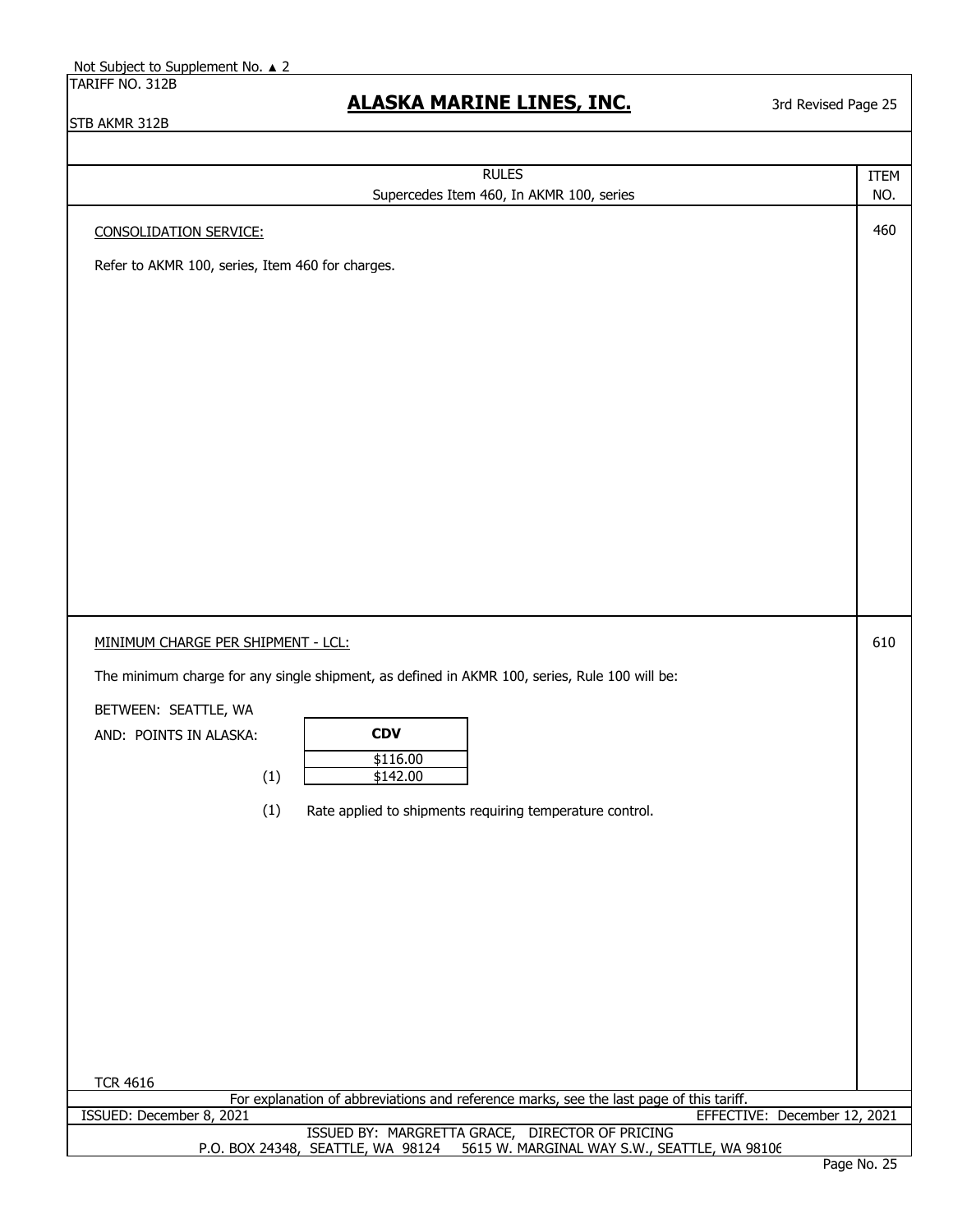# **ALASKA MARINE LINES, INC.**

4th Revised Page 26

| <b>RULES</b>                                                                                                                                                                                                                                                               |                                                                                                                                                               |            |            | <b>ITEM</b><br>NO. |
|----------------------------------------------------------------------------------------------------------------------------------------------------------------------------------------------------------------------------------------------------------------------------|---------------------------------------------------------------------------------------------------------------------------------------------------------------|------------|------------|--------------------|
| <b>TERMINAL CHARGES - WHARFAGE</b><br>Wharfage charges will be asesed on all shipments moving over the following<br>routes: Wharfage will be assessed at a rate of $\triangle$ \$6.00 per short ton (2,000<br>pounds), subject to a minimum charge of \$5.00 per shipment. |                                                                                                                                                               |            | 941        |                    |
| <b>TCR 4625</b>                                                                                                                                                                                                                                                            |                                                                                                                                                               |            |            |                    |
|                                                                                                                                                                                                                                                                            | <b>TERMINAL HANDLING CHARGE</b>                                                                                                                               |            |            | 942                |
| Unless otherwise specified, all rates named in Sections One through Eight of<br>tariff are subject to the following terminal handling charges:                                                                                                                             |                                                                                                                                                               |            |            |                    |
|                                                                                                                                                                                                                                                                            |                                                                                                                                                               | Northbound | Southbound |                    |
| Ι.                                                                                                                                                                                                                                                                         | FREIGHT ALL KINDS (Applicable on all commodities except as otherwise<br>specified in this Rule). Rates in cents per hundred pounds based on actual<br>weight. | \$0.79     | \$0.46     |                    |
| II.                                                                                                                                                                                                                                                                        | FREIGHT ALL KINDS (As listed in Items 2098, 2906, 2910, 2945, 2959,<br>7906, 7910, 7820. Rated in dollars and cents per each or individual unit.              | \$74.00    | \$40.00    |                    |
| NOTE 1.                                                                                                                                                                                                                                                                    | The minimum charge for Terminal Handling will be \$5.00 per shipment.                                                                                         |            |            |                    |
| <b>TCR 4616</b>                                                                                                                                                                                                                                                            | For explanation of abbreviations and reference marks, see the last page of this tariff.                                                                       |            |            |                    |
| EFFECTIVE: March 1, 2022<br>ISSUED: February 17, 2022                                                                                                                                                                                                                      |                                                                                                                                                               |            |            |                    |
| ISSUED BY: MARGRETTA GRACE,<br>DIRECTOR OF PRICING<br>5615 W. MARGINAL WAY S.W., SEATTLE, WA 98106<br>P.O. BOX 24348, SEATTLE, WA 98124                                                                                                                                    |                                                                                                                                                               |            |            |                    |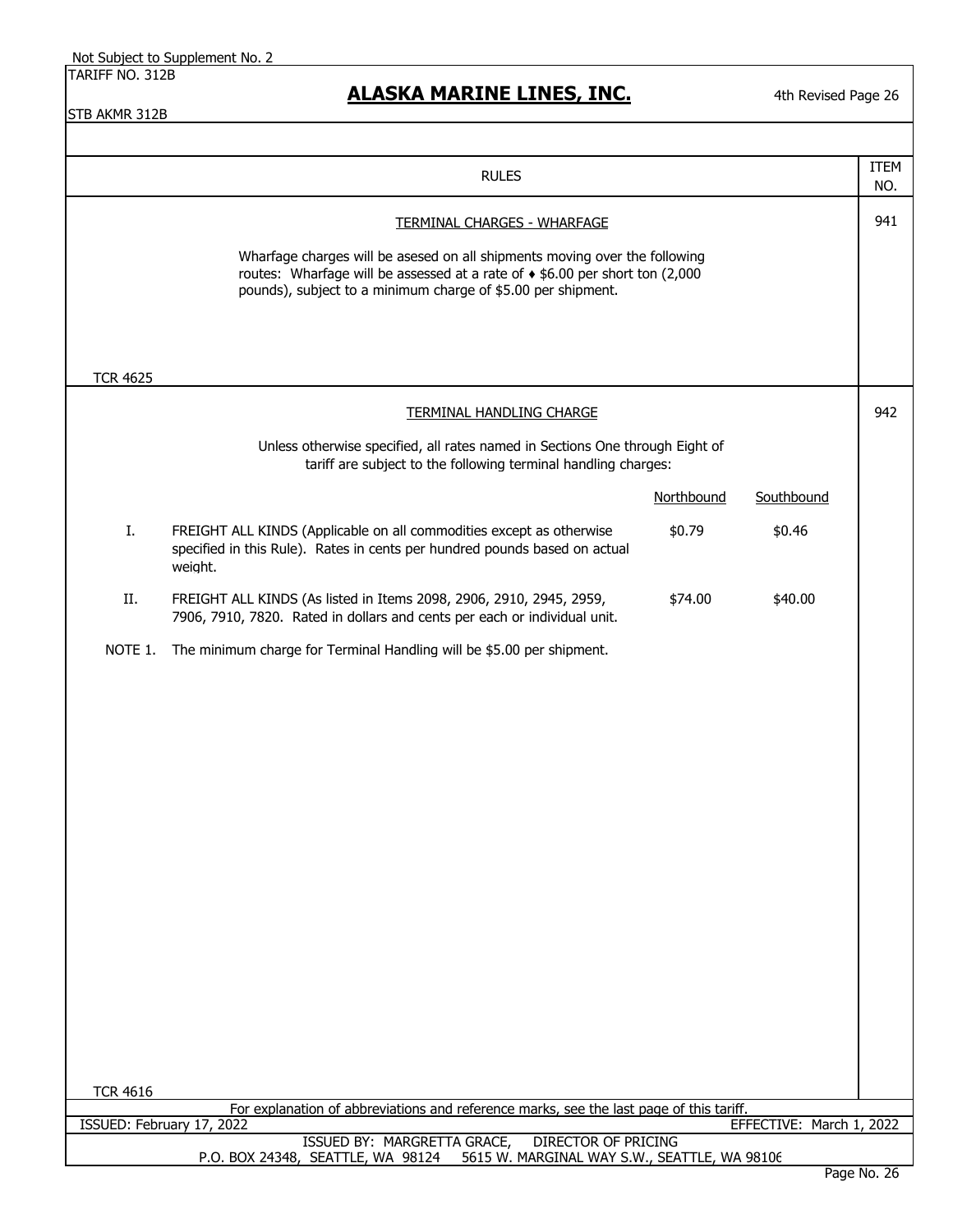Original Page 27

STB AKMR 312B

ITEM NO. 959 TRANSFER OF LADING CHARGE: Refer to AKMR 100, series, Item 959 for charges. RULES ISSUED BY: MARGRETTA GRACE, DIRECTOR OF PRICING For explanation of abbreviations and reference marks, see the last page of this tariff. ISSUED: June 5, 2020 EFFECTIVE: June 8, 2020

P.O. BOX 24348, SEATTLE, WA 98124 5615 W. MARGINAL WAY S.W., SEATTLE, WA 98106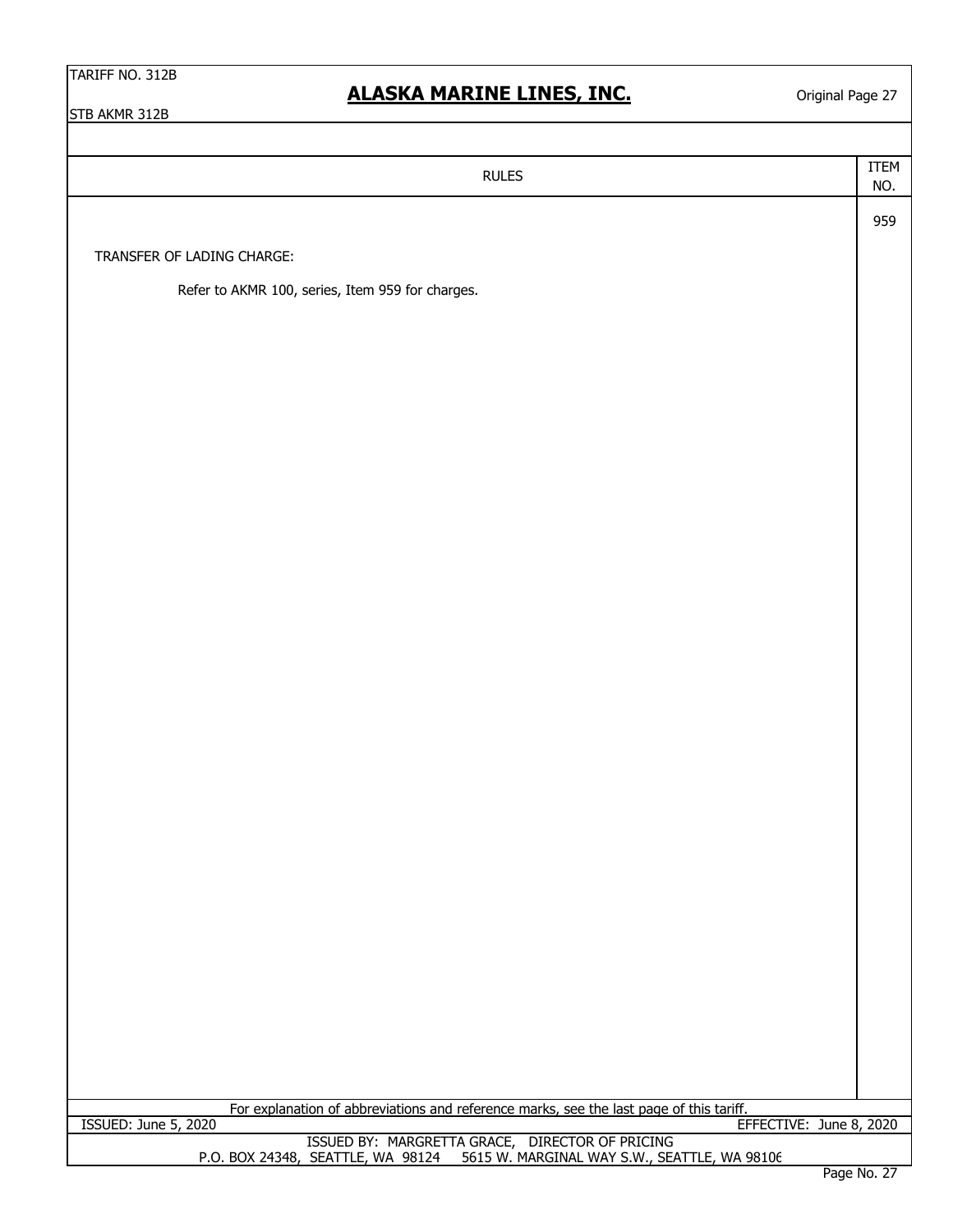SECTION I

CLASS RATES

Between Seattle, Washington

And Points in Alaska

(See Item 2420 for Application of CL Ratings)

For Class Ratings Higher Than 100, Rates Will be Arrived at by Applying the Following Method:

> Class 110 – 110% of Class 100 Rate Class 125 - 125% of Class 100 Rate Class 150 – 150% of Class 100 Rate Class 175 – 175% of Class 100 Rate Class 200 – 200% of Class 100 Rate Class 250 – 250% of Class 100 Rate Class 300 – 300% of Class 100 Rate Class 350 – 350% of Class 100 Rate Class 400 – 400% of Class 100 Rate Class 500 – 500% of Class 100 Rate

For explanation of abbreviations and reference marks, see the last page of this tariff.

ISSUED: June 5, 2020 EFFECTIVE: June 8, 2020

P.O. BOX 24348, SEATTLE, WA 98124 5615 W. MARGINAL WAY S.W., SEATTLE, WA 98106 ISSUED BY: MARGRETTA GRACE, DIRECTOR OF PRICING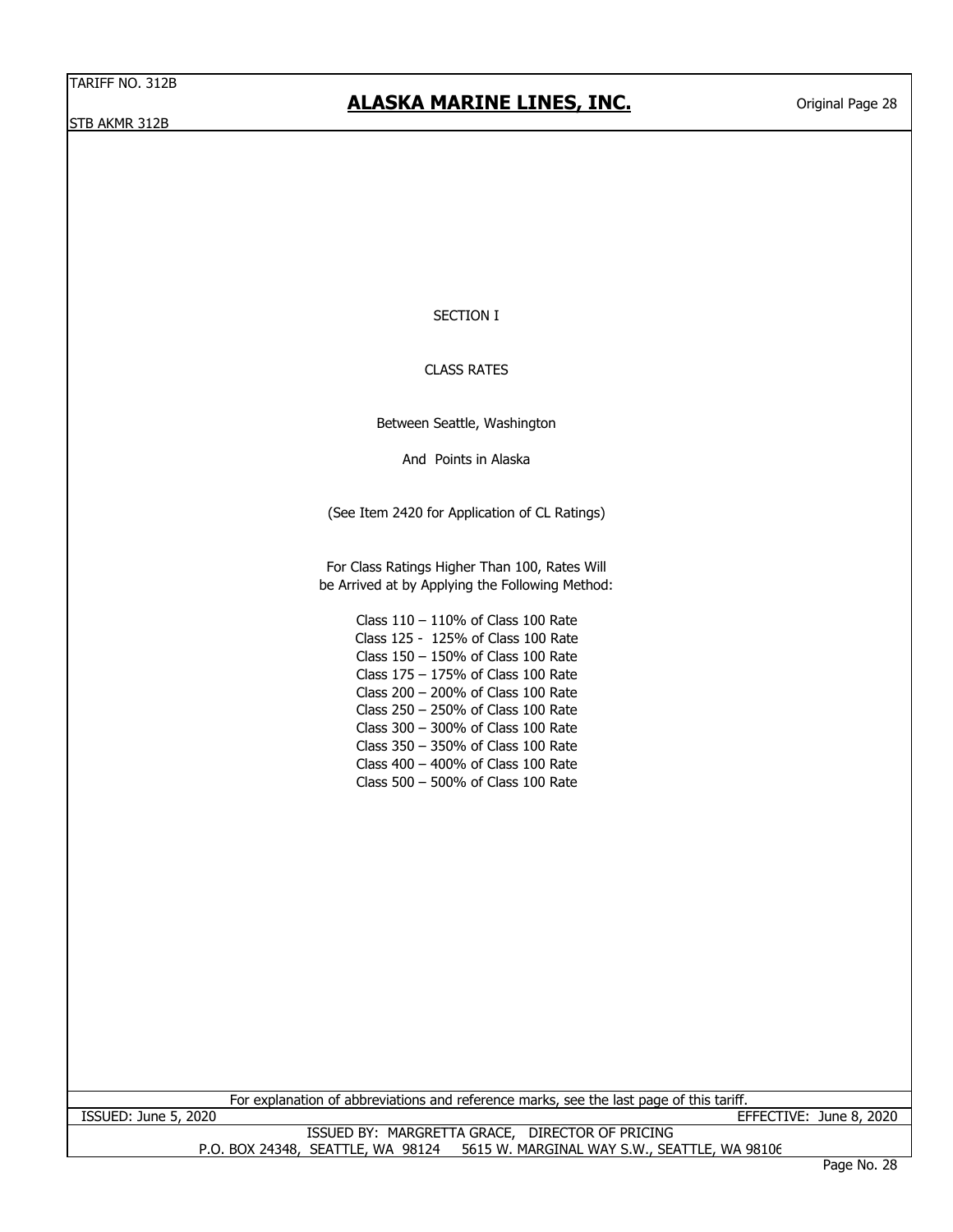#### **ALASKA MARINE LINES, INC.**

| SEATTLE, WA<br>From:<br>TO: AK POINTS, Viz: (See Page 21) |                  |        |      |  |
|-----------------------------------------------------------|------------------|--------|------|--|
| <b>NMFC RATING:</b>                                       | MIN. WT. IN LBS. | CDV:   | VAL: |  |
|                                                           | <b>LCL</b>       | 119.26 |      |  |
| 100                                                       | 5,000            | 109.57 |      |  |
|                                                           | 10,000           | 79.77  |      |  |
|                                                           | <b>LCL</b>       | 110.31 |      |  |
| 92 1/2                                                    | 5,000            | 101.37 |      |  |
|                                                           | 10,000           | 73.80  |      |  |
|                                                           | <b>LCL</b>       | 101.38 |      |  |
| 85                                                        | 5,000            | 93.11  |      |  |
|                                                           | 10,000           | 67.84  |      |  |
|                                                           | <b>LCL</b>       | 92.42  |      |  |
| 77 1/2                                                    | 5,000            | 84.94  |      |  |
|                                                           | 10,000           | 61.81  |      |  |
|                                                           | <b>LCL</b>       | 83.48  |      |  |
| $70 - 65$                                                 | 5,000            | 76.72  |      |  |
|                                                           | 10,000           | 55.84  |      |  |
|                                                           | <b>LCL</b>       | 74.76  |      |  |
| $60 - 55 - 50$                                            | 5,000            | 67.69  |      |  |
|                                                           | 10,000           | 50.20  |      |  |

NOTE 1: For application, see Page 32, Section I.

TCR 4616

ISSUED: December 8, 2021

For explanation of abbreviations and reference marks, see the last page of this tariff.

EFFECTIVE: December 12, 2021

ISSUED BY: MARGRETTA GRACE, DIRECTOR OF PRICING P.O. BOX 24348, SEATTLE, WA 98124 5615 W. MARGINAL WAY S.W., SEATTLE, WA 98106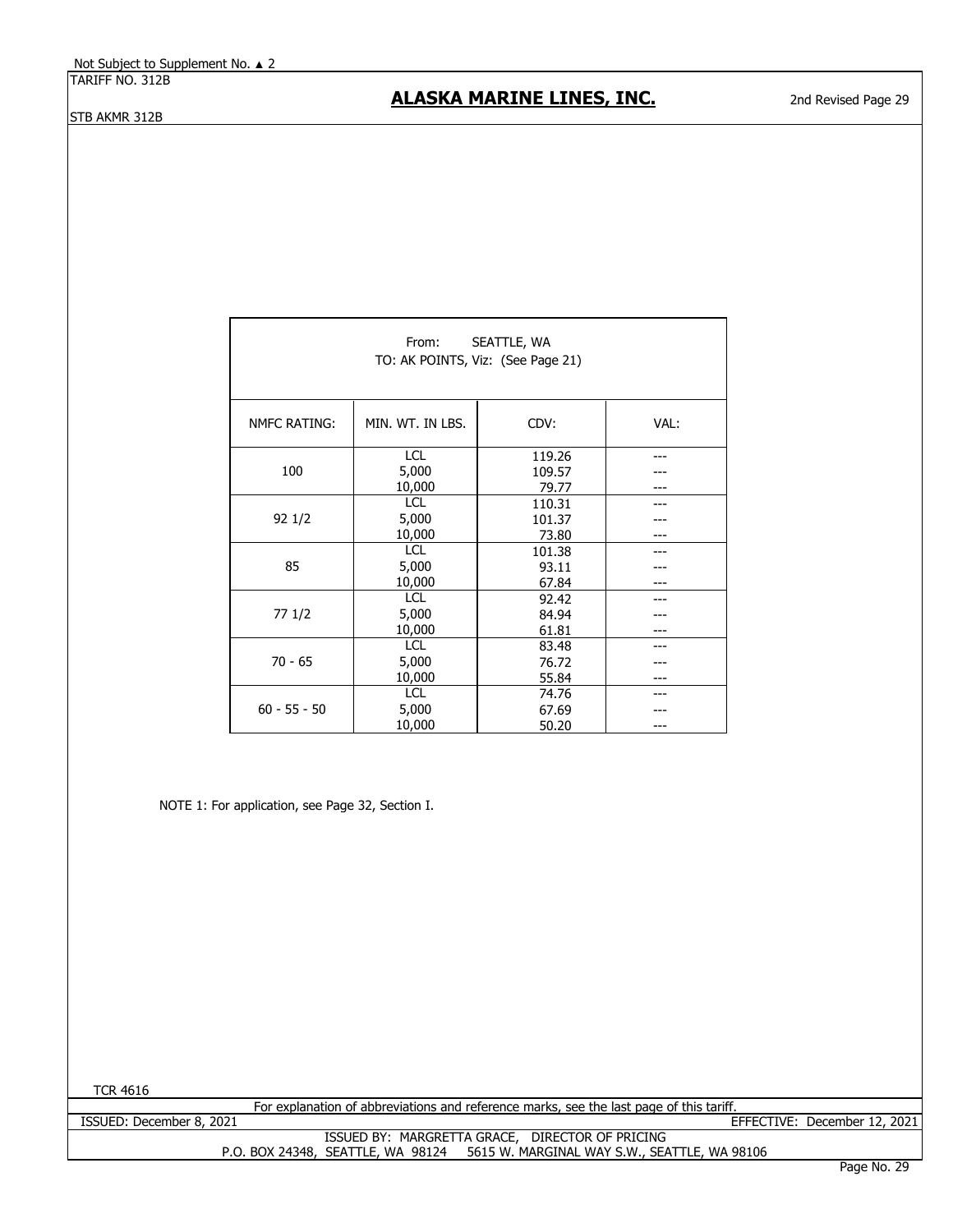#### **ALASKA MARINE LINES, INC.**

SECTION 2

#### COMMODITY RATES

#### BETWEEN

Seattle, Washington (See Page 21)

AND

Points in Alaska (See Page 21)

For explanation of abbreviations and reference marks, see the last page of this tariff. ISSUED: June 5, 2020 EFFECTIVE: June 8, 2020

ISSUED BY: MARGRETTA GRACE, DIRECTOR OF PRICING P.O. BOX 24348, SEATTLE, WA 98124 5615 W. MARGINAL WAY S.W., SEATTLE, WA 98106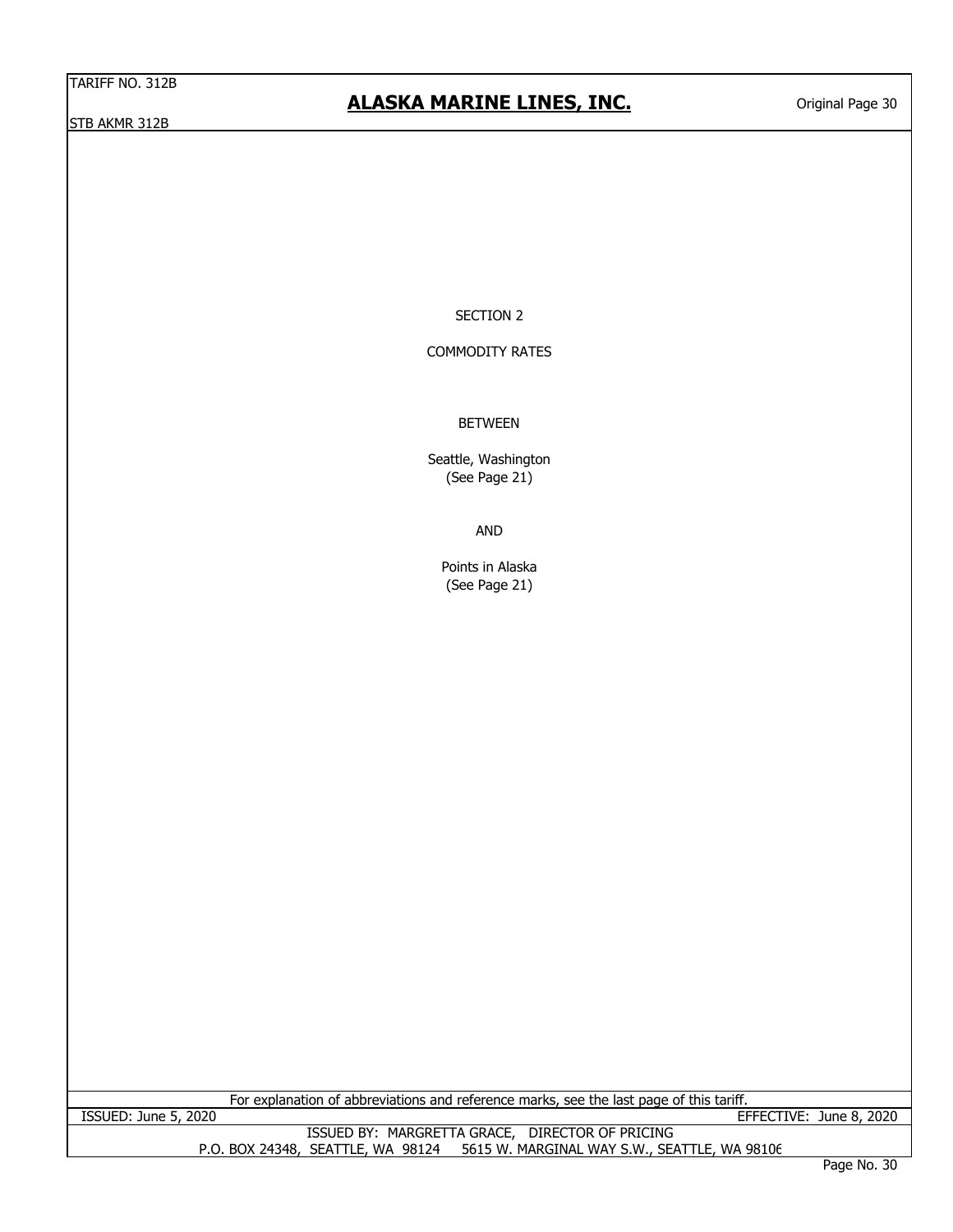Not Subject to Supplement No. ▲ 2

STB AKMR 312B

#### **ALASKA MARINE LINES, INC.**

FREIGHT TARIFF 312B 2nd Revised Page No. 31

SECTION 2 - NORTHBOUND COMMODITY RATES:

| SECTION Z - NORTHBOUND COMMODITT RATES.                                                                                                                                                                                                                                                              |                                                                                                           |                                                                                                                     |                              |      |
|------------------------------------------------------------------------------------------------------------------------------------------------------------------------------------------------------------------------------------------------------------------------------------------------------|-----------------------------------------------------------------------------------------------------------|---------------------------------------------------------------------------------------------------------------------|------------------------------|------|
|                                                                                                                                                                                                                                                                                                      |                                                                                                           | FROM SEATTLE, WASHINGTON                                                                                            |                              | ITEM |
| COMMODITIES:                                                                                                                                                                                                                                                                                         |                                                                                                           | TO REGULAR POINTS, VIZ.:                                                                                            |                              | NO.: |
|                                                                                                                                                                                                                                                                                                      |                                                                                                           | <b>CDV</b>                                                                                                          | <b>VAL</b>                   |      |
| ANTIQUES, ANTIQUE REPRODUCTIONS, SCULPTURES, STATUARIES, and HOUSEHOLD<br>APPOINTMENTS, used and/or new, for Commercial, Resale or Exhibition purpose only.<br>(See Notes 1 and 2)                                                                                                                   |                                                                                                           |                                                                                                                     |                              | 2021 |
|                                                                                                                                                                                                                                                                                                      |                                                                                                           | 112.84                                                                                                              |                              |      |
|                                                                                                                                                                                                                                                                                                      |                                                                                                           | 112.84                                                                                                              |                              |      |
|                                                                                                                                                                                                                                                                                                      |                                                                                                           | 112.84                                                                                                              | $---$                        |      |
|                                                                                                                                                                                                                                                                                                      |                                                                                                           |                                                                                                                     |                              |      |
| NOTE 1.<br>Rates apply on shipper load and count closed containers only. Rates will not apply on items of extrodinary value.<br>Released valuation may not exceed \$25,000.00 per containerload.<br>NOTE 2.<br>Valuation of goods must be noted on inbound Bill of Lading.                           |                                                                                                           |                                                                                                                     |                              |      |
| APPLIANCES (with or without coin operated mechanism), Coal, Gas, Oil, Wood or<br>Electrically Operated, Viz.: (See below)                                                                                                                                                                            |                                                                                                           |                                                                                                                     |                              | 2028 |
|                                                                                                                                                                                                                                                                                                      |                                                                                                           |                                                                                                                     |                              |      |
|                                                                                                                                                                                                                                                                                                      |                                                                                                           | 130.00                                                                                                              |                              |      |
|                                                                                                                                                                                                                                                                                                      |                                                                                                           | 52.53                                                                                                               | 52.53                        |      |
|                                                                                                                                                                                                                                                                                                      |                                                                                                           | 42.93                                                                                                               | 42.93                        |      |
|                                                                                                                                                                                                                                                                                                      |                                                                                                           | 55.15                                                                                                               | 55.15                        |      |
|                                                                                                                                                                                                                                                                                                      |                                                                                                           | 35.64<br>44.24                                                                                                      | 35.64                        |      |
|                                                                                                                                                                                                                                                                                                      |                                                                                                           | 31.23                                                                                                               | 44.24<br>31.23               |      |
|                                                                                                                                                                                                                                                                                                      |                                                                                                           | 39.21                                                                                                               | 39.21                        |      |
|                                                                                                                                                                                                                                                                                                      |                                                                                                           | 27.89                                                                                                               | 27.89                        |      |
| Viz:<br>Cooling or Freezing Boxes (Freezer)<br>Dishwashing Machines<br>Disposals, Garbage<br>Drying Machines, Laundry<br>Furnaces, House-heating, hot air<br>Heaters, Water<br>Ovens, baking, stationary for permanent installation<br>Ovens, Microwave, with or without ovenware dishes in packages | Range Hoods<br>Refrigerators<br>Refuse Compactors<br>installation<br>laundry<br>Washing Machines, Laundry | Stoves or Ranges, Cooking, Heating<br>Surface Cooking Units, for permanent<br>Washing and Drying Machines, combined |                              |      |
| <b>TCR 4616</b><br>For explanation of abbreviations and reference marks not explained on this page, see the Last Page of this Tariff.                                                                                                                                                                |                                                                                                           |                                                                                                                     |                              |      |
| ISSUED: December 8, 2021                                                                                                                                                                                                                                                                             |                                                                                                           |                                                                                                                     | EFFECTIVE: December 12, 2021 |      |
| ISSUED BY: Margretta Grace, Director of Pricing                                                                                                                                                                                                                                                      |                                                                                                           |                                                                                                                     |                              |      |
| P.O. Box 24348, Seattle, WA 98124                                                                                                                                                                                                                                                                    | 5615 W. Marginal Way S.W., Seattle, WA 98106                                                              |                                                                                                                     |                              |      |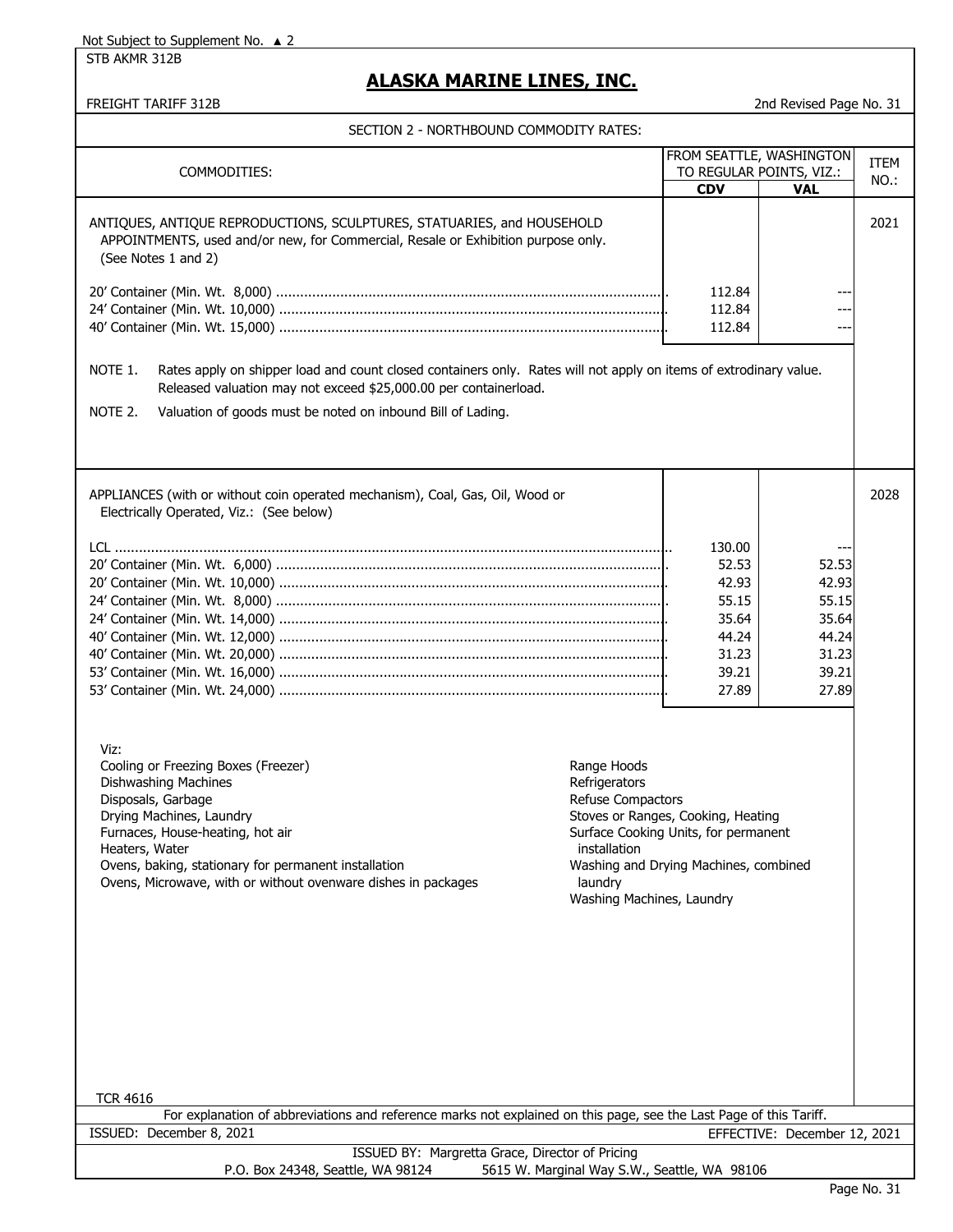Not Subject to Supplement No. ▲ 2

STB AKMR 312B

### **ALASKA MARINE LINES, INC.**

FREIGHT TARIFF 312B 2nd Revised Page No. 32

SECTION 2 - NORTHBOUND COMMODITY RATES:

| COMMODITIES:                                                                                                                                                                                                                                                                                                                                                                                           |                                          | FROM SEATTLE, WASHINGTON<br>TO REGULAR POINTS, VIZ.: | ITEM |
|--------------------------------------------------------------------------------------------------------------------------------------------------------------------------------------------------------------------------------------------------------------------------------------------------------------------------------------------------------------------------------------------------------|------------------------------------------|------------------------------------------------------|------|
|                                                                                                                                                                                                                                                                                                                                                                                                        | <b>CDV</b>                               | <b>VAL</b>                                           | NO.: |
| ART, ORIGINAL WORKS OF, Viz.: (See Notes 1 thru 5)<br>Carvings, Decorations, Figures, Limited Editions, Paintings, Pictures, Statues, Totem Poles                                                                                                                                                                                                                                                      | 145.73                                   |                                                      | 2035 |
|                                                                                                                                                                                                                                                                                                                                                                                                        | 194.38                                   |                                                      |      |
|                                                                                                                                                                                                                                                                                                                                                                                                        | 291.40                                   |                                                      |      |
| (1) Rate applies when released value of cargo does not exceeding \$5.00 per pound.                                                                                                                                                                                                                                                                                                                     |                                          |                                                      |      |
| (2) Rate applies when released value of cargo exceeds \$5.00 per pound, but does not exceed \$10.00 per pound.                                                                                                                                                                                                                                                                                         |                                          |                                                      |      |
| (3) Rate applies when released value of cargo exceeds \$10.00 per pound, but does not exceed \$25.00 per pound.                                                                                                                                                                                                                                                                                        |                                          |                                                      |      |
|                                                                                                                                                                                                                                                                                                                                                                                                        |                                          |                                                      |      |
| NOTE 1.<br>If no value is declared in writing on the Bill og Lading by the Shipper, rates as listed under (3) shall be applied.<br>NOTE 2.<br>Items must be packaged in enclosed wooden crates as listed per Item 245 of the NMFC. Carrier will not be<br>responsible for any damage to contents if improperly packaged. Carrier reserves the right to refuse any shipment<br>insufficiently packaged. |                                          |                                                      |      |
| Items exceeding \$25.00 per pound of declared value will not be accepted.<br>NOTE 3.                                                                                                                                                                                                                                                                                                                   |                                          |                                                      |      |
| NOTE 4.<br>Item 560 shall not apply.                                                                                                                                                                                                                                                                                                                                                                   |                                          |                                                      |      |
| NOTE 5.<br>Rate, without discount, applies southbound.                                                                                                                                                                                                                                                                                                                                                 |                                          |                                                      |      |
|                                                                                                                                                                                                                                                                                                                                                                                                        |                                          |                                                      |      |
| ASPHALT and OTHER ARTICLES, Viz.: Asphalt, natural byproduct, Petroleum (other than paint,<br>stain or varnish), liquid or solid; Pitch or tar, liquid or solid, Sealer Asphalt pavement<br>surface, coal or tar base, liquid or solid.<br><b>TCR 4616</b><br>For explanation of abbreviations and reference marks not explained on this page, see the Last Page of this Tariff.                       | 67.54<br>59.85<br>10.25<br>9.76<br>12.99 | 10.25<br>9.76<br>12.99                               | 2042 |
| ISSUED: December 8, 2021<br>EFFECTIVE: December 12, 2021                                                                                                                                                                                                                                                                                                                                               |                                          |                                                      |      |
| ISSUED BY: Margretta Grace, Director of Pricing<br>P.O. Box 24348, Seattle, WA 98124<br>5615 W. Marginal Way S.W., Seattle, WA 98106                                                                                                                                                                                                                                                                   |                                          |                                                      |      |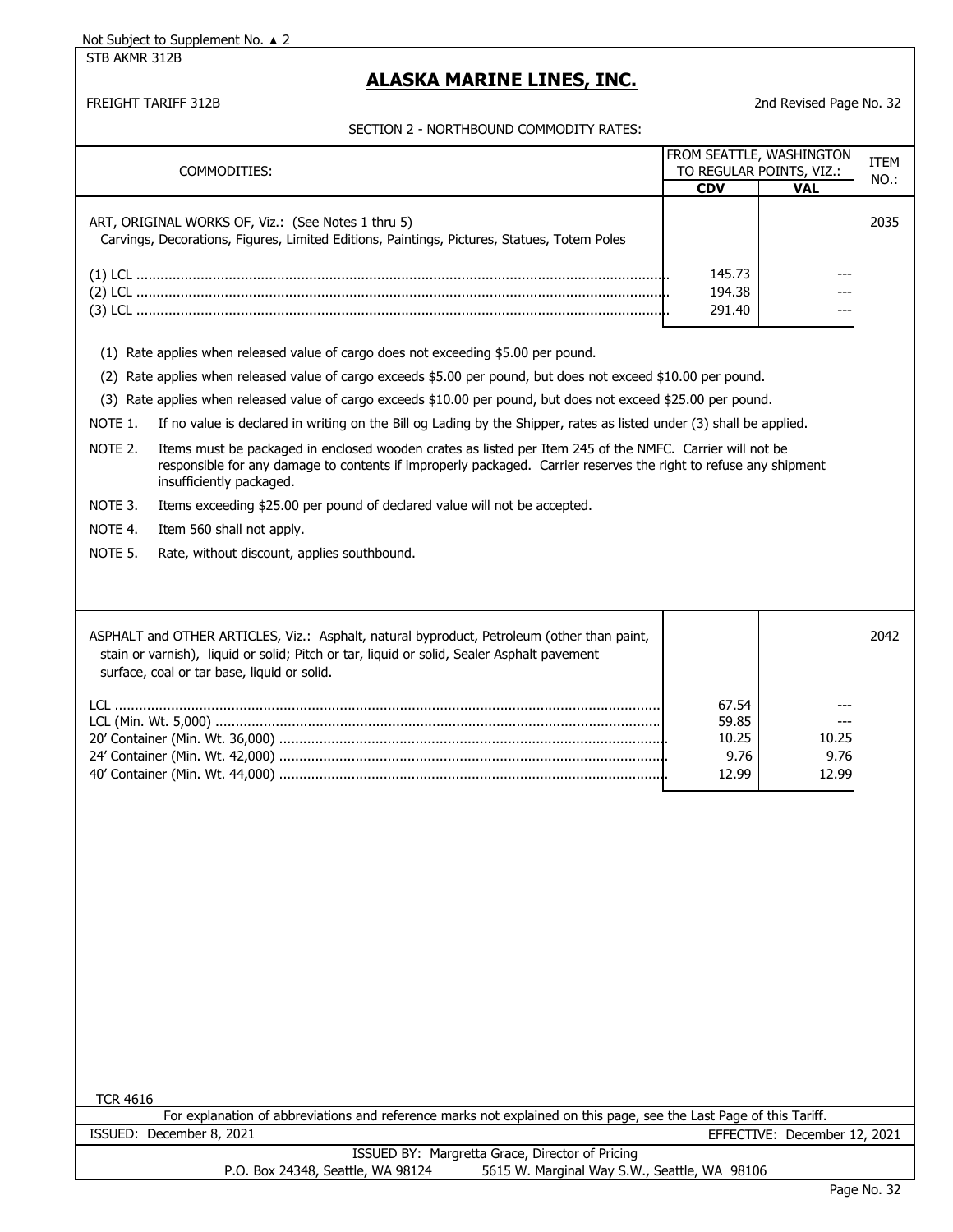Not Subject to Supplement No. ▲ 2

STB AKMR 312B

#### **ALASKA MARINE LINES, INC.**

FREIGHT TARIFF 312B 2nd Revised Page No. 33

| SECTION 2 - NORTHBOUND COMMODITY RATES:                                                                                                                                                                                                                                                          |                                                                                                                             |                                                                                                          |      |
|--------------------------------------------------------------------------------------------------------------------------------------------------------------------------------------------------------------------------------------------------------------------------------------------------|-----------------------------------------------------------------------------------------------------------------------------|----------------------------------------------------------------------------------------------------------|------|
|                                                                                                                                                                                                                                                                                                  |                                                                                                                             | FROM SEATTLE, WASHINGTON                                                                                 | ITEM |
| COMMODITIES:                                                                                                                                                                                                                                                                                     |                                                                                                                             | TO REGULAR POINTS, VIZ.:                                                                                 | NO.: |
|                                                                                                                                                                                                                                                                                                  | <b>CDV</b>                                                                                                                  | <b>VAL</b>                                                                                               |      |
| ASPHALT (Asphaltum), natural, by-product, other than paint, stain or varnish, in bulk, in<br>Shipper-owned tanks (See Note 1).                                                                                                                                                                   |                                                                                                                             |                                                                                                          | 2043 |
| Tanks not exceeding 20' long, 8' wide, nor 4' high, designed for forklift                                                                                                                                                                                                                        | 17.01                                                                                                                       | 26.91                                                                                                    |      |
|                                                                                                                                                                                                                                                                                                  | 17.01                                                                                                                       | 26.91                                                                                                    |      |
| NOTE 1.<br>Rates include return of empty tank to origin port dock.                                                                                                                                                                                                                               |                                                                                                                             |                                                                                                          |      |
| AUTOMOBILE, MOTORCYCLE, or MARINE PARTS, and OTHER ARTICLES, as described in<br>Item 1005 (See Note 1).                                                                                                                                                                                          |                                                                                                                             |                                                                                                          | 2056 |
| (1) Subject to a minimum charge of 9 pounds per cubic foot.<br>NOTE 1.<br>Rates apply only on commodities manufactured, represented or sold as component or accessorial part of a<br>passenger or freight motor vehicle or motor vehicle or motor truck trailer or motorcycles or marine vessel. | 101.75<br>96.67<br>43.59<br>33.22<br>23.91<br>43.59<br>33.22<br>23.91<br>33.53<br>25.55<br>18.41<br>33.53<br>25.55<br>18.41 | 43.59<br>33.22<br>23.91<br>43.59<br>33.22<br>23.91<br>33.53<br>25.55<br>18.41<br>33.53<br>25.55<br>18.41 |      |
| <b>TCR 4616</b><br>For explanation of abbreviations and reference marks not explained on this page, see the Last Page of this Tariff.<br>ISSUED: December 8, 2021                                                                                                                                |                                                                                                                             | EFFECTIVE: December 12, 2021                                                                             |      |
| ISSUED BY: Margretta Grace, Director of Pricing<br>P.O. Box 24348, Seattle, WA 98124<br>5615 W. Marginal Way S.W., Seattle, WA 98106                                                                                                                                                             |                                                                                                                             |                                                                                                          |      |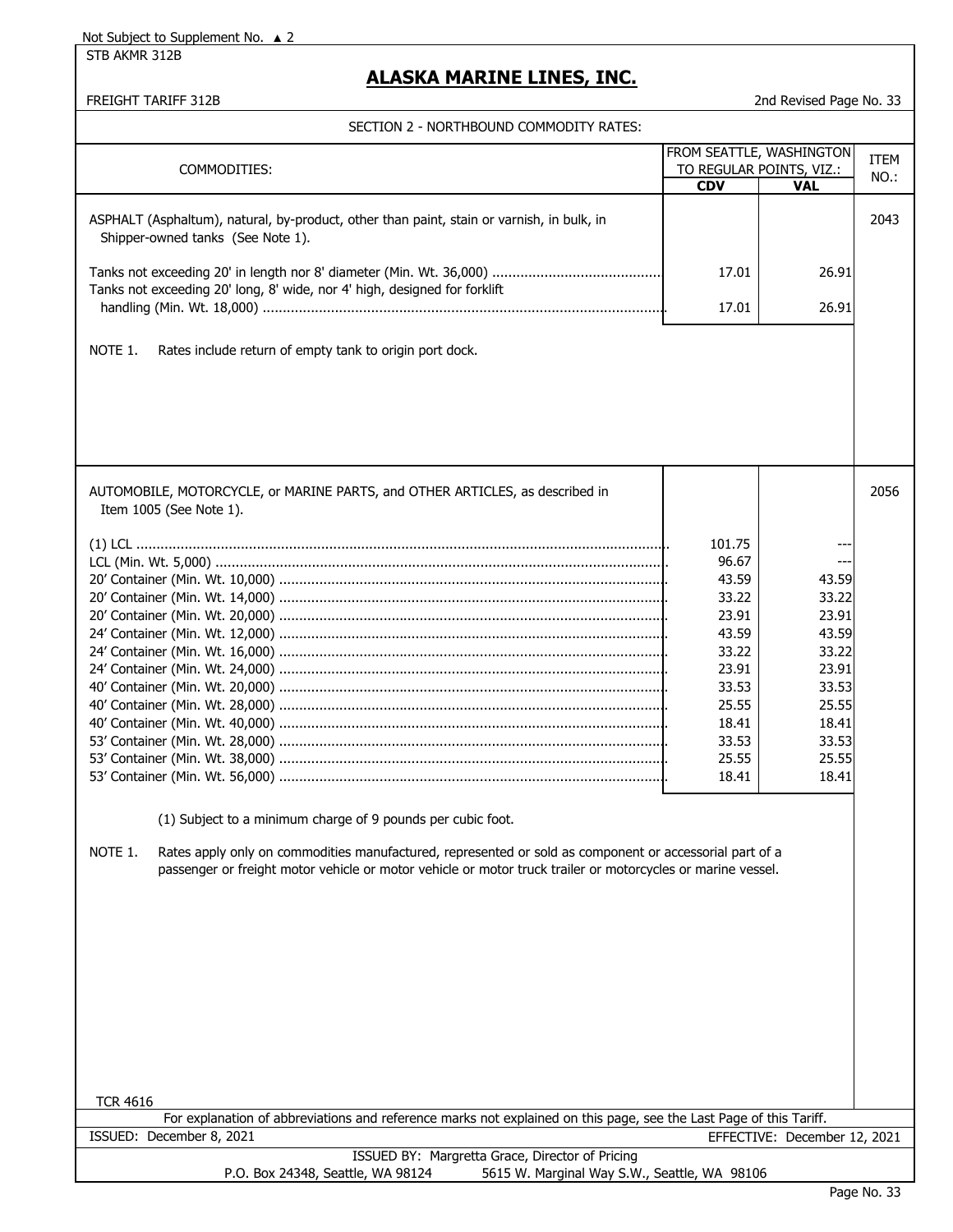STB AKMR 312B

### **ALASKA MARINE LINES, INC.**

FREIGHT TARIFF 312B 2nd Revised Page No. 34

| . כם היה דו דשטרו וסט שווטטשווידטו ביש ויוטרו טבע                                                                                                                                                                         |            |                          |             |
|---------------------------------------------------------------------------------------------------------------------------------------------------------------------------------------------------------------------------|------------|--------------------------|-------------|
|                                                                                                                                                                                                                           |            | FROM SEATTLE, WASHINGTON |             |
| COMMODITIES:                                                                                                                                                                                                              |            | TO REGULAR POINTS, VIZ.: | <b>ITEM</b> |
|                                                                                                                                                                                                                           | <b>CDV</b> | <b>VAL</b>               | NO.:        |
|                                                                                                                                                                                                                           |            |                          |             |
| BICYCLES, NOI; UNICYCLES, NOI or VEHICLES, CHILDREN'S, NOI, NEW; as described in Items<br>189800 (Subs 5 through 8) and 189780 (Sub 2) of the NMFC, and Related Parts and<br>Accessories, in straight or mixed shipments. |            |                          | 2077        |
|                                                                                                                                                                                                                           |            |                          |             |
|                                                                                                                                                                                                                           | 108.55     | ---                      |             |
|                                                                                                                                                                                                                           | 42.70      | 42.70                    |             |
|                                                                                                                                                                                                                           | 42.70      | 42.70                    |             |
|                                                                                                                                                                                                                           | 37.00      | 37.00                    |             |
|                                                                                                                                                                                                                           | 37.00      | 37.00                    |             |
|                                                                                                                                                                                                                           |            |                          |             |
| (1) Subject to a minimum of 7 pounds per cubic foot.                                                                                                                                                                      |            |                          |             |
|                                                                                                                                                                                                                           |            |                          |             |

|                                   | For explanation of abbreviations and reference marks not explained on this page, see the Last Page of this Tariff. |  |
|-----------------------------------|--------------------------------------------------------------------------------------------------------------------|--|
| ISSUED: December 8, 2021          | EFFECTIVE: December 12, 2021                                                                                       |  |
|                                   | ISSUED BY: Margretta Grace, Director of Pricing                                                                    |  |
| P.O. Box 24348, Seattle, WA 98124 | 5615 W. Marginal Way S.W., Seattle, WA 98106                                                                       |  |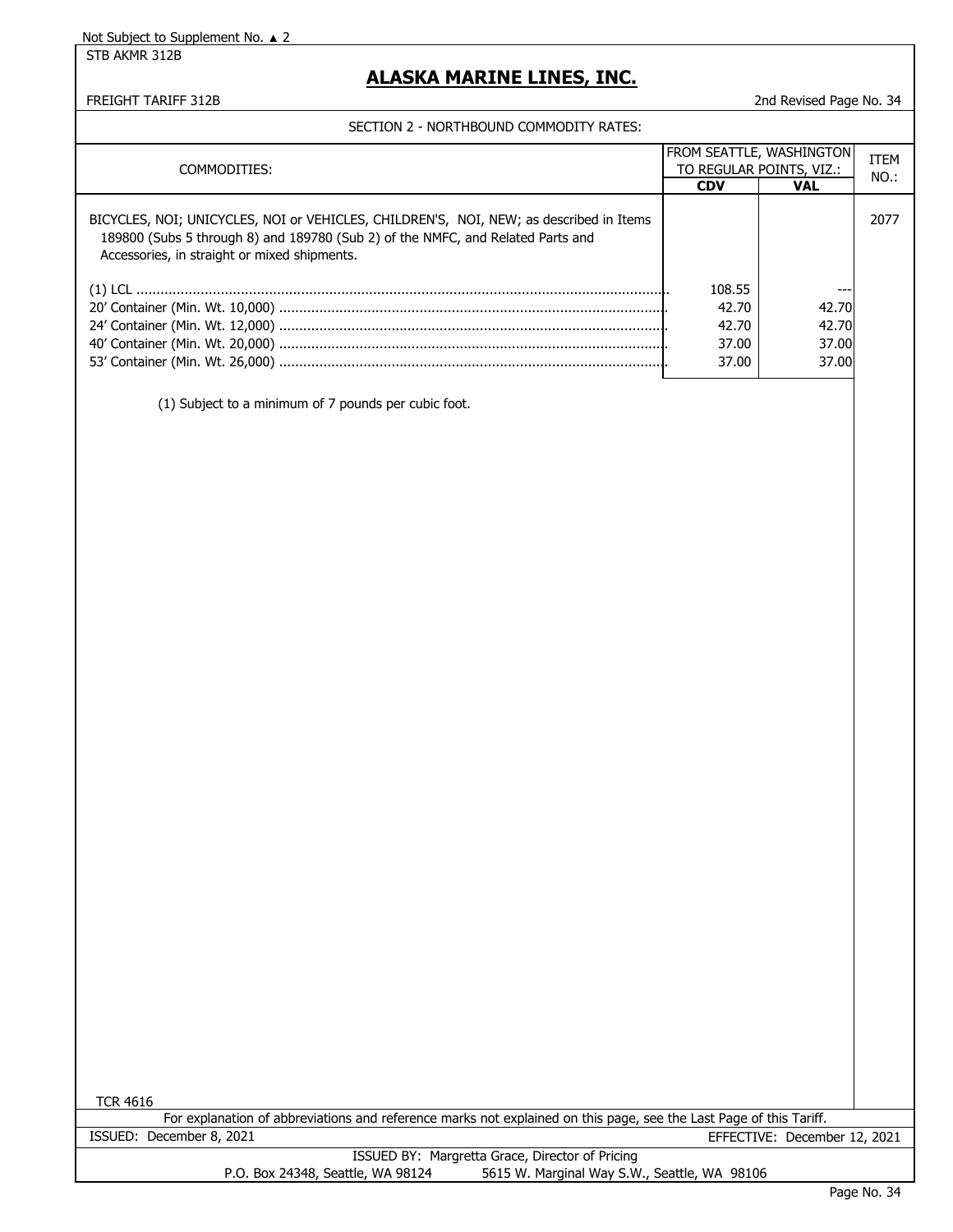STB AKMR 312B

### **ALASKA MARINE LINES, INC.**

FREIGHT TARIFF 312B 4th Revised Page No. 35

|                 | COMMODITIES:                                                                                                                                                                                                                                                                                                                                                                                                                                                 |            | FROM SEATTLE, WASHINGTON<br>TO REGULAR POINTS, VIZ.: | ITEM |
|-----------------|--------------------------------------------------------------------------------------------------------------------------------------------------------------------------------------------------------------------------------------------------------------------------------------------------------------------------------------------------------------------------------------------------------------------------------------------------------------|------------|------------------------------------------------------|------|
|                 |                                                                                                                                                                                                                                                                                                                                                                                                                                                              | <b>CDV</b> | <b>VAL</b>                                           | NO.: |
|                 | BOATS, SU, nested or not nested, mounted on trailers, cradles or other shipping<br>device, not exceeding 14' in width nor 35,000 pounds. (See Note 1)                                                                                                                                                                                                                                                                                                        |            |                                                      | 2098 |
|                 |                                                                                                                                                                                                                                                                                                                                                                                                                                                              | \$253.00   | \$288.00                                             |      |
|                 |                                                                                                                                                                                                                                                                                                                                                                                                                                                              | \$268.00   | \$306.00                                             |      |
|                 |                                                                                                                                                                                                                                                                                                                                                                                                                                                              | \$348.00   | \$397.00                                             |      |
| NOTE 1.         | Rates are shown in dollars per linear foot and are subject to a maximum weight of 35,000 lbs. Boats exceeding<br>45 feet in length, 14 feet in width or 35,000 pounds will be considered on a case-by-case basis.                                                                                                                                                                                                                                            |            |                                                      |      |
| NOTE 2.         | Shipper must furnish necessary skids, cradles, chocks, crates or other devices necessary to ensure safe handling.<br>If Shipper cannot furnish the required device(s), Carrier can refer the Shipper or Shipper's agent to a third party for<br>the construction and/or purchase of such devices.                                                                                                                                                            |            |                                                      |      |
| NOTE 3.         | Household goods or personal effects, as described in AKMR 100, series, Item 560, may be placed in enclosed areas<br>of boats, provided they are secured by the Shipper. Shipper must declare weight of goods on the Bill of Lading.<br>Items are subject to a released value of \$ .10 per pound, per article, subject to provisions listed in AKMR 100,<br>series, Item 560. Items will be considered as Shipper load and count, and accepted to all items. |            |                                                      |      |
| NOTE 4.         | All measurements shall be based on overall dimensions which include trailer tongues, bow pulpits, masts, stacks,<br>outdrives, swimsteps or any other protuberences.                                                                                                                                                                                                                                                                                         |            |                                                      |      |
| NOTE 5.         | If boat is received containing more than 1/4 tank of fuel, charges as shown in AKMR 100, series, Item 987 will be<br>assessed.                                                                                                                                                                                                                                                                                                                               |            |                                                      |      |
| NOTE 6.         | When Carrier is required to lift boat to/from water or trailer in Seattle, an additional charge will be assessed.<br>Carrier will provide this service at a rate of \$3.87 per square foot, subject to the minimums outlined below:                                                                                                                                                                                                                          |            |                                                      |      |
|                 | Trailer Lift: \$639.00 Minimum<br>Water Lift: \$1437.00 Minimum                                                                                                                                                                                                                                                                                                                                                                                              |            |                                                      |      |
|                 | Such service must be scheduled with Carrier prior to delivery. Boat lift and launch operations are performed at<br>Carrier's discretion. Carrier may decline to lift any boat. Shipper must sign Carrier's Boat Lift Agreement prior to<br>lifting any boat.                                                                                                                                                                                                 |            |                                                      |      |
| NOTE 7.         | Boat lift or launch is not available in Cordova or Valdez.                                                                                                                                                                                                                                                                                                                                                                                                   |            |                                                      |      |
| NOTE 8.         | All portable canvas tops or sides must be removed prior to receipt at AKMR dock. All tops and sides shipped<br>attached will be at owner's risk. Boats must be received with the masts and rigging detached.                                                                                                                                                                                                                                                 |            |                                                      |      |
| NOTE 9.         | Rates shown are between Carrier's Terminals.                                                                                                                                                                                                                                                                                                                                                                                                                 |            |                                                      |      |
|                 | NOTE 10. AKMR 100, series, Item 340, 342, 568, Paragraph A, Items (1) overlength and (3) overheight, and 750 do not apply.                                                                                                                                                                                                                                                                                                                                   |            |                                                      |      |
|                 | NOTE 11. Rate for southbound shipment shall be rate shown reduced by ten percent (10%).                                                                                                                                                                                                                                                                                                                                                                      |            |                                                      |      |
|                 | NOTE 12. If boats are nested, they may not exceed 8 feet in overall height.                                                                                                                                                                                                                                                                                                                                                                                  |            |                                                      |      |
|                 |                                                                                                                                                                                                                                                                                                                                                                                                                                                              |            |                                                      |      |
|                 |                                                                                                                                                                                                                                                                                                                                                                                                                                                              |            |                                                      |      |
|                 |                                                                                                                                                                                                                                                                                                                                                                                                                                                              |            |                                                      |      |
|                 |                                                                                                                                                                                                                                                                                                                                                                                                                                                              |            |                                                      |      |
|                 |                                                                                                                                                                                                                                                                                                                                                                                                                                                              |            |                                                      |      |
|                 |                                                                                                                                                                                                                                                                                                                                                                                                                                                              |            |                                                      |      |
|                 |                                                                                                                                                                                                                                                                                                                                                                                                                                                              |            |                                                      |      |
|                 |                                                                                                                                                                                                                                                                                                                                                                                                                                                              |            |                                                      |      |
|                 |                                                                                                                                                                                                                                                                                                                                                                                                                                                              |            |                                                      |      |
| <b>TCR 4616</b> | For explanation of abbreviations and reference marks not explained on this page, see the Last Page of this Tariff.                                                                                                                                                                                                                                                                                                                                           |            |                                                      |      |
|                 | ISSUED: December 8, 2021                                                                                                                                                                                                                                                                                                                                                                                                                                     |            | EFFECTIVE: December 12, 2021                         |      |
|                 | ISSUED BY: Margretta Grace, Director of Pricing                                                                                                                                                                                                                                                                                                                                                                                                              |            |                                                      |      |
|                 | P.O. Box 24348, Seattle, WA 98124<br>5615 W. Marginal Way S.W., Seattle, WA 98106                                                                                                                                                                                                                                                                                                                                                                            |            |                                                      |      |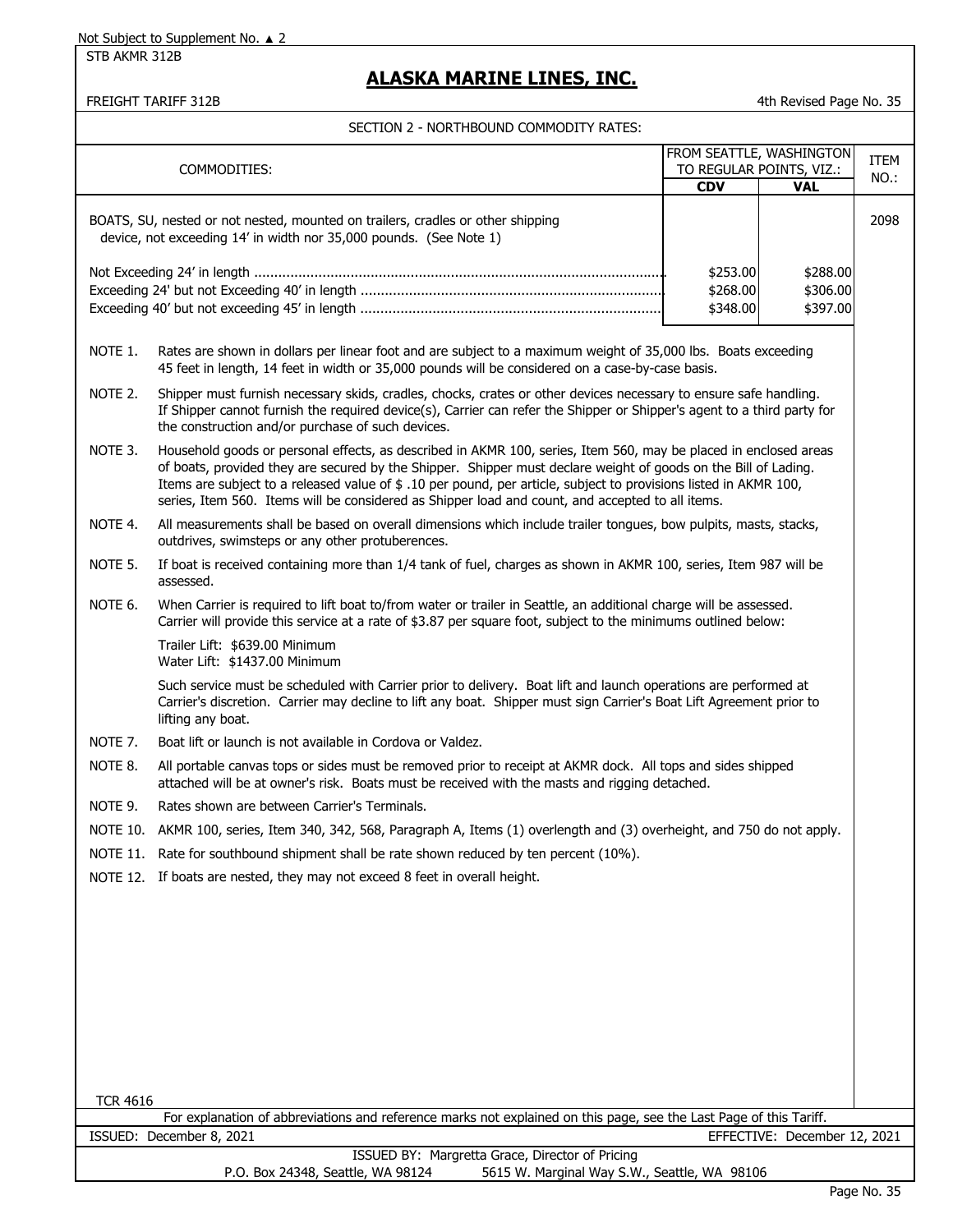STB AKMR 312B

# **ALASKA MARINE LINES, INC.**

|                                                                                                                    | FROM SEATTLE, WASHINGTON               |                              | <b>ITEM</b> |
|--------------------------------------------------------------------------------------------------------------------|----------------------------------------|------------------------------|-------------|
| COMMODITIES:                                                                                                       | TO REGULAR POINTS, VIZ.:<br><b>CDV</b> | <b>VAL</b>                   | NO.:        |
|                                                                                                                    |                                        |                              |             |
| CANOES AND KAYAKS, SU, Nested or not nested, not exceeding 20' in length, not exceeding 8'                         |                                        |                              | 2100        |
| in height when nested.                                                                                             |                                        |                              |             |
|                                                                                                                    |                                        |                              |             |
|                                                                                                                    | \$381.00                               |                              |             |
|                                                                                                                    | \$436.00                               |                              |             |
|                                                                                                                    | \$484.00                               |                              |             |
|                                                                                                                    | \$973.00                               |                              |             |
|                                                                                                                    |                                        |                              |             |
|                                                                                                                    |                                        |                              |             |
| NOTE 1.<br>Rate is shown in dollars and cents per boat.                                                            |                                        |                              |             |
| NOTE 2.<br>Rate applies between Carrier's terminals.                                                               |                                        |                              |             |
|                                                                                                                    |                                        |                              |             |
|                                                                                                                    |                                        |                              |             |
|                                                                                                                    |                                        |                              |             |
|                                                                                                                    |                                        |                              |             |
|                                                                                                                    |                                        |                              |             |
|                                                                                                                    |                                        |                              |             |
| BOAT TRAILERS, nested or not nested, not moving under a boat (See Notes 1 and 2).                                  |                                        |                              | 2102        |
|                                                                                                                    |                                        |                              |             |
|                                                                                                                    | \$92.00                                | \$101.00                     |             |
|                                                                                                                    | \$118.00                               | \$134.00                     |             |
|                                                                                                                    |                                        |                              |             |
| NOTE 1.<br>Rate is shown in dollars and cents per linear foot.                                                     |                                        |                              |             |
| NOTE 2.<br>Rate applies between Carrier's terminals.                                                               |                                        |                              |             |
|                                                                                                                    |                                        |                              |             |
|                                                                                                                    |                                        |                              |             |
|                                                                                                                    |                                        |                              |             |
|                                                                                                                    |                                        |                              |             |
|                                                                                                                    |                                        |                              |             |
|                                                                                                                    |                                        |                              |             |
| BOXES and TOTES, Plastic, Viz.: Boxes, Totes, molded plastic, new or used; with or without                         |                                        |                              | 2104        |
| tops, SU, nested or not nested, plastic liners.                                                                    |                                        |                              |             |
|                                                                                                                    |                                        |                              |             |
|                                                                                                                    | 214.73                                 |                              |             |
|                                                                                                                    | 59.05                                  | 59.05                        |             |
|                                                                                                                    | 59.05                                  | 59.05                        |             |
|                                                                                                                    | 47.25                                  | 47.25                        |             |
|                                                                                                                    | 47.25                                  | 47.25                        |             |
|                                                                                                                    |                                        |                              |             |
|                                                                                                                    |                                        |                              |             |
|                                                                                                                    |                                        |                              |             |
|                                                                                                                    |                                        |                              |             |
|                                                                                                                    |                                        |                              |             |
|                                                                                                                    |                                        |                              |             |
|                                                                                                                    |                                        |                              |             |
|                                                                                                                    |                                        |                              |             |
|                                                                                                                    |                                        |                              |             |
|                                                                                                                    |                                        |                              |             |
|                                                                                                                    |                                        |                              |             |
|                                                                                                                    |                                        |                              |             |
| <b>TCR 4616</b>                                                                                                    |                                        |                              |             |
| For explanation of abbreviations and reference marks not explained on this page, see the Last Page of this Tariff. |                                        |                              |             |
| ISSUED: December 8, 2021                                                                                           |                                        | EFFECTIVE: December 12, 2021 |             |
| ISSUED BY: Margretta Grace, Director of Pricing                                                                    |                                        |                              |             |
| P.O. Box 24348, Seattle, WA 98124<br>5615 W. Marginal Way S.W., Seattle, WA 98106                                  |                                        |                              |             |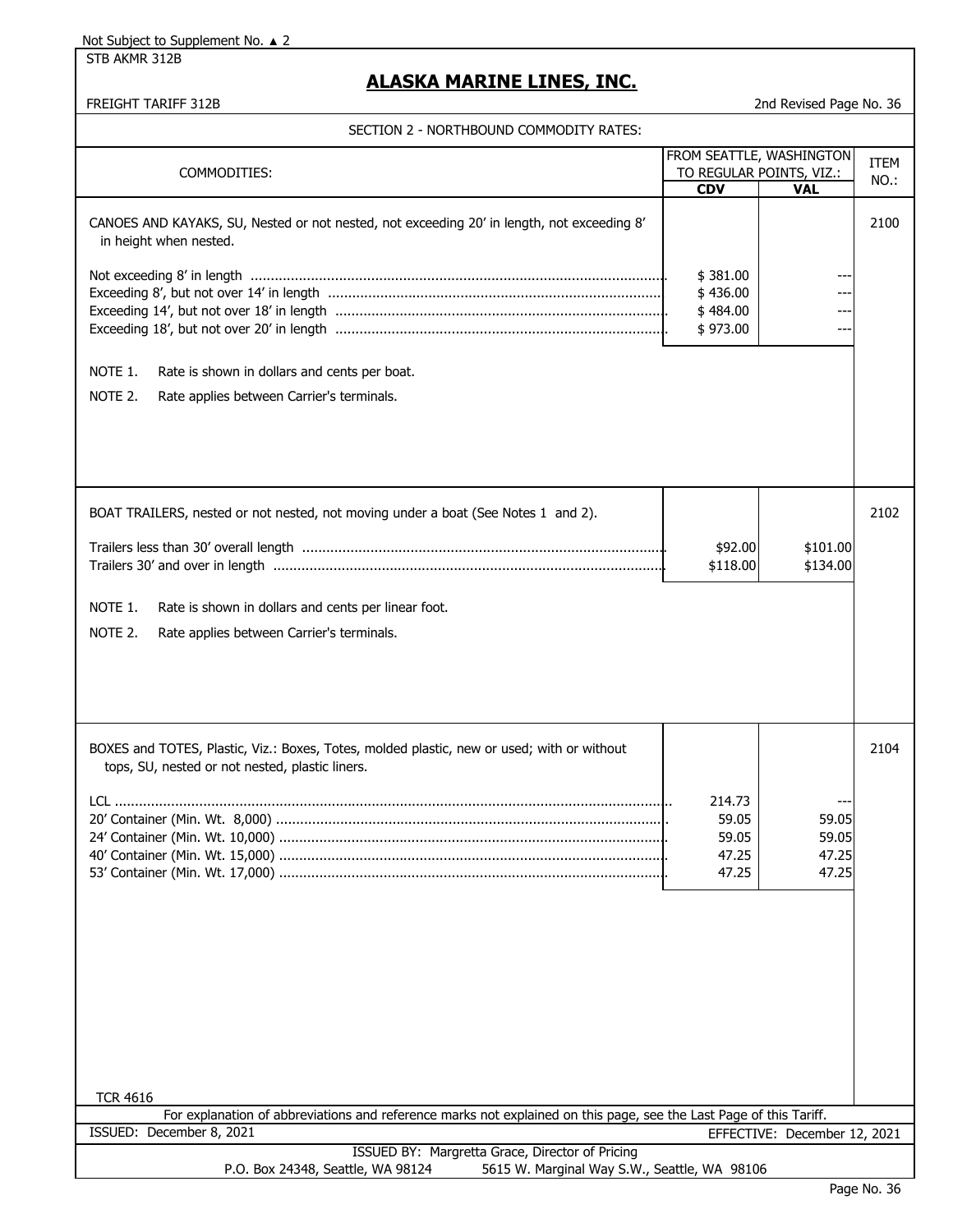STB AKMR 312B

# **ALASKA MARINE LINES, INC.**

#### FREIGHT TARIFF 312B 2nd Revised Page No. 37

### SECTION 2 - NORTHBOUND COMMODITY RATES:

| SECTION 2 - NORTHBOUND COMMODITY RATES:                                                                                                                                                     |                                            |                                                             |      |
|---------------------------------------------------------------------------------------------------------------------------------------------------------------------------------------------|--------------------------------------------|-------------------------------------------------------------|------|
| COMMODITIES:                                                                                                                                                                                |                                            | <b>FROM SEATTLE, WASHINGTON</b><br>TO REGULAR POINTS, VIZ.: |      |
|                                                                                                                                                                                             | <b>CDV</b>                                 | <b>VAL</b>                                                  | NO.: |
| BOXES and TOTES, Viz.: BOXES: Boxes, Sheets (dividers) or Shrouds, Box or Tote Liners,<br>Fibreboard Paper or Pulpboard, Corrugated, with or without tops, KD Flat or Folded<br>Flat - New. |                                            |                                                             | 2109 |
|                                                                                                                                                                                             | 106.27<br>41.37<br>41.37<br>38.47<br>24.78 | 41.37<br>41.37<br>38.47<br>24.78                            |      |
|                                                                                                                                                                                             |                                            |                                                             |      |

| BOXES, and Viz: Boxes, wooden, KD. Shook, Wooden, new or used. |       |       | 2110 |
|----------------------------------------------------------------|-------|-------|------|
|                                                                | 29.54 | 29.54 |      |
|                                                                | 22.09 | 22.09 |      |
|                                                                | 29.54 | 29.54 |      |
|                                                                | 22.09 | 22.09 |      |
|                                                                | 22.16 | 22.16 |      |
|                                                                | 16.58 | 16.58 |      |
|                                                                | 22.16 | 22.16 |      |
|                                                                | 16.58 | 16.58 |      |
|                                                                |       |       |      |

For explanation of abbreviations and reference marks not explained on this page, see the Last Page of this Tariff. ISSUED: December 8, 2021 EFFECTIVE: December 12, 2021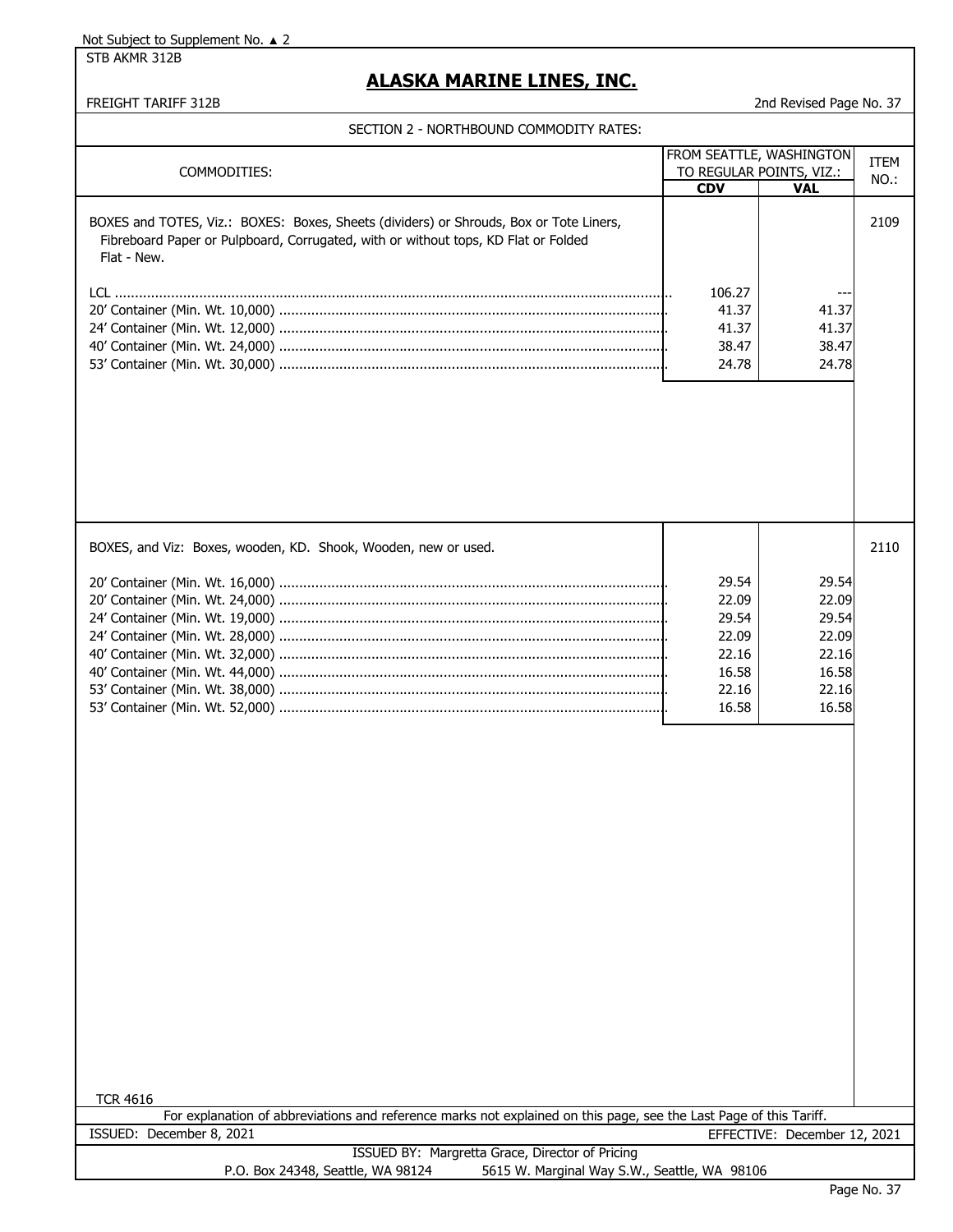STB AKMR 312B

# **ALASKA MARINE LINES, INC.**

#### FREIGHT TARIFF 312B 2nd Revised Page No. 38

| COMMODITIES:                                                                                                                             | FROM SEATTLE, WASHINGTON | TO REGULAR POINTS, VIZ.:     | ITEM |
|------------------------------------------------------------------------------------------------------------------------------------------|--------------------------|------------------------------|------|
|                                                                                                                                          | <b>CDV</b>               | <b>VAL</b>                   | NO.: |
|                                                                                                                                          |                          |                              |      |
| BOXES, Viz.: Boxes, household shipping, lift vans, KD flat, lumber and plywood combined.                                                 |                          |                              | 2111 |
|                                                                                                                                          |                          |                              |      |
|                                                                                                                                          | 72.45                    |                              |      |
|                                                                                                                                          | 20.99                    | 20.99                        |      |
|                                                                                                                                          | 20.99                    | 20.99                        |      |
|                                                                                                                                          | 15.73                    | 15.73                        |      |
|                                                                                                                                          | 15.73                    | 15.73                        |      |
|                                                                                                                                          |                          |                              |      |
|                                                                                                                                          |                          |                              |      |
| BRICKS, BLOCKS, SLABS or RELATED ARTICLES, Viz.: Bricks and blocks, building, fire or<br>paving, other than glass or slate, in packages. |                          |                              | 2112 |
|                                                                                                                                          | 71.02                    |                              |      |
|                                                                                                                                          | 61.96                    |                              |      |
|                                                                                                                                          | 15.29                    | 15.29                        |      |
|                                                                                                                                          | 10.96                    | 10.96                        |      |
|                                                                                                                                          | 15.29                    | 15.29                        |      |
|                                                                                                                                          | 10.96                    | 10.96                        |      |
|                                                                                                                                          | 14.71                    | 14.71                        |      |
|                                                                                                                                          | 14.71                    | 14.71                        |      |
| NOTE 1.<br>Does not apply to precast panels or columns. See Item 2868.<br><b>TCR 4616</b>                                                |                          |                              |      |
| For explanation of abbreviations and reference marks not explained on this page, see the Last Page of this Tariff.                       |                          |                              |      |
| ISSUED: December 8, 2021                                                                                                                 |                          | EFFECTIVE: December 12, 2021 |      |
| ISSUED BY: Margretta Grace, Director of Pricing<br>P.O. Box 24348, Seattle, WA 98124<br>5615 W. Marginal Way S.W., Seattle, WA 98106     |                          |                              |      |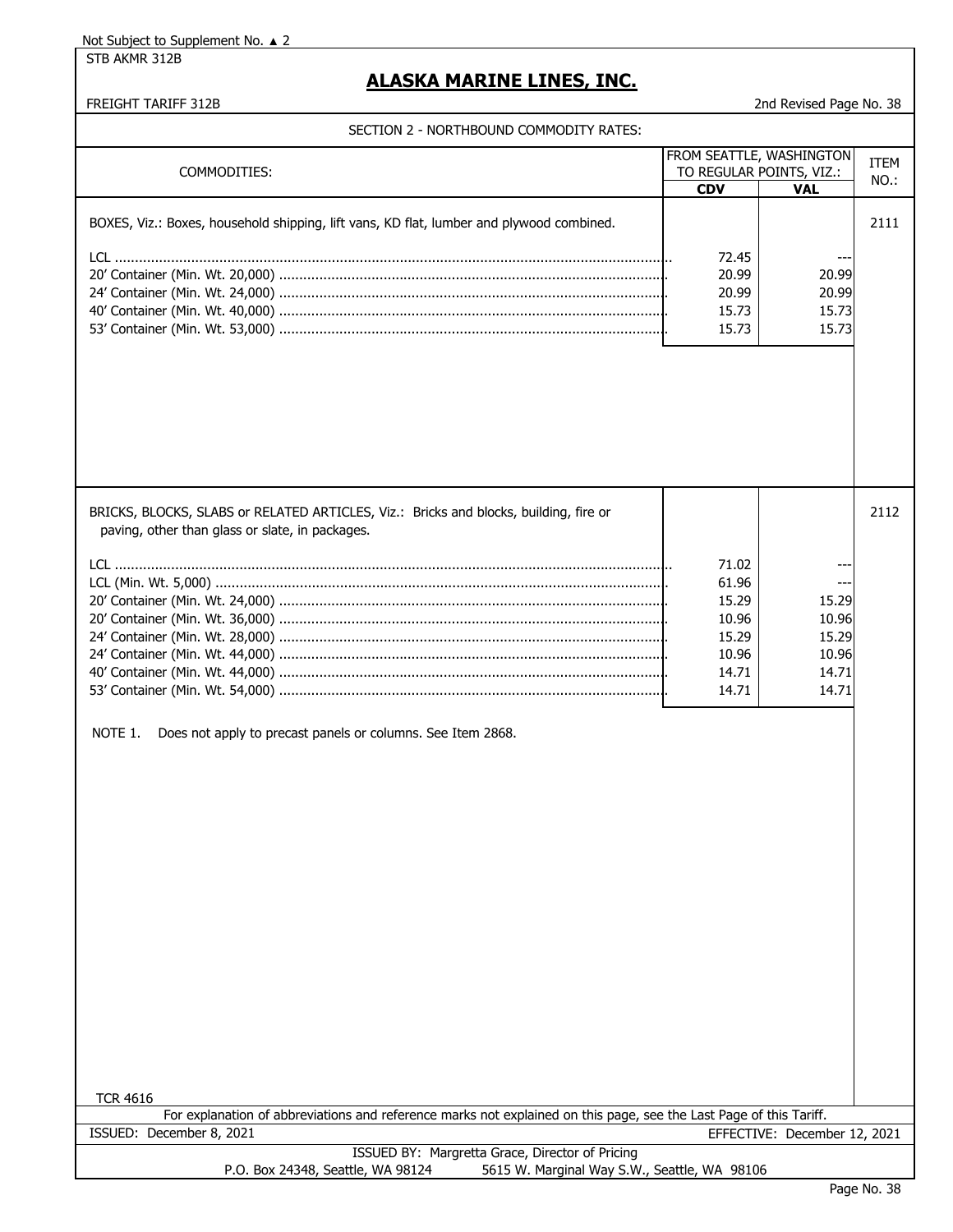STB AKMR 312B

# **ALASKA MARINE LINES, INC.**

#### FREIGHT TARIFF 312B 2nd Revised Page No. 39

|                                                                                                                                                                                                                                                                                                                                                                                     |                | FROM SEATTLE, WASHINGTON<br>TO REGULAR POINTS, VIZ.: |      |
|-------------------------------------------------------------------------------------------------------------------------------------------------------------------------------------------------------------------------------------------------------------------------------------------------------------------------------------------------------------------------------------|----------------|------------------------------------------------------|------|
| COMMODITIES:                                                                                                                                                                                                                                                                                                                                                                        |                |                                                      | NO.: |
|                                                                                                                                                                                                                                                                                                                                                                                     | <b>CDV</b>     | <b>VAL</b>                                           |      |
| BUILDINGS or HOUSES, KD and RELATED ARTICLES, Viz.: Wall, Roof or Floor sections,<br>consisting of expanded plastic insulating material, framed with wood, and may also<br>be faced with wallboard or metal. Building Construction Sections, wooden, with or<br>insulation, KD or flat. Buildings, Houses, fabricated or portables, wooden, KD or in flat<br>sections. (See Note 1) |                |                                                      | 2119 |
|                                                                                                                                                                                                                                                                                                                                                                                     |                |                                                      |      |
|                                                                                                                                                                                                                                                                                                                                                                                     | 60.72          | 60.72                                                |      |
|                                                                                                                                                                                                                                                                                                                                                                                     | 31.06          | 31.06                                                |      |
|                                                                                                                                                                                                                                                                                                                                                                                     | 23.41          | 23.41                                                |      |
|                                                                                                                                                                                                                                                                                                                                                                                     | 19.01          | 19.01                                                |      |
|                                                                                                                                                                                                                                                                                                                                                                                     | 15.46          | 15.46                                                |      |
|                                                                                                                                                                                                                                                                                                                                                                                     | 60.72          | 60.72                                                |      |
|                                                                                                                                                                                                                                                                                                                                                                                     | 31.06          | 31.06                                                |      |
|                                                                                                                                                                                                                                                                                                                                                                                     | 23.41          | 23.41                                                |      |
|                                                                                                                                                                                                                                                                                                                                                                                     | 19.01          | 19.01                                                |      |
|                                                                                                                                                                                                                                                                                                                                                                                     | 15.46          | 15.46                                                |      |
|                                                                                                                                                                                                                                                                                                                                                                                     | 24.15          | 24.15                                                |      |
|                                                                                                                                                                                                                                                                                                                                                                                     | 19.25          | 19.25                                                |      |
|                                                                                                                                                                                                                                                                                                                                                                                     | 15.66          | 15.66                                                |      |
|                                                                                                                                                                                                                                                                                                                                                                                     | 24.15<br>19.25 | 24.15<br>19.25                                       |      |
|                                                                                                                                                                                                                                                                                                                                                                                     | 15.66          | 15.66                                                |      |
|                                                                                                                                                                                                                                                                                                                                                                                     |                |                                                      |      |
|                                                                                                                                                                                                                                                                                                                                                                                     |                |                                                      |      |
|                                                                                                                                                                                                                                                                                                                                                                                     |                |                                                      |      |
|                                                                                                                                                                                                                                                                                                                                                                                     |                |                                                      |      |
|                                                                                                                                                                                                                                                                                                                                                                                     |                |                                                      |      |
|                                                                                                                                                                                                                                                                                                                                                                                     |                |                                                      |      |
|                                                                                                                                                                                                                                                                                                                                                                                     |                |                                                      |      |
|                                                                                                                                                                                                                                                                                                                                                                                     |                |                                                      |      |
|                                                                                                                                                                                                                                                                                                                                                                                     |                |                                                      |      |
|                                                                                                                                                                                                                                                                                                                                                                                     |                |                                                      |      |
|                                                                                                                                                                                                                                                                                                                                                                                     |                |                                                      |      |
|                                                                                                                                                                                                                                                                                                                                                                                     |                |                                                      |      |
|                                                                                                                                                                                                                                                                                                                                                                                     |                |                                                      |      |
|                                                                                                                                                                                                                                                                                                                                                                                     |                |                                                      |      |
|                                                                                                                                                                                                                                                                                                                                                                                     |                |                                                      |      |
|                                                                                                                                                                                                                                                                                                                                                                                     |                |                                                      |      |
|                                                                                                                                                                                                                                                                                                                                                                                     |                |                                                      |      |
|                                                                                                                                                                                                                                                                                                                                                                                     |                |                                                      |      |
|                                                                                                                                                                                                                                                                                                                                                                                     |                |                                                      |      |
|                                                                                                                                                                                                                                                                                                                                                                                     |                |                                                      |      |
|                                                                                                                                                                                                                                                                                                                                                                                     |                |                                                      |      |
|                                                                                                                                                                                                                                                                                                                                                                                     |                |                                                      |      |
|                                                                                                                                                                                                                                                                                                                                                                                     |                |                                                      |      |
|                                                                                                                                                                                                                                                                                                                                                                                     |                |                                                      |      |
|                                                                                                                                                                                                                                                                                                                                                                                     |                |                                                      |      |
|                                                                                                                                                                                                                                                                                                                                                                                     |                |                                                      |      |
|                                                                                                                                                                                                                                                                                                                                                                                     |                |                                                      |      |
| <b>TCR 4616</b>                                                                                                                                                                                                                                                                                                                                                                     |                |                                                      |      |
| For explanation of abbreviations and reference marks not explained on this page, see the Last Page of this Tariff.                                                                                                                                                                                                                                                                  |                |                                                      |      |
| ISSUED: December 8, 2021                                                                                                                                                                                                                                                                                                                                                            |                | EFFECTIVE: December 12, 2021                         |      |
| ISSUED BY: Margretta Grace, Director of Pricing                                                                                                                                                                                                                                                                                                                                     |                |                                                      |      |
| 5615 W. Marginal Way S.W., Seattle, WA 98106<br>P.O. Box 24348, Seattle, WA 98124                                                                                                                                                                                                                                                                                                   |                |                                                      |      |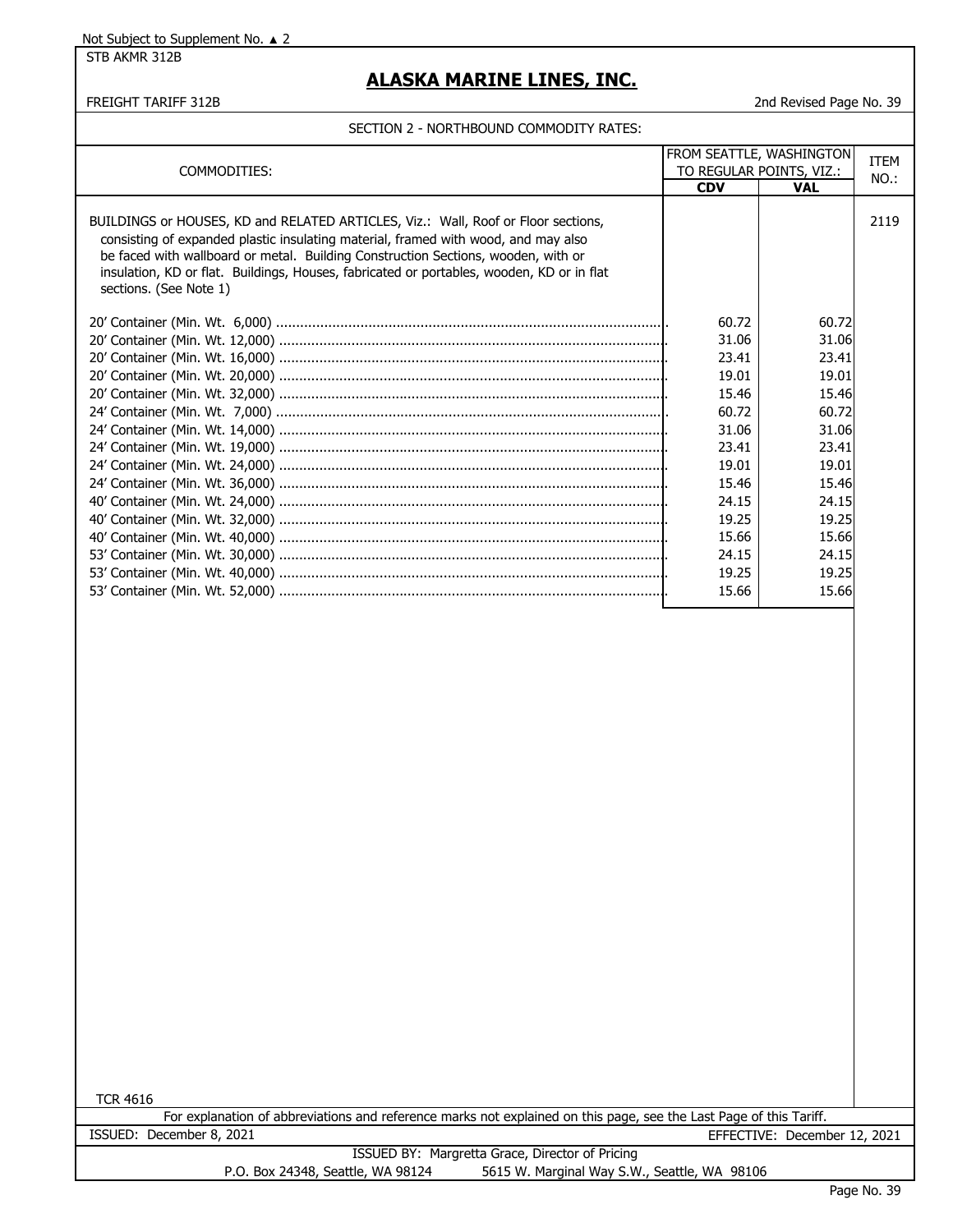STB AKMR 312B

### **ALASKA MARINE LINES, INC.**

FREIGHT TARIFF 312B 2nd Revised Page No. 40

|                 | COMMODITIES:                                                                                                                                                                                                                                                                                                                                                                                 | <b>CDV</b>         | FROM SEATTLE, WASHINGTON<br>TO REGULAR POINTS, VIZ.:<br><b>VAL</b> | <b>ITEM</b><br>NO.: |
|-----------------|----------------------------------------------------------------------------------------------------------------------------------------------------------------------------------------------------------------------------------------------------------------------------------------------------------------------------------------------------------------------------------------------|--------------------|--------------------------------------------------------------------|---------------------|
|                 | BUILDINGS, TRAILER HOUSES, MODULARS, or MOBILE HOMES, SU,<br>Sections, portable or fabricated, including buildings or modulars with permanent axles and<br>wheels attached: (See Notes 1 through 9)                                                                                                                                                                                          |                    |                                                                    | 2121                |
|                 |                                                                                                                                                                                                                                                                                                                                                                                              | \$26.08<br>\$23.12 | \$32.19<br>\$28.29                                                 |                     |
|                 | (1) Note 2 does not apply.                                                                                                                                                                                                                                                                                                                                                                   |                    |                                                                    |                     |
| NOTE 1.         | Rates are in cents per square foot, based on overall dimensions which include all protrusions, extensions and<br>overhangs.                                                                                                                                                                                                                                                                  |                    |                                                                    |                     |
| NOTE 2.         | Used Units exceeding 30,000 pounds will be subject to an additional charge of \$17.86 per hundred weight on the<br>weight in excess of 30,000 pounds.                                                                                                                                                                                                                                        |                    |                                                                    |                     |
| NOTE 3.         | Units exceeding 70' in length will be rated at the applicable rate, plus ten (10%) percent.                                                                                                                                                                                                                                                                                                  |                    |                                                                    |                     |
| NOTE 4.         | Rates apply between Carrier's terminals.                                                                                                                                                                                                                                                                                                                                                     |                    |                                                                    |                     |
| NOTE 5.         | Items 340, 342, 568, and 750 do not apply.                                                                                                                                                                                                                                                                                                                                                   |                    |                                                                    |                     |
| NOTE 6.         | All doors and windows must be covered with plywood. Units received with plastic covered outside walls will not be<br>accepted unless openings are securely covered first with plywood or similar sub-stantial material. Carrier will not<br>be responsible for any damage caused by wind, weather, or acts of God.                                                                           |                    |                                                                    |                     |
| NOTE 7.         | Carrier will not be liable for mechanical, frame or structural deficiencies unless through negligence of the Carrier,<br>nor liable for damage to frame or structure caused by overloading of contents loaded inside the unit, nor external or<br>internal panel damage or items connected thereto, as a result of the units bowing or twisting due to insufficient<br>structural integrity. |                    |                                                                    |                     |
|                 | No contents other than factory installed equipment secured for shipment will be allowed inside the unit. In the<br>event other items secured or not, are loaded inside the unit, Carrier may require all contents to be withdrawn and<br>loaded into containers, with charges for the account of the party paying for the freight.                                                           |                    |                                                                    |                     |
| NOTE 8.         | Carrier reserves the right to purchase damaged unit at a price not to exceed the declared value at the time of<br>acceptance in lieu of repairing said unit. If no value is declared, Carriers' maximum liability is \$5,000.00.                                                                                                                                                             |                    |                                                                    |                     |
| NOTE 9.         | All units must be prepaid, unless credit has been extended in writing by the Carrier.                                                                                                                                                                                                                                                                                                        |                    |                                                                    |                     |
|                 |                                                                                                                                                                                                                                                                                                                                                                                              |                    |                                                                    |                     |
|                 |                                                                                                                                                                                                                                                                                                                                                                                              |                    |                                                                    |                     |
|                 |                                                                                                                                                                                                                                                                                                                                                                                              |                    |                                                                    |                     |
|                 |                                                                                                                                                                                                                                                                                                                                                                                              |                    |                                                                    |                     |
|                 |                                                                                                                                                                                                                                                                                                                                                                                              |                    |                                                                    |                     |
|                 |                                                                                                                                                                                                                                                                                                                                                                                              |                    |                                                                    |                     |
| <b>TCR 4616</b> |                                                                                                                                                                                                                                                                                                                                                                                              |                    |                                                                    |                     |
|                 | For explanation of abbreviations and reference marks not explained on this page, see the Last Page of this Tariff.                                                                                                                                                                                                                                                                           |                    |                                                                    |                     |
|                 | ISSUED: December 8, 2021<br>ISSUED BY: Margretta Grace, Director of Pricing                                                                                                                                                                                                                                                                                                                  |                    | EFFECTIVE: December 12, 2021                                       |                     |
|                 | 5615 W. Marginal Way S.W., Seattle, WA 98106<br>P.O. Box 24348, Seattle, WA 98124                                                                                                                                                                                                                                                                                                            |                    |                                                                    |                     |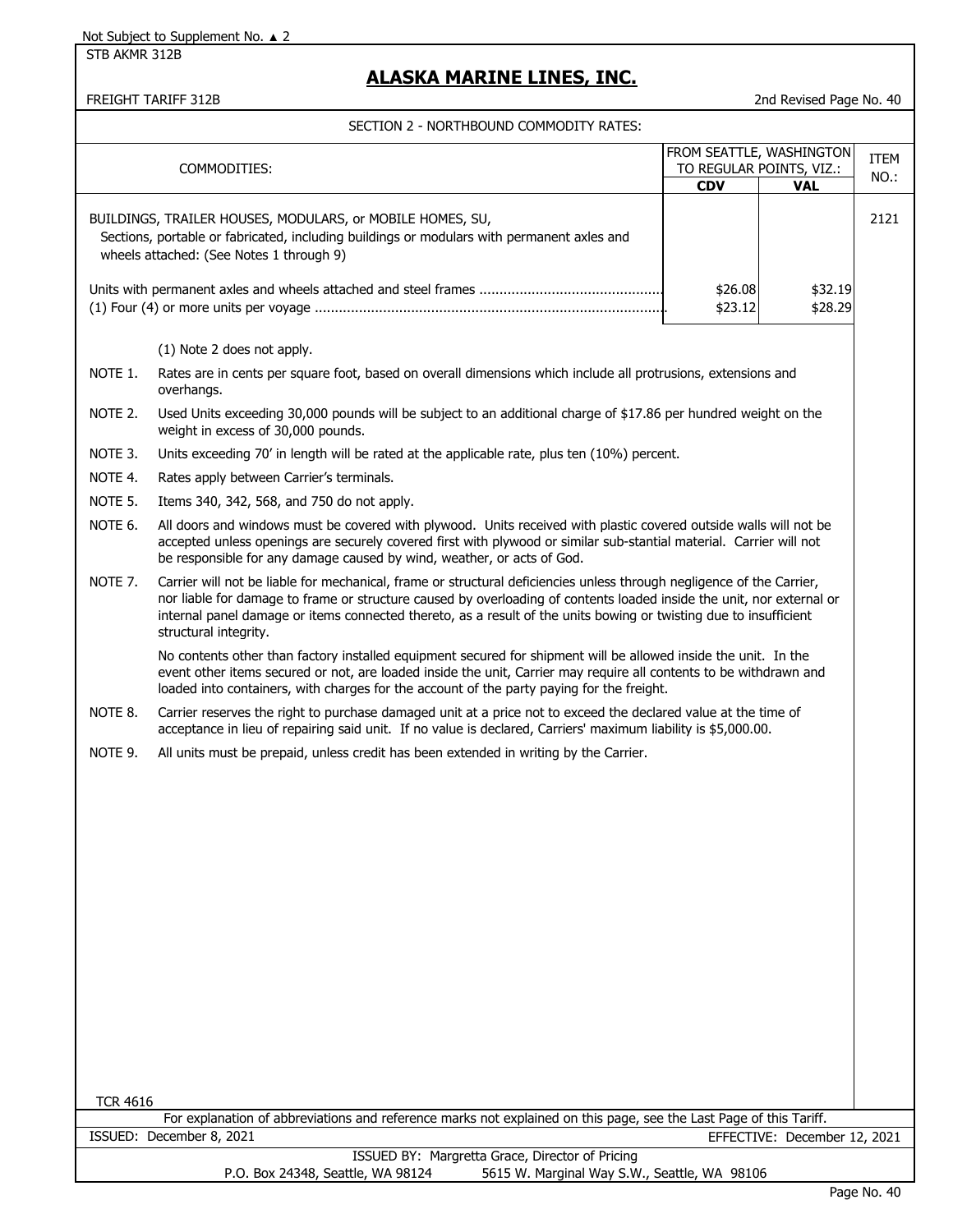STB AKMR 312B

# **ALASKA MARINE LINES, INC.**

FREIGHT TARIFF 312B 2nd Revised Page No. 41

|                                                                                                                                       |                                                                                                                                                                                                                                                                                                                                                                                              |                    | FROM SEATTLE, WASHINGTON     |      |
|---------------------------------------------------------------------------------------------------------------------------------------|----------------------------------------------------------------------------------------------------------------------------------------------------------------------------------------------------------------------------------------------------------------------------------------------------------------------------------------------------------------------------------------------|--------------------|------------------------------|------|
|                                                                                                                                       | COMMODITIES:                                                                                                                                                                                                                                                                                                                                                                                 |                    | TO REGULAR POINTS, VIZ.:     | ITEM |
|                                                                                                                                       |                                                                                                                                                                                                                                                                                                                                                                                              | <b>CDV</b>         | <b>VAL</b>                   | NO.: |
|                                                                                                                                       | BUILDINGS, TRAILER HOUSES, MODULARS, or MOBILE HOMES, SU,<br>Sections without permanent axles or wheels attached, portable or fabricated:<br>(See Notes 1 through 10)                                                                                                                                                                                                                        |                    |                              | 2122 |
|                                                                                                                                       |                                                                                                                                                                                                                                                                                                                                                                                              | \$26.15<br>\$23.12 | \$32.19<br>\$28.29           |      |
| NOTE 1.                                                                                                                               | Rates are in cents per square foot, based on overall dimensions which include all protrusions, extensions and<br>overhangs.                                                                                                                                                                                                                                                                  |                    |                              |      |
| NOTE 2.                                                                                                                               | Used Units exceeding 30,000 pounds will be subject to an additional charge of \$17.86 per hundred weight on the<br>weight in excess of 30,000 pounds.                                                                                                                                                                                                                                        |                    |                              |      |
| NOTE 3.                                                                                                                               | Units exceeding 70' in length will be rated at the applicable rate, plus ten (10%) percent.                                                                                                                                                                                                                                                                                                  |                    |                              |      |
| NOTE 4.                                                                                                                               | Rates apply between Carrier's terminals.                                                                                                                                                                                                                                                                                                                                                     |                    |                              |      |
| NOTE 5.                                                                                                                               | Items 340, 342, 568, and 750 do not apply.                                                                                                                                                                                                                                                                                                                                                   |                    |                              |      |
| NOTE 6.                                                                                                                               | All doors and windows must be covered with plywood. Units received with plastic covered outside walls will not be<br>accepted unless openings are securely covered first with plywood or similar sub-stantial material. Carrier will not<br>be responsible for any damage caused by wind, weather, or acts of God.                                                                           |                    |                              |      |
| NOTE 7.                                                                                                                               | Carrier will not be liable for mechanical, frame or structural deficiencies unless through negligence of the Carrier,<br>nor liable for damage to frame or structure caused by overloading of contents loaded inside the unit, nor external or<br>internal panel damage or items connected thereto, as a result of the units bowing or twisting due to insufficient<br>structural integrity. |                    |                              |      |
|                                                                                                                                       | No contents other than factory installed equipment secured for shipment will be allowed inside the unit. In the<br>event other items secured or not, are loaded inside the unit, Carrier may require all contents to be withdrawn and<br>loaded into containers, with charges for the account of the party paying for the freight.                                                           |                    |                              |      |
| NOTE 8.                                                                                                                               | Carrier reserves the right to purchase damaged unit at a price not to exceed the declared value at the time of<br>acceptance in lieu of repairing said unit. If no value is declared, Carriers' maximum liability is \$5,000.00.                                                                                                                                                             |                    |                              |      |
| NOTE 9.                                                                                                                               | All units must be prepaid, unless credit has been extended in writing by the Carrier.                                                                                                                                                                                                                                                                                                        |                    |                              |      |
|                                                                                                                                       | NOTE 10. At destination arrangements for wheels/trailer must be made by the shipper. Shipper must remove units from the<br>terminal upon discharge from the vessel. Delay or standby time will be charged for at \$670.00 per hour or fraction<br>thereof.                                                                                                                                   |                    |                              |      |
|                                                                                                                                       |                                                                                                                                                                                                                                                                                                                                                                                              |                    |                              |      |
|                                                                                                                                       |                                                                                                                                                                                                                                                                                                                                                                                              |                    |                              |      |
|                                                                                                                                       |                                                                                                                                                                                                                                                                                                                                                                                              |                    |                              |      |
|                                                                                                                                       |                                                                                                                                                                                                                                                                                                                                                                                              |                    |                              |      |
|                                                                                                                                       |                                                                                                                                                                                                                                                                                                                                                                                              |                    |                              |      |
|                                                                                                                                       |                                                                                                                                                                                                                                                                                                                                                                                              |                    |                              |      |
| <b>TCR 4616</b><br>For explanation of abbreviations and reference marks not explained on this page, see the Last Page of this Tariff. |                                                                                                                                                                                                                                                                                                                                                                                              |                    |                              |      |
|                                                                                                                                       | ISSUED: December 8, 2021                                                                                                                                                                                                                                                                                                                                                                     |                    | EFFECTIVE: December 12, 2021 |      |
|                                                                                                                                       | ISSUED BY: Margretta Grace, Director of Pricing                                                                                                                                                                                                                                                                                                                                              |                    |                              |      |
|                                                                                                                                       | 5615 W. Marginal Way S.W., Seattle, WA 98106<br>P.O. Box 24348, Seattle, WA 98124                                                                                                                                                                                                                                                                                                            |                    |                              |      |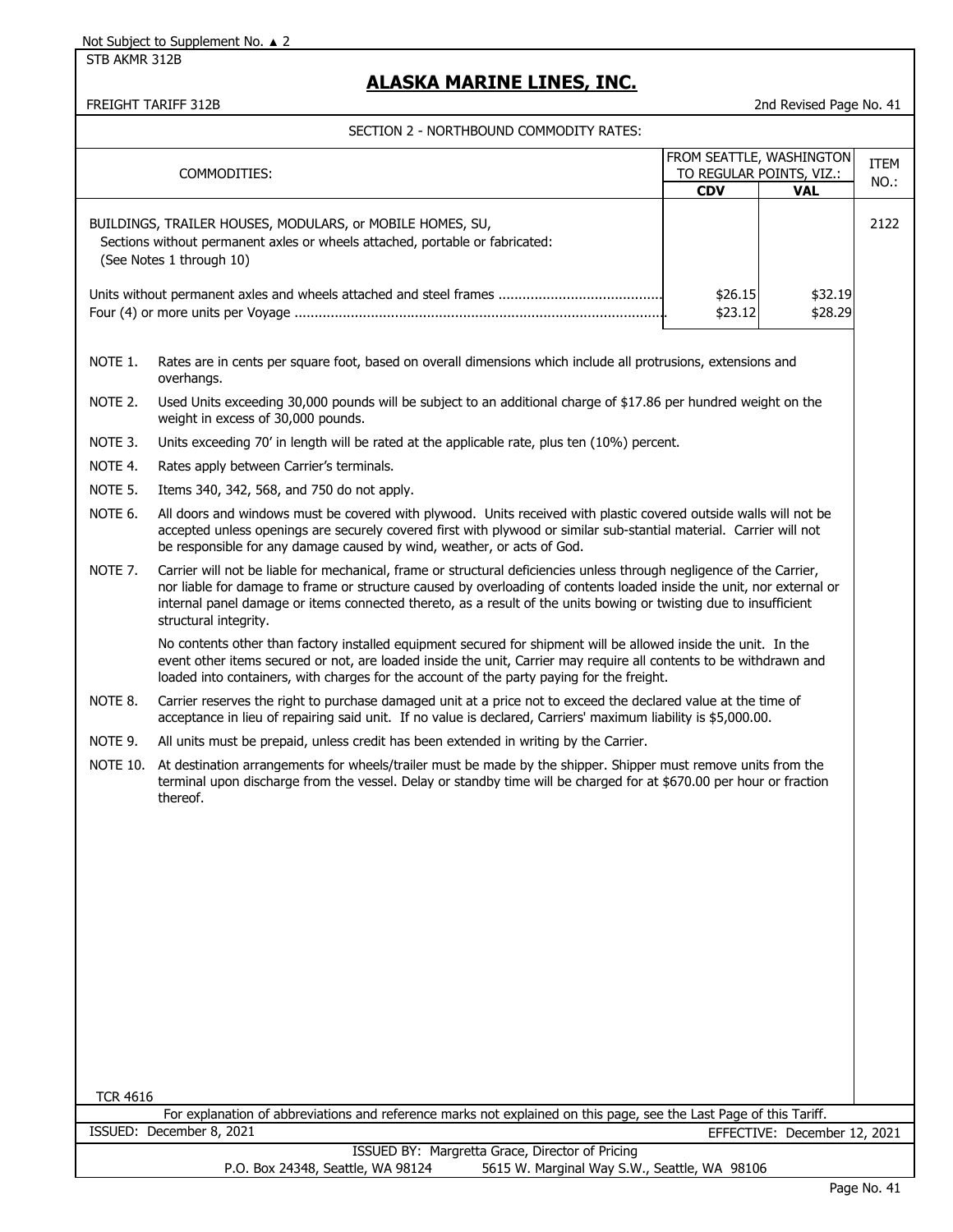STB AKMR 312B

# **ALASKA MARINE LINES, INC.**

FREIGHT TARIFF 312B 2nd Revised Page No. 42

|                                                                                                                    |            | FROM SEATTLE, WASHINGTON<br>TO REGULAR POINTS, VIZ.: |      |
|--------------------------------------------------------------------------------------------------------------------|------------|------------------------------------------------------|------|
| COMMODITIES:                                                                                                       | <b>CDV</b> | <b>VAL</b>                                           | NO.: |
|                                                                                                                    |            |                                                      |      |
| BUILDING MATERIALS and OTHER ARTICLES, as described in Item 1008, in mixed loads only.                             |            |                                                      | 2126 |
| (See Notes 1 and 2)                                                                                                |            |                                                      |      |
|                                                                                                                    | 59.19      | 59.19                                                |      |
|                                                                                                                    | 30.19      | 30.19                                                |      |
|                                                                                                                    | 26.84      | 26.84                                                |      |
|                                                                                                                    | 16.65      | 16.65                                                |      |
|                                                                                                                    | 14.11      | 14.11                                                |      |
|                                                                                                                    | 59.19      | 59.19                                                |      |
|                                                                                                                    | 30.19      | 30.19                                                |      |
|                                                                                                                    | 26.84      | 26.84                                                |      |
|                                                                                                                    | 16.65      | 16.65                                                |      |
|                                                                                                                    | 14.11      | 14.11                                                |      |
|                                                                                                                    | 46.56      | 46.56                                                |      |
|                                                                                                                    | 19.76      | 19.76                                                |      |
|                                                                                                                    | 16.10      | 16.10                                                |      |
|                                                                                                                    | 46.56      | 46.56                                                |      |
|                                                                                                                    | 19.76      | 19.76                                                |      |
|                                                                                                                    | 16.10      | 16.10                                                |      |
|                                                                                                                    |            |                                                      |      |
| NOTE 1.<br>Item 882 shall not apply.                                                                               |            |                                                      |      |
| NOTE 2.<br>Rates shown shall also apply to commodities listed below.                                               |            |                                                      |      |
|                                                                                                                    |            |                                                      |      |
| Description<br>Item                                                                                                |            |                                                      |      |
| <b>Electrical Equipment</b><br>2310                                                                                |            |                                                      |      |
| 2332<br><b>Electrical Light Fixtures</b>                                                                           |            |                                                      |      |
| 2340<br><b>Electrical Cable</b><br>2410, 2512<br>Glass                                                             |            |                                                      |      |
| 2530<br>Hardware                                                                                                   |            |                                                      |      |
| 2798<br><b>Plumbers Goods</b>                                                                                      |            |                                                      |      |
| 2129<br>Building Materials, Shakes or Shingles                                                                     |            |                                                      |      |
| 2133<br>Building Materials, as described                                                                           |            |                                                      |      |
|                                                                                                                    |            |                                                      |      |
|                                                                                                                    |            |                                                      |      |
|                                                                                                                    |            |                                                      |      |
|                                                                                                                    |            |                                                      |      |
|                                                                                                                    |            |                                                      |      |
|                                                                                                                    |            |                                                      |      |
|                                                                                                                    |            |                                                      |      |
|                                                                                                                    |            |                                                      |      |
|                                                                                                                    |            |                                                      |      |
|                                                                                                                    |            |                                                      |      |
|                                                                                                                    |            |                                                      |      |
|                                                                                                                    |            |                                                      |      |
|                                                                                                                    |            |                                                      |      |
|                                                                                                                    |            |                                                      |      |
|                                                                                                                    |            |                                                      |      |
|                                                                                                                    |            |                                                      |      |
| <b>TCR 4616</b>                                                                                                    |            |                                                      |      |
| For explanation of abbreviations and reference marks not explained on this page, see the Last Page of this Tariff. |            |                                                      |      |
| ISSUED: December 8, 2021                                                                                           |            | EFFECTIVE: December 12, 2021                         |      |
| ISSUED BY: Margretta Grace, Director of Pricing                                                                    |            |                                                      |      |
| P.O. Box 24348, Seattle, WA 98124<br>5615 W. Marginal Way S.W., Seattle, WA 98106                                  |            | Dogo No                                              |      |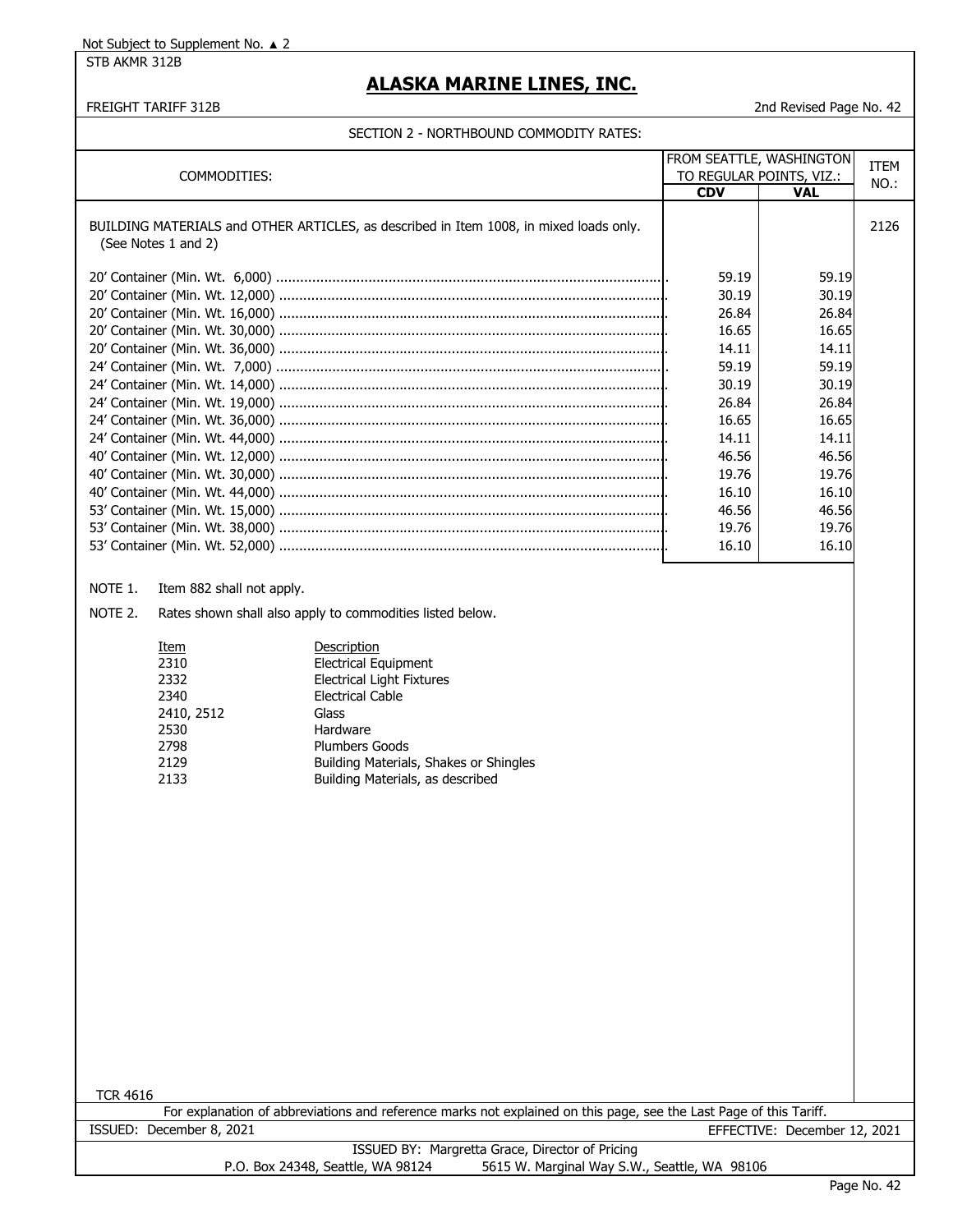STB AKMR 312B

### **ALASKA MARINE LINES, INC.**

| SECTION 2 - NORTHBOUND COMMODITY RATES:                                                                                                                                                                                                                   |        |                                                                    |                     |
|-----------------------------------------------------------------------------------------------------------------------------------------------------------------------------------------------------------------------------------------------------------|--------|--------------------------------------------------------------------|---------------------|
| COMMODITIES:                                                                                                                                                                                                                                              | CDV    | FROM SEATTLE, WASHINGTON<br>TO REGULAR POINTS, VIZ.:<br><b>VAL</b> | <b>ITEM</b><br>NO.: |
| BUILDING MATERIALS, Viz.: Shakes or Wooden Shingles                                                                                                                                                                                                       | 71.02  |                                                                    | 2129                |
| NOTE 1.<br>For application of container load rates see Item 2126.                                                                                                                                                                                         |        |                                                                    |                     |
|                                                                                                                                                                                                                                                           |        |                                                                    |                     |
| BUILDING MATERIALS and OTHER ARTICLES, Viz.: Building Woodwork, as described under the<br>heading of "Building Woodwork Group" in the NMFC; Wall Cabinet Sections, KD or KD Flat,<br>Doors, Skylights, Windows, NOI Window Extrusions, vinyl or aluminum. |        |                                                                    | 2133                |
|                                                                                                                                                                                                                                                           | 112.08 |                                                                    |                     |
| Subject to a minimum of 9 pounds per cubic foot.<br>NOTE 1.<br>For application of containerload rate see Item 2126.<br>NOTE 2.                                                                                                                            |        |                                                                    |                     |
|                                                                                                                                                                                                                                                           |        |                                                                    |                     |
|                                                                                                                                                                                                                                                           |        |                                                                    |                     |
|                                                                                                                                                                                                                                                           |        |                                                                    |                     |
| <b>TCR 4616</b>                                                                                                                                                                                                                                           |        |                                                                    |                     |
| For explanation of abbreviations and reference marks not explained on this page, see the Last Page of this Tariff.<br>ISSUED: December 8, 2021                                                                                                            |        | EFFECTIVE: December 12, 2021                                       |                     |
| ISSUED BY: Margretta Grace, Director of Pricing<br>5615 W. Marginal Way S.W., Seattle, WA 98106<br>P.O. Box 24348, Seattle, WA 98124                                                                                                                      |        |                                                                    |                     |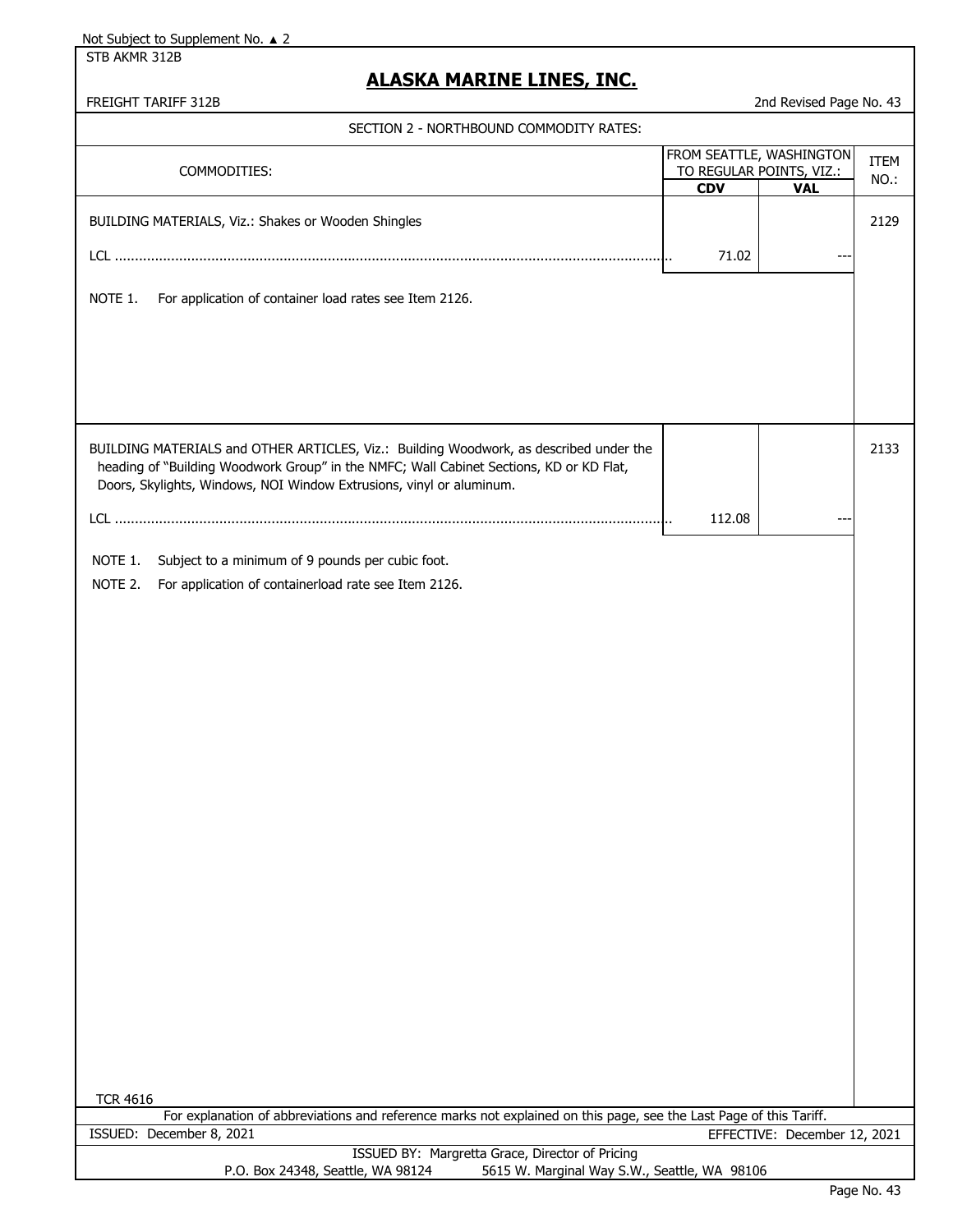STB AKMR 312B

### **ALASKA MARINE LINES, INC.**

#### FREIGHT TARIFF 312B 2nd Revised Page No. 44

#### SECTION 2 - NORTHBOUND COMMODITY RATES:

| COMMODITIES:                                 | FROM SEATTLE, WASHINGTON | TO REGULAR POINTS, VIZ.: | <b>ITEM</b><br>NO.: |
|----------------------------------------------|--------------------------|--------------------------|---------------------|
|                                              | <b>CDV</b>               | <b>VAL</b>               |                     |
| CANS, METAL, empty, in packages (See Note 1) |                          |                          | 2147                |
|                                              | 48.36                    | 42.14                    |                     |
|                                              | 22.57                    | 31.67                    |                     |
|                                              | 18.63                    | 25.18                    |                     |
|                                              | 48.36                    | 42.14                    |                     |
|                                              | 22.57                    | 31.67                    |                     |
|                                              | 18.63                    | 25.18                    |                     |
|                                              | 48.36                    | 42.14                    |                     |
|                                              | 22.57                    | 31.67                    |                     |
|                                              | 18.63                    | 25.18                    |                     |
|                                              | 48.36                    | 42.14                    |                     |
|                                              | 22.57                    | 31.67                    |                     |
|                                              | 18.63                    | 25.18                    |                     |

NOTE 1. Rates will also apply on can ends, when contained in the same shipment as cans described above.

TCR 4616

|                          | For explanation of abbreviations and reference marks not explained on this page, see the Last Page of this Tariff. |                              |  |
|--------------------------|--------------------------------------------------------------------------------------------------------------------|------------------------------|--|
| ISSUED: December 8, 2021 |                                                                                                                    | EFFECTIVE: December 12, 2021 |  |

ISSUED BY: Margretta Grace, Director of Pricing<br>P.O. Box 24348, Seattle, WA 98124 5615 W. Marginal Way S.W 5615 W. Marginal Way S.W., Seattle, WA 98106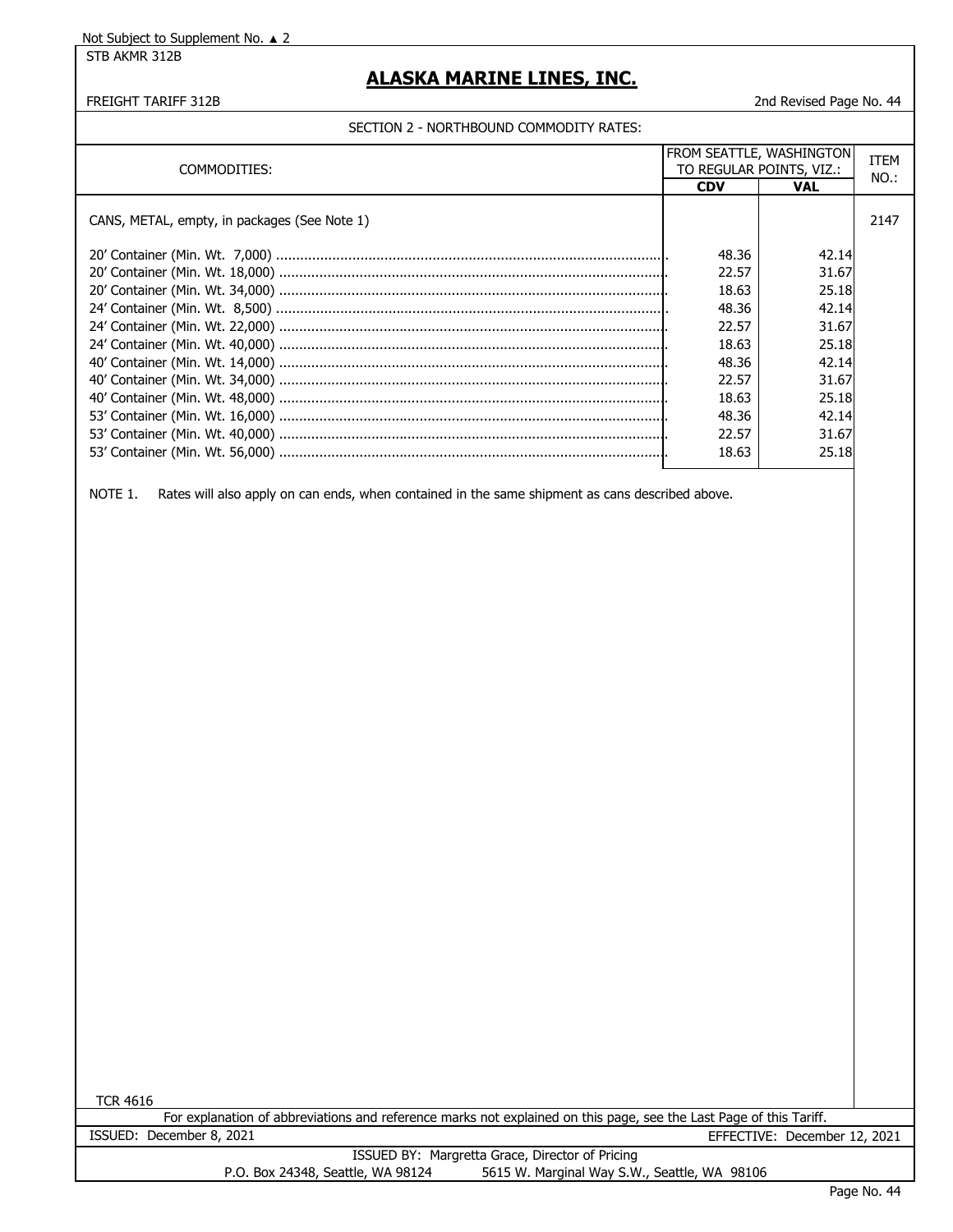STB AKMR 312B

### **ALASKA MARINE LINES, INC.**

FREIGHT TARIFF 312B 2nd Revised Page No. 45

| COMMODITIES:                                                                                                                                                                                                                                  |                                                                                                                                                                                                 | FROM SEATTLE, WASHINGTON<br>TO REGULAR POINTS, VIZ.: |                              | <b>ITEM</b><br>NO.: |
|-----------------------------------------------------------------------------------------------------------------------------------------------------------------------------------------------------------------------------------------------|-------------------------------------------------------------------------------------------------------------------------------------------------------------------------------------------------|------------------------------------------------------|------------------------------|---------------------|
|                                                                                                                                                                                                                                               |                                                                                                                                                                                                 | <b>CDV</b>                                           | <b>VAL</b>                   |                     |
| CEMENT and RELATED ARTICLES, in packages, Viz.: (See Below)                                                                                                                                                                                   |                                                                                                                                                                                                 |                                                      |                              | 2175                |
|                                                                                                                                                                                                                                               |                                                                                                                                                                                                 | 60.60                                                |                              |                     |
|                                                                                                                                                                                                                                               |                                                                                                                                                                                                 | 53.70<br>38.17                                       |                              |                     |
|                                                                                                                                                                                                                                               |                                                                                                                                                                                                 | 14.57                                                | 14.57                        |                     |
|                                                                                                                                                                                                                                               |                                                                                                                                                                                                 | 11.79                                                | 11.79                        |                     |
|                                                                                                                                                                                                                                               |                                                                                                                                                                                                 | 14.57                                                | 14.57                        |                     |
|                                                                                                                                                                                                                                               |                                                                                                                                                                                                 | 11.79                                                | 11.79                        |                     |
|                                                                                                                                                                                                                                               |                                                                                                                                                                                                 | 11.79                                                | 11.79                        |                     |
|                                                                                                                                                                                                                                               |                                                                                                                                                                                                 | 11.79                                                | 11.79                        |                     |
|                                                                                                                                                                                                                                               |                                                                                                                                                                                                 |                                                      |                              |                     |
| $Viz.$ ;<br>Agents, air entraining<br>Anhydrous Sodium Carbonate<br>Cement, high temperature bonding<br>Cement, hydraulic masonry, mortar,<br>natural or Portland<br>Clay NOI<br>Colloidal Clay (Bentonite)<br>Fire Clay<br>Fly Ash<br>Gravel | Grout<br>Lime<br>Magnesite<br>Mud or Compounds, well drilling<br>Plaster or Joint Compound<br>Plasticizer, Concrete or Masonry<br>Sand<br>Soda Ash<br><b>Stucco</b><br>Water Reducing compounds |                                                      |                              |                     |
|                                                                                                                                                                                                                                               |                                                                                                                                                                                                 |                                                      |                              |                     |
|                                                                                                                                                                                                                                               |                                                                                                                                                                                                 |                                                      |                              |                     |
| <b>TCR 4616</b>                                                                                                                                                                                                                               |                                                                                                                                                                                                 |                                                      |                              |                     |
|                                                                                                                                                                                                                                               | For explanation of abbreviations and reference marks not explained on this page, see the Last Page of this Tariff.                                                                              |                                                      |                              |                     |
| ISSUED: December 8, 2021                                                                                                                                                                                                                      |                                                                                                                                                                                                 |                                                      | EFFECTIVE: December 12, 2021 |                     |
| P.O. Box 24348, Seattle, WA 98124                                                                                                                                                                                                             | ISSUED BY: Margretta Grace, Director of Pricing<br>5615 W. Marginal Way S.W., Seattle, WA 98106                                                                                                 |                                                      |                              |                     |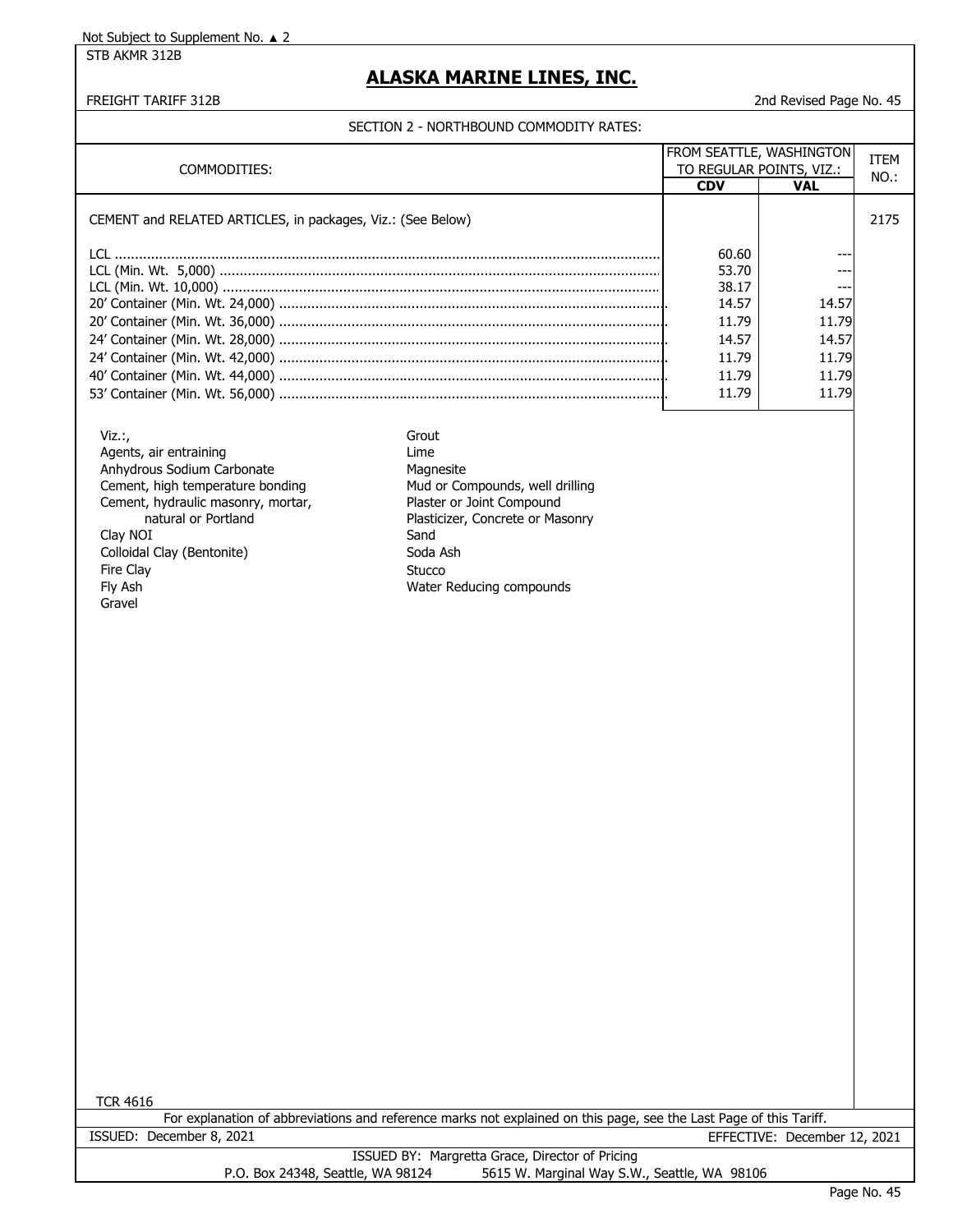STB AKMR 312B

# **ALASKA MARINE LINES, INC.**

| SECTION 2 - NORTHBOUND COMMODITY RATES:                                                                                                                                                                                                                                                                                                                                                                                                                                                                                                                                                                    |                                                                             |                                                  |             |
|------------------------------------------------------------------------------------------------------------------------------------------------------------------------------------------------------------------------------------------------------------------------------------------------------------------------------------------------------------------------------------------------------------------------------------------------------------------------------------------------------------------------------------------------------------------------------------------------------------|-----------------------------------------------------------------------------|--------------------------------------------------|-------------|
|                                                                                                                                                                                                                                                                                                                                                                                                                                                                                                                                                                                                            | FROM SEATTLE, WASHINGTON                                                    |                                                  |             |
| COMMODITIES:                                                                                                                                                                                                                                                                                                                                                                                                                                                                                                                                                                                               |                                                                             | TO REGULAR POINTS, VIZ.:                         | <b>ITEM</b> |
|                                                                                                                                                                                                                                                                                                                                                                                                                                                                                                                                                                                                            | <b>CDV</b>                                                                  | <b>VAL</b>                                       | NO.:        |
| EXPLOSIVES, Viz.: Blasting Agent, Type E, Hazard Class Divisions 1.5 (See Notes 1 through 4)                                                                                                                                                                                                                                                                                                                                                                                                                                                                                                               |                                                                             |                                                  | 2179        |
|                                                                                                                                                                                                                                                                                                                                                                                                                                                                                                                                                                                                            | 22.72                                                                       | 22.72                                            |             |
| NOTE 1. Rate is dock to dock only.<br>NOTE 2. Service available only by prior approval of the Carrier.<br>NOTE 3. Rate includes return of empty shipper-owned containers/tanks to Carrier's Seattle, WA terminal.<br>NOTE 4. Carrier will accept reservations for limited space available for this commodity; however, a \$150.00 cancellation fee<br>is due, if the reservation is later cancelled or if cargo is not shipped on the reserved voyage.<br>NOTE 5. Bill of Lading description must conform to the requirements of the U.S. Department of Transportation hazardous<br>materials regulations. |                                                                             |                                                  |             |
|                                                                                                                                                                                                                                                                                                                                                                                                                                                                                                                                                                                                            |                                                                             |                                                  |             |
| CHEMICAL GROUPS and ACIDS, NOS: As described under that heading in the NMFC:<br>(See Note 1)                                                                                                                                                                                                                                                                                                                                                                                                                                                                                                               |                                                                             |                                                  | 2180        |
|                                                                                                                                                                                                                                                                                                                                                                                                                                                                                                                                                                                                            |                                                                             |                                                  |             |
| NOTE 1. Rates apply only to items not fit for human consumption.                                                                                                                                                                                                                                                                                                                                                                                                                                                                                                                                           | 59.81<br>54.15<br>40.16<br>13.22<br>9.70<br>13.22<br>9.70<br>13.17<br>13.17 | 12.74<br>9.35<br>12.74<br>9.35<br>12.66<br>12.66 |             |
| <b>TCR 4616</b><br>For explanation of abbreviations and reference marks not explained on this page, see the Last Page of this Tariff.                                                                                                                                                                                                                                                                                                                                                                                                                                                                      |                                                                             |                                                  |             |
| ISSUED: December 8, 2021                                                                                                                                                                                                                                                                                                                                                                                                                                                                                                                                                                                   |                                                                             | EFFECTIVE: December 12, 2021                     |             |
| ISSUED BY: Margretta Grace, Director of Pricing<br>P.O. Box 24348, Seattle, WA 98124<br>5615 W. Marginal Way S.W., Seattle, WA 98106                                                                                                                                                                                                                                                                                                                                                                                                                                                                       |                                                                             |                                                  |             |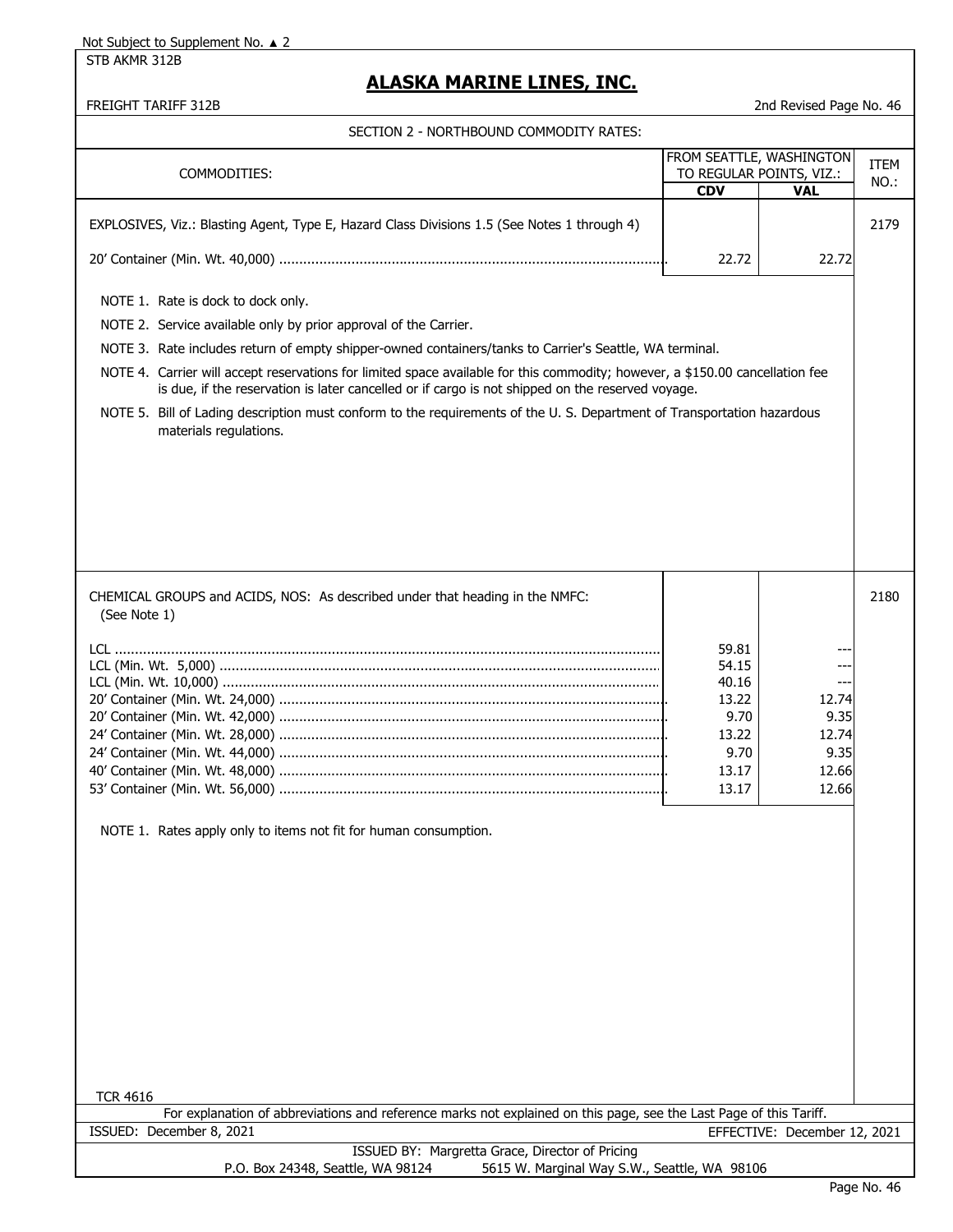STB AKMR 312B

# **ALASKA MARINE LINES, INC.**

#### FREIGHT TARIFF 312B 2nd Revised Page No. 47

| COMMODITIES:                                                                          |                                                                                                                                                                                                                                                                         | FROM SEATTLE, WASHINGTON<br>TO REGULAR POINTS, VIZ.: |                              | <b>ITEM</b> |
|---------------------------------------------------------------------------------------|-------------------------------------------------------------------------------------------------------------------------------------------------------------------------------------------------------------------------------------------------------------------------|------------------------------------------------------|------------------------------|-------------|
|                                                                                       |                                                                                                                                                                                                                                                                         | <b>CDV</b>                                           | <b>VAL</b>                   | NO.:        |
|                                                                                       |                                                                                                                                                                                                                                                                         |                                                      |                              |             |
|                                                                                       | CHEMICALS and OTHER ARTICLES, Viz.: (See Below)                                                                                                                                                                                                                         |                                                      |                              | 2203        |
|                                                                                       |                                                                                                                                                                                                                                                                         |                                                      |                              |             |
|                                                                                       |                                                                                                                                                                                                                                                                         | 66.78                                                |                              |             |
|                                                                                       |                                                                                                                                                                                                                                                                         | 60.54                                                |                              |             |
|                                                                                       |                                                                                                                                                                                                                                                                         | 39.43                                                |                              |             |
|                                                                                       |                                                                                                                                                                                                                                                                         | 15.55                                                | 15.55                        |             |
|                                                                                       |                                                                                                                                                                                                                                                                         | 14.68                                                | 14.68                        |             |
|                                                                                       |                                                                                                                                                                                                                                                                         | 15.55                                                | 15.55                        |             |
|                                                                                       |                                                                                                                                                                                                                                                                         | 14.68                                                | 14.68                        |             |
|                                                                                       |                                                                                                                                                                                                                                                                         | 14.68                                                | 14.68                        |             |
|                                                                                       |                                                                                                                                                                                                                                                                         | 14.68                                                | 14.68                        |             |
| Viz:,<br>Gel Paks<br><b>Inhibited Glycol</b><br>Methanol<br>Methyl Alcohol<br>Polymer | Anti-Freeze Alcohol (See Note 1)<br>Compounds, Water Absorption or Anti-Icing, Motor Fuel, liquid<br>Heat Transfer Agent or Media (See Note 4)<br>Proprietary Anti-freeze or Engine Coolant Preparations (See Note 2)<br>Proprietary De-Icing Compounds (See Note 3)    |                                                      |                              |             |
| Triethylene Glycol                                                                    |                                                                                                                                                                                                                                                                         |                                                      |                              |             |
| NOTE 1.                                                                               | Applies only on Isopropyl or Isopropanol Alcohol.                                                                                                                                                                                                                       |                                                      |                              |             |
| NOTE 2.                                                                               | Applies only on proprietary anti-freeze or engine coolant preparations made from denatured ethyl alcohol,<br>methanol, ethylene glycol, propylene glycol, dipropylene glycol, diethylene glycol, hexylene<br>glycol or tri-ethylene glycol, with or without inhibitors. |                                                      |                              |             |
| NOTE 3.                                                                               | Applies only on preparations containing alcohols or glycols, with or without inhibitors.                                                                                                                                                                                |                                                      |                              |             |
| NOTE 4.                                                                               | Applies only on proprietary heat transfer agents or media consisting of glycol ether, ethylene glycol, propylene                                                                                                                                                        |                                                      |                              |             |
|                                                                                       | glycol, diphenyl and diphenyl oxide mixtures or o-dichlorobenzeen, with or without inhibitors.                                                                                                                                                                          |                                                      |                              |             |
| <b>TCR 4616</b>                                                                       |                                                                                                                                                                                                                                                                         |                                                      |                              |             |
|                                                                                       | For explanation of abbreviations and reference marks not explained on this page, see the Last Page of this Tariff.                                                                                                                                                      |                                                      |                              |             |
|                                                                                       | ISSUED: December 8, 2021<br>ISSUED BY: Margretta Grace, Director of Pricing                                                                                                                                                                                             |                                                      | EFFECTIVE: December 12, 2021 |             |
|                                                                                       | P.O. Box 24348, Seattle, WA 98124<br>5615 W. Marginal Way S.W., Seattle, WA 98106                                                                                                                                                                                       |                                                      |                              |             |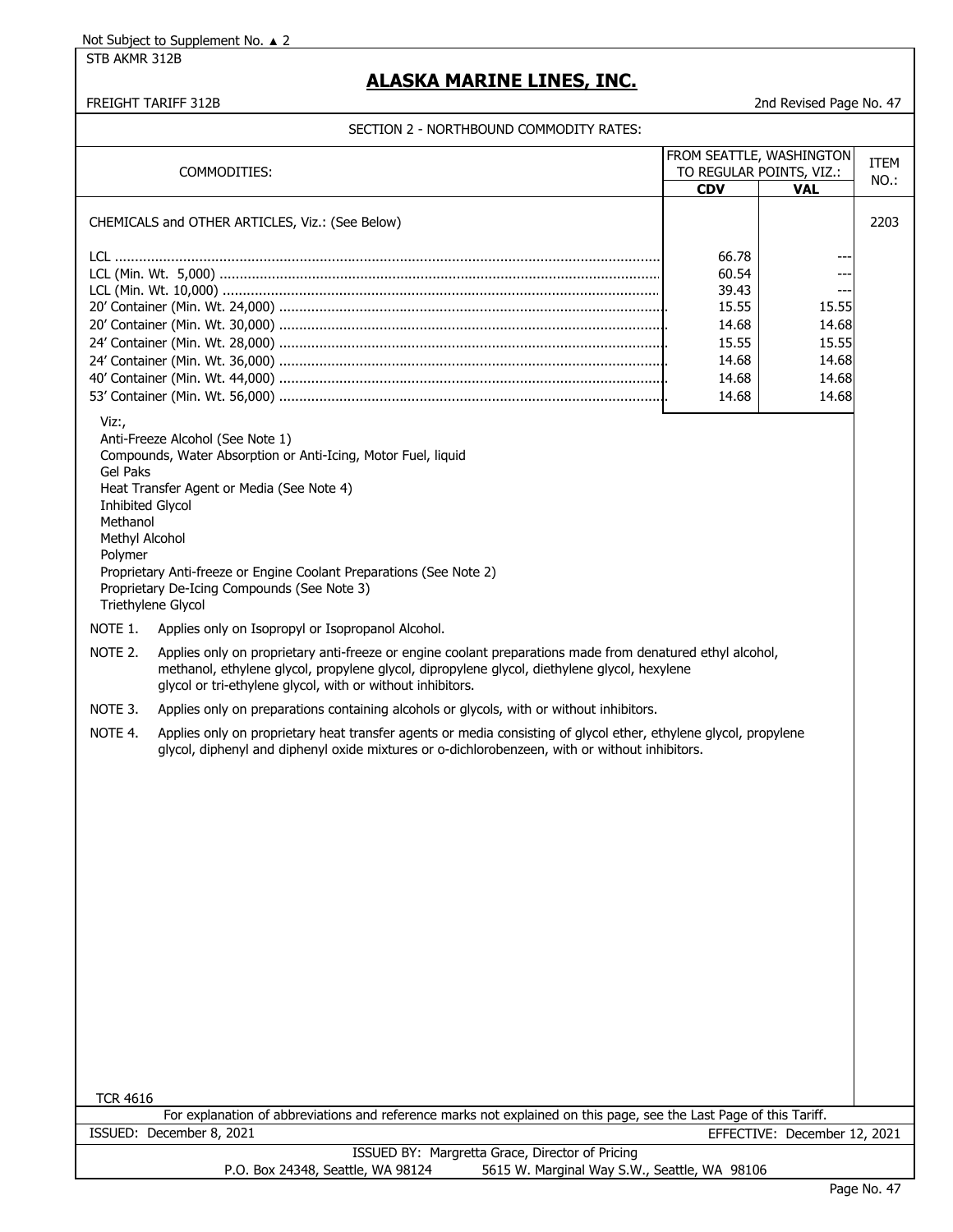STB AKMR 312B

# **ALASKA MARINE LINES, INC.**

| SECTION 2 - NORTHBOUND COMMODITY RATES: |                                                                                                                                                                                                                                                                                 |                          |                              |              |
|-----------------------------------------|---------------------------------------------------------------------------------------------------------------------------------------------------------------------------------------------------------------------------------------------------------------------------------|--------------------------|------------------------------|--------------|
|                                         | COMMODITIES:                                                                                                                                                                                                                                                                    | FROM SEATTLE, WASHINGTON | TO REGULAR POINTS, VIZ.:     | ITEM<br>NO.: |
|                                         |                                                                                                                                                                                                                                                                                 | <b>CDV</b>               | <b>VAL</b>                   |              |
|                                         | CHEMICALS, De-Icing fluids, glycols, in bulk tanks.                                                                                                                                                                                                                             |                          |                              | 2240         |
|                                         |                                                                                                                                                                                                                                                                                 | \$1.72                   | \$1.72                       |              |
| NOTE 1.                                 | Rate is in dollars and cents per U.S. gallon.                                                                                                                                                                                                                                   |                          |                              |              |
| NOTE 2.                                 | Consignee must remove all contents at destination prior to return to the Carrier. When Carrier is required to<br>remove and dispose of residue, all costs of such services will be to the account of the consignee.                                                             |                          |                              |              |
| NOTE 3.                                 | EXCEPTION TO AKMR 100, SERIES, ITEM 510: Detention of bulk container will begin when bulk container is not<br>released in time to be returned to Seattle, WA on the voyage following its arrival. Detention charges will be as<br>listed in AKMR 100, series, Item 510.         |                          |                              |              |
|                                         |                                                                                                                                                                                                                                                                                 |                          |                              |              |
|                                         |                                                                                                                                                                                                                                                                                 |                          |                              |              |
|                                         | CONTAINERS, SHIPPER OWNED, Viz.: Freight, SU, not to exceed 8'6" wide, empty.                                                                                                                                                                                                   |                          |                              | 2244         |
|                                         |                                                                                                                                                                                                                                                                                 | \$2,764.00               | \$3,051.00                   |              |
|                                         |                                                                                                                                                                                                                                                                                 | \$3,872.00               | \$4,258.00                   |              |
|                                         |                                                                                                                                                                                                                                                                                 | \$4,974.00               | \$5,471.00                   |              |
|                                         |                                                                                                                                                                                                                                                                                 | \$6,966.00               | \$7,312.00                   |              |
| NOTE 1.                                 | Rates are in dollars and cents per container.                                                                                                                                                                                                                                   |                          |                              |              |
| NOTE 2.                                 | Rates do not include pickup or delivery.                                                                                                                                                                                                                                        |                          |                              |              |
| NOTE 3.                                 | Rates are between Carrier's terminals only.                                                                                                                                                                                                                                     |                          |                              |              |
| NOTE 4.                                 | Carrier reserves right to load empty container with cargo of Carrier's choice. Rates named in this item shall apply<br>whether or not Carrier loads container with cargo or transports container empty.                                                                         |                          |                              |              |
| NOTE 5.                                 | Rates do not apply to modified containers or containers incompatible with Carrier's operations.                                                                                                                                                                                 |                          |                              |              |
| NOTE 6.                                 | Rates do not apply to wheeled trailers.                                                                                                                                                                                                                                         |                          |                              |              |
| NOTE 7.                                 | Transportation of equipment moving subject to this item, whether empty or loaded, shall be at the sole discretion<br>and convenience of the Carrier. Neither reservation of vessel space nor acceptance of equipment is a guarantee<br>that it will move on a specific sailing. |                          |                              |              |
| NOTE 8.                                 | Containers must be wind and water tight, structurally sound, and compatible with Carrier's operations.                                                                                                                                                                          |                          |                              |              |
|                                         |                                                                                                                                                                                                                                                                                 |                          |                              |              |
|                                         |                                                                                                                                                                                                                                                                                 |                          |                              |              |
|                                         |                                                                                                                                                                                                                                                                                 |                          |                              |              |
|                                         |                                                                                                                                                                                                                                                                                 |                          |                              |              |
|                                         |                                                                                                                                                                                                                                                                                 |                          |                              |              |
|                                         |                                                                                                                                                                                                                                                                                 |                          |                              |              |
|                                         |                                                                                                                                                                                                                                                                                 |                          |                              |              |
|                                         |                                                                                                                                                                                                                                                                                 |                          |                              |              |
| <b>TCR 4616</b>                         | For explanation of abbreviations and reference marks not explained on this page, see the Last Page of this Tariff.                                                                                                                                                              |                          |                              |              |
|                                         | ISSUED: December 8, 2021                                                                                                                                                                                                                                                        |                          | EFFECTIVE: December 12, 2021 |              |
|                                         | ISSUED BY: Margretta Grace, Director of Pricing                                                                                                                                                                                                                                 |                          |                              |              |
|                                         | P.O. Box 24348, Seattle, WA 98124<br>5615 W. Marginal Way S.W., Seattle, WA 98106                                                                                                                                                                                               |                          |                              |              |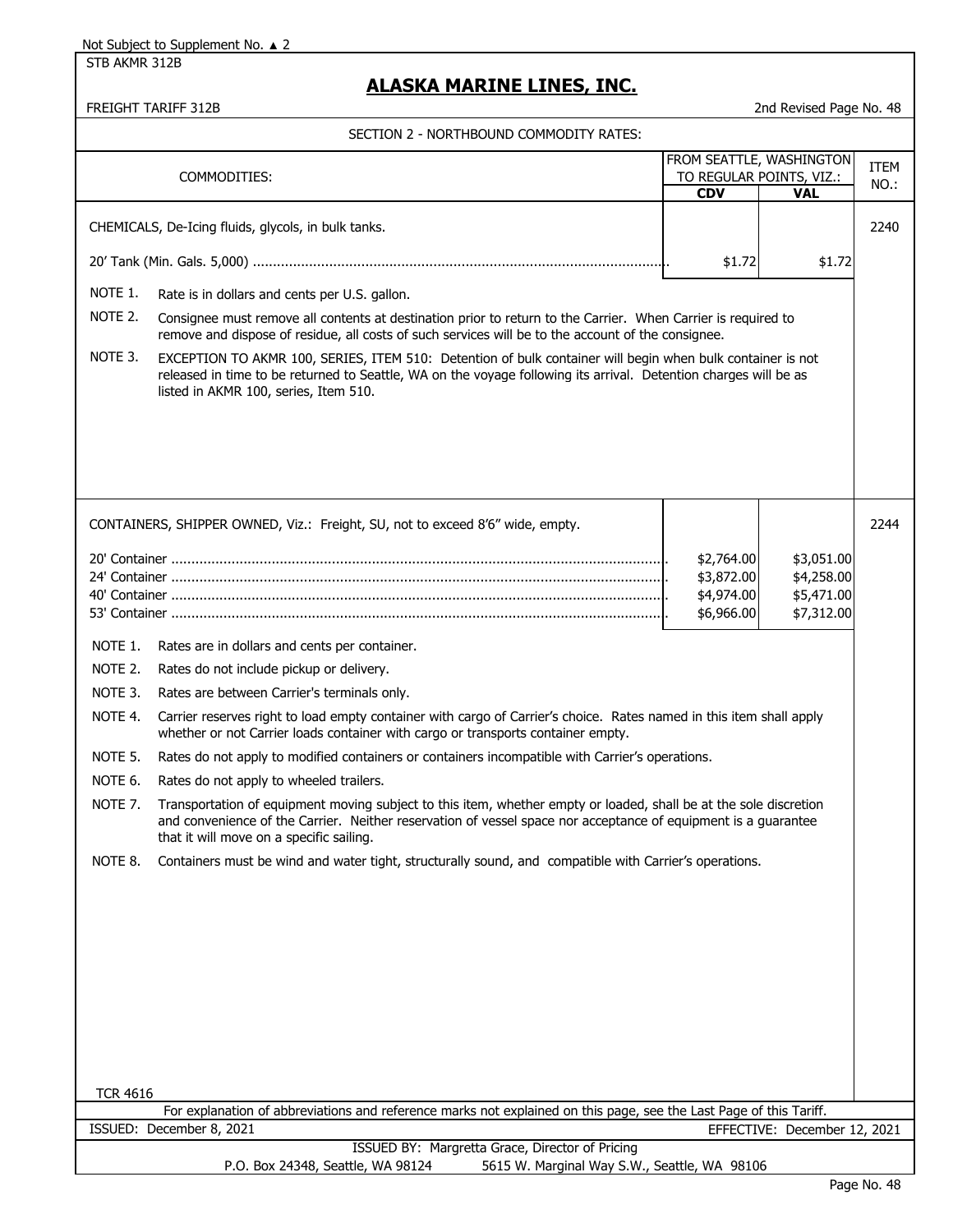STB AKMR 312B

### **ALASKA MARINE LINES, INC.**

|  | SECTION 2 - NORTHBOUND COMMODITY RATES: |  |
|--|-----------------------------------------|--|
|  |                                         |  |

| COMMODITIES:                                                                                                       | FROM SEATTLE, WASHINGTON<br>TO REGULAR POINTS, VIZ.: |                              | <b>ITEM</b> |
|--------------------------------------------------------------------------------------------------------------------|------------------------------------------------------|------------------------------|-------------|
|                                                                                                                    | <b>CDV</b>                                           | <b>VAL</b>                   | NO.:        |
|                                                                                                                    |                                                      |                              |             |
| CONTAINER, REFUSE, SALVAGE or WASTE, Conveying or Dumping Type, iron or steel, for use                             |                                                      |                              | 2250        |
| with joists or lift trucks, with or without casters, nested or not nested.                                         |                                                      |                              |             |
|                                                                                                                    |                                                      |                              |             |
|                                                                                                                    | 59.98                                                | \$59.98                      |             |
|                                                                                                                    | 26.44                                                | \$26.44                      |             |
|                                                                                                                    |                                                      |                              |             |
|                                                                                                                    | 59.98                                                | \$59.98                      |             |
|                                                                                                                    | 23.81                                                | \$23.81                      |             |
|                                                                                                                    | 59.98                                                | \$59.98                      |             |
|                                                                                                                    | 23.21                                                | \$23.21                      |             |
|                                                                                                                    | 59.98                                                | \$59.98                      |             |
|                                                                                                                    | 25.79                                                | \$25.79                      |             |
|                                                                                                                    |                                                      |                              |             |
|                                                                                                                    |                                                      |                              |             |
|                                                                                                                    |                                                      |                              |             |
|                                                                                                                    |                                                      |                              |             |
| COVERINGS, Floor as described in: Items 70500 through 71020 and 188210 of the NMFC, and                            |                                                      |                              | 2266        |
| related articles.                                                                                                  |                                                      |                              |             |
|                                                                                                                    |                                                      |                              |             |
|                                                                                                                    |                                                      |                              |             |
|                                                                                                                    | 101.19                                               |                              |             |
| Subject to a minimum charge of 9 pounds per cubic foot.<br>NOTE 1.                                                 |                                                      |                              |             |
|                                                                                                                    |                                                      |                              |             |
| NOTE 2.<br>For application of container load rates, see Item 2126.                                                 |                                                      |                              |             |
|                                                                                                                    |                                                      |                              |             |
|                                                                                                                    |                                                      |                              |             |
|                                                                                                                    |                                                      |                              |             |
|                                                                                                                    |                                                      |                              |             |
|                                                                                                                    |                                                      |                              |             |
|                                                                                                                    |                                                      |                              |             |
| CRAB POTS OR TRAPS, SU, Nested, or KD (See Notes 1 through 3).                                                     |                                                      |                              | 2270        |
|                                                                                                                    |                                                      |                              |             |
|                                                                                                                    | \$8.23                                               |                              |             |
|                                                                                                                    | 36.52                                                | \$36.52                      |             |
|                                                                                                                    | 36.52                                                | \$36.52                      |             |
|                                                                                                                    | 36.52                                                | \$36.52                      |             |
|                                                                                                                    | 36.52                                                | \$36.52                      |             |
| (1) Rates are in dollars and cents per cubic foot.                                                                 |                                                      |                              |             |
|                                                                                                                    |                                                      |                              |             |
| NOTE 1.<br>Rates apply between Carrier's terminals only.                                                           |                                                      |                              |             |
| NOTE 2.<br>CL rates are in dollars and cents per one hundred pounds.                                               |                                                      |                              |             |
|                                                                                                                    |                                                      |                              |             |
| NOTE 3.<br>Item 882 does not apply.                                                                                |                                                      |                              |             |
|                                                                                                                    |                                                      |                              |             |
|                                                                                                                    |                                                      |                              |             |
|                                                                                                                    |                                                      |                              |             |
|                                                                                                                    |                                                      |                              |             |
|                                                                                                                    |                                                      |                              |             |
|                                                                                                                    |                                                      |                              |             |
|                                                                                                                    |                                                      |                              |             |
|                                                                                                                    |                                                      |                              |             |
|                                                                                                                    |                                                      |                              |             |
|                                                                                                                    |                                                      |                              |             |
| <b>TCR 4616</b>                                                                                                    |                                                      |                              |             |
| For explanation of abbreviations and reference marks not explained on this page, see the Last Page of this Tariff. |                                                      |                              |             |
| ISSUED: December 8, 2021                                                                                           |                                                      | EFFECTIVE: December 12, 2021 |             |
| ISSUED BY: Margretta Grace, Director of Pricing                                                                    |                                                      |                              |             |
| P.O. Box 24348, Seattle, WA 98124<br>5615 W. Marginal Way S.W., Seattle, WA 98106                                  |                                                      |                              |             |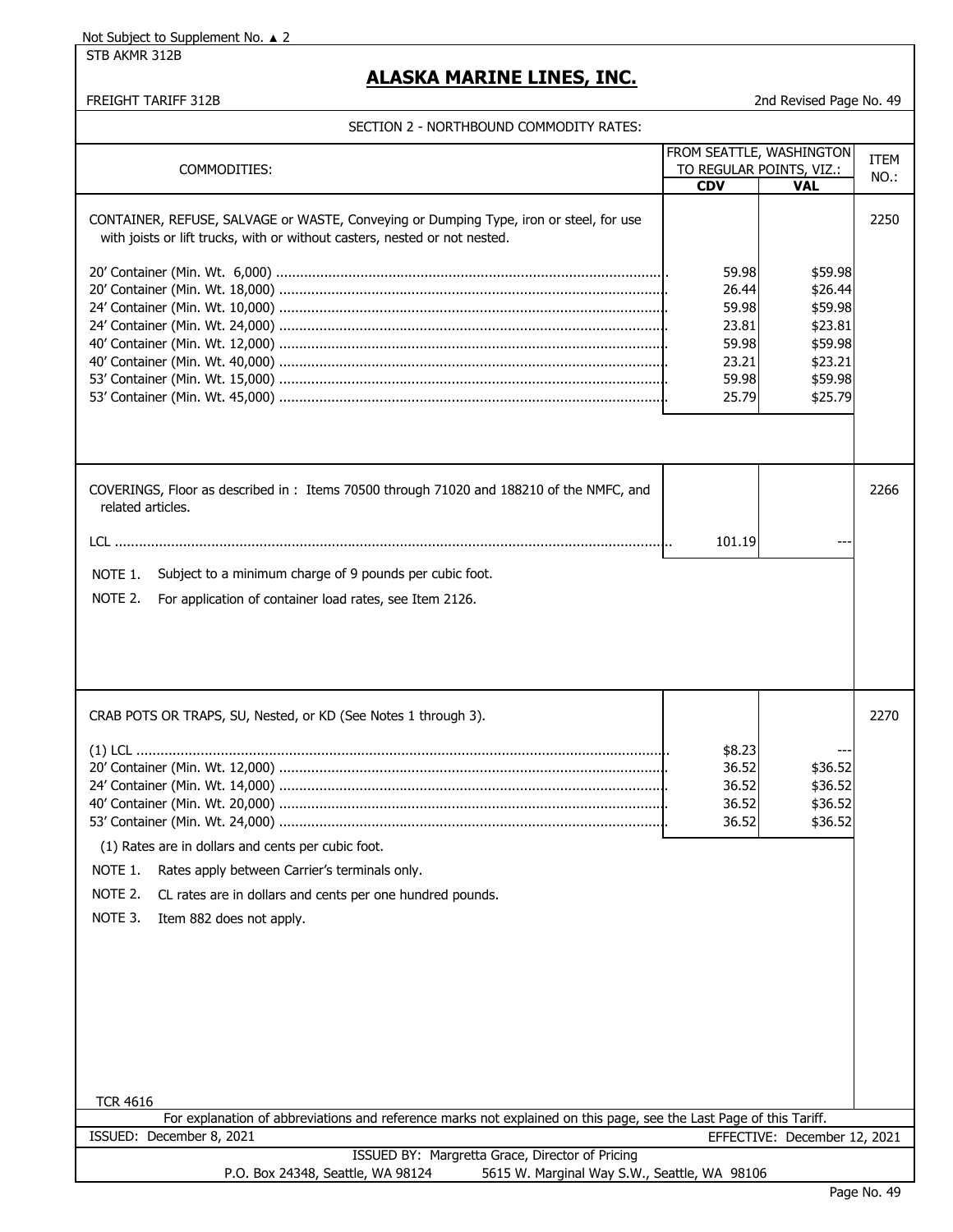STB AKMR 312B

# **ALASKA MARINE LINES, INC.**

|                                                                                                                                                           |            | FROM SEATTLE, WASHINGTON               | ITEM |
|-----------------------------------------------------------------------------------------------------------------------------------------------------------|------------|----------------------------------------|------|
| COMMODITIES:                                                                                                                                              | <b>CDV</b> | TO REGULAR POINTS, VIZ.:<br><b>VAL</b> | NO.: |
|                                                                                                                                                           |            |                                        |      |
| ELECTRICAL EQUIPMENT, in straight or mixed loads as described in Item 1015.                                                                               |            |                                        | 2310 |
| (See Notes 1 and 2)                                                                                                                                       |            |                                        |      |
|                                                                                                                                                           |            |                                        |      |
|                                                                                                                                                           | 95.09      |                                        |      |
|                                                                                                                                                           | 77.06      |                                        |      |
|                                                                                                                                                           | 72.39      |                                        |      |
|                                                                                                                                                           |            |                                        |      |
| Subject to a minimum charge of 9 pounds per cubic foot.<br>NOTE 1.                                                                                        |            |                                        |      |
| NOTE 2.<br>For application of container load rates, see Item 2126.                                                                                        |            |                                        |      |
|                                                                                                                                                           |            |                                        |      |
|                                                                                                                                                           |            |                                        |      |
|                                                                                                                                                           |            |                                        |      |
|                                                                                                                                                           |            |                                        |      |
|                                                                                                                                                           |            |                                        |      |
|                                                                                                                                                           |            |                                        |      |
|                                                                                                                                                           |            |                                        |      |
| ELECTRICAL LIGHT FIXTURES GROUP, Viz.: Electrical Connector Boxes; Electrical Lamps;                                                                      |            |                                        | 2332 |
|                                                                                                                                                           |            |                                        |      |
| Electrical Light Fixtures; Electrical Lighting Poles and Standards, other than wooden;<br>Electrical Lighting Transformers, not exceeding 25 pounds each. |            |                                        |      |
|                                                                                                                                                           |            |                                        |      |
|                                                                                                                                                           | 95.09      |                                        |      |
|                                                                                                                                                           | 77.06      |                                        |      |
|                                                                                                                                                           | 72.39      |                                        |      |
|                                                                                                                                                           |            |                                        |      |
| NOTE 1.<br>Subject to a minimum charge of 9 pounds per cubic foot.                                                                                        |            |                                        |      |
| NOTE 2.                                                                                                                                                   |            |                                        |      |
| For application of container load rates, see Item 2126.                                                                                                   |            |                                        |      |
|                                                                                                                                                           |            |                                        |      |
|                                                                                                                                                           |            |                                        |      |
|                                                                                                                                                           |            |                                        |      |
|                                                                                                                                                           |            |                                        |      |
|                                                                                                                                                           |            |                                        |      |
|                                                                                                                                                           |            |                                        |      |
|                                                                                                                                                           |            |                                        |      |
|                                                                                                                                                           |            |                                        |      |
|                                                                                                                                                           |            |                                        |      |
|                                                                                                                                                           |            |                                        |      |
|                                                                                                                                                           |            |                                        |      |
|                                                                                                                                                           |            |                                        |      |
|                                                                                                                                                           |            |                                        |      |
|                                                                                                                                                           |            |                                        |      |
|                                                                                                                                                           |            |                                        |      |
|                                                                                                                                                           |            |                                        |      |
|                                                                                                                                                           |            |                                        |      |
|                                                                                                                                                           |            |                                        |      |
|                                                                                                                                                           |            |                                        |      |
|                                                                                                                                                           |            |                                        |      |
|                                                                                                                                                           |            |                                        |      |
|                                                                                                                                                           |            |                                        |      |
| <b>TCR 4616</b>                                                                                                                                           |            |                                        |      |
| For explanation of abbreviations and reference marks not explained on this page, see the Last Page of this Tariff.                                        |            |                                        |      |
| ISSUED: December 8, 2021                                                                                                                                  |            | EFFECTIVE: December 12, 2021           |      |
| ISSUED BY: Margretta Grace, Director of Pricing                                                                                                           |            |                                        |      |
| P.O. Box 24348, Seattle, WA 98124<br>5615 W. Marginal Way S.W., Seattle, WA 98106                                                                         |            |                                        |      |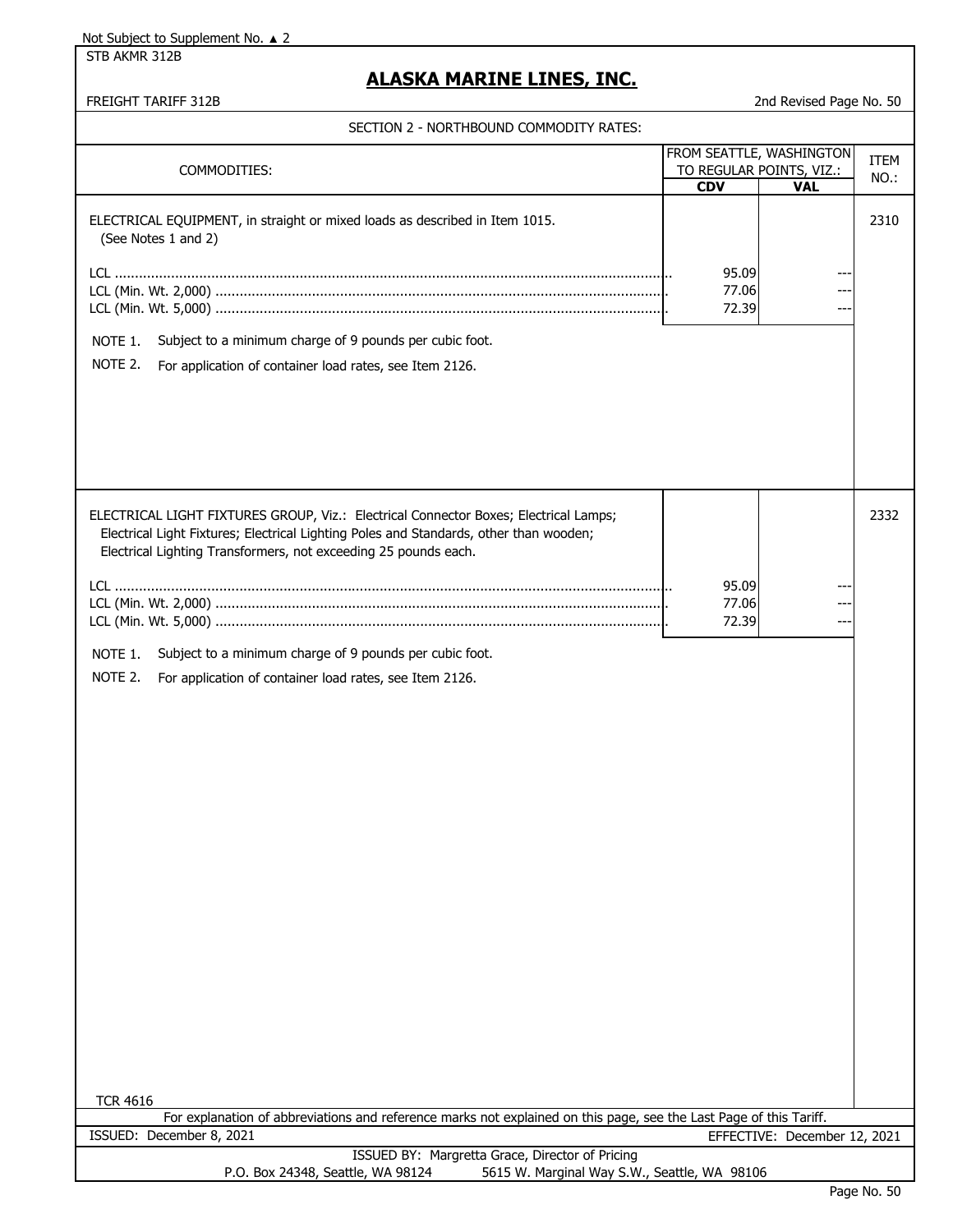STB AKMR 312B

# **ALASKA MARINE LINES, INC.**

FREIGHT TARIFF 312B 2nd Revised Page No. 51

SECTION 2 - NORTHBOUND COMMODITY RATES:

| COMMODITIES:                                                                                                                                                                                                       | <b>FROM SEATTLE, WASHINGTON</b><br>TO REGULAR POINTS, VIZ.: |            | <b>ITEM</b><br>NO.: |
|--------------------------------------------------------------------------------------------------------------------------------------------------------------------------------------------------------------------|-------------------------------------------------------------|------------|---------------------|
|                                                                                                                                                                                                                    | <b>CDV</b>                                                  | <b>VAL</b> |                     |
| ELECTRICAL EQUIPMENT, Wire, electrical, brass, aluminum or copper, plain, covered or<br>insulated. Transmission cable, copper clad wire, Cable, electric as listed in Items 61150,<br>61160 and 61170 of the NMFC. |                                                             |            | 2340                |
| LCL.                                                                                                                                                                                                               | 95.09                                                       | ---        |                     |
|                                                                                                                                                                                                                    | 77.06                                                       | ---        |                     |
|                                                                                                                                                                                                                    | 72.39                                                       | ---        |                     |
| For application of container load rates, see Item 2126.<br>NOTE 1.                                                                                                                                                 |                                                             |            |                     |

TCR 4616

| For explanation of abbreviations and reference marks not explained on this page, see the Last Page of this Tariff. |  |                                                 |                              |
|--------------------------------------------------------------------------------------------------------------------|--|-------------------------------------------------|------------------------------|
| ISSUED: December 8, 2021                                                                                           |  |                                                 | EFFECTIVE: December 12, 2021 |
|                                                                                                                    |  | ISSUED BY: Margretta Grace, Director of Pricing |                              |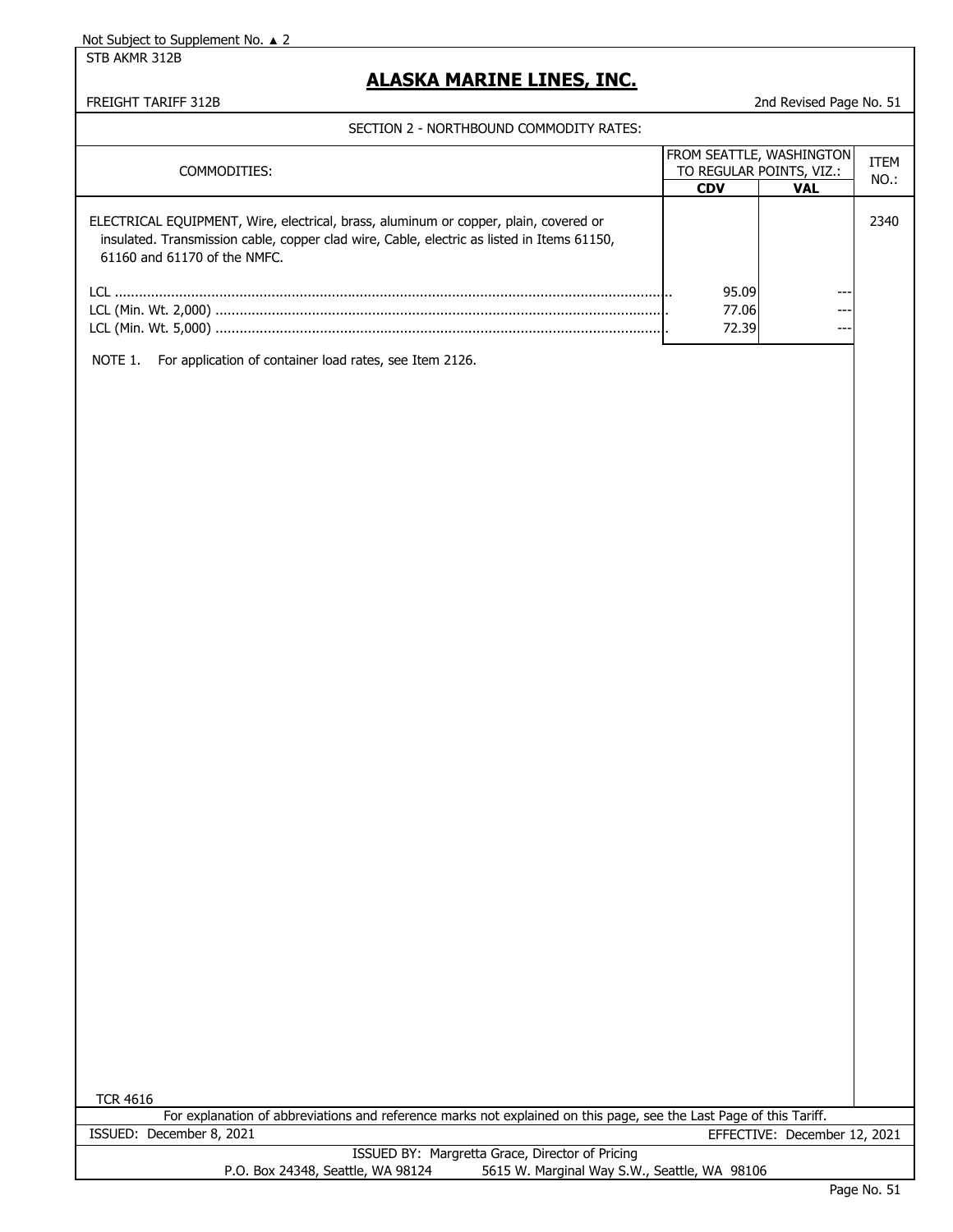STB AKMR 312B

### **ALASKA MARINE LINES, INC.**

#### FREIGHT TARIFF 312B 2nd Revised Page No. 52

| FROM SEATTLE, WASHINGTON                                                                                           |            |                              |      |
|--------------------------------------------------------------------------------------------------------------------|------------|------------------------------|------|
| TO REGULAR POINTS, VIZ.:<br>COMMODITIES:                                                                           |            | <b>ITEM</b>                  |      |
|                                                                                                                    | <b>CDV</b> | <b>VAL</b>                   | NO.: |
|                                                                                                                    |            |                              |      |
| FERTILIZERS and HORTICULTURAL ARTICLES, as described in Item 1016.                                                 |            |                              | 2350 |
|                                                                                                                    |            |                              |      |
|                                                                                                                    | 79.28      |                              |      |
|                                                                                                                    | 72.85      |                              |      |
|                                                                                                                    | 36.21      | \$36.21                      |      |
|                                                                                                                    | 17.30      | \$17.30                      |      |
|                                                                                                                    | 36.21      | \$36.21                      |      |
|                                                                                                                    | 17.30      | \$17.30                      |      |
|                                                                                                                    | 31.94      | \$31.94                      |      |
|                                                                                                                    | 16.79      | \$16.79                      |      |
|                                                                                                                    | 31.94      | \$31.94                      |      |
|                                                                                                                    | 16.79      | \$16.79                      |      |
|                                                                                                                    |            |                              |      |
|                                                                                                                    |            |                              |      |
|                                                                                                                    |            |                              |      |
|                                                                                                                    |            |                              |      |
|                                                                                                                    |            |                              |      |
|                                                                                                                    |            |                              |      |
|                                                                                                                    |            |                              |      |
|                                                                                                                    |            |                              |      |
|                                                                                                                    |            |                              |      |
|                                                                                                                    |            |                              |      |
| FIRE EXTINGUISHERS, Per NMFC Item 69180, 69185, 69190, 69220 and 69280. FIRE FIGHTING                              |            |                              | 2365 |
| HOSE CARTS OR REELS, Per NMFC Item 69280. TANKS, AIR PRESSURE, NEW, EMPTY, per                                     |            |                              |      |
| NMFC Item 180790.                                                                                                  |            |                              |      |
|                                                                                                                    |            |                              |      |
|                                                                                                                    | 112.42     |                              |      |
|                                                                                                                    |            |                              |      |
|                                                                                                                    |            |                              |      |
|                                                                                                                    |            |                              |      |
|                                                                                                                    |            |                              |      |
|                                                                                                                    |            |                              |      |
|                                                                                                                    |            |                              |      |
|                                                                                                                    |            |                              |      |
|                                                                                                                    |            |                              |      |
|                                                                                                                    |            |                              |      |
|                                                                                                                    |            |                              |      |
|                                                                                                                    |            |                              |      |
|                                                                                                                    |            |                              |      |
|                                                                                                                    |            |                              |      |
|                                                                                                                    |            |                              |      |
|                                                                                                                    |            |                              |      |
|                                                                                                                    |            |                              |      |
|                                                                                                                    |            |                              |      |
|                                                                                                                    |            |                              |      |
|                                                                                                                    |            |                              |      |
|                                                                                                                    |            |                              |      |
|                                                                                                                    |            |                              |      |
|                                                                                                                    |            |                              |      |
|                                                                                                                    |            |                              |      |
|                                                                                                                    |            |                              |      |
|                                                                                                                    |            |                              |      |
|                                                                                                                    |            |                              |      |
| <b>TCR 4616</b>                                                                                                    |            |                              |      |
| For explanation of abbreviations and reference marks not explained on this page, see the Last Page of this Tariff. |            |                              |      |
| ISSUED: December 8, 2021                                                                                           |            | EFFECTIVE: December 12, 2021 |      |
| ISSUED BY: Margretta Grace, Director of Pricing                                                                    |            |                              |      |
| 5615 W. Marginal Way S.W., Seattle, WA 98106<br>P.O. Box 24348, Seattle, WA 98124                                  |            |                              |      |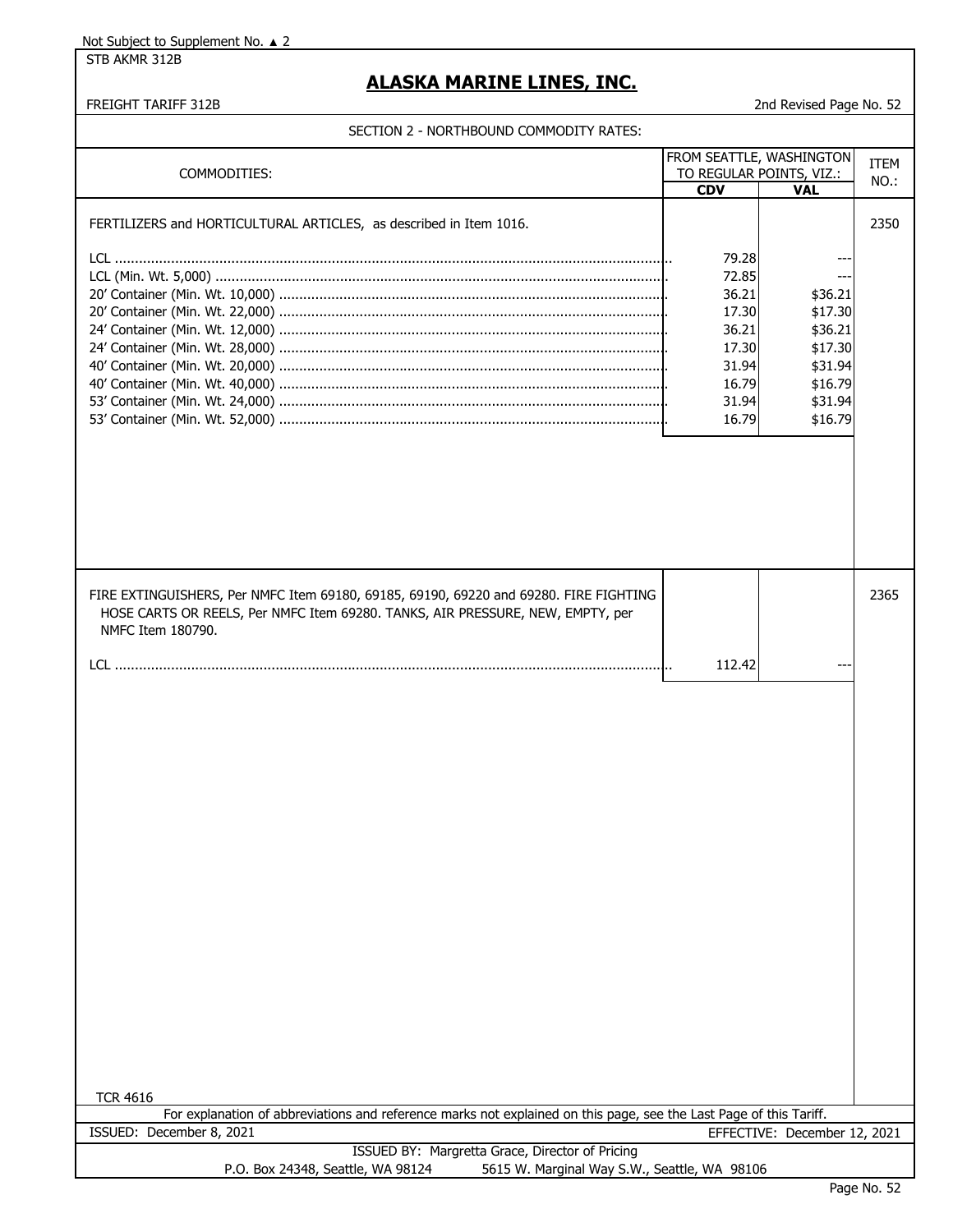STB AKMR 312B

# **ALASKA MARINE LINES, INC.**

|  | SECTION 2 - NORTHBOUND COMMODITY RATES: |  |  |
|--|-----------------------------------------|--|--|
|  |                                         |  |  |

| COMMODITIES:                                                                                                                                                                                                                                                                                                                                                   | <b>CDV</b>                                                                    | FROM SEATTLE, WASHINGTON<br>TO REGULAR POINTS, VIZ.:<br><b>VAL</b>           | ITEM<br>NO.: |
|----------------------------------------------------------------------------------------------------------------------------------------------------------------------------------------------------------------------------------------------------------------------------------------------------------------------------------------------------------------|-------------------------------------------------------------------------------|------------------------------------------------------------------------------|--------------|
| FOODSTUFFS, Viz.: (See Note 1) Beverages, in packages, flavored or phosphated, not<br>including extracts, syrups in containers of greater than five gallon capacity, not including<br>alcoholic beverages or liquors. Water, Mineral, Plain, NOI.                                                                                                              |                                                                               |                                                                              | 2380         |
|                                                                                                                                                                                                                                                                                                                                                                | 57.60<br>49.43<br>18.56<br>18.56<br>18.56<br>18.56                            | --<br>---<br>\$23.21<br>\$23.21<br>\$23.21<br>\$23.21                        |              |
| NOTE 1.<br>Rates will also apply on ice making machines or merchandise vending machines, moving in mixed shipments with<br>commodities named in this Item.                                                                                                                                                                                                     |                                                                               |                                                                              |              |
| FOODSTUFFS and OTHER ARTICLES, as described in Item 1019.                                                                                                                                                                                                                                                                                                      |                                                                               |                                                                              | 2401         |
| NOTE 1.<br>Item 882 does not apply.<br>NOTE 2.<br>Rates named in this Item will also apply on commodities not described herein, providing the weight of such<br>commodities does not exceed ten (10%) percent of the total weight of the shipment.<br>NOTE 3.<br>Rates named herein will not apply on articles requiring refrigeration or temperature control. | 57.60<br>49.43<br>35.24<br>18.56<br>18.56<br>18.56<br>18.56<br>$---$<br>18.56 | \$37.10<br>\$23.21<br>\$23.21<br>\$23.21<br>\$23.21<br>---<br>\$23.21<br>--- |              |
| FOODSTUFFS, as described in Item 1019 with (1) reference.                                                                                                                                                                                                                                                                                                      | 124.91                                                                        |                                                                              | 2415         |
| NOTE 1.<br>For application of container load rate, see Item 2401.<br><b>TCR 4616</b><br>For explanation of abbreviations and reference marks not explained on this page, see the Last Page of this Tariff.                                                                                                                                                     |                                                                               |                                                                              |              |
| ISSUED: December 8, 2021<br>ISSUED BY: Margretta Grace, Director of Pricing                                                                                                                                                                                                                                                                                    |                                                                               | EFFECTIVE: December 12, 2021                                                 |              |
| 5615 W. Marginal Way S.W., Seattle, WA 98106<br>P.O. Box 24348, Seattle, WA 98124                                                                                                                                                                                                                                                                              |                                                                               |                                                                              |              |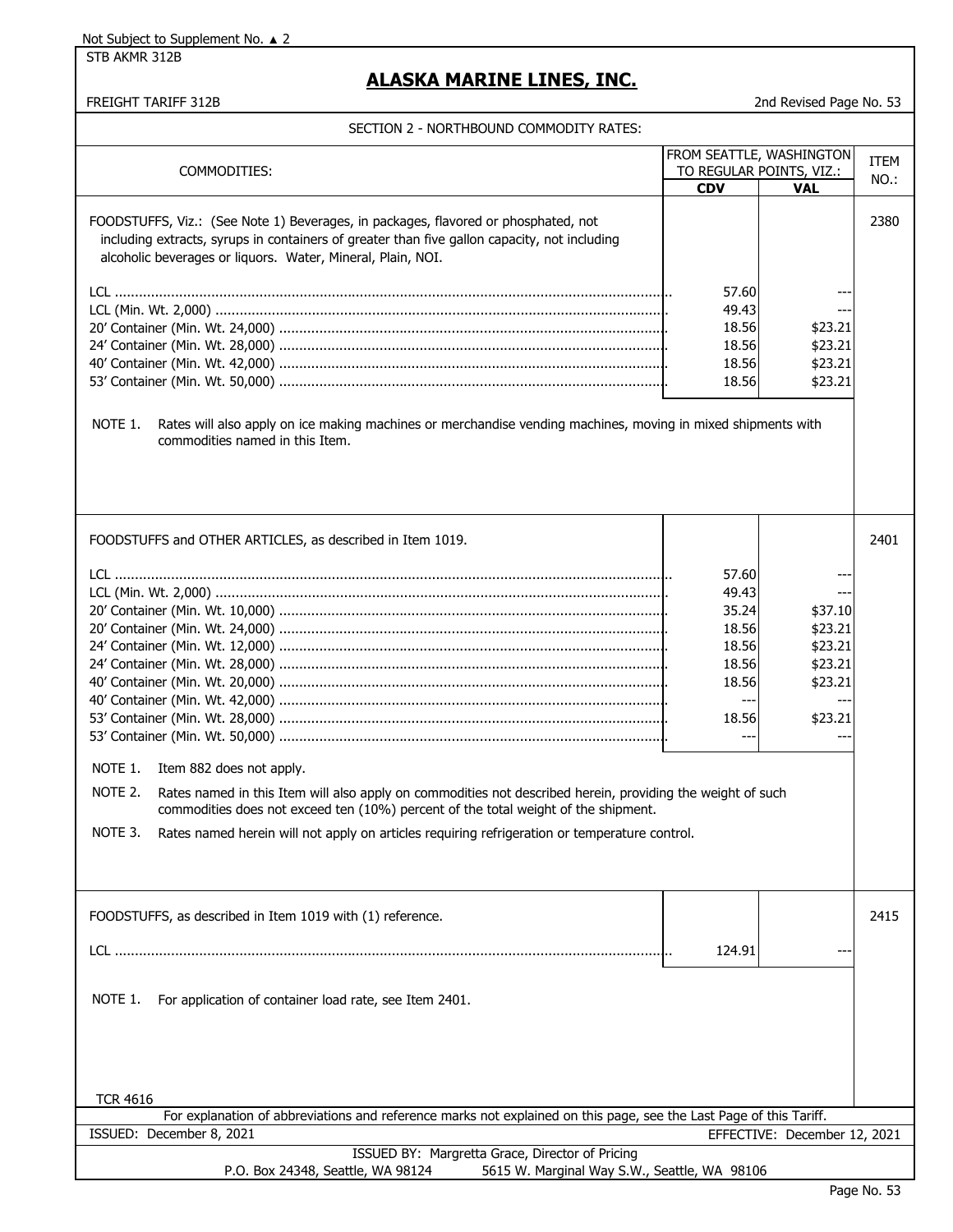STB AKMR 312B

# **ALASKA MARINE LINES, INC.**

#### FREIGHT TARIFF 312B 2nd Revised Page No. 54

|                                                                                                                                                                                                                                                                    | FROM SEATTLE, WASHINGTON |                              | ITEM |
|--------------------------------------------------------------------------------------------------------------------------------------------------------------------------------------------------------------------------------------------------------------------|--------------------------|------------------------------|------|
| COMMODITIES:                                                                                                                                                                                                                                                       |                          | TO REGULAR POINTS, VIZ.:     | NO.: |
|                                                                                                                                                                                                                                                                    | <b>CDV</b>               | <b>VAL</b>                   |      |
|                                                                                                                                                                                                                                                                    |                          |                              |      |
| FREIGHT, NOS, in straight or mixed shipments. (See Notes 1 and 2)                                                                                                                                                                                                  |                          |                              | 2420 |
|                                                                                                                                                                                                                                                                    |                          |                              |      |
|                                                                                                                                                                                                                                                                    | 66.47                    | 66.47                        |      |
|                                                                                                                                                                                                                                                                    | 39.98                    | 39.98                        |      |
|                                                                                                                                                                                                                                                                    | 34.07                    | 34.07                        |      |
|                                                                                                                                                                                                                                                                    | 30.10                    | 30.10                        |      |
|                                                                                                                                                                                                                                                                    | 26.71                    | 26.71                        |      |
|                                                                                                                                                                                                                                                                    | 19.92                    | 19.92                        |      |
|                                                                                                                                                                                                                                                                    | 66.47                    | 66.47                        |      |
|                                                                                                                                                                                                                                                                    | 39.98                    | 39.98                        |      |
|                                                                                                                                                                                                                                                                    | 34.07                    | 34.07                        |      |
|                                                                                                                                                                                                                                                                    | 30.10                    | 30.10                        |      |
|                                                                                                                                                                                                                                                                    | 26.71                    | 26.71                        |      |
|                                                                                                                                                                                                                                                                    | 19.92                    | 19.92                        |      |
|                                                                                                                                                                                                                                                                    | 60.15                    | 60.15                        |      |
|                                                                                                                                                                                                                                                                    | 31.87                    | 31.87                        |      |
|                                                                                                                                                                                                                                                                    | 25.12                    | 25.12                        |      |
|                                                                                                                                                                                                                                                                    | 21.13                    | 21.13                        |      |
|                                                                                                                                                                                                                                                                    |                          |                              |      |
|                                                                                                                                                                                                                                                                    | 60.15                    | 60.15                        |      |
|                                                                                                                                                                                                                                                                    | 31.87                    | 31.87                        |      |
|                                                                                                                                                                                                                                                                    | 25.12                    | 25.12                        |      |
|                                                                                                                                                                                                                                                                    | 21.13                    | 21.13                        |      |
| NOTE 1.<br>Rates published in this item will not apply on the following articles:                                                                                                                                                                                  |                          |                              |      |
| Automobiles, passenger or freight<br>(A)<br>(B)<br>Acids, liquid<br>(C)<br>Ammunition<br>(D)<br>Explosives<br>Freight requiring refrigeration<br>(E)<br>(F)<br>Livestock<br><b>Radioactive Materials</b><br>(G)<br>(H)<br>Poisons<br>(I)<br><b>Household Goods</b> |                          |                              |      |
| (1)<br>Freight otherwise described in commodity sections of this tariff.                                                                                                                                                                                           |                          |                              |      |
| NOTE 1.<br>Exceptions: Not subject to Items 645 and 882.                                                                                                                                                                                                           |                          |                              |      |
|                                                                                                                                                                                                                                                                    |                          |                              |      |
|                                                                                                                                                                                                                                                                    |                          |                              |      |
|                                                                                                                                                                                                                                                                    |                          |                              |      |
|                                                                                                                                                                                                                                                                    |                          |                              |      |
|                                                                                                                                                                                                                                                                    |                          |                              |      |
|                                                                                                                                                                                                                                                                    |                          |                              |      |
|                                                                                                                                                                                                                                                                    |                          |                              |      |
|                                                                                                                                                                                                                                                                    |                          |                              |      |
|                                                                                                                                                                                                                                                                    |                          |                              |      |
|                                                                                                                                                                                                                                                                    |                          |                              |      |
|                                                                                                                                                                                                                                                                    |                          |                              |      |
|                                                                                                                                                                                                                                                                    |                          |                              |      |
|                                                                                                                                                                                                                                                                    |                          |                              |      |
|                                                                                                                                                                                                                                                                    |                          |                              |      |
|                                                                                                                                                                                                                                                                    |                          |                              |      |
| <b>TCR 4616</b>                                                                                                                                                                                                                                                    |                          |                              |      |
| For explanation of abbreviations and reference marks not explained on this page, see the Last Page of this Tariff.                                                                                                                                                 |                          |                              |      |
| ISSUED: December 8, 2021                                                                                                                                                                                                                                           |                          | EFFECTIVE: December 12, 2021 |      |
| ISSUED BY: Margretta Grace, Director of Pricing<br>5615 W. Marginal Way S.W., Seattle, WA 98106<br>P.O. Box 24348, Seattle, WA 98124                                                                                                                               |                          |                              |      |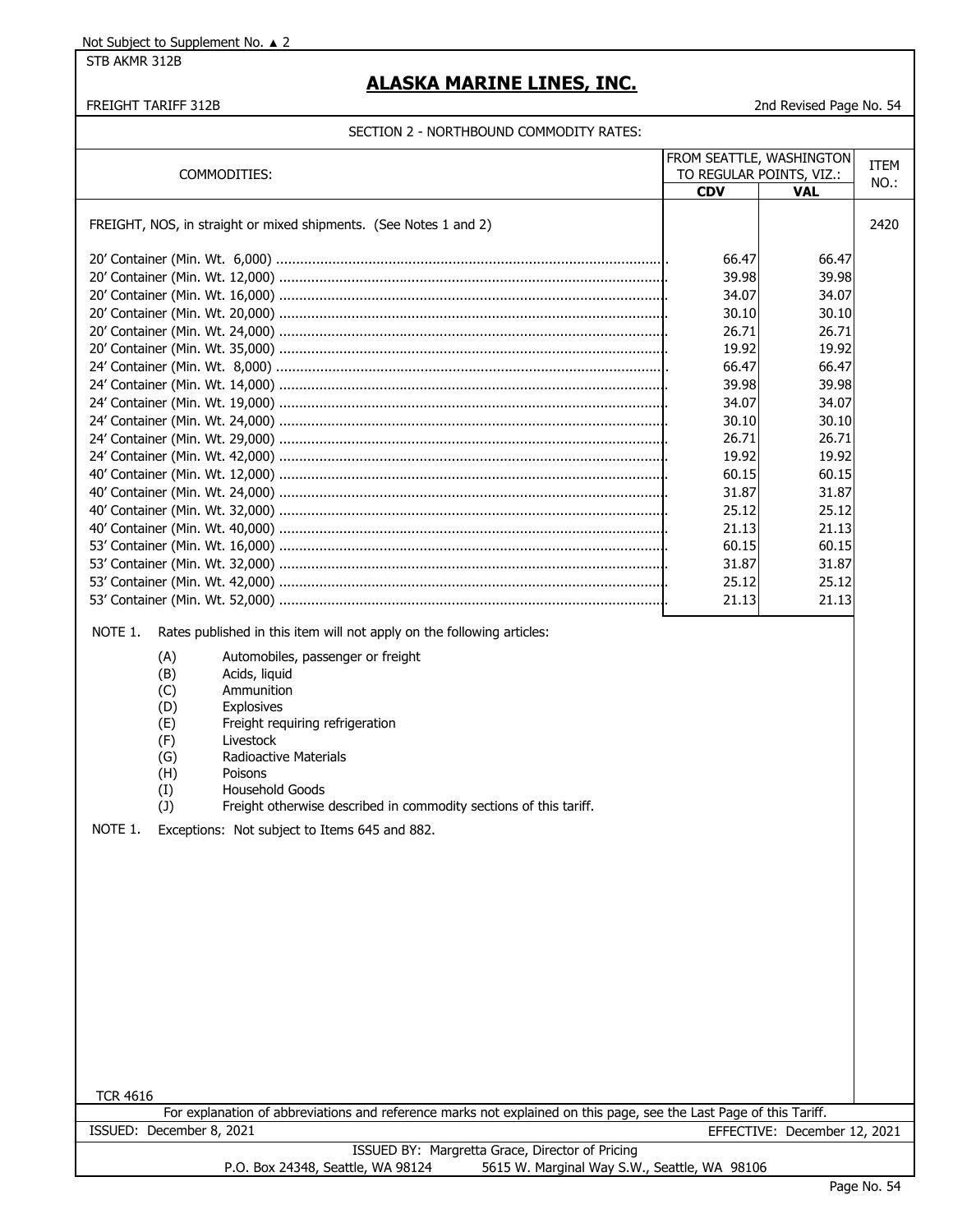#### STB AKMR 312B

### **ALASKA MARINE LINES, INC.**

#### FREIGHT TARIFF 312B 2nd Revised Page No. 55

|                                                                                                                               |            | <b>FROM SEATTLE, WASHINGTON</b> | ITEM |
|-------------------------------------------------------------------------------------------------------------------------------|------------|---------------------------------|------|
| COMMODITIES:                                                                                                                  |            | TO REGULAR POINTS, VIZ.:        | NO.: |
|                                                                                                                               | <b>CDV</b> | VAL                             |      |
| FUEL, VIZ.: Presto Logs, Pellets, in bags, Viz.: Coal Forest slash or Agricultural waste<br>residues, compressed.             |            |                                 | 2445 |
|                                                                                                                               |            |                                 |      |
|                                                                                                                               | 71.14      |                                 |      |
|                                                                                                                               | 60.98      |                                 |      |
|                                                                                                                               | 32.76      | 32.76                           |      |
|                                                                                                                               | 24.80      | 24.80                           |      |
|                                                                                                                               | 18.17      | 18.17                           |      |
|                                                                                                                               | 17.89      | 17.89                           |      |
|                                                                                                                               | 18.79      | 18.79                           |      |
|                                                                                                                               | 13.76      | 13.76                           |      |
|                                                                                                                               | 32.76      | 32.76                           |      |
|                                                                                                                               | 24.80      | 24.80                           |      |
|                                                                                                                               |            |                                 |      |
|                                                                                                                               | 18.17      | 18.17                           |      |
|                                                                                                                               | 17.89      | 17.89                           |      |
|                                                                                                                               | 18.79      | 18.79                           |      |
|                                                                                                                               | 13.76      | 13.76                           |      |
|                                                                                                                               |            |                                 |      |
|                                                                                                                               |            |                                 |      |
| Rates also apply on accompanying freight not named in this item, providing the weight of such accompanying freight<br>NOTE 1. |            |                                 |      |
| does not exceed five (5%) percent of the total shipments.                                                                     |            |                                 |      |
|                                                                                                                               |            |                                 |      |
|                                                                                                                               |            |                                 |      |
|                                                                                                                               |            |                                 |      |
|                                                                                                                               |            |                                 |      |
|                                                                                                                               |            |                                 |      |
| FURNITURE, as described under the heading "Furniture Group" in the NMFC; other than KD, KD<br>Flat or Folded.                 |            |                                 | 2455 |
|                                                                                                                               |            |                                 |      |
|                                                                                                                               | 143.03     |                                 |      |
|                                                                                                                               | 76.89      | 76.89                           |      |
|                                                                                                                               | 63.82      | 63.82                           |      |
|                                                                                                                               | 76.89      | 76.89                           |      |
|                                                                                                                               | 63.82      | 63.82                           |      |
|                                                                                                                               | 64.09      | 64.09                           |      |
|                                                                                                                               | 48.74      | 48.74                           |      |
|                                                                                                                               | 64.09      | 64.09                           |      |
|                                                                                                                               | 48.74      | 48.74                           |      |
|                                                                                                                               |            |                                 |      |
|                                                                                                                               |            |                                 |      |
|                                                                                                                               |            |                                 |      |
|                                                                                                                               |            |                                 |      |
|                                                                                                                               |            |                                 |      |
|                                                                                                                               |            |                                 |      |
|                                                                                                                               |            |                                 |      |
|                                                                                                                               |            |                                 |      |
|                                                                                                                               |            |                                 |      |
|                                                                                                                               |            |                                 |      |
|                                                                                                                               |            |                                 |      |
|                                                                                                                               |            |                                 |      |
| <b>TCR 4616</b>                                                                                                               |            |                                 |      |
| For explanation of abbreviations and reference marks not explained on this page, see the Last Page of this Tariff.            |            |                                 |      |
| ISSUED: December 8, 2021                                                                                                      |            | EFFECTIVE: December 12, 2021    |      |
| ISSUED BY: Margretta Grace, Director of Pricing                                                                               |            |                                 |      |
| 5615 W. Marginal Way S.W., Seattle, WA 98106<br>P.O. Box 24348, Seattle, WA 98124                                             |            |                                 |      |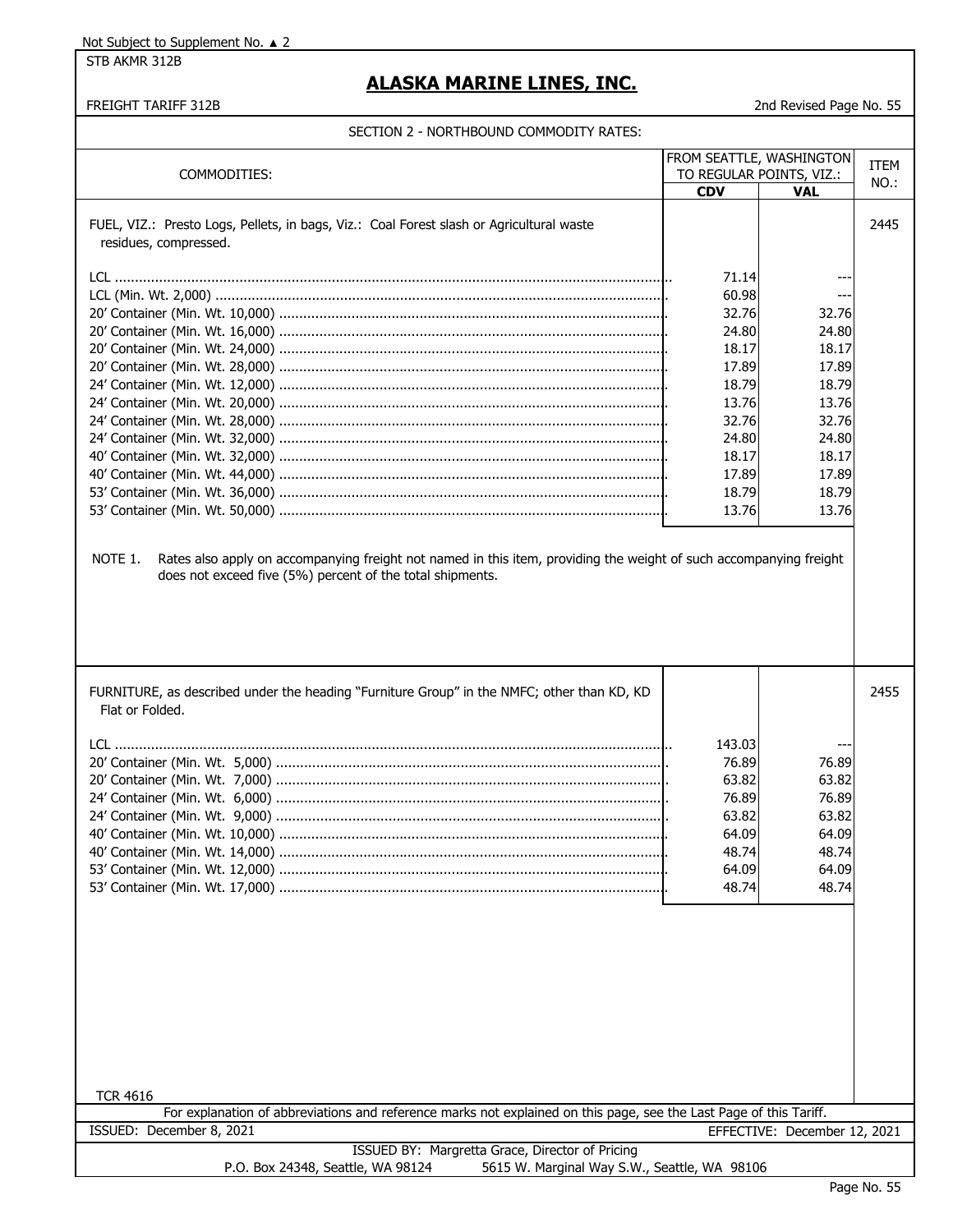STB AKMR 312B

# **ALASKA MARINE LINES, INC.**

| COMMODITIES:                                                                                                                                                                                                                                                                   | FROM SEATTLE, WASHINGTON<br>TO REGULAR POINTS, VIZ.:<br><b>CDV</b>            | <b>VAL</b>                                                           | <b>ITEM</b><br>NO.: |
|--------------------------------------------------------------------------------------------------------------------------------------------------------------------------------------------------------------------------------------------------------------------------------|-------------------------------------------------------------------------------|----------------------------------------------------------------------|---------------------|
| FURNITURE, Viz.: as described under the heading "Furniture Group" in the NMFC: KD, KD Flat<br>or Folded Flat.                                                                                                                                                                  | 91.87<br>54.07<br>32.06<br>45.04<br>24.04<br>45.04<br>24.04<br>45.04<br>24.04 | 54.07<br>32.06<br>45.04<br>24.04<br>45.04<br>24.04<br>45.04<br>24.04 | 2476                |
| GAS, LIQUID PETROLEUM, in steel cylinders (See Note 1)<br>NOTE 1.<br>Rates include return of empty cylinders only when moving in conjunction with Northbound full cylinders. Bill of<br>lading must make reference to prior Northbound freight bill number.<br><b>TCR 4616</b> | 93.23<br>32.23<br>28.29                                                       | 32.23<br>28.29                                                       | 2497                |
| For explanation of abbreviations and reference marks not explained on this page, see the Last Page of this Tariff.<br>ISSUED: December 8, 2021                                                                                                                                 |                                                                               | EFFECTIVE: December 12, 2021                                         |                     |
| ISSUED BY: Margretta Grace, Director of Pricing<br>P.O. Box 24348, Seattle, WA 98124<br>5615 W. Marginal Way S.W., Seattle, WA 98106                                                                                                                                           |                                                                               |                                                                      |                     |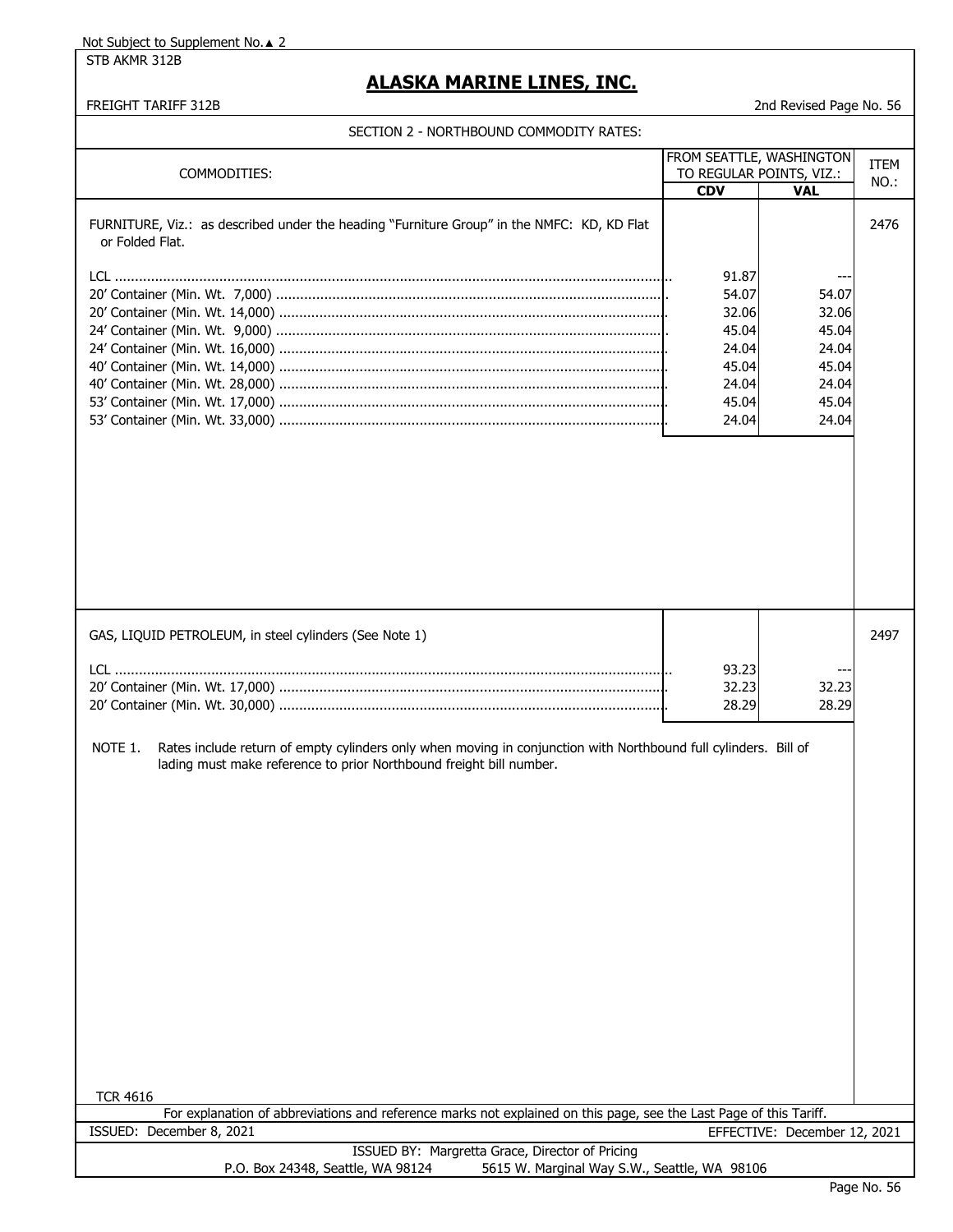STB AKMR 312B

# **ALASKA MARINE LINES, INC.**

FREIGHT TARIFF 312B 2nd Revised Page No. 57

|                                                                                                                                                                    | FROM SEATTLE, WASHINGTON |                              |             |
|--------------------------------------------------------------------------------------------------------------------------------------------------------------------|--------------------------|------------------------------|-------------|
| COMMODITIES:                                                                                                                                                       | TO REGULAR POINTS, VIZ.: |                              | <b>ITEM</b> |
|                                                                                                                                                                    | <b>CDV</b>               | <b>VAL</b>                   | NO.:        |
|                                                                                                                                                                    |                          |                              |             |
| GAS, NOS, in steel cylinders or Scuba tanks full (See Note 1)                                                                                                      |                          |                              | 2499        |
|                                                                                                                                                                    |                          |                              |             |
|                                                                                                                                                                    | 96.95                    | $-$                          |             |
|                                                                                                                                                                    | 19.92<br>14.28           | 19.92<br>14.28               |             |
|                                                                                                                                                                    | 19.92                    | 19.92                        |             |
|                                                                                                                                                                    | 14.28                    | 14.28                        |             |
|                                                                                                                                                                    | 16.51                    | 16.51                        |             |
|                                                                                                                                                                    | 14.86                    | 14.86                        |             |
|                                                                                                                                                                    | 16.51                    | 16.51                        |             |
|                                                                                                                                                                    | 14.86                    | 14.86                        |             |
|                                                                                                                                                                    |                          |                              |             |
| lading must make reference to prior Northbound freight bill number.                                                                                                |                          |                              |             |
| GEAR, FISHING Viz.: New or Used, Viz.: Bait Jars, Floats, Gangens, Hooks, Life Preservers,<br>Nets or Netting, Poles, Reels, Snaps, Swivels, Rope, Marine Hardware |                          |                              | 2505        |
|                                                                                                                                                                    |                          |                              |             |
|                                                                                                                                                                    | 102.04<br>39.38          |                              |             |
|                                                                                                                                                                    | 21.60                    | 39.38<br>21.60               |             |
|                                                                                                                                                                    | 39.38                    | 39.38                        |             |
|                                                                                                                                                                    | 21.60                    | 21.60                        |             |
|                                                                                                                                                                    | 33.33                    | 33.33                        |             |
|                                                                                                                                                                    | 18.27                    | 18.27                        |             |
|                                                                                                                                                                    | 33.33                    | 33.33                        |             |
|                                                                                                                                                                    | 18.27                    | 18.27                        |             |
|                                                                                                                                                                    |                          |                              |             |
| <b>TCR 4616</b>                                                                                                                                                    |                          |                              |             |
| For explanation of abbreviations and reference marks not explained on this page, see the Last Page of this Tariff.                                                 |                          |                              |             |
| ISSUED: December 8, 2021                                                                                                                                           |                          | EFFECTIVE: December 12, 2021 |             |
| ISSUED BY: Margretta Grace, Director of Pricing                                                                                                                    |                          |                              |             |
| 5615 W. Marginal Way S.W., Seattle, WA 98106<br>P.O. Box 24348, Seattle, WA 98124                                                                                  |                          |                              |             |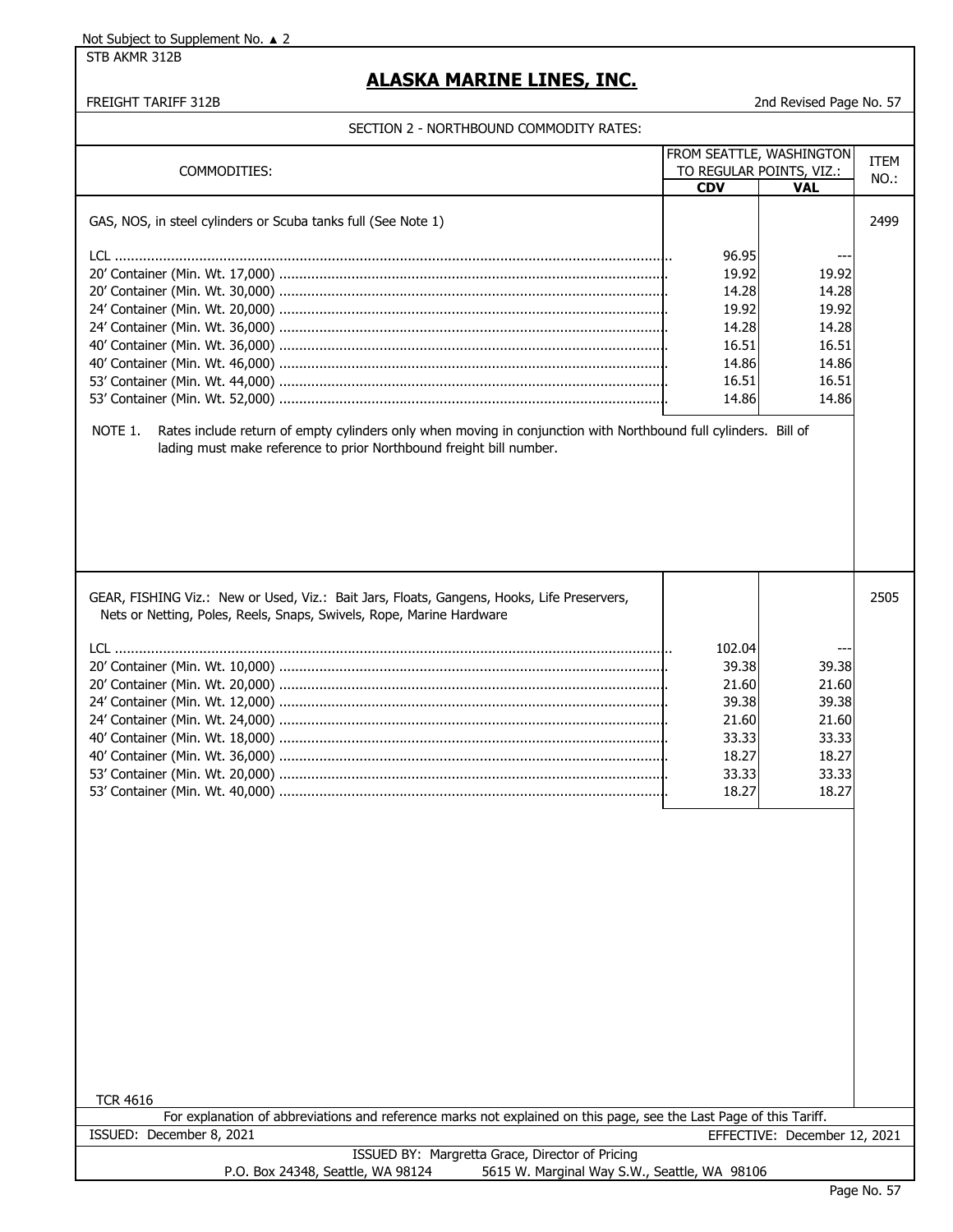STB AKMR 312B

# **ALASKA MARINE LINES, INC.**

|                                                                                                                                                                                                         |            | FROM SEATTLE, WASHINGTON     | <b>ITEM</b> |
|---------------------------------------------------------------------------------------------------------------------------------------------------------------------------------------------------------|------------|------------------------------|-------------|
| COMMODITIES:                                                                                                                                                                                            |            | TO REGULAR POINTS, VIZ.:     | NO.:        |
|                                                                                                                                                                                                         | <b>CDV</b> | <b>VAL</b>                   |             |
| GLASS, Viz.: Automobile, Boat, Flat, NOI, window, without frames, in enclosed wooden cases<br>or factory sealed boxes.                                                                                  |            |                              | 2510        |
|                                                                                                                                                                                                         |            |                              |             |
|                                                                                                                                                                                                         | 89.86      |                              |             |
|                                                                                                                                                                                                         | 78.99      |                              |             |
|                                                                                                                                                                                                         | 67.39      |                              |             |
|                                                                                                                                                                                                         |            |                              |             |
| For application of containerload rates, see Item 2126.<br>NOTE 1.                                                                                                                                       |            |                              |             |
| GLASS, VIZ.: Automobile, Boat, flat, NOI, window, without frames, not packaged in enclosed                                                                                                              |            |                              | 2512        |
| wooden cases or boxes.                                                                                                                                                                                  |            |                              |             |
|                                                                                                                                                                                                         |            |                              |             |
|                                                                                                                                                                                                         | 156.38     |                              |             |
|                                                                                                                                                                                                         | 137.53     |                              |             |
|                                                                                                                                                                                                         | 120.45     |                              |             |
|                                                                                                                                                                                                         |            |                              |             |
|                                                                                                                                                                                                         |            |                              |             |
| HARDWARE and OTHER ARTICLES, as described in Item 1020. (See Notes 1 through 3)                                                                                                                         |            |                              | 2530        |
|                                                                                                                                                                                                         |            |                              |             |
|                                                                                                                                                                                                         | 71.99      |                              |             |
|                                                                                                                                                                                                         | 66.23      |                              |             |
|                                                                                                                                                                                                         | 63.38      |                              |             |
|                                                                                                                                                                                                         |            |                              |             |
| NOTE 1.<br>Subject to a minimum charge of 9 pounds per cubic foot.                                                                                                                                      |            |                              |             |
| NOTE 2.<br>Rates apply only on mixed shipments of five (5) or more articles, as described in Item 1020, of which no one article<br>may exceed fifty (50%) percent of the billed weight of the shipment. |            |                              |             |
| NOTE 3.<br>For application of container load rates, see Item 2126.                                                                                                                                      |            |                              |             |
|                                                                                                                                                                                                         |            |                              |             |
|                                                                                                                                                                                                         |            |                              |             |
|                                                                                                                                                                                                         |            |                              |             |
|                                                                                                                                                                                                         |            |                              |             |
|                                                                                                                                                                                                         |            |                              |             |
|                                                                                                                                                                                                         |            |                              |             |
|                                                                                                                                                                                                         |            |                              |             |
| <b>TCR 4616</b>                                                                                                                                                                                         |            |                              |             |
| For explanation of abbreviations and reference marks not explained on this page, see the Last Page of this Tariff.                                                                                      |            |                              |             |
| ISSUED: December 8, 2021                                                                                                                                                                                |            | EFFECTIVE: December 12, 2021 |             |
| ISSUED BY: Margretta Grace, Director of Pricing                                                                                                                                                         |            |                              |             |
| P.O. Box 24348, Seattle, WA 98124<br>5615 W. Marginal Way S.W., Seattle, WA 98106                                                                                                                       |            |                              |             |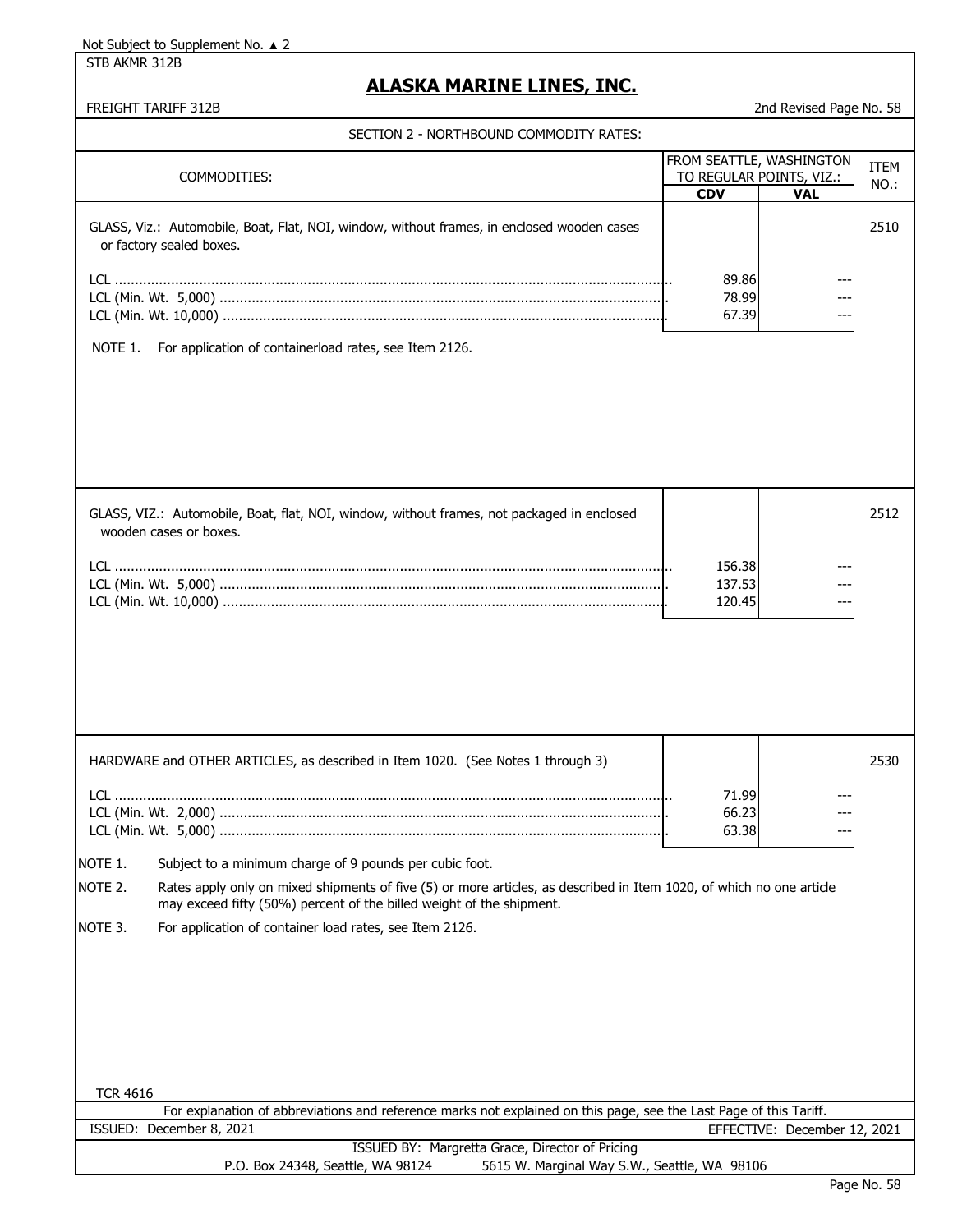STB AKMR 312B

### **ALASKA MARINE LINES, INC.**

FREIGHT TARIFF 312B 2nd Revised Page No. 59

|                 | CITON Z – NORTHDOUND COMMODITI INTIEU.                                                                                                          |                          |                                        |             |
|-----------------|-------------------------------------------------------------------------------------------------------------------------------------------------|--------------------------|----------------------------------------|-------------|
|                 |                                                                                                                                                 | FROM SEATTLE, WASHINGTON |                                        | <b>ITEM</b> |
|                 | COMMODITIES:                                                                                                                                    | <b>CDV</b>               | TO REGULAR POINTS, VIZ.:<br><b>VAL</b> | NO.:        |
|                 | HOUSEHOLD GOODS, EMIGRANT MOVEABLES and PERSONAL EFFECTS<br>(See Notes 1 through 7)                                                             |                          |                                        | 2539        |
|                 |                                                                                                                                                 | 119.26                   |                                        |             |
|                 |                                                                                                                                                 | 113.29                   | ---                                    |             |
|                 |                                                                                                                                                 | 64.29<br>63.95           | 64.29<br>63.95                         |             |
|                 |                                                                                                                                                 | 48.22                    | 48.22                                  |             |
|                 |                                                                                                                                                 | 47.97                    | 47.97                                  |             |
| NOTE 1.         | All shipments are predicated on a release value not exceeding \$.10 per pound, per article, subject to the provisions<br>as listed in item 560. |                          |                                        |             |
| NOTE 2.         | Container load rates apply only to shipper loaded/consignee uploaded containers.                                                                |                          |                                        |             |
| NOTE 3.         | EXCEPTION TO ITEM 995: Maximum allowance will be 10% of Carrier's scaled weight on shipper load/consignee<br>unload containers.                 |                          |                                        |             |
| NOTE 4.         | Rates are between Carrier's terminals only (DO).                                                                                                |                          |                                        |             |
| NOTE 5.         | LCL shipments must be packed in accordance with the provisions of Item 100282 of the NMFC.                                                      |                          |                                        |             |
| NOTE 6.         | Items 882 and 959 do not apply.                                                                                                                 |                          |                                        |             |
| NOTE 7.         | Item 560 shall apply.                                                                                                                           |                          |                                        |             |
|                 |                                                                                                                                                 |                          |                                        |             |
|                 |                                                                                                                                                 |                          |                                        |             |
|                 |                                                                                                                                                 |                          |                                        |             |
|                 |                                                                                                                                                 |                          |                                        |             |
|                 |                                                                                                                                                 |                          |                                        |             |
|                 |                                                                                                                                                 |                          |                                        |             |
|                 |                                                                                                                                                 |                          |                                        |             |
|                 |                                                                                                                                                 |                          |                                        |             |
|                 |                                                                                                                                                 |                          |                                        |             |
|                 |                                                                                                                                                 |                          |                                        |             |
|                 |                                                                                                                                                 |                          |                                        |             |
|                 |                                                                                                                                                 |                          |                                        |             |
|                 |                                                                                                                                                 |                          |                                        |             |
|                 |                                                                                                                                                 |                          |                                        |             |
|                 |                                                                                                                                                 |                          |                                        |             |
|                 |                                                                                                                                                 |                          |                                        |             |
|                 |                                                                                                                                                 |                          |                                        |             |
|                 |                                                                                                                                                 |                          |                                        |             |
|                 |                                                                                                                                                 |                          |                                        |             |
|                 |                                                                                                                                                 |                          |                                        |             |
|                 |                                                                                                                                                 |                          |                                        |             |
|                 |                                                                                                                                                 |                          |                                        |             |
| <b>TCR 4616</b> |                                                                                                                                                 |                          |                                        |             |
|                 | For explanation of abbreviations and reference marks not explained on this page, see the Last Page of this Tariff.<br>ISSUED: December 8, 2021  |                          | EFFECTIVE: December 12, 2021           |             |
|                 | ISSUED BY: Margretta Grace, Director of Pricing                                                                                                 |                          |                                        |             |
|                 | 5615 W. Marginal Way S.W., Seattle, WA 98106<br>P.O. Box 24348, Seattle, WA 98124                                                               |                          |                                        |             |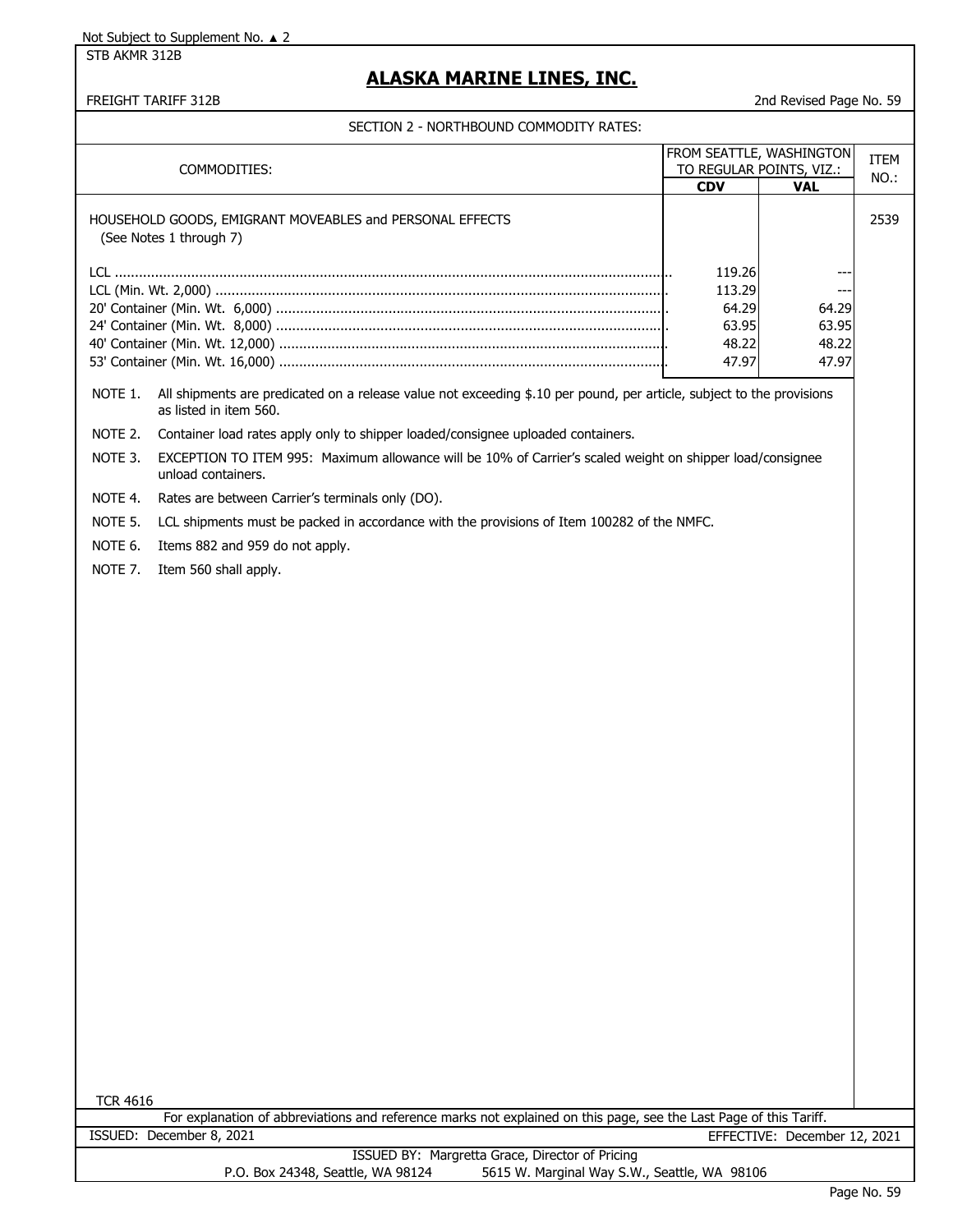STB AKMR 312B

### **ALASKA MARINE LINES, INC.**

FREIGHT TARIFF 312B 2nd Revised Page No. 60

| COMMODITIES:                                                                                                                                                          |                | FROM SEATTLE, WASHINGTON<br>TO REGULAR POINTS, VIZ.: | <b>ITEM</b> |
|-----------------------------------------------------------------------------------------------------------------------------------------------------------------------|----------------|------------------------------------------------------|-------------|
|                                                                                                                                                                       | <b>CDV</b>     | <b>VAL</b>                                           | NO.:        |
| INSULATING MATERIAL, NOS, as described under the heading "Insulating Materials" in the<br>NMFC. (See Note 1)                                                          |                |                                                      | 2546        |
|                                                                                                                                                                       | 297.35         |                                                      |             |
|                                                                                                                                                                       | 111.25         | 111.25                                               |             |
|                                                                                                                                                                       | 62.27          | 62.27                                                |             |
|                                                                                                                                                                       | 97.35          | 97.35                                                |             |
|                                                                                                                                                                       | 62.27          | 62.27                                                |             |
|                                                                                                                                                                       | 83.77          | 83.77                                                |             |
|                                                                                                                                                                       | 46.42          | 46.42                                                |             |
|                                                                                                                                                                       | 78.52<br>43.52 | 78.52<br>43.52                                       |             |
|                                                                                                                                                                       |                |                                                      |             |
|                                                                                                                                                                       |                |                                                      |             |
| IRON and STEEL ARTICLES, as described under the heading "Iron and Steel Articles" in the or<br>lower, and other articles as described in Item 1021 Groups I, II, III. |                |                                                      | 2574        |
|                                                                                                                                                                       |                |                                                      |             |
|                                                                                                                                                                       | 55.38          | --                                                   |             |
|                                                                                                                                                                       | 44.85          | --                                                   |             |
|                                                                                                                                                                       | 39.54          |                                                      |             |
|                                                                                                                                                                       | 15.46          | 15.46                                                |             |
|                                                                                                                                                                       | 11.52          | 11.52                                                |             |
|                                                                                                                                                                       | 13.31          | 13.31                                                |             |
|                                                                                                                                                                       | 11.47<br>13.31 | 11.47<br>13.31                                       |             |
|                                                                                                                                                                       | 11.47          | 11.47                                                |             |
|                                                                                                                                                                       | 13.41          | 13.41                                                |             |
|                                                                                                                                                                       | 13.34          | 13.34                                                |             |
| <b>TCR 4616</b>                                                                                                                                                       |                |                                                      |             |
| For explanation of abbreviations and reference marks not explained on this page, see the Last Page of this Tariff.                                                    |                |                                                      |             |
| ISSUED: December 8, 2021                                                                                                                                              |                | EFFECTIVE: December 12, 2021                         |             |
| ISSUED BY: Margretta Grace, Director of Pricing                                                                                                                       |                |                                                      |             |
| P.O. Box 24348, Seattle, WA 98124<br>5615 W. Marginal Way S.W., Seattle, WA 98106                                                                                     |                |                                                      |             |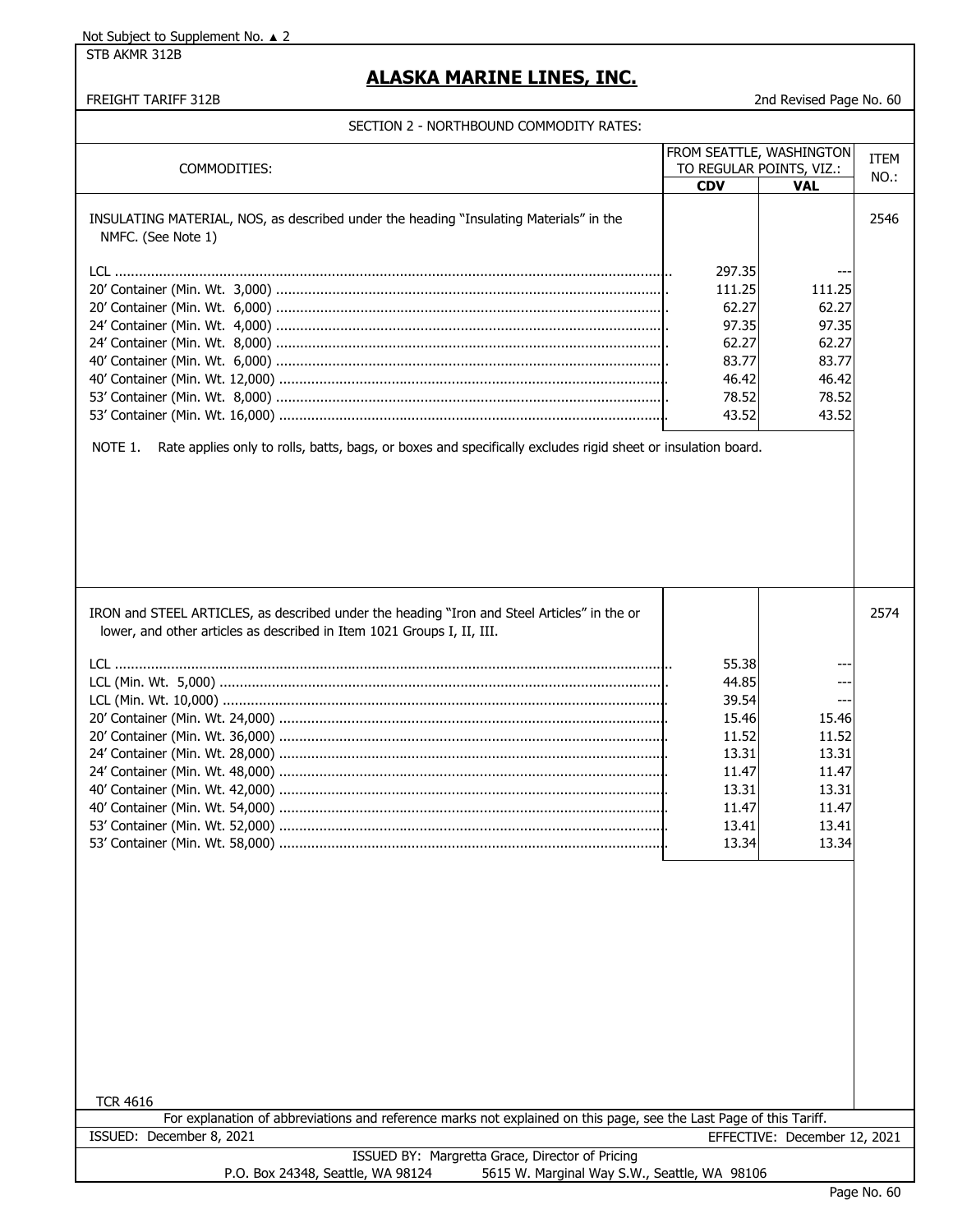STB AKMR 312B

### **ALASKA MARINE LINES, INC.**

FREIGHT TARIFF 312B 2nd Revised Page No. 61

#### SECTION 2 - NORTHBOUND COMMODITY RATES:

| COMMODITIES:                                                                                                                     | <b>FROM SEATTLE, WASHINGTON</b><br>TO REGULAR POINTS, VIZ.: |            | <b>ITEM</b><br>$NO.$ : |
|----------------------------------------------------------------------------------------------------------------------------------|-------------------------------------------------------------|------------|------------------------|
|                                                                                                                                  | <b>CDV</b>                                                  | <b>VAL</b> |                        |
| IRON and STEEL ARTICLES, Pipe and Fittings, Cast Iron, Ductile (without structural fabrication)<br>or Wrought Iron. (See Note 1) |                                                             |            | 2600                   |
|                                                                                                                                  | 55.95                                                       |            |                        |
|                                                                                                                                  | 45.30                                                       | ---        |                        |
|                                                                                                                                  | 40.00                                                       | $- - -$    |                        |
|                                                                                                                                  | 15.45                                                       | 15.45      |                        |
|                                                                                                                                  | 15.45                                                       | 15.45      |                        |
|                                                                                                                                  | 15.45                                                       | 15.45      |                        |
|                                                                                                                                  | 15.45                                                       | 15.45      |                        |

NOTE 1. Rates also apply on pipe as described herein, when wholly or partially coated and/or lined with a compound having tar or asphalt base or when wholly or partially lined and/or coated or wrapped with felt fabric, cotton fabric or paper, with or without a coating of a compound having a tar or asphalt base or when wholly or partially coated or lined with cement or mortar.

TCR 4616

|                          | For explanation of abbreviations and reference marks not explained on this page, see the Last Page of this Tariff. |                              |
|--------------------------|--------------------------------------------------------------------------------------------------------------------|------------------------------|
| ISSUED: December 8, 2021 |                                                                                                                    | EFFECTIVE: December 12, 2021 |
|                          | <b>ICCLIED RV: Margretta Crace, Director of Pricing</b>                                                            |                              |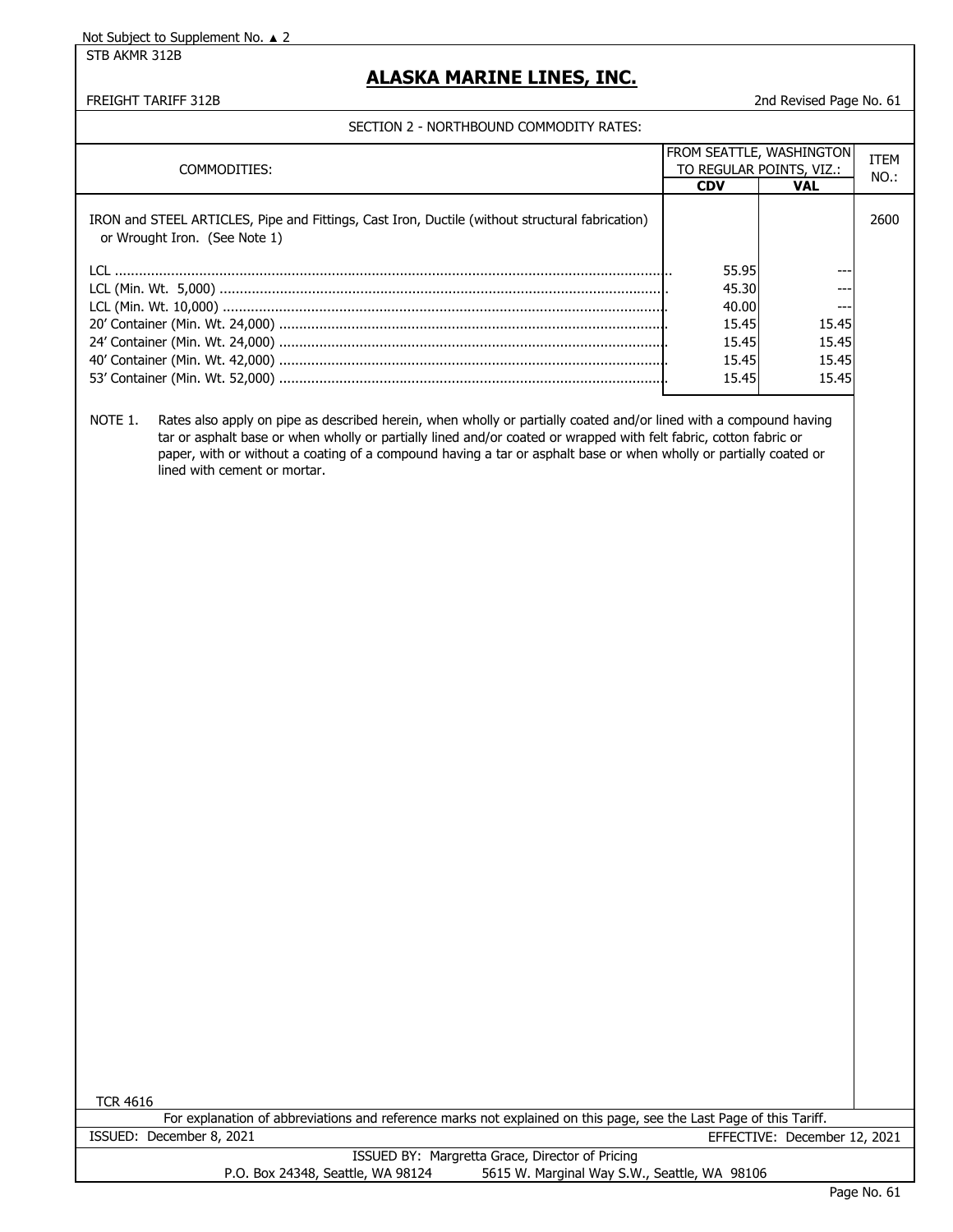STB AKMR 312B

### **ALASKA MARINE LINES, INC.**

FREIGHT TARIFF 312B 2nd Revised Page No. 62

| COMMODITIES:                                                                                                                          | <b>CDV</b>                                       | FROM SEATTLE, WASHINGTON<br>TO REGULAR POINTS, VIZ.:<br><b>VAL</b> | ITEM<br>NO.: |
|---------------------------------------------------------------------------------------------------------------------------------------|--------------------------------------------------|--------------------------------------------------------------------|--------------|
| CULVERT, ALUMINUM, IRON or STEEL, or PLASTIC; SU, Bundled, not exceeding 8'6" wide or<br>8'6" high. (See Notes 1 through 3)           |                                                  |                                                                    | 2601         |
|                                                                                                                                       | \$7.31<br>\$3,707.00<br>\$4,485.00<br>\$5,278.00 | \$3,707.00<br>\$4,485.00<br>\$5,278.00                             |              |
| (1) Rate is in dollars and cents per cubic feet.<br>(2) Rates are in dollars and cents per platform.                                  |                                                  |                                                                    |              |
| NOTE 1.<br>Shipment must be steel strapped into lifts able to be handled by forklift.                                                 |                                                  |                                                                    |              |
| NOTE 2.<br>Rates also apply to culvert with bottoms attached.                                                                         |                                                  |                                                                    |              |
| NOTE 3.<br>Subject to STB AKMR 100, Series, Item 568 Overdimension.                                                                   |                                                  |                                                                    |              |
|                                                                                                                                       |                                                  |                                                                    |              |
| <b>TCR 4616</b><br>For explanation of abbreviations and reference marks not explained on this page, see the Last Page of this Tariff. |                                                  |                                                                    |              |
| ISSUED: December 8, 2021                                                                                                              |                                                  | EFFECTIVE: December 12, 2021                                       |              |
| ISSUED BY: Margretta Grace, Director of Pricing<br>5615 W. Marginal Way S.W., Seattle, WA 98106<br>P.O. Box 24348, Seattle, WA 98124  |                                                  |                                                                    |              |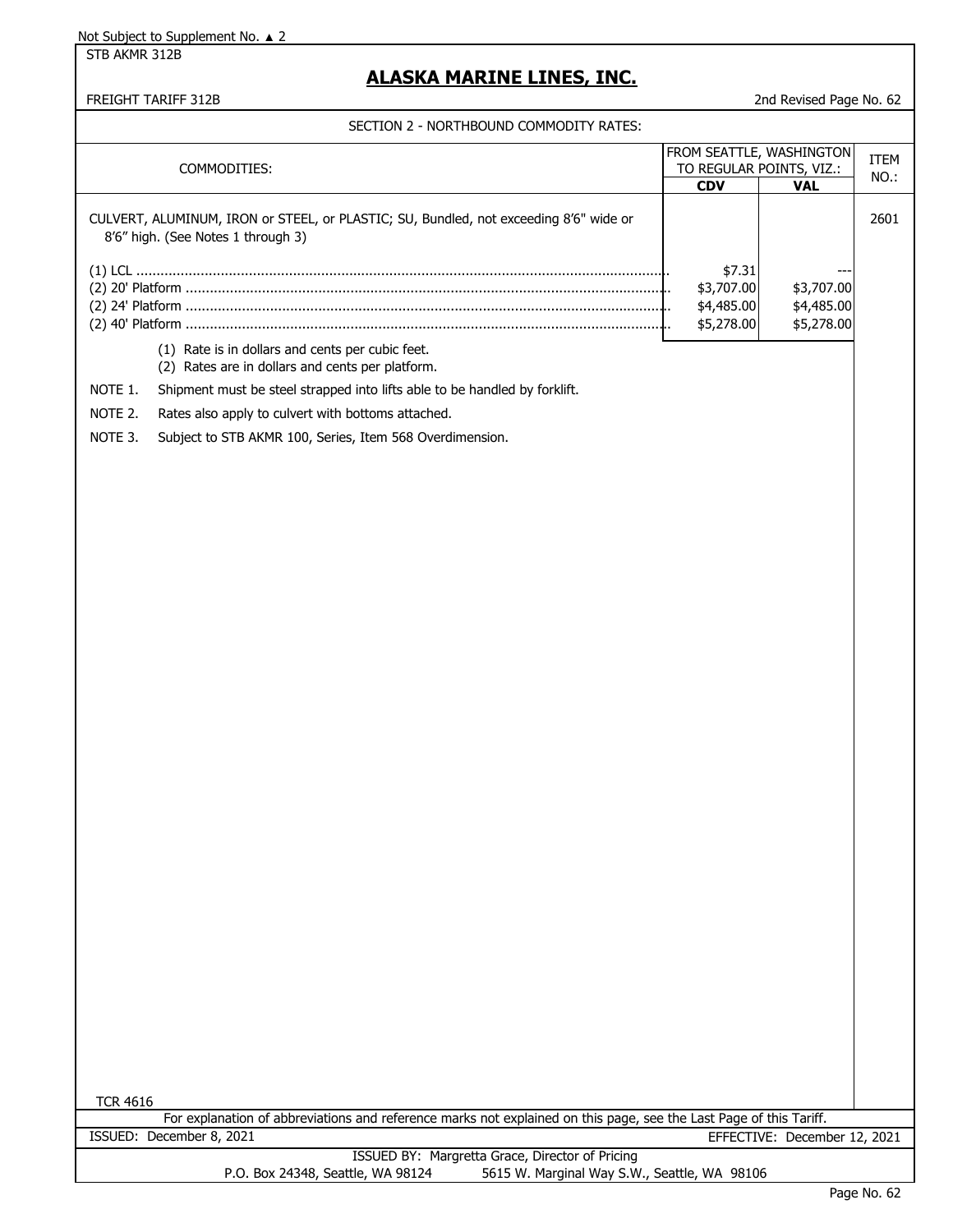STB AKMR 312B

### **ALASKA MARINE LINES, INC.**

FREIGHT TARIFF 312B 2nd Revised Page No. 63

SECTION 2 - NORTHBOUND COMMODITY RATES:

| COMMODITIES:                                                                                                           |            | <b>FROM SEATTLE, WASHINGTON</b><br>TO REGULAR POINTS, VIZ.: |      |
|------------------------------------------------------------------------------------------------------------------------|------------|-------------------------------------------------------------|------|
|                                                                                                                        | <b>CDV</b> | <b>VAL</b>                                                  | NO.: |
| LIFE RAFTS, KD, as described in NMFC Items 24660, 24662, and 24663.                                                    |            |                                                             | 2613 |
| <u>I Clarence and the contract of the contract of the contract of the contract of the contract of the contract of </u> | 101.19     | ---                                                         |      |
|                                                                                                                        | 56.60      | 56.60                                                       |      |
|                                                                                                                        | 56.60      | 56.60                                                       |      |
|                                                                                                                        | 56.60      | 56.60                                                       |      |
|                                                                                                                        | 56.60      | 56.60                                                       |      |
|                                                                                                                        |            |                                                             |      |
|                                                                                                                        |            |                                                             |      |

TCR 4616

For explanation of abbreviations and reference marks not explained on this page, see the Last Page of this Tariff. ISSUED: December 8, 2021 EFFECTIVE: December 12, 2021

> ISSUED BY: Margretta Grace, Director of Pricing P.O. Box 24348, Seattle, WA 98124 5615 W. Marginal Way S.W., Seattle, WA 98106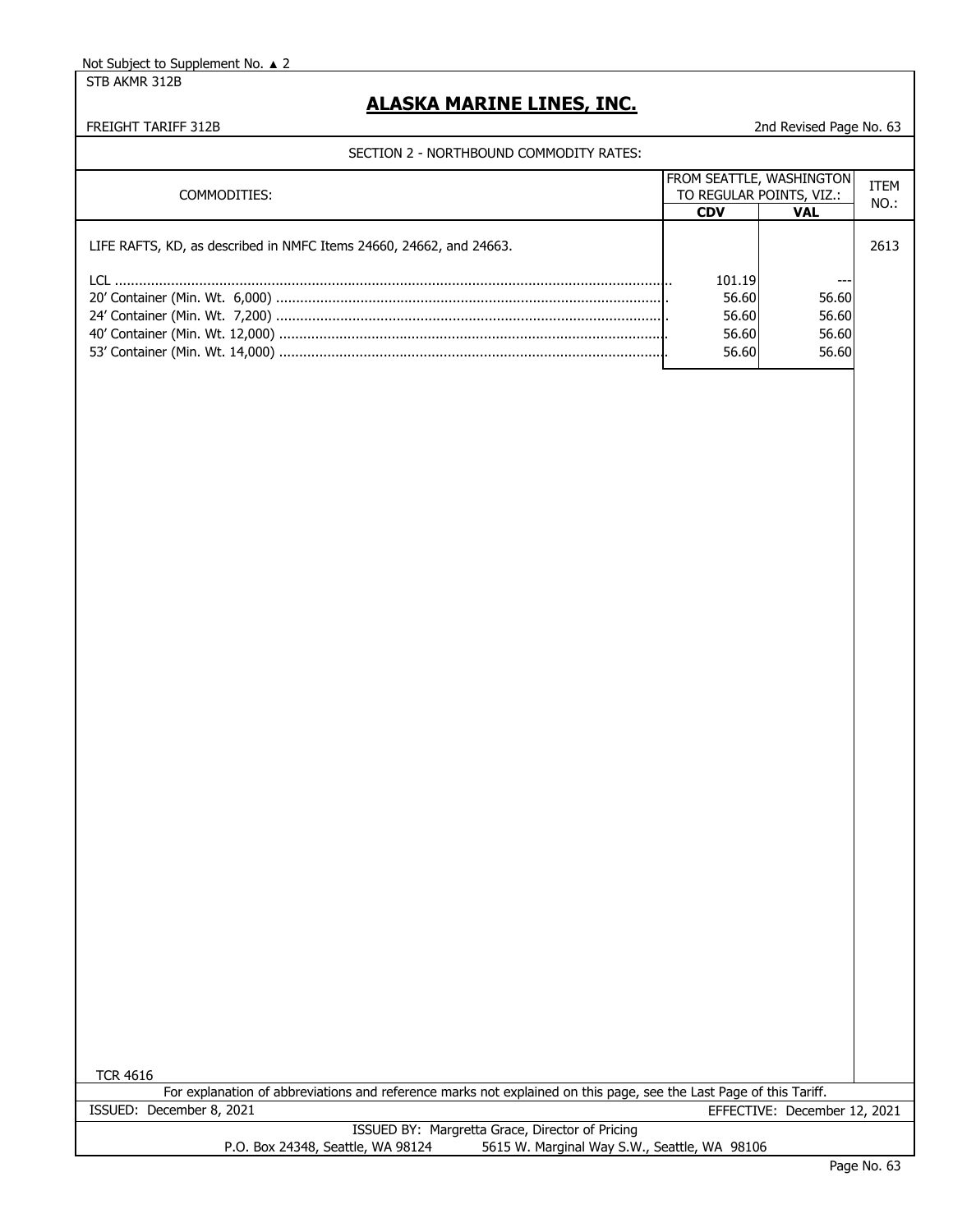STB AKMR 312B

### **ALASKA MARINE LINES, INC.**

#### FREIGHT TARIFF 312B 2nd Revised Page No. 64

| COMMODITIES:                                                                                                                          | <b>CDV</b>                                                                    | FROM SEATTLE, WASHINGTON<br>TO REGULAR POINTS, VIZ.:<br>VAL          | <b>ITEM</b><br>NO.: |
|---------------------------------------------------------------------------------------------------------------------------------------|-------------------------------------------------------------------------------|----------------------------------------------------------------------|---------------------|
| LIQUORS, Alcoholic, NOI; Alcoholic, NOS, cartons and boxes must be sealed.<br>NOTE 1.<br>Item 882 does not apply.                     | 76.05<br>45.66<br>27.60<br>27.60<br>27.60<br>27.60                            | 25.94<br>25.94<br>25.94<br>25.94                                     | 2623                |
| LIQUORS, BEVERAGES, Viz.: Ale, Beer, Beer (non-alcoholic), Port, Stout, Vermouth,<br>Wines, NOI                                       | 48.97<br>36.72<br>22.04<br>21.07<br>22.04<br>21.07<br>22.04<br>21.07<br>22.04 | 29.39<br>21.83<br>20.36<br>21.83<br>20.36<br>21.83<br>20.36<br>21.83 | 2630                |
| <b>TCR 4616</b><br>For explanation of abbreviations and reference marks not explained on this page, see the Last Page of this Tariff. |                                                                               |                                                                      |                     |
| ISSUED: December 8, 2021                                                                                                              |                                                                               | EFFECTIVE: December 12, 2021                                         |                     |
| ISSUED BY: Margretta Grace, Director of Pricing                                                                                       |                                                                               |                                                                      |                     |
| P.O. Box 24348, Seattle, WA 98124<br>5615 W. Marginal Way S.W., Seattle, WA 98106                                                     |                                                                               |                                                                      |                     |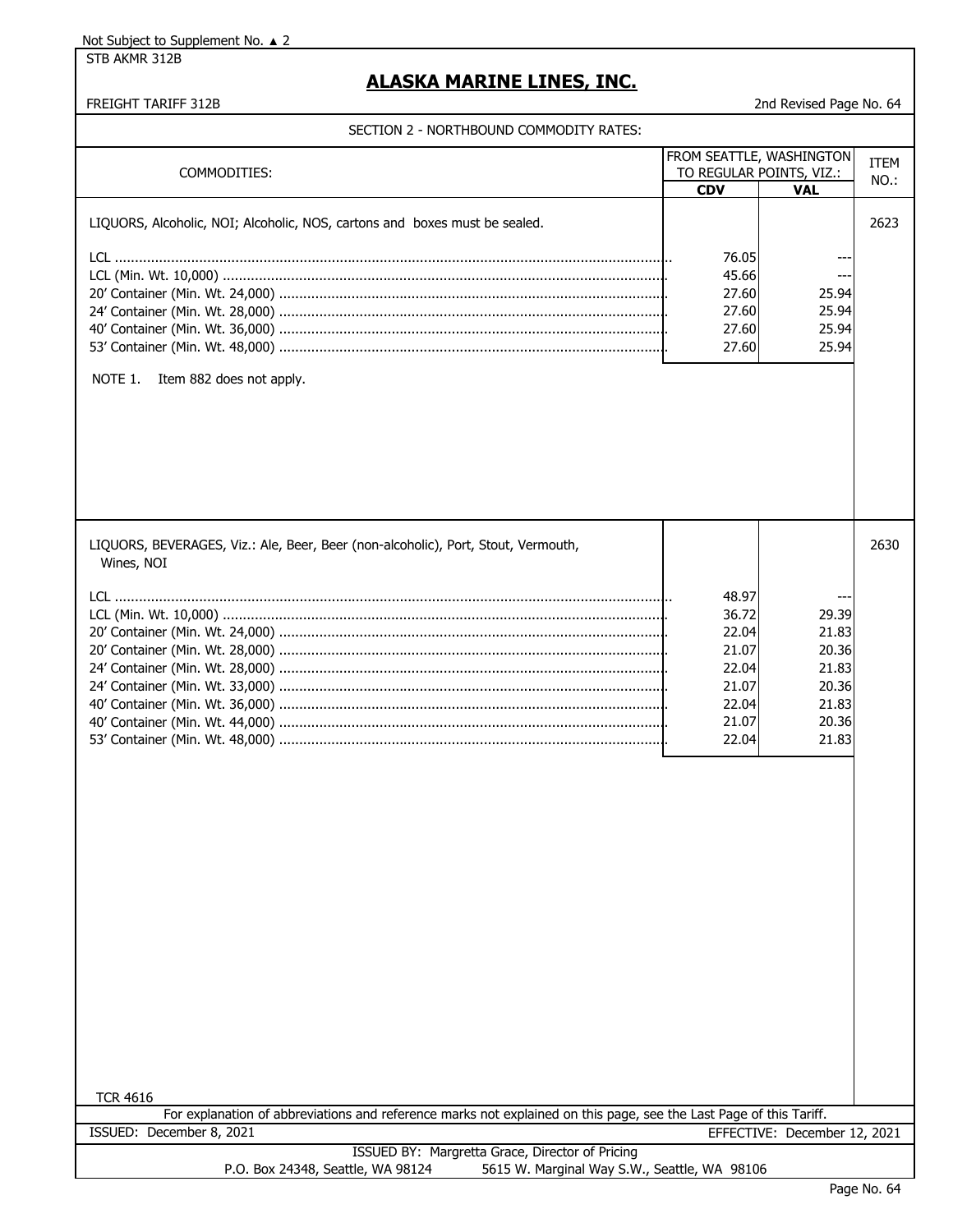STB AKMR 312B

### **ALASKA MARINE LINES, INC.**

FREIGHT TARIFF 312B 2nd Revised Page No. 65

|                                                                                                                    |            | FROM SEATTLE, WASHINGTON     | <b>ITEM</b> |
|--------------------------------------------------------------------------------------------------------------------|------------|------------------------------|-------------|
| COMMODITIES:                                                                                                       |            | TO REGULAR POINTS, VIZ.:     | NO.:        |
|                                                                                                                    | <b>CDV</b> | <b>VAL</b>                   |             |
|                                                                                                                    |            |                              |             |
| LUMBER, VIZ.: Manufactured Joist, in packages, I-Beam joist consisting of plywood or ground                        |            |                              | 2648        |
| woodboard webbing and laminated veneer or lumber flanges, laminated veneer lumber,                                 |            |                              |             |
| wood I-Beam end caps and blocking, including necessary hardware for assembly (Trade                                |            |                              |             |
| names may be shown as TJI or BCI or another name).                                                                 |            |                              |             |
|                                                                                                                    |            |                              |             |
|                                                                                                                    | 58.59      |                              |             |
|                                                                                                                    | 42.66      |                              |             |
|                                                                                                                    | 32.04      |                              |             |
|                                                                                                                    | 16.92      | 16.92                        |             |
|                                                                                                                    |            |                              |             |
|                                                                                                                    | 13.12      | 13.12                        |             |
|                                                                                                                    | 17.41      | 17.41                        |             |
|                                                                                                                    | 11.84      | 11.84                        |             |
|                                                                                                                    | 16.92      | 16.92                        |             |
|                                                                                                                    | 14.28      | 14.28                        |             |
|                                                                                                                    | 16.59      | 16.59                        |             |
|                                                                                                                    | 15.92      | 15.92                        |             |
|                                                                                                                    |            |                              |             |
|                                                                                                                    |            |                              |             |
|                                                                                                                    |            |                              |             |
|                                                                                                                    |            |                              |             |
|                                                                                                                    |            |                              |             |
|                                                                                                                    |            |                              |             |
|                                                                                                                    |            |                              |             |
|                                                                                                                    |            |                              |             |
|                                                                                                                    |            |                              |             |
| LUMBER, Boards or Sheets, flat, Viz.: Particle Board; Paneling, NOS; Plywood; Waferboard,                          |            |                              | 2651        |
| Orientated Strand Board, (OSB); Wood, built up or combined, NOI.                                                   |            |                              |             |
|                                                                                                                    |            |                              |             |
|                                                                                                                    | 51.74      |                              |             |
|                                                                                                                    | 40.98      |                              |             |
|                                                                                                                    | 30.73      | $---$                        |             |
|                                                                                                                    |            |                              |             |
|                                                                                                                    | 13.54      | 13.54                        |             |
|                                                                                                                    | 10.51      | 10.51                        |             |
|                                                                                                                    | 13.90      | 13.90                        |             |
|                                                                                                                    | 9.46       | 9.46                         |             |
|                                                                                                                    | 13.54      | 13.54                        |             |
|                                                                                                                    | 11.42      | 11.42                        |             |
|                                                                                                                    | 13.64      | 13.64                        |             |
|                                                                                                                    | 13.28      | 13.28                        |             |
|                                                                                                                    |            |                              |             |
|                                                                                                                    |            |                              |             |
|                                                                                                                    |            |                              |             |
|                                                                                                                    |            |                              |             |
|                                                                                                                    |            |                              |             |
|                                                                                                                    |            |                              |             |
|                                                                                                                    |            |                              |             |
|                                                                                                                    |            |                              |             |
|                                                                                                                    |            |                              |             |
|                                                                                                                    |            |                              |             |
|                                                                                                                    |            |                              |             |
|                                                                                                                    |            |                              |             |
|                                                                                                                    |            |                              |             |
| <b>TCR 4616</b>                                                                                                    |            |                              |             |
| For explanation of abbreviations and reference marks not explained on this page, see the Last Page of this Tariff. |            |                              |             |
| ISSUED: December 8, 2021                                                                                           |            |                              |             |
|                                                                                                                    |            | EFFECTIVE: December 12, 2021 |             |
| ISSUED BY: Margretta Grace, Director of Pricing                                                                    |            |                              |             |
| 5615 W. Marginal Way S.W., Seattle, WA 98106<br>P.O. Box 24348, Seattle, WA 98124                                  |            |                              |             |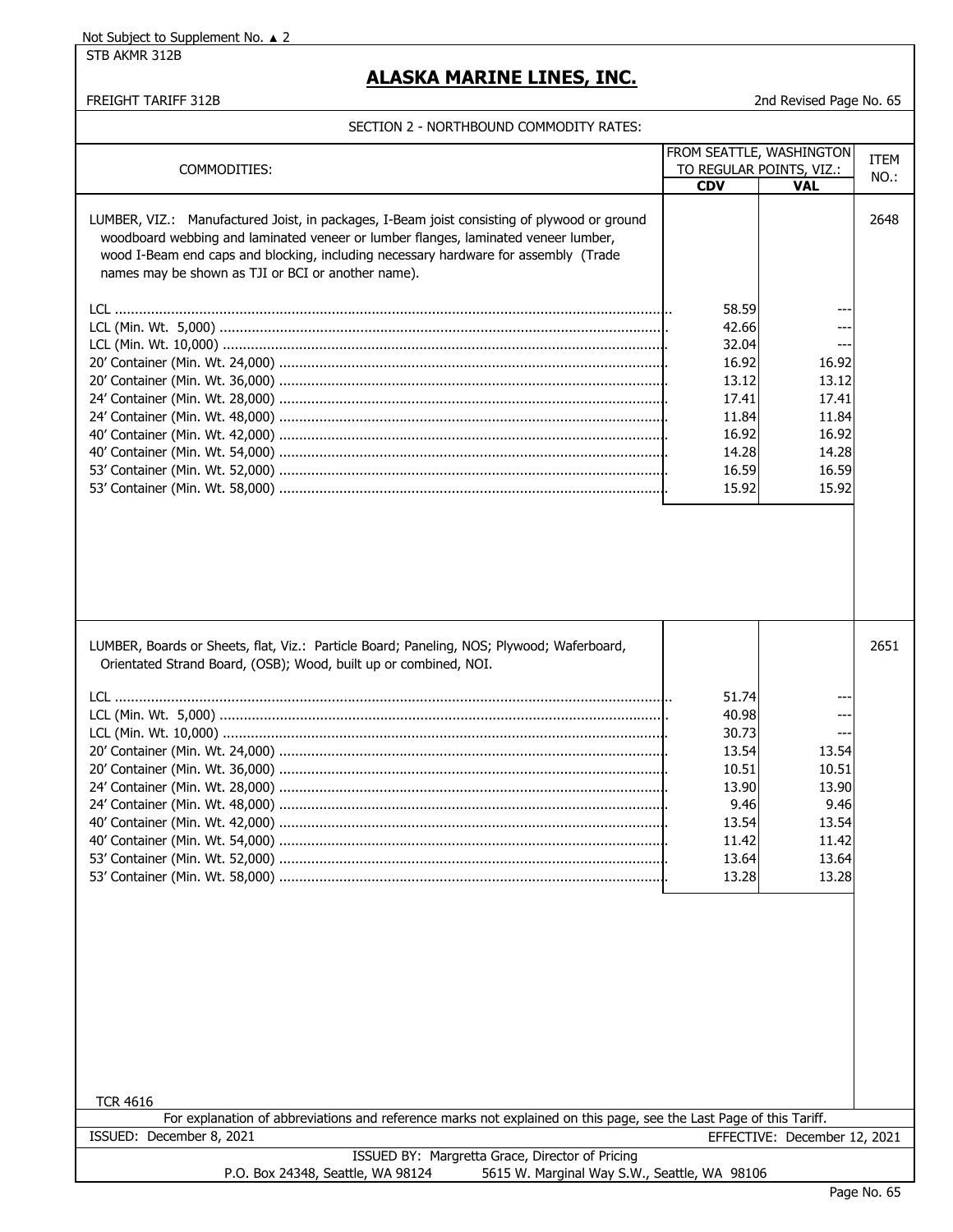STB AKMR 312B

### **ALASKA MARINE LINES, INC.**

#### FREIGHT TARIFF 312B 2nd Revised Page No. 66

#### SECTION 2 - NORTHBOUND COMMODITY RATES:

| COMMODITIES:                                                                                                                                                                             | <b>FROM SEATTLE, WASHINGTON</b><br>TO REGULAR POINTS, VIZ.: |            | ITEM |
|------------------------------------------------------------------------------------------------------------------------------------------------------------------------------------------|-------------------------------------------------------------|------------|------|
|                                                                                                                                                                                          | <b>CDV</b>                                                  | <b>VAL</b> | NO.: |
| LUMBER, VIZ.: Lumber Rough or Surfaced, NOS, NOS; TIES, Railroad; TIMBERS; SURVEY<br>STAKES; GLU LAMINATED BEAMS, In straight forms laminated or buildup; FIBRE and<br>CEMENT, Combined. |                                                             |            | 2658 |
|                                                                                                                                                                                          | 51.74                                                       |            |      |
|                                                                                                                                                                                          | 40.98                                                       |            |      |
|                                                                                                                                                                                          | 30.73                                                       |            |      |
|                                                                                                                                                                                          | 13.54                                                       | 13.54      |      |
|                                                                                                                                                                                          | 10.51                                                       | 10.51      |      |
|                                                                                                                                                                                          | 13.90                                                       | 13.90      |      |
|                                                                                                                                                                                          | 9.46                                                        | 9.46       |      |
|                                                                                                                                                                                          | 13.54                                                       | 13.54      |      |
|                                                                                                                                                                                          | 11.42                                                       | 11.42      |      |
|                                                                                                                                                                                          | 13.64                                                       | 13.64      |      |
|                                                                                                                                                                                          | 13.28                                                       | 13.28      |      |

TCR 4616

For explanation of abbreviations and reference marks not explained on this page, see the Last Page of this Tariff. ISSUED: December 8, 2021 EFFECTIVE: December 12, 2021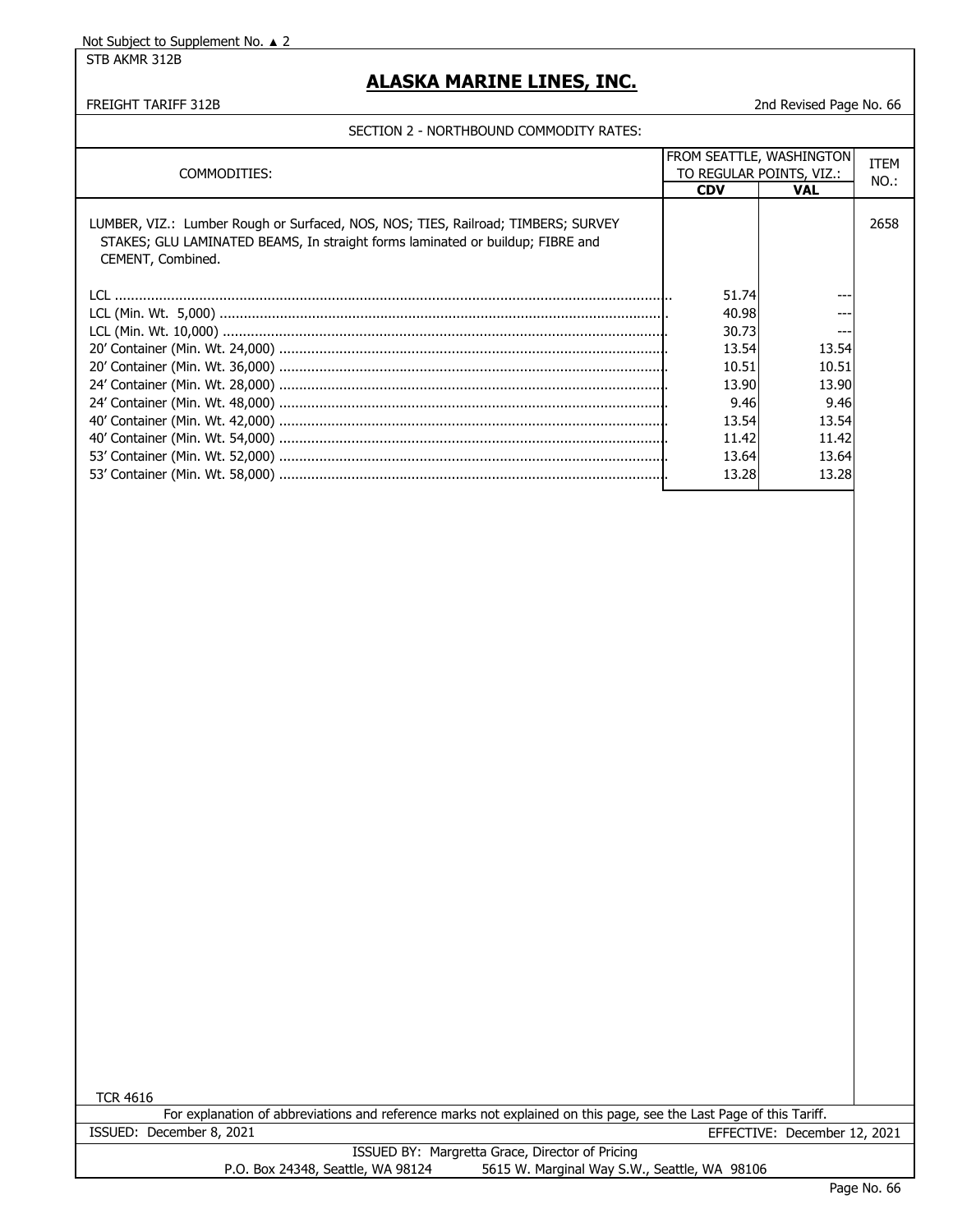STB AKMR 312B

### **ALASKA MARINE LINES, INC.**

#### SECTION 2 - NORTHBOUND COMMODITY RATES:

FREIGHT TARIFF 312B 2nd Revised Page No. 67

| COMMODITIES:                                                                |            | <b>FROM SEATTLE, WASHINGTON</b><br>TO REGULAR POINTS, VIZ.: | ITEM |
|-----------------------------------------------------------------------------|------------|-------------------------------------------------------------|------|
|                                                                             | <b>CDV</b> | <b>VAL</b>                                                  | NO.: |
| LUMBER Viz.: Poles or Piling, treated or untreated. (See Notes 1 through 4) |            |                                                             | 2660 |
|                                                                             | 41.38      |                                                             |      |
|                                                                             | 21.14      | 24.12                                                       |      |
|                                                                             | 22.04      | 25.11                                                       |      |
|                                                                             | 29.80      | 33.95                                                       |      |
|                                                                             | 35.85      | 40.85                                                       |      |
|                                                                             | 41.36      | 45.82                                                       |      |
|                                                                             | 46.84      | 53.42                                                       |      |
|                                                                             | 52.37      | 59.71                                                       |      |
|                                                                             | 57.93      | 66.03                                                       |      |

NOTE 1. Shipper must show the number of poles and piling in each length group, together with the gross weight of each length of piling. Total gross weight of the entire shipment, of all sizes shipped, will be used to determine the rate basis for each length shipped.

NOTE 2. EXCEPTION: AKMR 100, series, Item 568 (A) (I) shall not apply.

NOTE 3. Shipments exceeding 40' in overall length will move between Carriers Terminals only.

NOTE 4. Rates include Transfer of Lading.

TCR 4616

For explanation of abbreviations and reference marks not explained on this page, see the Last Page of this Tariff. ISSUED: December 8, 2021 EFFECTIVE: December 12, 2021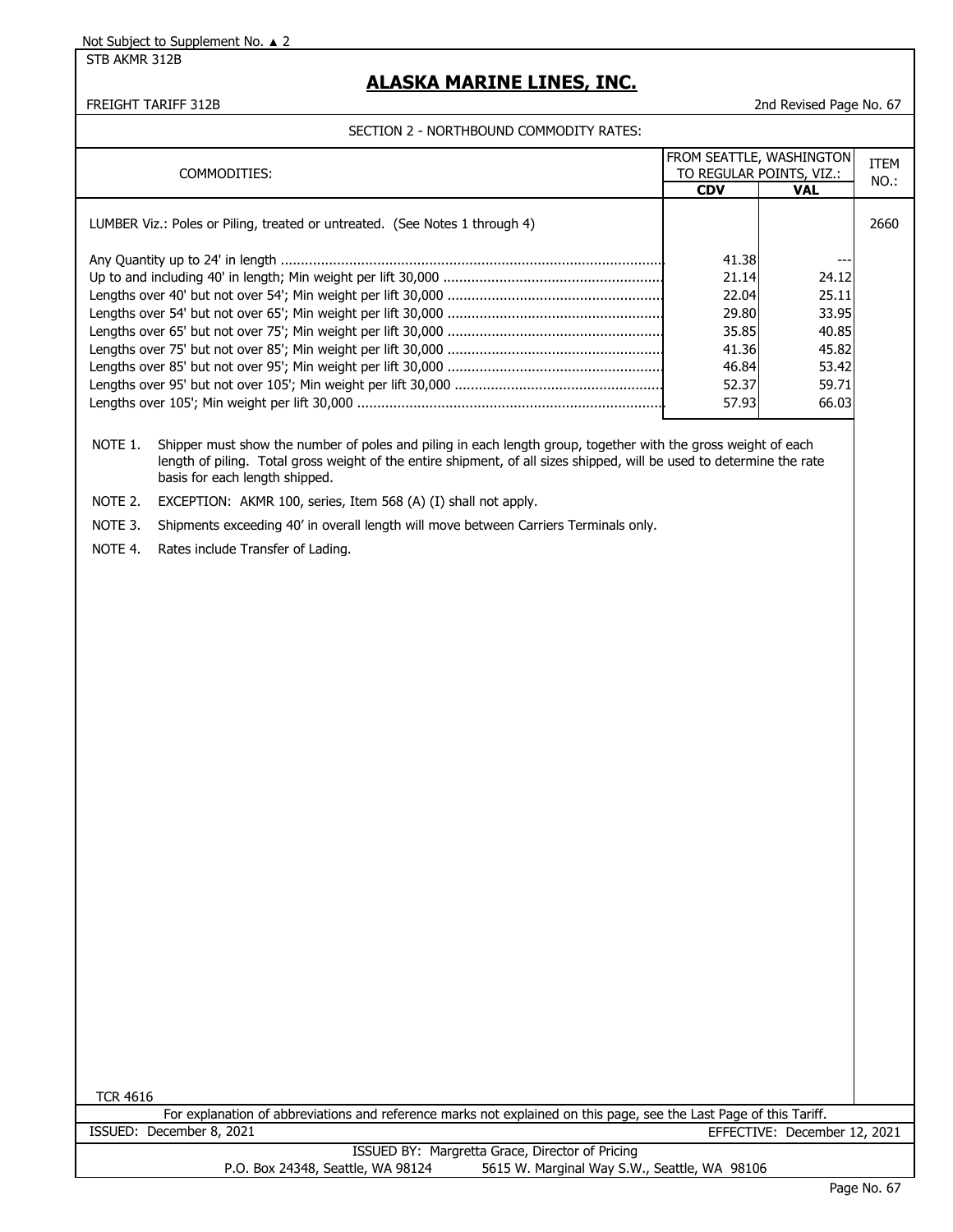STB AKMR 312B

# **ALASKA MARINE LINES, INC.**

#### FREIGHT TARIFF 312B 3rd Revised Page No. 68

|                                                                                                                                                                                                                                 |                          | FROM SEATTLE, WASHINGTON     | <b>ITEM</b> |
|---------------------------------------------------------------------------------------------------------------------------------------------------------------------------------------------------------------------------------|--------------------------|------------------------------|-------------|
| COMMODITIES:                                                                                                                                                                                                                    | TO REGULAR POINTS, VIZ.: |                              | NO.:        |
|                                                                                                                                                                                                                                 | <b>CDV</b>               | <b>VAL</b>                   |             |
|                                                                                                                                                                                                                                 |                          |                              |             |
| MACHINERY or MACHINES or PARTS THEREOF and OTHER ARTICLES, as described in Item                                                                                                                                                 |                          |                              | 2686        |
| 1025 (See Notes 1 through 3)                                                                                                                                                                                                    |                          |                              |             |
|                                                                                                                                                                                                                                 | 88.05                    |                              |             |
| <b>PART I: Closed Containers Only (1)</b>                                                                                                                                                                                       |                          |                              |             |
|                                                                                                                                                                                                                                 | 35.86                    | 35.86                        |             |
|                                                                                                                                                                                                                                 | 28.47                    | 28.47                        |             |
|                                                                                                                                                                                                                                 | 20.92                    | 20.92                        |             |
|                                                                                                                                                                                                                                 | 18.93                    | 18.93                        |             |
|                                                                                                                                                                                                                                 | 17.07                    | 17.07                        |             |
|                                                                                                                                                                                                                                 | 35.86                    | 35.86                        |             |
|                                                                                                                                                                                                                                 |                          |                              |             |
|                                                                                                                                                                                                                                 | 28.47                    | 28.47                        |             |
|                                                                                                                                                                                                                                 | 20.92                    | 20.92                        |             |
|                                                                                                                                                                                                                                 | 18.93                    | 18.93                        |             |
|                                                                                                                                                                                                                                 | 17.07                    | 17.07                        |             |
|                                                                                                                                                                                                                                 | 26.90                    | 26.90                        |             |
|                                                                                                                                                                                                                                 | 17.78                    | 17.78                        |             |
|                                                                                                                                                                                                                                 | 14.98                    | 14.98                        |             |
|                                                                                                                                                                                                                                 | 26.90                    | 26.90                        |             |
|                                                                                                                                                                                                                                 | 17.78                    | 17.78                        |             |
|                                                                                                                                                                                                                                 | 14.98                    | 14.98                        |             |
|                                                                                                                                                                                                                                 |                          |                              |             |
| PART II: Single Pieces (2) (3)                                                                                                                                                                                                  |                          |                              |             |
|                                                                                                                                                                                                                                 | 42.91                    | 42.91                        |             |
|                                                                                                                                                                                                                                 | 35.94                    | 35.94                        |             |
|                                                                                                                                                                                                                                 | 28.69                    | 28.69                        |             |
|                                                                                                                                                                                                                                 | 27.44                    | 27.44                        |             |
|                                                                                                                                                                                                                                 | 24.85                    | 24.85                        |             |
|                                                                                                                                                                                                                                 | 21.24                    | 21.24                        |             |
|                                                                                                                                                                                                                                 | 17.86                    | 17.86                        |             |
|                                                                                                                                                                                                                                 |                          |                              |             |
| PART III: Deck Stow (4) (5)                                                                                                                                                                                                     |                          |                              |             |
|                                                                                                                                                                                                                                 | \$42.06                  | \$42.06                      |             |
| (1) Rates apply when loaded to closed containers only.                                                                                                                                                                          |                          |                              |             |
| (2) Rates apply to breakbulk or non-containerized machinery only.                                                                                                                                                               |                          |                              |             |
|                                                                                                                                                                                                                                 |                          |                              |             |
| (3) Rates are subject to a minimum charge of \$27.28 per square foot.                                                                                                                                                           |                          |                              |             |
| (4) Rates are in dollars and cents per square foot and apply on shipments that due to their dimension or<br>configuration cannot be loaded to Carrier's equipment and must be loaded to the deck of Carrier's vessel.           |                          |                              |             |
| (5) EXCEPTION to AKMR 100A, Item 574, Paragraph G) Limits of Extended Liability: Carrier's liability under the                                                                                                                  |                          |                              |             |
| extended liability program shall be subject to a maximum limitation of \$200,000.00 per unit or piece. All<br>other provisions of the item will apply.                                                                          |                          |                              |             |
| NOTE 1.<br>EXCEPTION TO AKMR 100, SERIES, ITEM 568, PARAGRAPH A: Provisions of Section (1) Overlength and (2)<br>Overwidth shall not apply. Machinery exceeding 14' in height shall be subject to an additional 10% per foot or |                          |                              |             |
| fraction thereof exceeding 14'.<br>If through no fault of the Carrier, machinery is inoperable, and/or if machinery is received containing more than<br>NOTE 2.                                                                 |                          |                              |             |
| 1/4 tank of fuel, charges as shown in AKMR 100, series, Item 987 will be assessed.                                                                                                                                              |                          |                              |             |
| NOTE 3.<br>Machinery requiring loading to the deck of Carrier's vessel will move on a space available basis only.                                                                                                               |                          |                              |             |
| <b>TCR 4616</b>                                                                                                                                                                                                                 |                          |                              |             |
| For explanation of abbreviations and reference marks not explained on this page, see the Last Page of this Tariff.                                                                                                              |                          |                              |             |
| ISSUED: December 8, 2021                                                                                                                                                                                                        |                          | EFFECTIVE: December 12, 2021 |             |
| ISSUED BY: Margretta Grace, Director of Pricing<br>P.O. Box 24348, Seattle, WA 98124<br>5615 W. Marginal Way S.W., Seattle, WA 98106                                                                                            |                          |                              |             |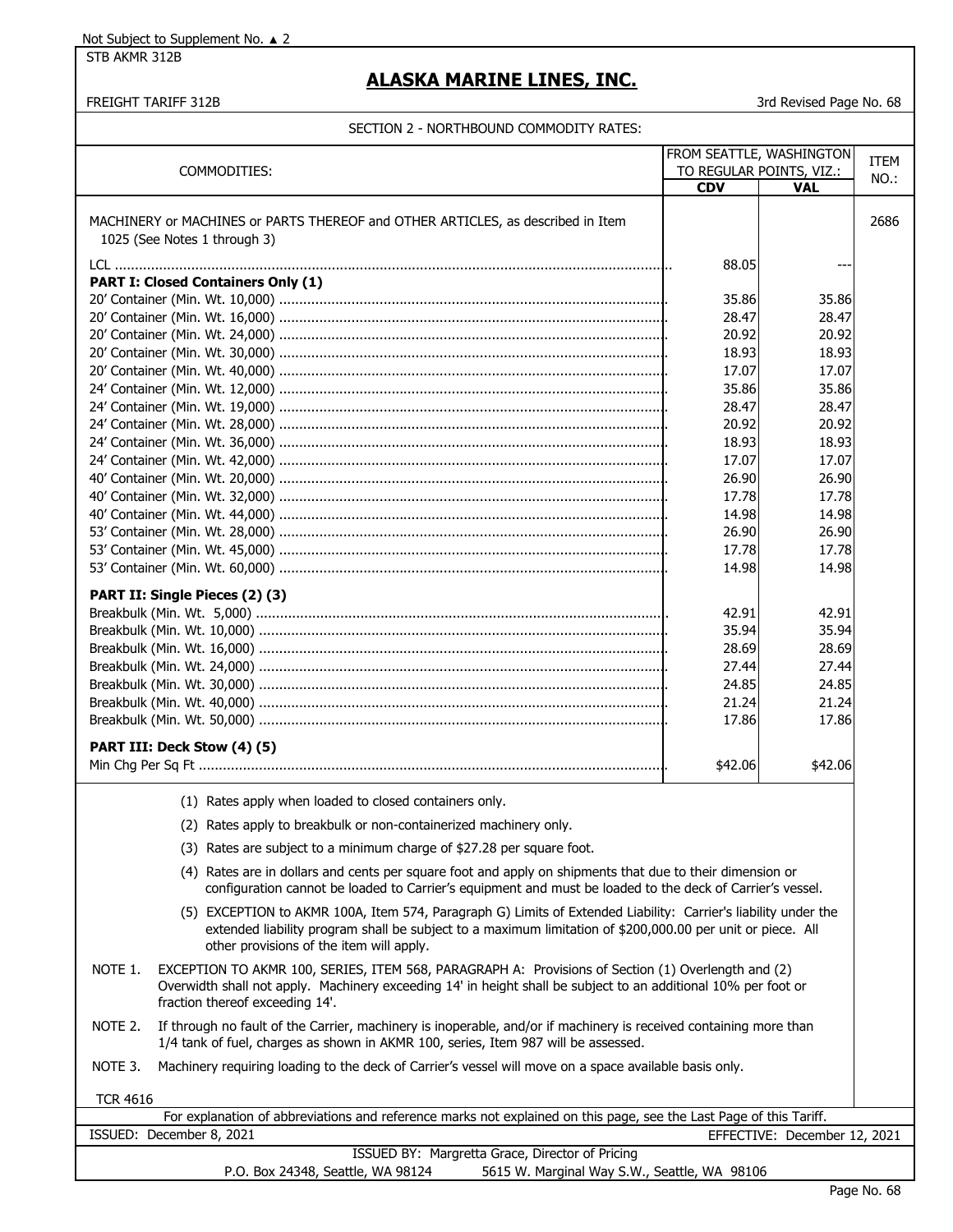STB AKMR 312B

### **ALASKA MARINE LINES, INC.**

#### FREIGHT TARIFF 312B 2nd Revised Page No. 69

#### SECTION 2 - NORTHBOUND COMMODITY RATES:

| COMMODITIES:                                                                                                                                                                    | FROM SEATTLE, WASHINGTON<br>TO REGULAR POINTS, VIZ.: |            | <b>ITEM</b><br>NO.: |
|---------------------------------------------------------------------------------------------------------------------------------------------------------------------------------|------------------------------------------------------|------------|---------------------|
|                                                                                                                                                                                 | <b>CDV</b>                                           | <b>VAL</b> |                     |
| MACHINERY, or MACHINES: Refrigeration, Seafood, Processing, (including Freezers, Ice<br>Makers, Condensers, Compressors, Conveyors, Tank Chillers, Pumps, Motors, and Controls) |                                                      |            | 2689                |
|                                                                                                                                                                                 | 88.05                                                | ---        |                     |
|                                                                                                                                                                                 | 18.27                                                | 18.27      |                     |
|                                                                                                                                                                                 | 18.27                                                | 18.27      |                     |
|                                                                                                                                                                                 | 18.27                                                | 18.27      |                     |
|                                                                                                                                                                                 | 18.27                                                | 18.27      |                     |

| MANHOLES or UTILITY VAULTS, NOI, concrete reinforced or not reinforced. |       |       | 2693 |
|-------------------------------------------------------------------------|-------|-------|------|
|                                                                         | 64.29 | ---   |      |
|                                                                         | 60.63 | ---   |      |
|                                                                         | 15.32 | 15.32 |      |
|                                                                         | 13.54 | 13.54 |      |
|                                                                         | 15.32 | 15.32 |      |
|                                                                         | 13.54 | 13.54 |      |
|                                                                         | 13.54 | 13.54 |      |
|                                                                         | 13.54 | 13.54 |      |

For explanation of abbreviations and reference marks not explained on this page, see the Last Page of this Tariff. ISSUED: December 8, 2021 EFFECTIVE: December 12, 2021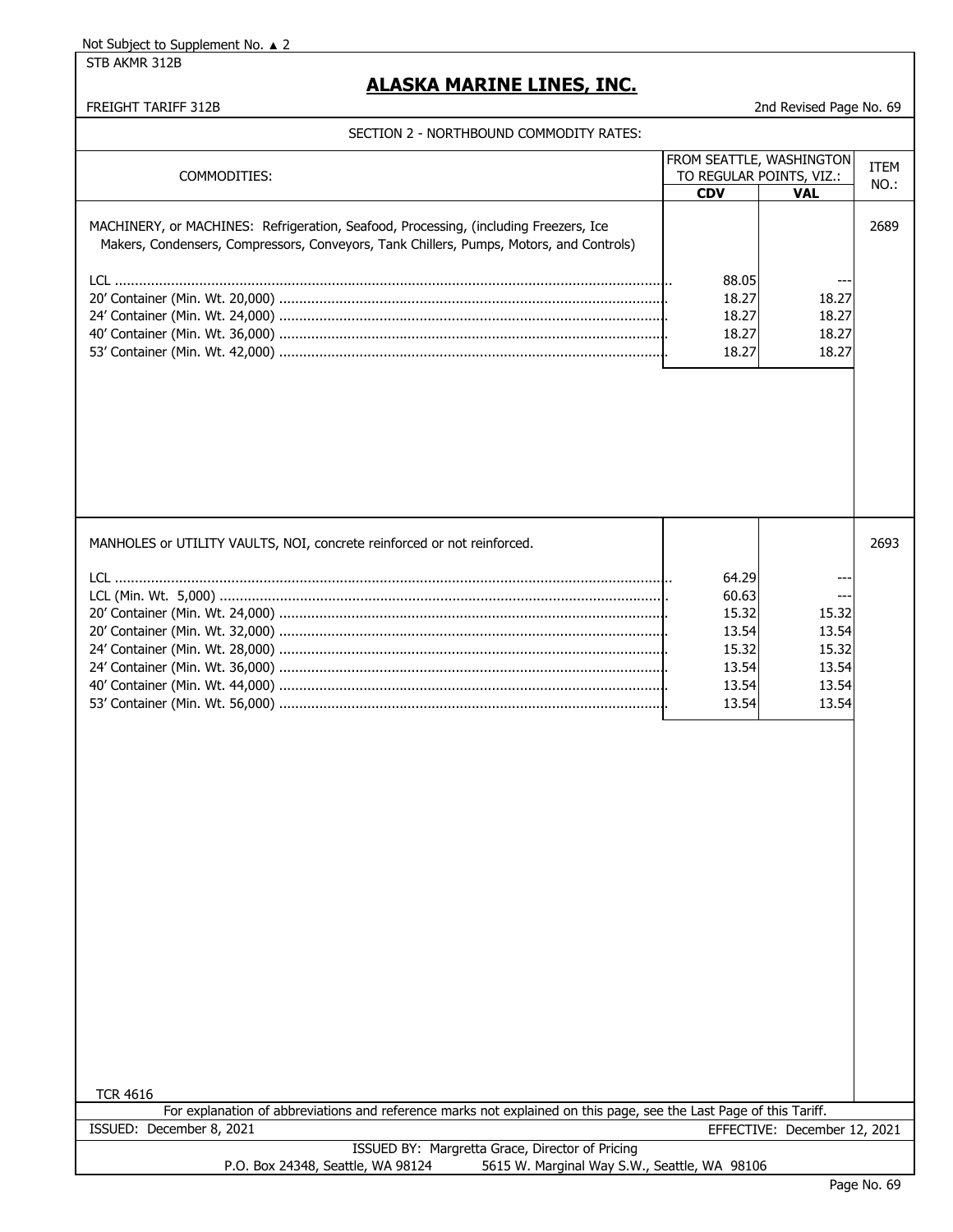STB AKMR 312B

# **ALASKA MARINE LINES, INC.**

|  | SECTION 2 - NORTHBOUND COMMODITY RATES: |  |
|--|-----------------------------------------|--|
|  |                                         |  |

|                                                                                                                                                                                                                                                                                              | FROM SEATTLE, WASHINGTON |                              | <b>ITEM</b> |
|----------------------------------------------------------------------------------------------------------------------------------------------------------------------------------------------------------------------------------------------------------------------------------------------|--------------------------|------------------------------|-------------|
| COMMODITIES:                                                                                                                                                                                                                                                                                 |                          | TO REGULAR POINTS, VIZ.:     | NO.:        |
|                                                                                                                                                                                                                                                                                              | <b>CDV</b>               | <b>VAL</b>                   |             |
| MATERIALS, PACKING, Viz: (See Notes 1, 2 and 3) Banding, steel; Boxes, fiberboard, KD;<br>Double wrap, in rolls; Dollies; Handcarts; Newsprint, unprinted; Pads, paper, rolled in<br>bundles; Tags; Tape, paper, vinyl or masking; Wardrobe cartons, with steel bars; Steel<br>Drums, empty. |                          |                              | 2700        |
|                                                                                                                                                                                                                                                                                              | 36.16                    | 36.16                        |             |
|                                                                                                                                                                                                                                                                                              | 36.16                    | 36.16                        |             |
|                                                                                                                                                                                                                                                                                              | 27.14                    | 27.14                        |             |
|                                                                                                                                                                                                                                                                                              | 27.14                    | 27.14                        |             |
|                                                                                                                                                                                                                                                                                              |                          |                              |             |
| NOTE 1.<br>Rate applies to shipper load and count containers only.                                                                                                                                                                                                                           |                          |                              |             |
| NOTE 2.<br>Rate applies only when shipment is consigned to an authorized household goods agency or representative.                                                                                                                                                                           |                          |                              |             |
|                                                                                                                                                                                                                                                                                              |                          |                              |             |
| NOTE 3.<br>Item 882 does not apply.                                                                                                                                                                                                                                                          |                          |                              |             |
|                                                                                                                                                                                                                                                                                              |                          |                              |             |
|                                                                                                                                                                                                                                                                                              |                          |                              |             |
|                                                                                                                                                                                                                                                                                              |                          |                              |             |
|                                                                                                                                                                                                                                                                                              |                          |                              |             |
|                                                                                                                                                                                                                                                                                              |                          |                              |             |
|                                                                                                                                                                                                                                                                                              |                          |                              |             |
| MATERIALS, OIL ABSORPTION, or CONTAINMENT, Viz.: Compounds, as described in NMFC                                                                                                                                                                                                             |                          |                              | 2716        |
|                                                                                                                                                                                                                                                                                              |                          |                              |             |
| Items 50270, to include wood chips.                                                                                                                                                                                                                                                          |                          |                              |             |
|                                                                                                                                                                                                                                                                                              | 23.57                    | 23.57                        |             |
|                                                                                                                                                                                                                                                                                              | 17.01                    | 17.01                        |             |
|                                                                                                                                                                                                                                                                                              | 23.57                    | 23.57                        |             |
|                                                                                                                                                                                                                                                                                              |                          | 17.01                        |             |
|                                                                                                                                                                                                                                                                                              | 17.01                    | 19.40                        |             |
|                                                                                                                                                                                                                                                                                              | 19.40                    |                              |             |
|                                                                                                                                                                                                                                                                                              | 15.92                    | 15.92                        |             |
|                                                                                                                                                                                                                                                                                              | 19.40                    | 19.40                        |             |
|                                                                                                                                                                                                                                                                                              | 15.92                    | 15.92                        |             |
|                                                                                                                                                                                                                                                                                              |                          |                              |             |
|                                                                                                                                                                                                                                                                                              |                          |                              |             |
|                                                                                                                                                                                                                                                                                              |                          |                              |             |
|                                                                                                                                                                                                                                                                                              |                          |                              |             |
|                                                                                                                                                                                                                                                                                              |                          |                              |             |
|                                                                                                                                                                                                                                                                                              |                          |                              |             |
|                                                                                                                                                                                                                                                                                              |                          |                              |             |
|                                                                                                                                                                                                                                                                                              |                          |                              |             |
|                                                                                                                                                                                                                                                                                              |                          |                              |             |
|                                                                                                                                                                                                                                                                                              |                          |                              |             |
|                                                                                                                                                                                                                                                                                              |                          |                              |             |
|                                                                                                                                                                                                                                                                                              |                          |                              |             |
|                                                                                                                                                                                                                                                                                              |                          |                              |             |
|                                                                                                                                                                                                                                                                                              |                          |                              |             |
|                                                                                                                                                                                                                                                                                              |                          |                              |             |
|                                                                                                                                                                                                                                                                                              |                          |                              |             |
|                                                                                                                                                                                                                                                                                              |                          |                              |             |
| <b>TCR 4616</b>                                                                                                                                                                                                                                                                              |                          |                              |             |
| For explanation of abbreviations and reference marks not explained on this page, see the Last Page of this Tariff.                                                                                                                                                                           |                          |                              |             |
| ISSUED: December 8, 2021                                                                                                                                                                                                                                                                     |                          | EFFECTIVE: December 12, 2021 |             |
| ISSUED BY: Margretta Grace, Director of Pricing                                                                                                                                                                                                                                              |                          |                              |             |
| P.O. Box 24348, Seattle, WA 98124<br>5615 W. Marginal Way S.W., Seattle, WA 98106                                                                                                                                                                                                            |                          |                              |             |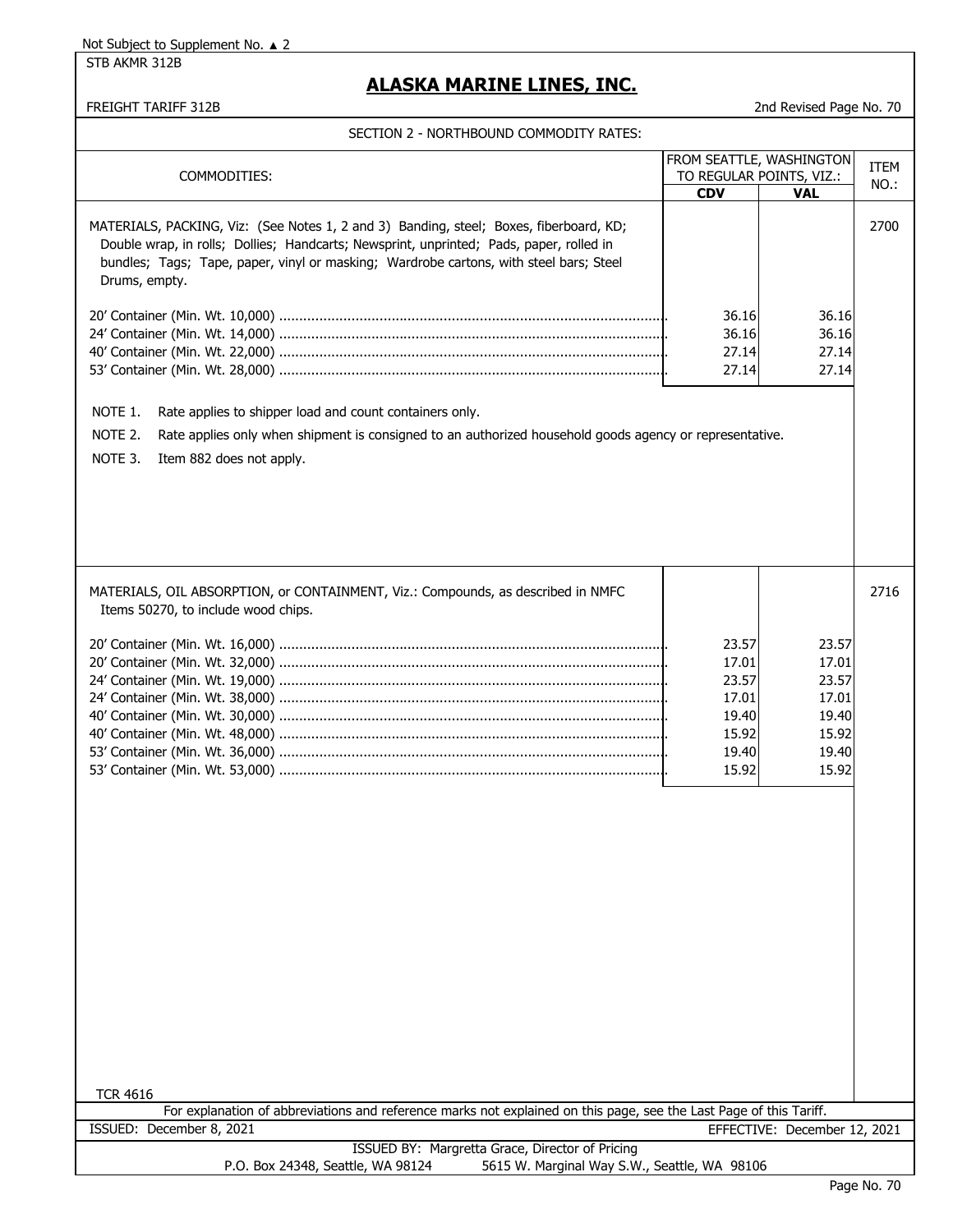STB AKMR 312B

# **ALASKA MARINE LINES, INC.**

### FREIGHT TARIFF 312B 2nd Revised Page No. 71

| COMMODITIES:                                                                                                                                                                              | TO REGULAR POINTS, VIZ.:                           | FROM SEATTLE, WASHINGTON                | <b>ITEM</b><br>NO.: |
|-------------------------------------------------------------------------------------------------------------------------------------------------------------------------------------------|----------------------------------------------------|-----------------------------------------|---------------------|
| OFFICE SUPPLIES and OTHER ARTICLES as described in Item 1026, in mixed shipments<br>(See Note 1).                                                                                         | <b>CDV</b>                                         | <b>VAL</b>                              | 2718                |
|                                                                                                                                                                                           | 91.64<br>82.48<br>36.61<br>33.54<br>33.54<br>27.45 | ---<br>36.61<br>33.54<br>33.54<br>27.45 |                     |
| (1) Subject to a minimum charge of 9 pounds per cubic foot.<br>NOTE 1.<br>Rates on shipments moving under the provisions of this item will not alternate with other rates in this tariff. |                                                    |                                         |                     |
|                                                                                                                                                                                           |                                                    |                                         |                     |
| <b>TCR 4616</b><br>For explanation of abbreviations and reference marks not explained on this page, see the Last Page of this Tariff.                                                     |                                                    |                                         |                     |
| ISSUED: December 8, 2021                                                                                                                                                                  |                                                    | EFFECTIVE: December 12, 2021            |                     |
| ISSUED BY: Margretta Grace, Director of Pricing                                                                                                                                           |                                                    |                                         |                     |
| P.O. Box 24348, Seattle, WA 98124<br>5615 W. Marginal Way S.W., Seattle, WA 98106                                                                                                         |                                                    |                                         | $Dao M_2$ 71        |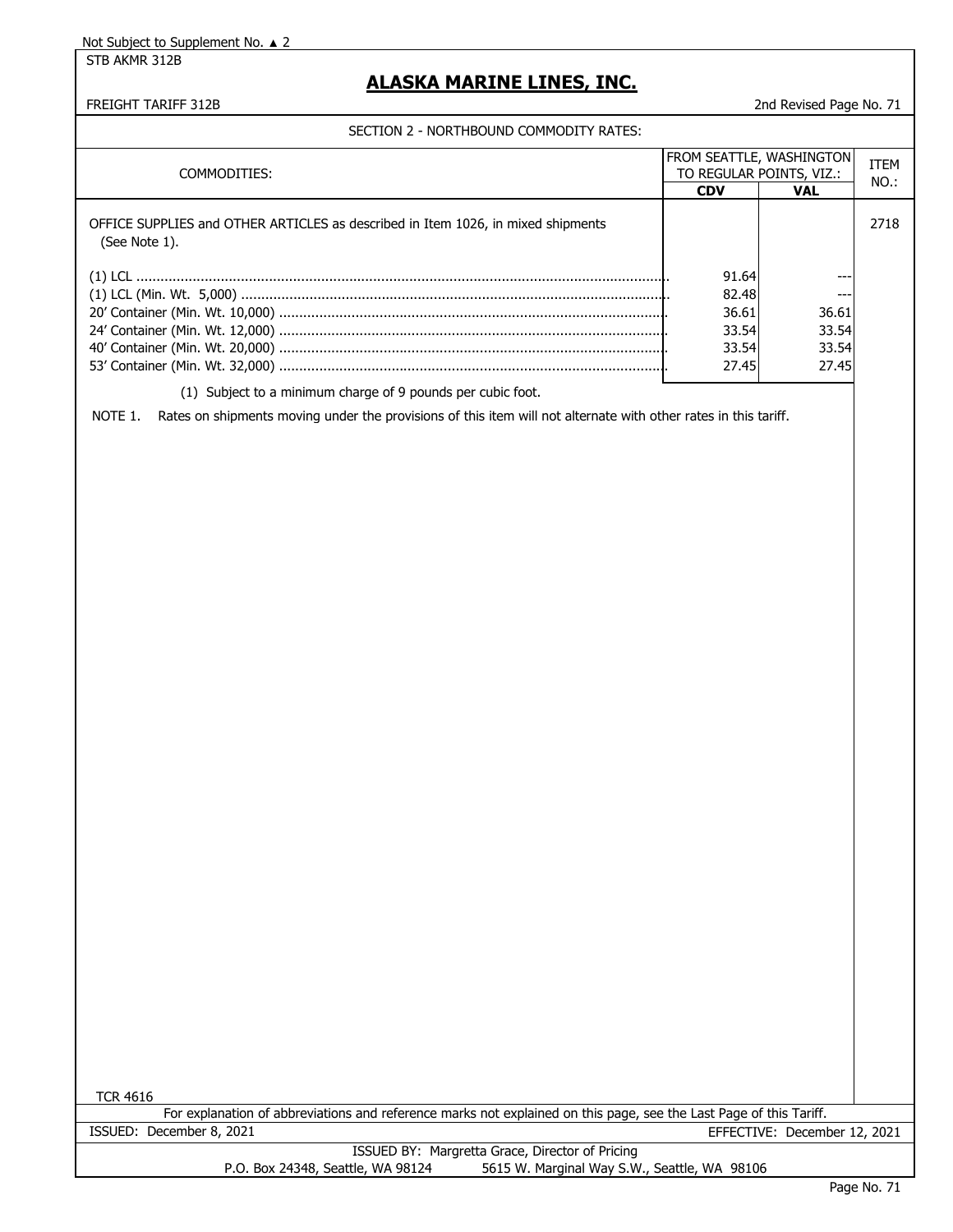STB AKMR 312B

## **ALASKA MARINE LINES, INC.**

| SECTION 2 - NORTHBOUND COMMODITY RATES: |  |  |  |  |
|-----------------------------------------|--|--|--|--|
|                                         |  |  |  |  |

| COMMODITIES:                                                                                                                                                                                                                                                                                                                                                                                                                                                                                                                                                                                                                                           | FROM SEATTLE, WASHINGTON<br><b>CDV</b>                               | TO REGULAR POINTS, VIZ.:<br><b>VAL</b>                                         | <b>ITEM</b><br>NO.: |
|--------------------------------------------------------------------------------------------------------------------------------------------------------------------------------------------------------------------------------------------------------------------------------------------------------------------------------------------------------------------------------------------------------------------------------------------------------------------------------------------------------------------------------------------------------------------------------------------------------------------------------------------------------|----------------------------------------------------------------------|--------------------------------------------------------------------------------|---------------------|
| OUTFITS, as described in Item 1024; CONTRACTORS OUTFITS, DIVERS OUTFITS, FIRE<br>FIGHTING OUTFITS, SURVEYORS TOOLS. (See Notes 1 through 4)                                                                                                                                                                                                                                                                                                                                                                                                                                                                                                            |                                                                      |                                                                                | 2720                |
| 89.55<br>82.49<br>---<br>29.02<br>29.02<br>19.00<br>19.00<br>29.02<br>29.02<br>19.00<br>19.00<br>27.11<br>27.11<br>16.67<br>16.67<br>27.11<br>27.11<br>16.67<br>16.67<br>NOTE 1.<br>Rate applies only to articles, as described, which are an essential part of working outfits, required in connection<br>with various types of work.<br>NOTE 2.<br>Rates will not apply on material which may become a permanent part of any work.<br>NOTE 3.<br>Shipment must be booked and bill of lading make reference to this item.<br>NOTE 4.<br>Shipments moving under the provisions of this item will not alternate with other rates listed in this tariff. |                                                                      |                                                                                |                     |
| PAINTS, VARNISHES, LACQUERS and OTHER ARTICLES, in packages and/or Carrier approved<br>shipping containers, as described in Item 1023.<br><b>TCR 4616</b>                                                                                                                                                                                                                                                                                                                                                                                                                                                                                              | 63.67<br>56.50<br>15.68<br>15.29<br>15.68<br>15.29<br>15.68<br>15.68 | $\overline{\phantom{a}}$<br>15.68<br>15.29<br>15.68<br>15.29<br>15.68<br>15.68 | 2721                |
| For explanation of abbreviations and reference marks not explained on this page, see the Last Page of this Tariff.                                                                                                                                                                                                                                                                                                                                                                                                                                                                                                                                     |                                                                      |                                                                                |                     |
| ISSUED: December 8, 2021                                                                                                                                                                                                                                                                                                                                                                                                                                                                                                                                                                                                                               |                                                                      | EFFECTIVE: December 12, 2021                                                   |                     |
| ISSUED BY: Margretta Grace, Director of Pricing<br>5615 W. Marginal Way S.W., Seattle, WA 98106<br>P.O. Box 24348, Seattle, WA 98124                                                                                                                                                                                                                                                                                                                                                                                                                                                                                                                   |                                                                      |                                                                                |                     |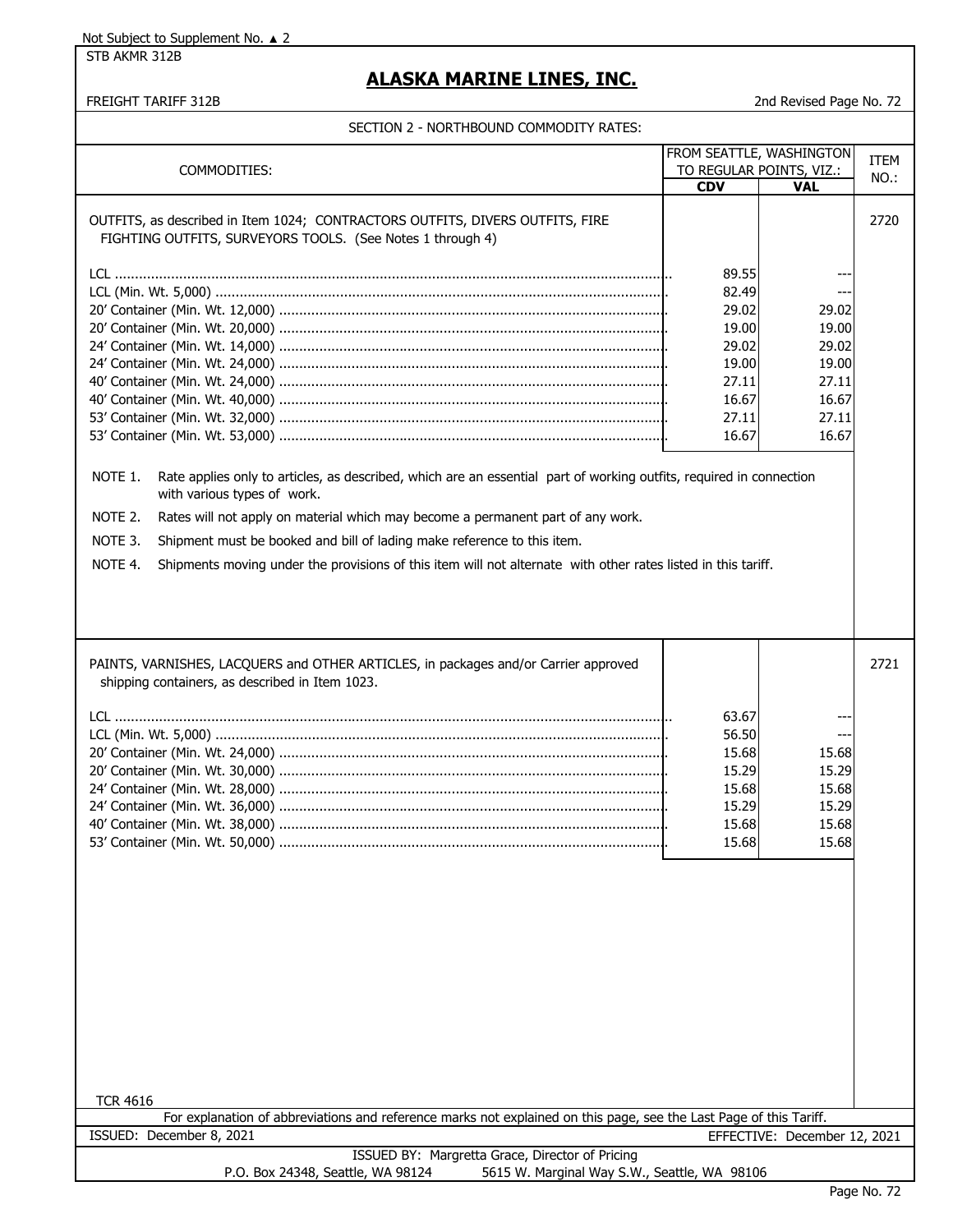STB AKMR 312B

## **ALASKA MARINE LINES, INC.**

FREIGHT TARIFF 312B 2nd Revised Page No. 73

SECTION 2 - NORTHBOUND COMMODITY RATES:

| COMMODITIES:                                                         |            | <b>FROM SEATTLE, WASHINGTON</b><br>TO REGULAR POINTS, VIZ.: |      |  |
|----------------------------------------------------------------------|------------|-------------------------------------------------------------|------|--|
|                                                                      | <b>CDV</b> | <b>VAL</b>                                                  | NO.: |  |
| PAPER, PAPER ARTICLES and OTHER ARTICLES, as described in Item 1027. |            |                                                             | 2742 |  |
|                                                                      | 72.43      |                                                             |      |  |
|                                                                      | 38.52      | $- - -$                                                     |      |  |
|                                                                      | 17.48      | 17.48                                                       |      |  |
|                                                                      | 17.48      | 17.48                                                       |      |  |
|                                                                      | 15.92      | 15.92                                                       |      |  |
|                                                                      | 15.92      | 15.92                                                       |      |  |
|                                                                      |            |                                                             |      |  |

TCR 4616

For explanation of abbreviations and reference marks not explained on this page, see the Last Page of this Tariff. ISSUED: December 8, 2021 EFFECTIVE: December 12, 2021

|                                   | ISSUED BY: Margretta Grace, Director of Pricing |  |
|-----------------------------------|-------------------------------------------------|--|
| P.O. Box 24348, Seattle, WA 98124 | 5615 W. Marginal Way S.W., Seattle, WA 98106    |  |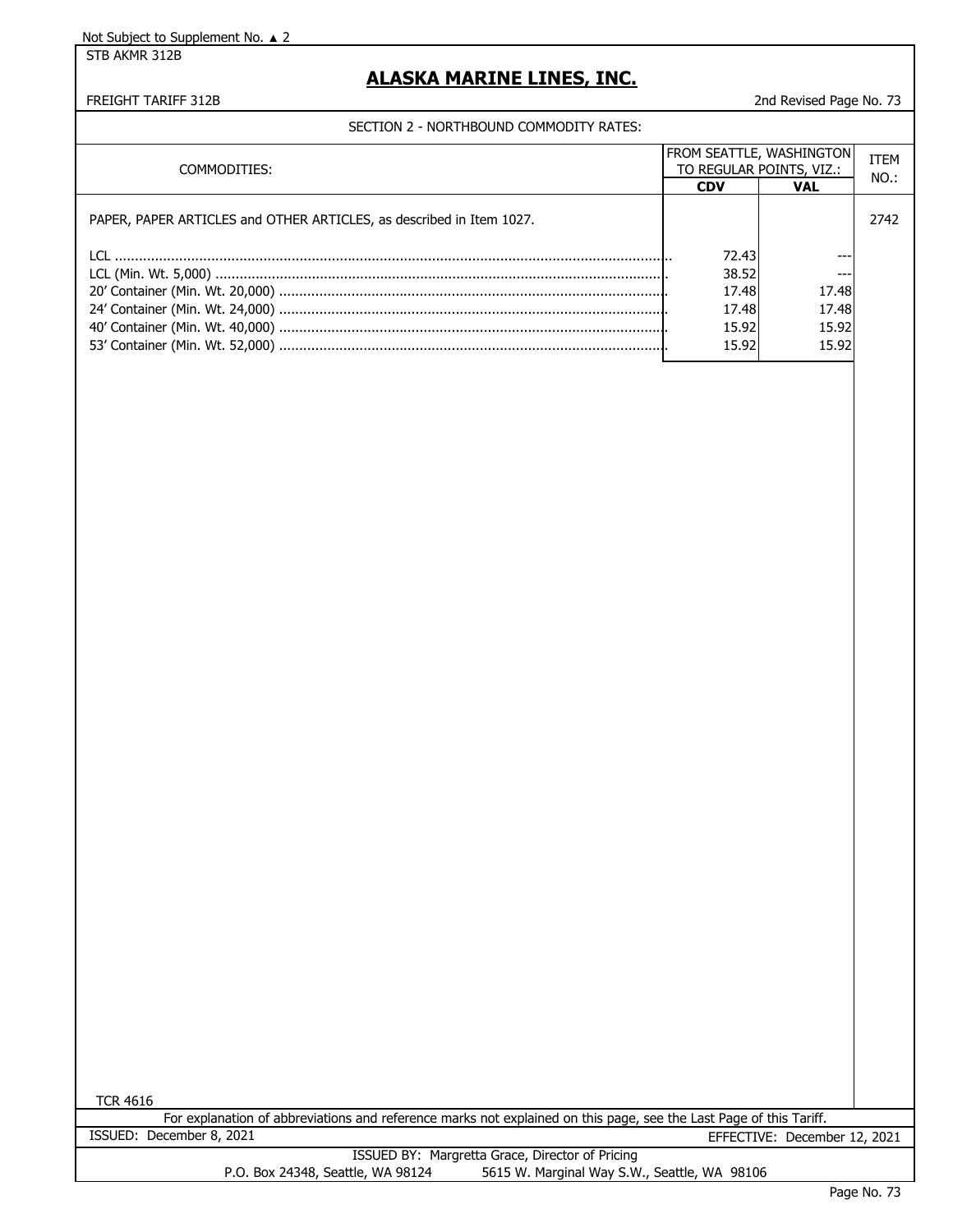STB AKMR 312B

## **ALASKA MARINE LINES, INC.**

#### FREIGHT TARIFF 312B 2nd Revised Page No. 74

|                                                                                                                                                              | COMMODITIES:                                                                                                                                                                                                                        |                                                 | FROM SEATTLE, WASHINGTON<br>TO REGULAR POINTS, VIZ.: |                              | <b>ITEM</b><br>NO.: |
|--------------------------------------------------------------------------------------------------------------------------------------------------------------|-------------------------------------------------------------------------------------------------------------------------------------------------------------------------------------------------------------------------------------|-------------------------------------------------|------------------------------------------------------|------------------------------|---------------------|
|                                                                                                                                                              |                                                                                                                                                                                                                                     |                                                 | <b>CDV</b>                                           | <b>VAL</b>                   |                     |
| PETROLEUM or PETROLEUM PRODUCTS and OTHER ARTICLES, in packages or in other Carrier<br>authorized shipping containers, Viz.: (see below) (See Notes 1 and 2) |                                                                                                                                                                                                                                     |                                                 |                                                      | 2763                         |                     |
|                                                                                                                                                              |                                                                                                                                                                                                                                     |                                                 | 63.67                                                | --                           |                     |
|                                                                                                                                                              |                                                                                                                                                                                                                                     |                                                 | 56.45                                                | ---                          |                     |
|                                                                                                                                                              |                                                                                                                                                                                                                                     |                                                 | 12.11<br>12.11                                       | 12.11<br>12.11               |                     |
|                                                                                                                                                              |                                                                                                                                                                                                                                     |                                                 | 14.71                                                | 14.71                        |                     |
|                                                                                                                                                              |                                                                                                                                                                                                                                     |                                                 | 14.71                                                | 14.71                        |                     |
|                                                                                                                                                              |                                                                                                                                                                                                                                     |                                                 |                                                      |                              |                     |
|                                                                                                                                                              | $Viz.$ :<br>Compounds, Asphalt or Tar, combined with rubber                                                                                                                                                                         | Naptha                                          |                                                      |                              |                     |
|                                                                                                                                                              | Compounds, Crude Petroleum Treating, NOI                                                                                                                                                                                            | Paint Thinning Petroleum oil                    |                                                      |                              |                     |
|                                                                                                                                                              | Diesel Oil<br>Distillate Fuel Oil                                                                                                                                                                                                   | Petroleum Oil, NOI<br>Refined Oil               |                                                      |                              |                     |
|                                                                                                                                                              | Fuel Oil                                                                                                                                                                                                                            | Solvent, Cleaning                               |                                                      |                              |                     |
|                                                                                                                                                              | Grease                                                                                                                                                                                                                              | Stove Oil                                       |                                                      |                              |                     |
|                                                                                                                                                              | Kerosene                                                                                                                                                                                                                            | Transformer Oil                                 |                                                      |                              |                     |
|                                                                                                                                                              | Lubricating Oil, Petroleum Base or other than<br>Petroleum Base                                                                                                                                                                     | Wax, Paraffin or Petroleum                      |                                                      |                              |                     |
| NOTE 1.                                                                                                                                                      | U.S. Coast Guard Regulations require the segregation of non-compatible hazardous materials described in this Item.                                                                                                                  |                                                 |                                                      |                              |                     |
| NOTE 2.                                                                                                                                                      |                                                                                                                                                                                                                                     |                                                 |                                                      |                              |                     |
|                                                                                                                                                              | When AKMR containers are source loaded at origin, the shipper must insure that the preponderant hazardous<br>material, by weight, is loaded to the rear of the container. If shipper does not insure such, causing the necessity of |                                                 |                                                      |                              |                     |
|                                                                                                                                                              | stripping the entire load for segregation purposes, apply the provisions of Item 959.                                                                                                                                               |                                                 |                                                      |                              |                     |
|                                                                                                                                                              |                                                                                                                                                                                                                                     |                                                 |                                                      |                              |                     |
|                                                                                                                                                              |                                                                                                                                                                                                                                     |                                                 |                                                      |                              |                     |
|                                                                                                                                                              |                                                                                                                                                                                                                                     |                                                 |                                                      |                              |                     |
|                                                                                                                                                              |                                                                                                                                                                                                                                     |                                                 |                                                      |                              |                     |
|                                                                                                                                                              |                                                                                                                                                                                                                                     |                                                 |                                                      |                              |                     |
|                                                                                                                                                              |                                                                                                                                                                                                                                     |                                                 |                                                      |                              |                     |
|                                                                                                                                                              |                                                                                                                                                                                                                                     |                                                 |                                                      |                              |                     |
|                                                                                                                                                              |                                                                                                                                                                                                                                     |                                                 |                                                      |                              |                     |
|                                                                                                                                                              |                                                                                                                                                                                                                                     |                                                 |                                                      |                              |                     |
|                                                                                                                                                              |                                                                                                                                                                                                                                     |                                                 |                                                      |                              |                     |
|                                                                                                                                                              |                                                                                                                                                                                                                                     |                                                 |                                                      |                              |                     |
|                                                                                                                                                              |                                                                                                                                                                                                                                     |                                                 |                                                      |                              |                     |
|                                                                                                                                                              |                                                                                                                                                                                                                                     |                                                 |                                                      |                              |                     |
|                                                                                                                                                              |                                                                                                                                                                                                                                     |                                                 |                                                      |                              |                     |
|                                                                                                                                                              |                                                                                                                                                                                                                                     |                                                 |                                                      |                              |                     |
|                                                                                                                                                              |                                                                                                                                                                                                                                     |                                                 |                                                      |                              |                     |
|                                                                                                                                                              |                                                                                                                                                                                                                                     |                                                 |                                                      |                              |                     |
|                                                                                                                                                              |                                                                                                                                                                                                                                     |                                                 |                                                      |                              |                     |
|                                                                                                                                                              |                                                                                                                                                                                                                                     |                                                 |                                                      |                              |                     |
| <b>TCR 4616</b>                                                                                                                                              |                                                                                                                                                                                                                                     |                                                 |                                                      |                              |                     |
|                                                                                                                                                              | For explanation of abbreviations and reference marks not explained on this page, see the Last Page of this Tariff.<br>ISSUED: December 8, 2021                                                                                      |                                                 |                                                      | EFFECTIVE: December 12, 2021 |                     |
|                                                                                                                                                              |                                                                                                                                                                                                                                     | ISSUED BY: Margretta Grace, Director of Pricing |                                                      |                              |                     |
|                                                                                                                                                              | P.O. Box 24348, Seattle, WA 98124                                                                                                                                                                                                   | 5615 W. Marginal Way S.W., Seattle, WA 98106    |                                                      |                              |                     |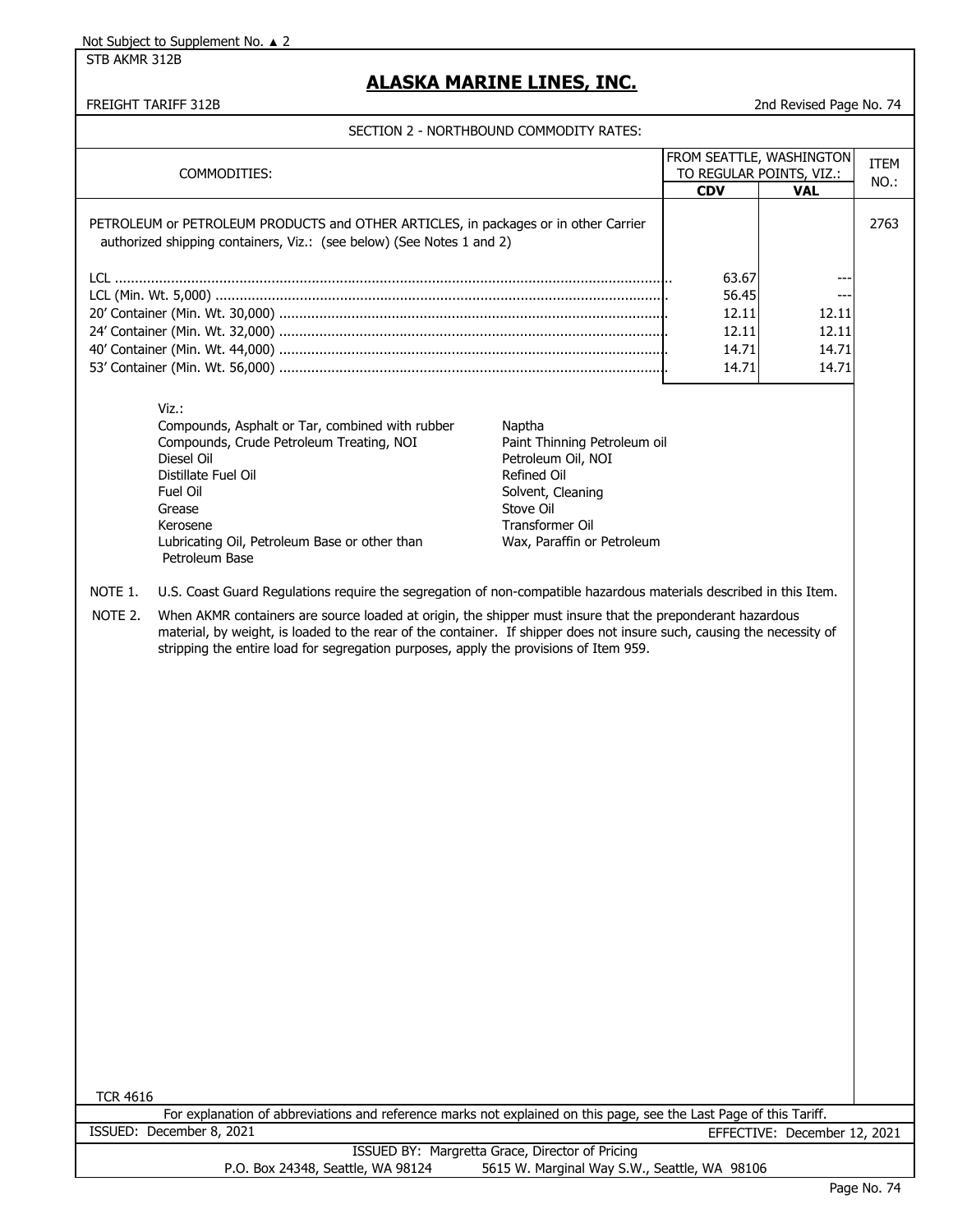STB AKMR 312B

## **ALASKA MARINE LINES, INC.**

| SECTION 2 - NORTHBOUND COMMODITY RATES:                                                                                    |                          |                              |             |
|----------------------------------------------------------------------------------------------------------------------------|--------------------------|------------------------------|-------------|
|                                                                                                                            | FROM SEATTLE, WASHINGTON |                              | <b>ITEM</b> |
| COMMODITIES:                                                                                                               | TO REGULAR POINTS, VIZ.: |                              | NO.:        |
|                                                                                                                            | <b>CDV</b>               | <b>VAL</b>                   |             |
|                                                                                                                            |                          |                              |             |
| PIPE, or PIPE FITTINGS, Cement or Concrete, reinforced. (See Note 1)                                                       |                          |                              | 2775        |
|                                                                                                                            |                          |                              |             |
|                                                                                                                            | 15.32                    | 15.32                        |             |
|                                                                                                                            | 15.32                    | 15.32                        |             |
|                                                                                                                            | 14.26                    | 14.26                        |             |
|                                                                                                                            | 14.26                    | 14.26                        |             |
|                                                                                                                            |                          |                              |             |
| Any special bunks, cradles, saddles or similar devices required for the transportation of commodities described<br>NOTE 1. |                          |                              |             |
| herein must be furnished by the shipper.                                                                                   |                          |                              |             |
|                                                                                                                            |                          |                              |             |
|                                                                                                                            |                          |                              |             |
|                                                                                                                            |                          |                              |             |
|                                                                                                                            |                          |                              |             |
|                                                                                                                            |                          |                              |             |
|                                                                                                                            |                          |                              |             |
|                                                                                                                            |                          |                              |             |
|                                                                                                                            |                          |                              |             |
|                                                                                                                            |                          |                              |             |
|                                                                                                                            |                          |                              |             |
|                                                                                                                            |                          |                              |             |
|                                                                                                                            |                          |                              |             |
|                                                                                                                            |                          |                              |             |
| PIPE, and PIPE FITTINGS, Viz.: (see below)                                                                                 |                          |                              | 2784        |
|                                                                                                                            |                          |                              |             |
|                                                                                                                            | 110.31                   |                              |             |
|                                                                                                                            | 56.98                    | 56.98                        |             |
|                                                                                                                            | 30.87                    | 30.87                        |             |
|                                                                                                                            |                          |                              |             |
|                                                                                                                            | 56.98                    | 56.98                        |             |
|                                                                                                                            | 30.87                    | 30.87                        |             |
|                                                                                                                            | 53.20                    | 53.20                        |             |
|                                                                                                                            | 28.81                    | 28.81                        |             |
|                                                                                                                            | 53.20                    | 53.20                        |             |
|                                                                                                                            | 28.81                    | 28.81                        |             |
|                                                                                                                            |                          |                              |             |
| (1) Subject to a minimum of 11 pounds per cubic foot.                                                                      |                          |                              |             |
|                                                                                                                            |                          |                              |             |
| Viz.:                                                                                                                      |                          |                              |             |
| Plastic or Rubber, flexible or other than flexible, in straight lengths or in coils.                                       |                          |                              |             |
| Pre-Insulated Polyethylene Pipe, covered or not covered with galvanized steel or aluminum wrapping.                        |                          |                              |             |
| Pipe, consisting of a core of cement pipe; iron pipe or rigid plastic pipe; covered with expanded or foamed plastic;       |                          |                              |             |
| and surrounded by outer sheath of plastic pipe, or Cement Pipe containing asbestos fibre.                                  |                          |                              |             |
|                                                                                                                            |                          |                              |             |
|                                                                                                                            |                          |                              |             |
|                                                                                                                            |                          |                              |             |
|                                                                                                                            |                          |                              |             |
|                                                                                                                            |                          |                              |             |
|                                                                                                                            |                          |                              |             |
|                                                                                                                            |                          |                              |             |
|                                                                                                                            |                          |                              |             |
|                                                                                                                            |                          |                              |             |
| <b>TCR 4616</b>                                                                                                            |                          |                              |             |
| For explanation of abbreviations and reference marks not explained on this page, see the Last Page of this Tariff.         |                          |                              |             |
| ISSUED: December 8, 2021                                                                                                   |                          | EFFECTIVE: December 12, 2021 |             |
| ISSUED BY: Margretta Grace, Director of Pricing                                                                            |                          |                              |             |
| P.O. Box 24348, Seattle, WA 98124<br>5615 W. Marginal Way S.W., Seattle, WA 98106                                          |                          |                              |             |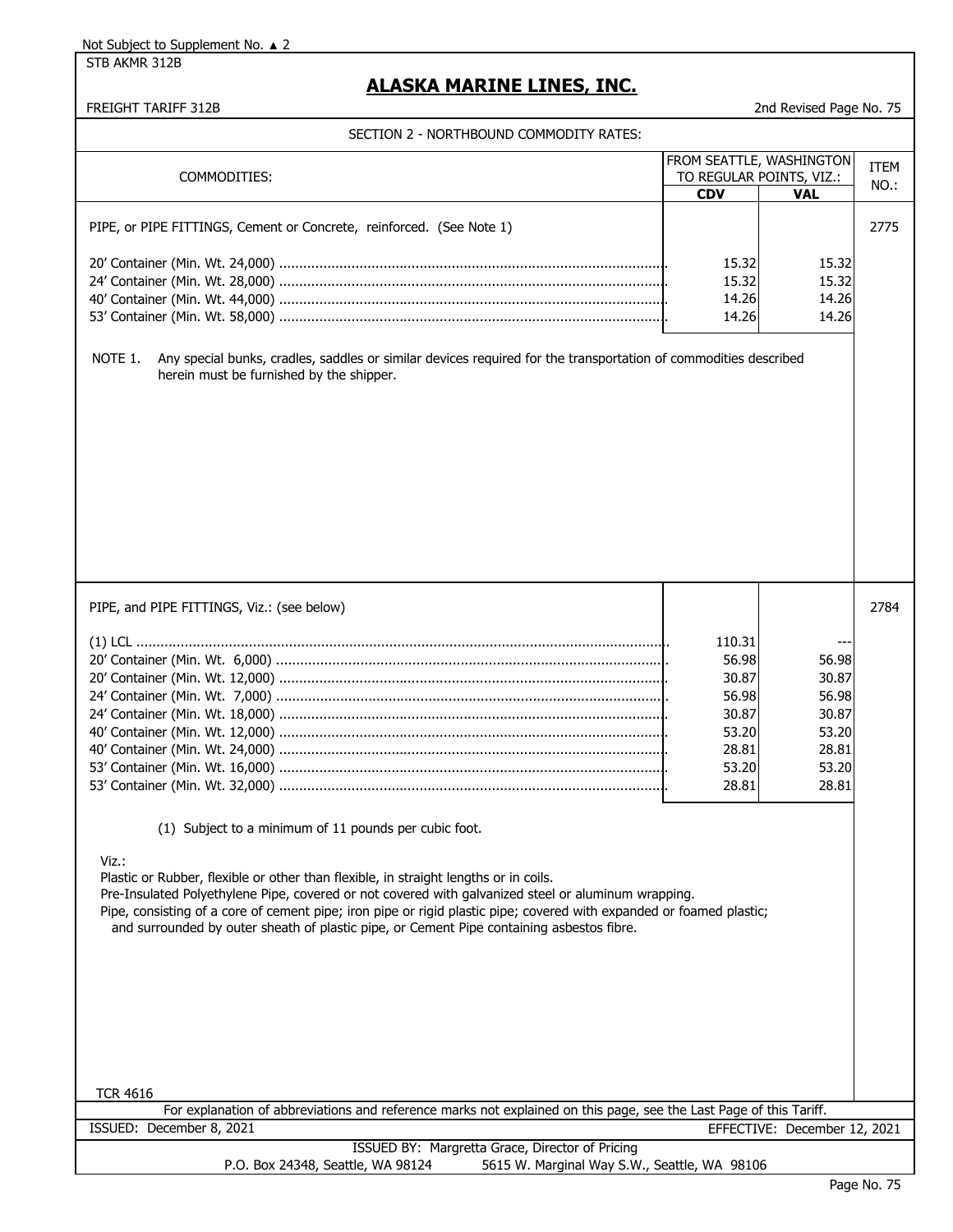STB AKMR 312B

### **ALASKA MARINE LINES, INC.**

FREIGHT TARIFF 312B 2nd Revised Page No. 76

SECTION 2 - NORTHBOUND COMMODITY RATES:

| COMMODITIES:                                                |            | <b>FROM SEATTLE, WASHINGTON</b><br>TO REGULAR POINTS, VIZ.: |      |
|-------------------------------------------------------------|------------|-------------------------------------------------------------|------|
|                                                             | <b>CDV</b> | <b>VAL</b>                                                  | NO.: |
| PLASTICS or PLASTIC ARTICLES, Viz. (see below) (see Note 1) |            |                                                             | 2791 |
|                                                             | 300.36     |                                                             |      |
|                                                             | 145.41     | 145.41                                                      |      |
|                                                             | 145.41     | 145.41                                                      |      |
|                                                             | 123.61     | 123.61                                                      |      |
|                                                             | 123.61     | 123.61                                                      |      |

Viz.:

Insulating Boards;

Forms or Shapes, cellular, expanded or foamed, NOS; Polystyrene, expended; Urethane (polyurethane) foamed

NOTE 1. Rates also apply on commodities named when faced on one or both sides with felt; felt paper, building or roofing; paper, plain or fiberglass impregnated or metal foil.

TCR 4616

For explanation of abbreviations and reference marks not explained on this page, see the Last Page of this Tariff. ISSUED: December 8, 2021 EFFECTIVE: December 12, 2021

ISSUED BY: Margretta Grace, Director of Pricing P.O. Box 24348, Seattle, WA 98124 5615 W. Marginal Way S.W., Seattle, WA 98106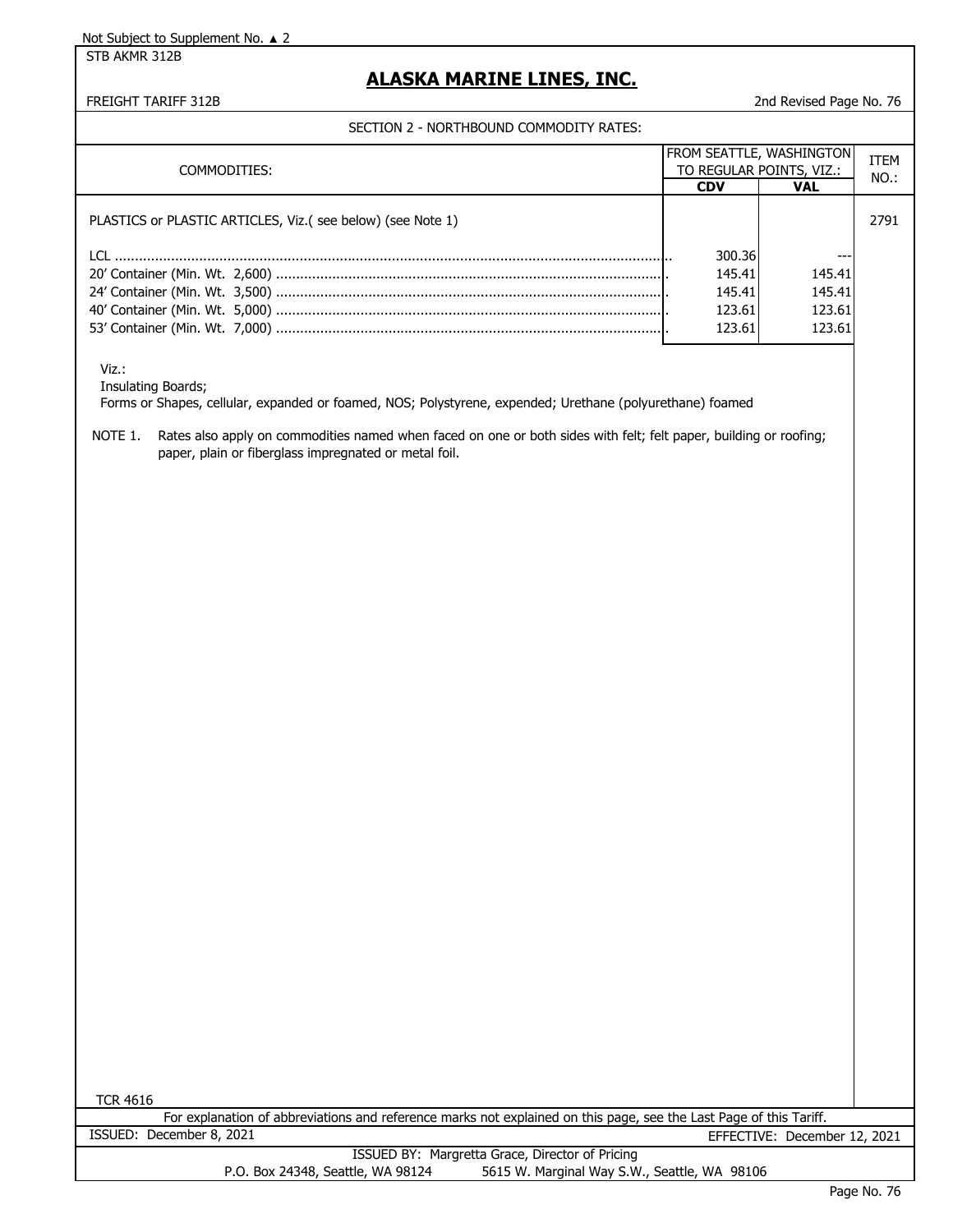STB AKMR 312B

## **ALASKA MARINE LINES, INC.**

| SECTION 2 - NORTHBOUND COMMODITY RATES:                                                                                                                                                                            |                                                                    |                                                      |                 |
|--------------------------------------------------------------------------------------------------------------------------------------------------------------------------------------------------------------------|--------------------------------------------------------------------|------------------------------------------------------|-----------------|
| COMMODITIES:                                                                                                                                                                                                       | FROM SEATTLE, WASHINGTON<br>TO REGULAR POINTS, VIZ.:<br><b>CDV</b> | <b>VAL</b>                                           | ITEM<br>$NO.$ : |
| PLUMBER'S GOODS, as described under the heading "Plumbers' Goods" in the NMFC.<br>(1) Subject to a minimum of 9 pounds per cubic foot.<br>For application of container load rates, see Item 2126.<br>NOTE 1.       | 95.09                                                              |                                                      | 2798            |
|                                                                                                                                                                                                                    |                                                                    |                                                      |                 |
| PRINTED MATTER, Viz. (See Below):<br>Viz.:<br>Books, NOI, NMFC Items 161630 and 161560<br>Calendars<br>Catalogs, NMFC Item 48501<br>Directories, NMFC Item 161930<br>Magazines or Periodicals<br>Newspaper Inserts | 84.64<br>25.44<br>25.44<br>23.85<br>23.85                          | $- -$<br>25.44<br>25.44<br>23.85<br>23.85            | 2804            |
| PALLETS, Wooden, SU, Applies to pallets consigned to a Seafood Processor<br>NOTE 1.<br>Rates are in dollars and cents per container.<br><b>TCR 4616</b>                                                            | \$2,099.00<br>\$2,419.00<br>\$4,057.00<br>\$4,869.00               | \$2,245.00<br>\$2,587.00<br>\$4,341.00<br>\$5,209.00 | 2810            |
| For explanation of abbreviations and reference marks not explained on this page, see the Last Page of this Tariff.<br>ISSUED: December 8, 2021                                                                     |                                                                    | EFFECTIVE: December 12, 2021                         |                 |
| ISSUED BY: Margretta Grace, Director of Pricing<br>P.O. Box 24348, Seattle, WA 98124<br>5615 W. Marginal Way S.W., Seattle, WA 98106                                                                               |                                                                    |                                                      |                 |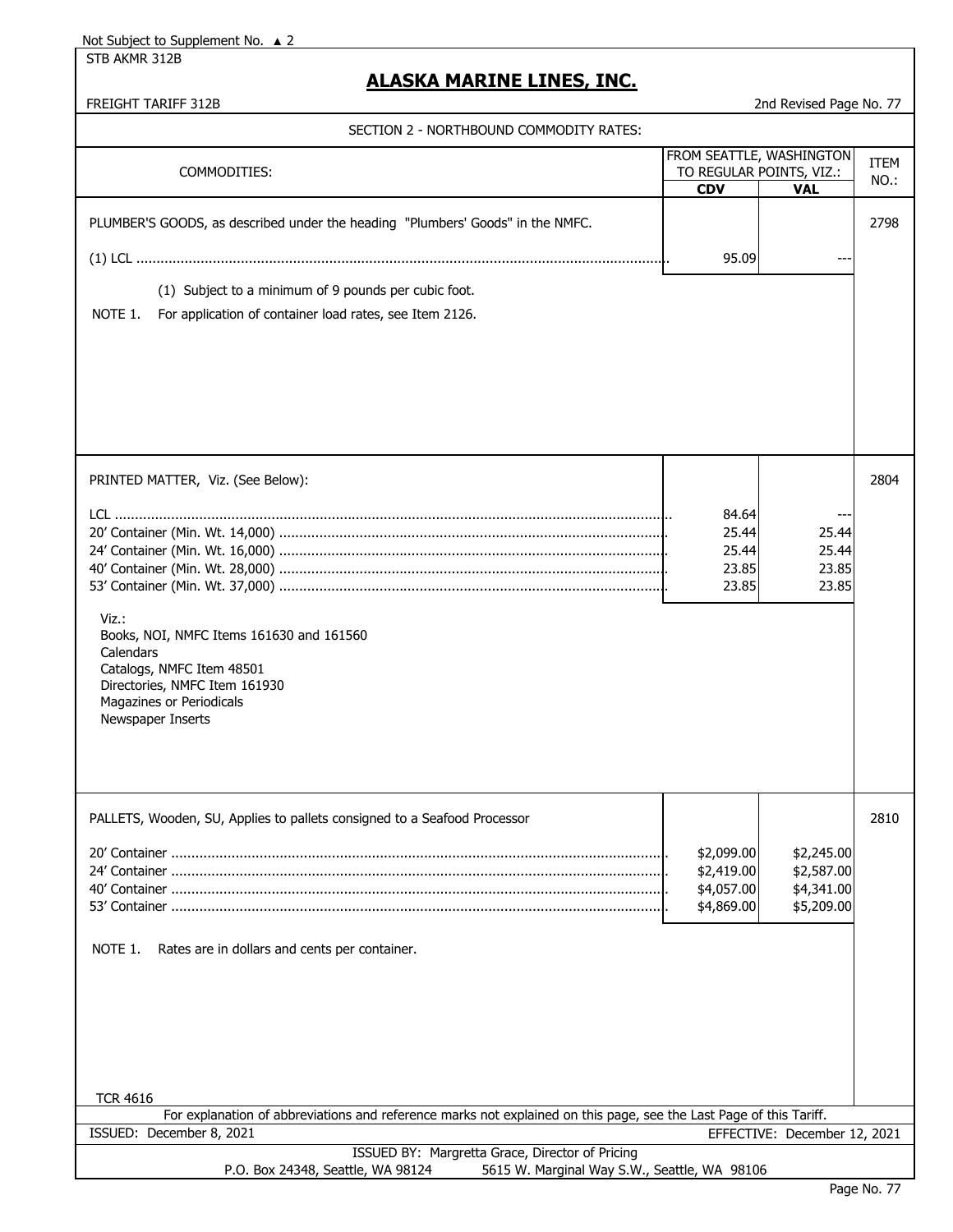STB AKMR 312B

# **ALASKA MARINE LINES, INC.**

| COMMODITIES:                                                                                                                                                                                                                                                                                                                                                                                                                                                                                                                                | FROM SEATTLE, WASHINGTON<br><b>CDV</b>                               | TO REGULAR POINTS, VIZ.:<br><b>VAL</b>                    | <b>ITEM</b><br>NO.: |
|---------------------------------------------------------------------------------------------------------------------------------------------------------------------------------------------------------------------------------------------------------------------------------------------------------------------------------------------------------------------------------------------------------------------------------------------------------------------------------------------------------------------------------------------|----------------------------------------------------------------------|-----------------------------------------------------------|---------------------|
| RAFTERS, ARCHES, TRUSSES, JOISTS, BEAMS, Viz. (See Below):<br>Viz.:<br>Joists, manufactured of wood and metal combined.<br>Arches, Rafters, Trusses manufactured of wood or wood and metal combined.<br>Glu Laminated Beams, in curved forms laminated or built up.<br>Rate also applies to hardware necessary for the assembly of articles shown, not to exceed 10% of the weight of<br>NOTE 1.<br>the articles named.                                                                                                                     | 92.93<br>23.23<br>18.49<br>23.23<br>18.49<br>20.34<br>20.34          | 23.23<br>18.49<br>23.23<br>18.49<br>20.34<br>20.34        | 2812                |
| ROOFING or SIDING MATERIALS as described in Item 1031. (See Notes 1 and 2)<br>NOTE 1. With containerload shipments of articles named, there may be included metal fasteners, tin roofing caps, nails,<br>metal or other strips, or mop yarn, not to exceed ten (10%) percent of the weight of the articles named in<br>Item 1031.<br>NOTE 2.<br>If requested in advance, rates named herein include protective covering and strapping, when shipment is loaded to<br>Carrier's platforms. Bill of Lading to be so noted.<br><b>TCR 4616</b> | 72.43<br>65.84<br>15.17<br>14.61<br>15.17<br>14.61<br>14.61<br>14.61 | ---<br>15.17<br>14.61<br>15.17<br>14.61<br>14.61<br>14.61 | 2826                |
| For explanation of abbreviations and reference marks not explained on this page, see the Last Page of this Tariff.<br>EFFECTIVE: December 12, 2021                                                                                                                                                                                                                                                                                                                                                                                          |                                                                      |                                                           |                     |
| ISSUED: December 8, 2021<br>ISSUED BY: Margretta Grace, Director of Pricing                                                                                                                                                                                                                                                                                                                                                                                                                                                                 |                                                                      |                                                           |                     |
| P.O. Box 24348, Seattle, WA 98124<br>5615 W. Marginal Way S.W., Seattle, WA 98106                                                                                                                                                                                                                                                                                                                                                                                                                                                           |                                                                      |                                                           |                     |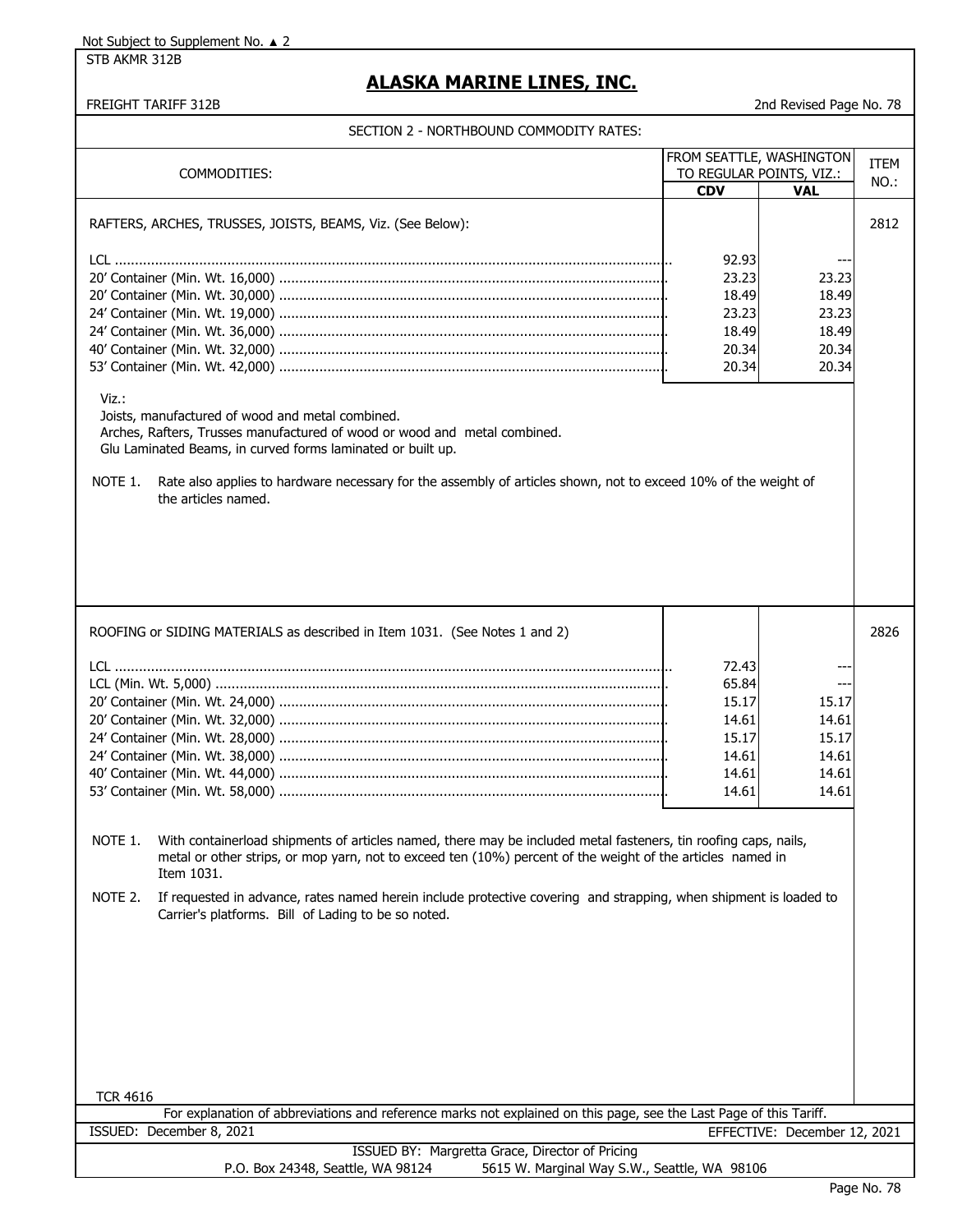STB AKMR 312B

# **ALASKA MARINE LINES, INC.**

### FREIGHT TARIFF 312B 2nd Revised Page No. 79

|                                                                                                                                                                                                                         |            | FROM SEATTLE, WASHINGTON     | <b>ITEM</b> |
|-------------------------------------------------------------------------------------------------------------------------------------------------------------------------------------------------------------------------|------------|------------------------------|-------------|
| COMMODITIES:                                                                                                                                                                                                            |            | TO REGULAR POINTS, VIZ.:     | NO.:        |
|                                                                                                                                                                                                                         | <b>CDV</b> | <b>VAL</b>                   |             |
| SALT, for use in seafood processing. (See Note 1)                                                                                                                                                                       |            |                              | 2845        |
|                                                                                                                                                                                                                         |            |                              |             |
|                                                                                                                                                                                                                         | 61.96      |                              |             |
|                                                                                                                                                                                                                         | 24.73      | 28.20                        |             |
|                                                                                                                                                                                                                         | 18.43      | 21.03                        |             |
|                                                                                                                                                                                                                         | 24.73      | 28.20                        |             |
|                                                                                                                                                                                                                         |            | 21.03                        |             |
|                                                                                                                                                                                                                         | 18.43      |                              |             |
|                                                                                                                                                                                                                         | 18.43      | 21.03                        |             |
|                                                                                                                                                                                                                         | 18.43      | 21.03                        |             |
| NOTE 1.<br>Rate applies only when shipment is consigned to a seafood processing plant, and is used in the processing of<br>seafood which is for human consumption.                                                      |            |                              |             |
| SEAFOOD PROCESSING PLANT EQUIPMENT and SUPPLIES, NOS, in straight or mixed<br>shipments, defined as such materials or supplies which are used in connection with<br>operation/maintenance of Seafood Processing Plants. |            |                              | 2850        |
|                                                                                                                                                                                                                         | 51.18      | 58.15                        |             |
|                                                                                                                                                                                                                         | 48.09      | 54.66                        |             |
|                                                                                                                                                                                                                         | 38.24      | 43.47                        |             |
|                                                                                                                                                                                                                         |            | 32.56                        |             |
|                                                                                                                                                                                                                         |            | 26.07                        |             |
|                                                                                                                                                                                                                         | 51.18      | 58.15                        |             |
|                                                                                                                                                                                                                         | 48.09      | 54.66                        |             |
|                                                                                                                                                                                                                         | 38.24      | 43.47                        |             |
|                                                                                                                                                                                                                         |            | 32.56                        |             |
|                                                                                                                                                                                                                         | $---$      | 26.07                        |             |
|                                                                                                                                                                                                                         | 51.18      | 58.15                        |             |
|                                                                                                                                                                                                                         | 48.09      | 54.66                        |             |
|                                                                                                                                                                                                                         | 38.24      | 43.47                        |             |
|                                                                                                                                                                                                                         |            | 32.56                        |             |
|                                                                                                                                                                                                                         | 51.18      | 58.15                        |             |
|                                                                                                                                                                                                                         | 48.09      | 54.66                        |             |
|                                                                                                                                                                                                                         | 38.24      | 43.47                        |             |
|                                                                                                                                                                                                                         |            | 32.56                        |             |
| NOTE 1.<br>Rate will not apply on household goods, personal effects, foodstuffs, vehicles, or shipments in bulk.                                                                                                        |            |                              |             |
| <b>TCR 4616</b>                                                                                                                                                                                                         |            |                              |             |
| For explanation of abbreviations and reference marks not explained on this page, see the Last Page of this Tariff.<br>ISSUED: December 8, 2021                                                                          |            | EFFECTIVE: December 12, 2021 |             |
| ISSUED BY: Margretta Grace, Director of Pricing                                                                                                                                                                         |            |                              |             |
| P.O. Box 24348, Seattle, WA 98124<br>5615 W. Marginal Way S.W., Seattle, WA 98106                                                                                                                                       |            |                              |             |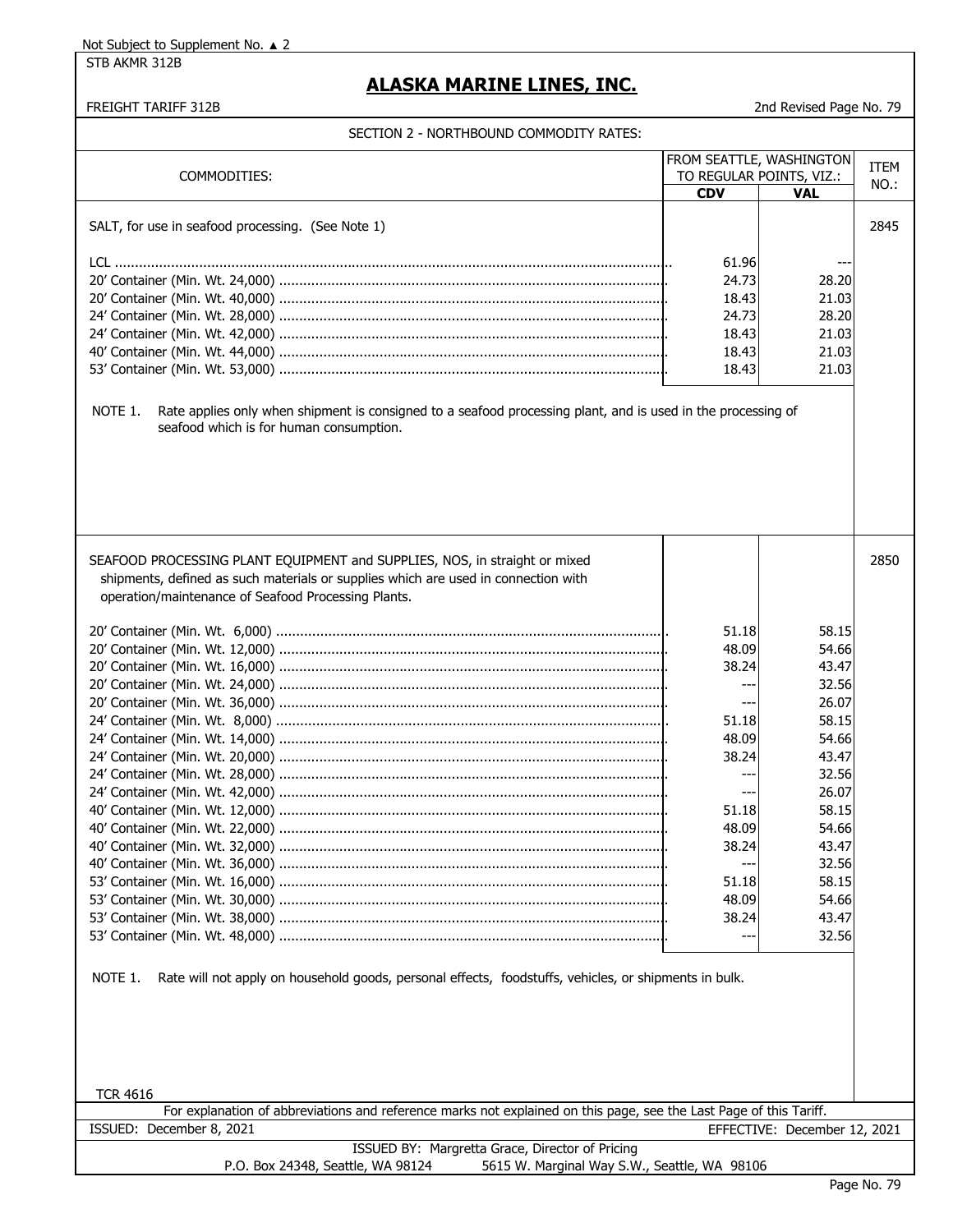#### STB AKMR 312B

## **ALASKA MARINE LINES, INC.**

#### FREIGHT TARIFF 312B 2nd Revised Page No. 80

| COMMODITIES:                                                                                                                                                                                                                                                                      | FROM SEATTLE, WASHINGTON<br>TO REGULAR POINTS, VIZ.:<br><b>CDV</b><br>VAL     |                                                                      | <b>ITEM</b><br>NO.: |  |
|-----------------------------------------------------------------------------------------------------------------------------------------------------------------------------------------------------------------------------------------------------------------------------------|-------------------------------------------------------------------------------|----------------------------------------------------------------------|---------------------|--|
| SLABS, Building or Roofing, reinforced concrete, with or without glass insertions and with or<br>without corkboard, fiberboard or plasterboard insulation;<br>BEAMS, CHANNELS, DOUBLE TEES, GIRDERS, JOISTS, POLES, PILING, Structural, metal<br>reinforced concrete (See Note 1) |                                                                               |                                                                      | 2868                |  |
| Rates will also apply on slabs which contain plastic insulation, which is an integral part of slab composition.<br>NOTE 1.                                                                                                                                                        | 67.65<br>22.36<br>16.82<br>22.36<br>16.82<br>22.36<br>16.82<br>22.36<br>16.82 | 25.49<br>19.19<br>25.49<br>19.19<br>25.49<br>19.19<br>25.49<br>19.19 |                     |  |
|                                                                                                                                                                                                                                                                                   |                                                                               |                                                                      |                     |  |
| TANKS, Iron or Steel, Plastic, Empty, NOS<br><b>TCR 4616</b>                                                                                                                                                                                                                      | 148.54<br>24.02<br>22.09<br>21.62<br>14.19<br>15.97                           | 164.60<br>26.67<br>24.48<br>24.04<br>15.78<br>17.73                  | 2901                |  |
| For explanation of abbreviations and reference marks not explained on this page, see the Last Page of this Tariff.<br>ISSUED: December 8, 2021                                                                                                                                    |                                                                               | EFFECTIVE: December 12, 2021                                         |                     |  |
| ISSUED BY: Margretta Grace, Director of Pricing<br>P.O. Box 24348, Seattle, WA 98124<br>5615 W. Marginal Way S.W., Seattle, WA 98106                                                                                                                                              |                                                                               |                                                                      |                     |  |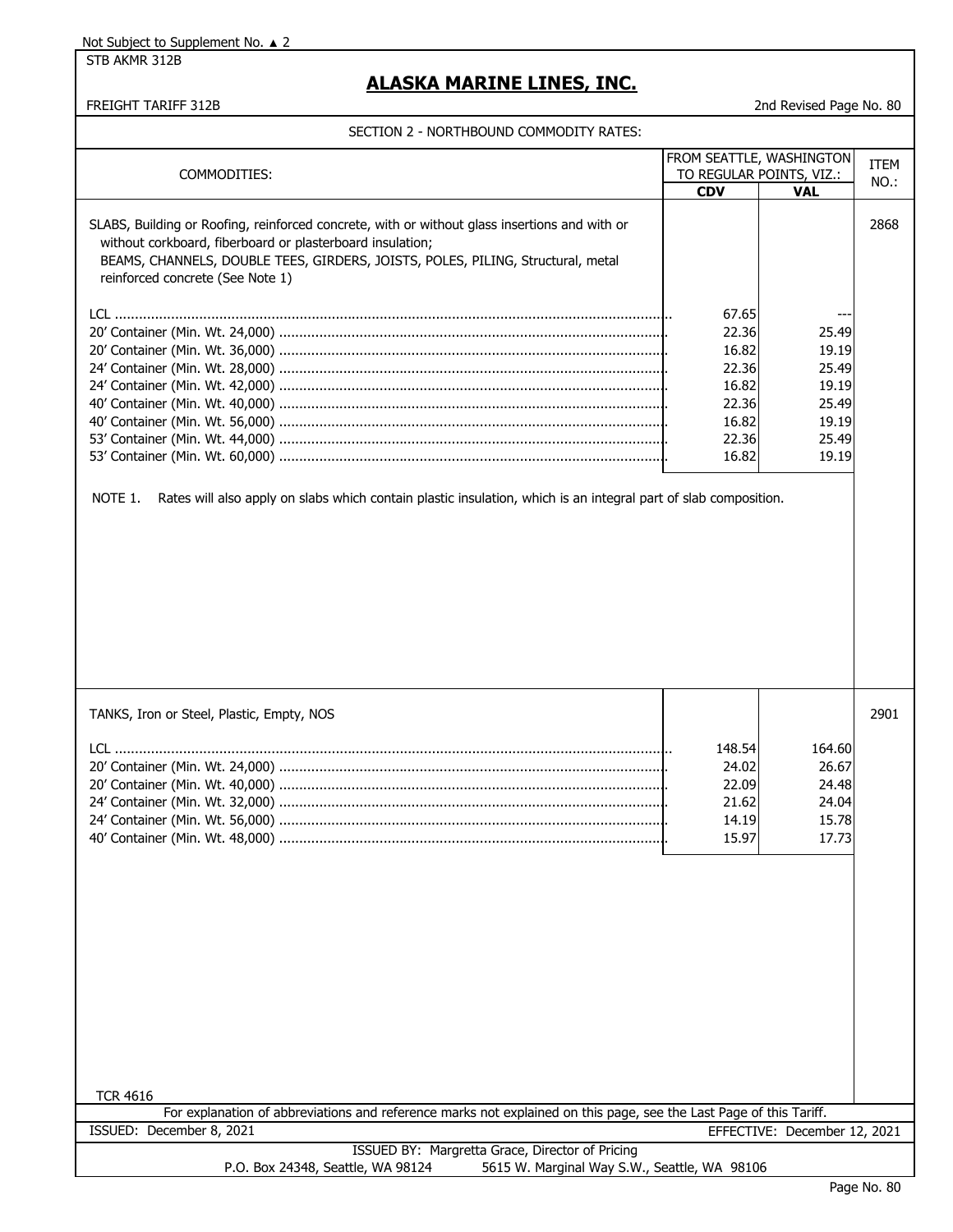STB AKMR 312B

# **ALASKA MARINE LINES, INC.**

#### FREIGHT TARIFF 312B 2nd Revised Page No. 81

|                                                                                                                                                                                                                                                                                                                                                                                   | FROM SEATTLE, WASHINGTON |                              | <b>ITEM</b> |  |
|-----------------------------------------------------------------------------------------------------------------------------------------------------------------------------------------------------------------------------------------------------------------------------------------------------------------------------------------------------------------------------------|--------------------------|------------------------------|-------------|--|
| COMMODITIES:                                                                                                                                                                                                                                                                                                                                                                      | TO REGULAR POINTS, VIZ.: |                              | NO.:        |  |
|                                                                                                                                                                                                                                                                                                                                                                                   | <b>CDV</b>               | <b>VAL</b>                   |             |  |
| TILE or HARDWOOD, FLOORING, Viz.: (See Below)                                                                                                                                                                                                                                                                                                                                     |                          |                              | 2902        |  |
|                                                                                                                                                                                                                                                                                                                                                                                   |                          |                              |             |  |
|                                                                                                                                                                                                                                                                                                                                                                                   | 74.52                    |                              |             |  |
|                                                                                                                                                                                                                                                                                                                                                                                   | 38.66                    |                              |             |  |
|                                                                                                                                                                                                                                                                                                                                                                                   | 31.31                    | ---                          |             |  |
|                                                                                                                                                                                                                                                                                                                                                                                   | 13.07                    | 13.07                        |             |  |
|                                                                                                                                                                                                                                                                                                                                                                                   | 11.34<br>12.84           | 11.34<br>12.84               |             |  |
|                                                                                                                                                                                                                                                                                                                                                                                   | 11.07                    | 11.07                        |             |  |
|                                                                                                                                                                                                                                                                                                                                                                                   | 12.29                    | 12.29                        |             |  |
|                                                                                                                                                                                                                                                                                                                                                                                   | 11.10                    | 11.10                        |             |  |
|                                                                                                                                                                                                                                                                                                                                                                                   |                          |                              |             |  |
| Viz.:<br>Ceramic, Clay, Earthenware, Vinyl, Laminate, Plank, Asphalt, Composition NOI, with density<br>exceeding 35 lbs. per cubic foot, in cartons, boxes, packages, or crates, palletized.<br>As described in: Items 37860, 182355, 182510 and 182600 of the NMFC. (See Note 1)<br>NOTE 1.<br>Does not apply to Rolled Flooring goods. See Item 2266.                           |                          |                              |             |  |
| TIRES, BATTERIES and OTHER ARTICLES Viz.: (See Below)                                                                                                                                                                                                                                                                                                                             |                          |                              | 2903        |  |
|                                                                                                                                                                                                                                                                                                                                                                                   | 84.64                    |                              |             |  |
|                                                                                                                                                                                                                                                                                                                                                                                   | 75.10                    |                              |             |  |
|                                                                                                                                                                                                                                                                                                                                                                                   | 68.83                    |                              |             |  |
|                                                                                                                                                                                                                                                                                                                                                                                   | 19.48                    | 19.48                        |             |  |
|                                                                                                                                                                                                                                                                                                                                                                                   | 19.48                    | 19.48                        |             |  |
|                                                                                                                                                                                                                                                                                                                                                                                   | 14.98                    | 14.98                        |             |  |
|                                                                                                                                                                                                                                                                                                                                                                                   | 14.98                    | 14.98                        |             |  |
| Viz.:<br>Batteries, electric storage, with or without one hydrometer syringe in each separate shipping package and including<br>necessary quantity of electrolyte corrosive battery fluid to equip batteries, either in the same or separate containers;<br>Rubber Tires, Rubber Tire Boots, Flaps, Patches, Tubes (not inflated), Reliners, Shoes, or Treads.<br><b>TCR 4616</b> |                          |                              |             |  |
| For explanation of abbreviations and reference marks not explained on this page, see the Last Page of this Tariff.                                                                                                                                                                                                                                                                |                          |                              |             |  |
| ISSUED: December 8, 2021                                                                                                                                                                                                                                                                                                                                                          |                          | EFFECTIVE: December 12, 2021 |             |  |
| ISSUED BY: Margretta Grace, Director of Pricing<br>P.O. Box 24348, Seattle, WA 98124<br>5615 W. Marginal Way S.W., Seattle, WA 98106                                                                                                                                                                                                                                              |                          |                              |             |  |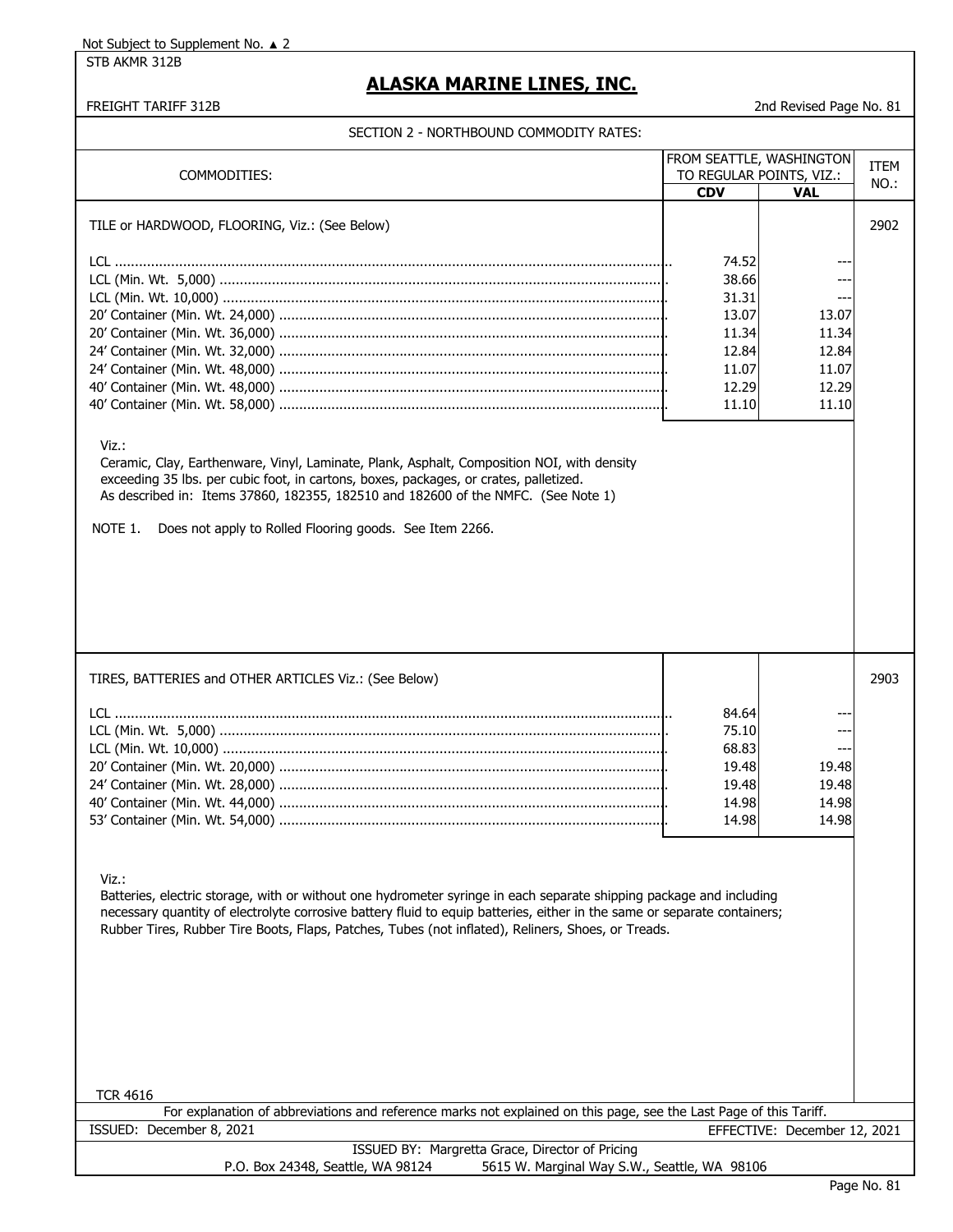STB AKMR 312B

# **ALASKA MARINE LINES, INC.**

FREIGHT TARIFF 312B 2nd Revised Page No. 82

|                                                                                                                                                                                                                                                                                                                                                                                                                                                                                                                                                                                                                                                            |                                                                                                                                                                                                                       |            | FROM SEATTLE, WASHINGTON     |                     |
|------------------------------------------------------------------------------------------------------------------------------------------------------------------------------------------------------------------------------------------------------------------------------------------------------------------------------------------------------------------------------------------------------------------------------------------------------------------------------------------------------------------------------------------------------------------------------------------------------------------------------------------------------------|-----------------------------------------------------------------------------------------------------------------------------------------------------------------------------------------------------------------------|------------|------------------------------|---------------------|
|                                                                                                                                                                                                                                                                                                                                                                                                                                                                                                                                                                                                                                                            | COMMODITIES:                                                                                                                                                                                                          |            | TO REGULAR POINTS, VIZ.:     | <b>ITEM</b><br>NO.: |
|                                                                                                                                                                                                                                                                                                                                                                                                                                                                                                                                                                                                                                                            |                                                                                                                                                                                                                       | <b>CDV</b> | <b>VAL</b>                   |                     |
|                                                                                                                                                                                                                                                                                                                                                                                                                                                                                                                                                                                                                                                            | TRAILERS, VACATION, Designed to be drawn by means of all ball and socket hitch and/or<br>passenger auto-mobile, SU (See Notes 1 through 7)                                                                            |            |                              | 2906                |
|                                                                                                                                                                                                                                                                                                                                                                                                                                                                                                                                                                                                                                                            |                                                                                                                                                                                                                       | \$34.12    | \$34.12                      |                     |
| NOTE 1.                                                                                                                                                                                                                                                                                                                                                                                                                                                                                                                                                                                                                                                    | Rates are in dollars and cents per square foot for overall length including hitch and bumper.                                                                                                                         |            |                              |                     |
| NOTE 2.                                                                                                                                                                                                                                                                                                                                                                                                                                                                                                                                                                                                                                                    | Rates apply between Carrier's terminals only.                                                                                                                                                                         |            |                              |                     |
| NOTE 3.                                                                                                                                                                                                                                                                                                                                                                                                                                                                                                                                                                                                                                                    | Items 340, 342, 568 Paragraphs $(1)$ and $(2)$ ; and 750 do not apply.                                                                                                                                                |            |                              |                     |
| NOTE 4.                                                                                                                                                                                                                                                                                                                                                                                                                                                                                                                                                                                                                                                    | Trailers may contain shipments of household goods or personal effects as described in Item 560, subject to a<br>released value not exceeding \$.10 per pound, per article inclusive in the above rate.                |            |                              |                     |
| NOTE 5.                                                                                                                                                                                                                                                                                                                                                                                                                                                                                                                                                                                                                                                    | Shipper must declare the weight of household goods and/or personal effects on the bill of lading. Household goods<br>and/or personal effects will be considered as shipper load and count, and accepted to all items. |            |                              |                     |
| NOTE 6.                                                                                                                                                                                                                                                                                                                                                                                                                                                                                                                                                                                                                                                    | Units exceeding 53' OAL or 8'6" in width will be rated in Item 2121.                                                                                                                                                  |            |                              |                     |
| NOTE 7.<br>Carrier will not be liable for mechanical, frame or structural deficiencies, unless caused through it's negligence.<br>Carrier is not liable for damage to frame or structure caused by overloading of contents, loaded inside the unit, nor<br>external or internal panel damage or items connected thereto, as a result of the units bowing or twisting due to the<br>insufficient structural integrity. Carrier will not be liable for the improper stowage of any contents within the unit<br>and Carrier may require all contents be withdrawn and loaded into containers with charges for the account of the<br>party paying the freight. |                                                                                                                                                                                                                       |            |                              |                     |
| The Carrier reserves the right to purchase the unit, if damaged at a price not to exceed the declared value at the<br>time of acceptance, in lieu of repairing said unit. If no value is declared, Carrier's maximum liability for unit is<br>\$5,000.00.                                                                                                                                                                                                                                                                                                                                                                                                  |                                                                                                                                                                                                                       |            |                              |                     |
| All windows, doors and external accessories must be protected with plywood or similar substantial material prior to<br>receipt at Alaska Marine Lines, Inc. dock. Carrier will not be responsible for damage to unprotected windows, doors<br>and external accessories. All external awnings must be removed prior to receipt at Alaska Marine Lines, Inc. dock.<br>Carrier will not be responsible for damage to awnings which are not removed prior to shipment. Carrier will not be<br>responsible for any damage caused by wind, weather or acts of God.                                                                                               |                                                                                                                                                                                                                       |            |                              |                     |
|                                                                                                                                                                                                                                                                                                                                                                                                                                                                                                                                                                                                                                                            |                                                                                                                                                                                                                       |            |                              |                     |
|                                                                                                                                                                                                                                                                                                                                                                                                                                                                                                                                                                                                                                                            |                                                                                                                                                                                                                       |            |                              |                     |
|                                                                                                                                                                                                                                                                                                                                                                                                                                                                                                                                                                                                                                                            |                                                                                                                                                                                                                       |            |                              |                     |
| <b>TCR 4616</b>                                                                                                                                                                                                                                                                                                                                                                                                                                                                                                                                                                                                                                            |                                                                                                                                                                                                                       |            |                              |                     |
|                                                                                                                                                                                                                                                                                                                                                                                                                                                                                                                                                                                                                                                            | For explanation of abbreviations and reference marks not explained on this page, see the Last Page of this Tariff.<br>ISSUED: December 8, 2021                                                                        |            | EFFECTIVE: December 12, 2021 |                     |
|                                                                                                                                                                                                                                                                                                                                                                                                                                                                                                                                                                                                                                                            | ISSUED BY: Margretta Grace, Director of Pricing                                                                                                                                                                       |            |                              |                     |
| P.O. Box 24348, Seattle, WA 98124<br>5615 W. Marginal Way S.W., Seattle, WA 98106                                                                                                                                                                                                                                                                                                                                                                                                                                                                                                                                                                          |                                                                                                                                                                                                                       |            |                              | $Dao M0$ 22         |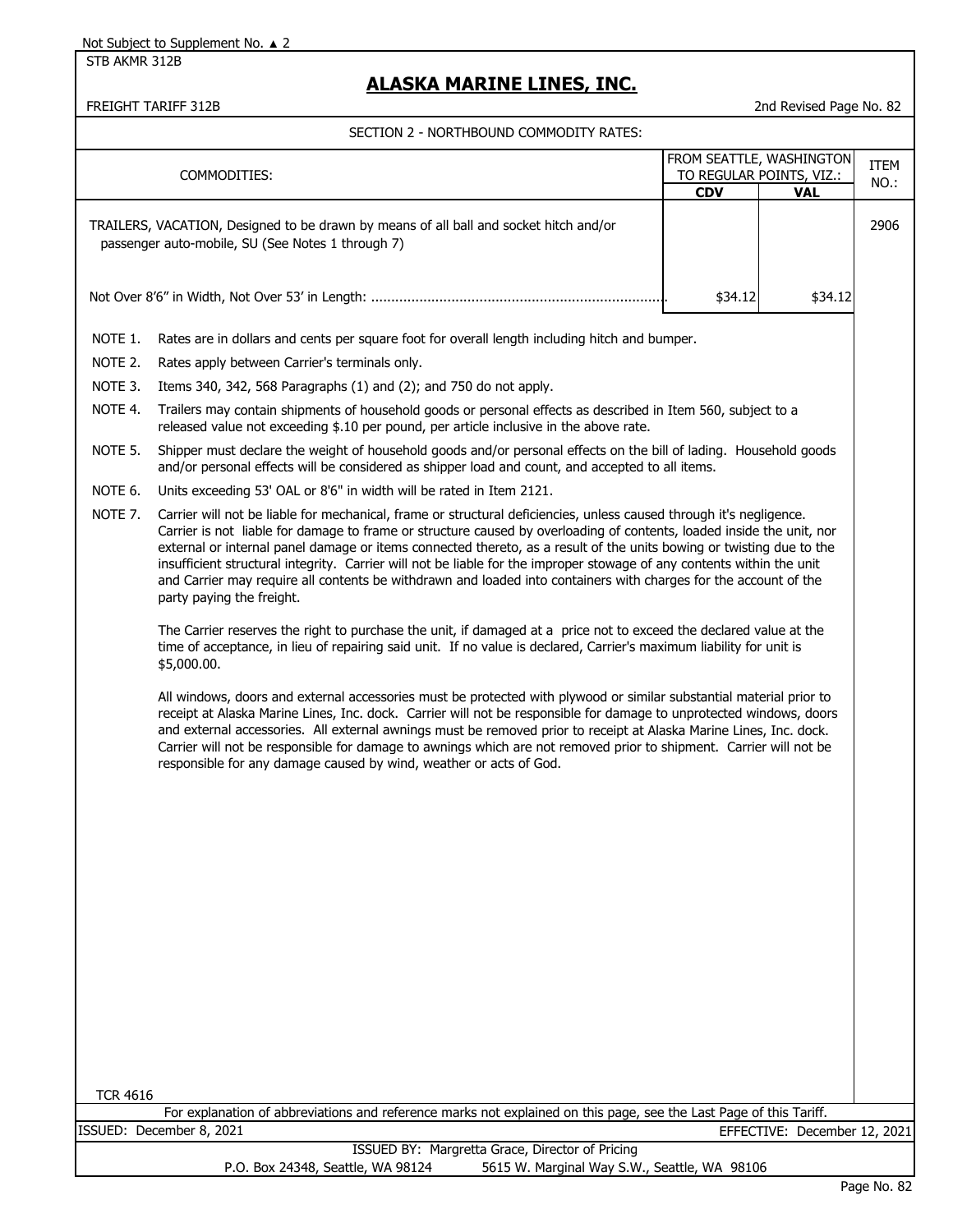STB AKMR 312B

## **ALASKA MARINE LINES, INC.**

FREIGHT TARIFF 312B 2nd Revised Page No. 83

| COMMODITIES:                                                                                                                                                            | <b>CDV</b>            | FROM SEATTLE, WASHINGTON<br>TO REGULAR POINTS, VIZ.:<br><b>VAL</b> | <b>ITEM</b><br>NO.: |
|-------------------------------------------------------------------------------------------------------------------------------------------------------------------------|-----------------------|--------------------------------------------------------------------|---------------------|
| TRAILERS, Semi, Freight, designed to be drawn by means of a fifth wheel, pintle or ball hitch,<br>Viz.: (See Notes 1 through 6)                                         |                       |                                                                    | 2910                |
| Empty, not with any lading or cargo                                                                                                                                     |                       |                                                                    |                     |
|                                                                                                                                                                         | \$28.81<br>\$2,864.00 | \$35.65<br>\$3,259.00                                              |                     |
|                                                                                                                                                                         | \$4,000.00            | \$4,958.00                                                         |                     |
|                                                                                                                                                                         | \$5,442.00            | \$6,911.00                                                         |                     |
| Loaded, with a lading not exceeding 30,000 pounds gross.                                                                                                                |                       |                                                                    |                     |
|                                                                                                                                                                         | \$36.12<br>\$3,508.00 | \$44.55<br>\$3,862.00                                              |                     |
|                                                                                                                                                                         | \$5,014.00            | \$6,094.00                                                         |                     |
|                                                                                                                                                                         | \$6,875.00            | \$8,535.00                                                         |                     |
| Viz.:<br><b>Bottom Dump</b><br>End Dump<br>Tank<br>Utility<br>Flatbed<br>Lowbed<br>Van                                                                                  |                       |                                                                    |                     |
| NOTE 1.<br>Items 340, 342, 568 Paragraph (A) and (C) and 750 do not apply.                                                                                              |                       |                                                                    |                     |
| NOTE 2.<br>Rates apply between Carrier's terminals only.                                                                                                                |                       |                                                                    |                     |
| NOTE 3.<br>Rates are in dollars and cents per square foot, subject to minimum charge. All measurements are for overall<br>dimensions which include tongues and hitches. |                       |                                                                    |                     |
| Flatbed trailers, stacked and secured by the shipper, will be rated as a single unit, based on the overall length of<br>NOTE 4.<br>the stack of trailers.               |                       |                                                                    |                     |
| NOTE 5.<br>Utility trailers are defined as not exceeding 20 ft in length, and are drawn by ball and hitch.                                                              |                       |                                                                    |                     |
| NOTE 6.<br>Trailers will move on a space available basis.                                                                                                               |                       |                                                                    |                     |
|                                                                                                                                                                         |                       |                                                                    |                     |
|                                                                                                                                                                         |                       |                                                                    |                     |
|                                                                                                                                                                         |                       |                                                                    |                     |
|                                                                                                                                                                         |                       |                                                                    |                     |
|                                                                                                                                                                         |                       |                                                                    |                     |
|                                                                                                                                                                         |                       |                                                                    |                     |
|                                                                                                                                                                         |                       |                                                                    |                     |
|                                                                                                                                                                         |                       |                                                                    |                     |
|                                                                                                                                                                         |                       |                                                                    |                     |
|                                                                                                                                                                         |                       |                                                                    |                     |
|                                                                                                                                                                         |                       |                                                                    |                     |
| <b>TCR 4616</b>                                                                                                                                                         |                       |                                                                    |                     |
| For explanation of abbreviations and reference marks not explained on this page, see the Last Page of this Tariff.                                                      |                       |                                                                    |                     |
| ISSUED: December 8, 2021                                                                                                                                                |                       | EFFECTIVE: December 12, 2021                                       |                     |
| ISSUED BY: Margretta Grace, Director of Pricing<br>P.O. Box 24348, Seattle, WA 98124<br>5615 W. Marginal Way S.W., Seattle, WA 98106                                    |                       |                                                                    |                     |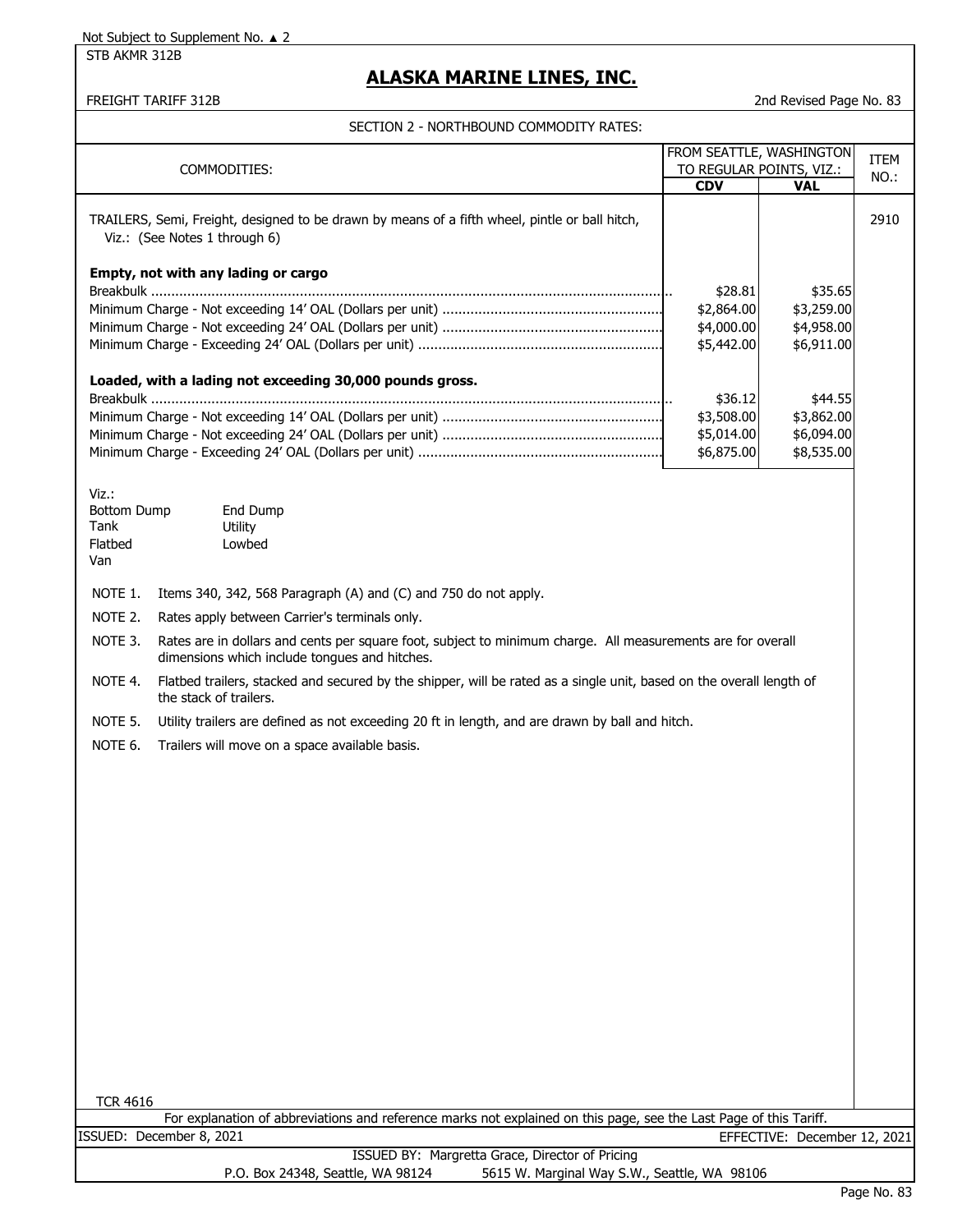STB AKMR 312B

## **ALASKA MARINE LINES, INC.**

| SECTION 2 - NORTHBOUND COMMODITY RATES:                                                                                                                                                                                                    |                |                                                                    |                     |
|--------------------------------------------------------------------------------------------------------------------------------------------------------------------------------------------------------------------------------------------|----------------|--------------------------------------------------------------------|---------------------|
| COMMODITIES:                                                                                                                                                                                                                               | <b>CDV</b>     | FROM SEATTLE, WASHINGTON<br>TO REGULAR POINTS, VIZ.:<br><b>VAL</b> | <b>ITEM</b><br>NO.: |
| VEHICLES AND OTHER ARTICLES, NEW Viz.: Vehicles, Motorcycles or motorbikes, two or three<br>wheeler. Vehicles, multi-terrain. Jet skis. Snow mobiles, with skis or runners detached,<br>without windshields or, with windshields detached. |                |                                                                    | 2930                |
|                                                                                                                                                                                                                                            | 87.17<br>76.75 |                                                                    |                     |
| NOTE 1.<br>New articles must be boxed or crated, and packaged sufficiently for shipment. Shipper must supply straps for<br>securing unboxed or uncrated articles.                                                                          |                |                                                                    |                     |
| TRAILERS, with or without vehicles as described in Item 2930. (See Notes)                                                                                                                                                                  | 87.17<br>76.75 |                                                                    | 2932                |
| NOTE 1.<br>Rate is shown in dollars and cents per one hundred pounds, subject to the Minimum Charge per linear foot.<br>NOTE 2.<br>Rate is between carriers terminals.                                                                     | 92.87          |                                                                    |                     |
|                                                                                                                                                                                                                                            |                |                                                                    |                     |
|                                                                                                                                                                                                                                            |                |                                                                    |                     |
|                                                                                                                                                                                                                                            |                |                                                                    |                     |
|                                                                                                                                                                                                                                            |                |                                                                    |                     |
|                                                                                                                                                                                                                                            |                |                                                                    |                     |
| <b>TCR 4616</b><br>For explanation of abbreviations and reference marks not explained on this page, see the Last Page of this Tariff.                                                                                                      |                |                                                                    |                     |
| ISSUED: December 8, 2021                                                                                                                                                                                                                   |                | EFFECTIVE: December 12, 2021                                       |                     |
| ISSUED BY: Margretta Grace, Director of Pricing<br>P.O. Box 24348, Seattle, WA 98124<br>5615 W. Marginal Way S.W., Seattle, WA 98106                                                                                                       |                |                                                                    |                     |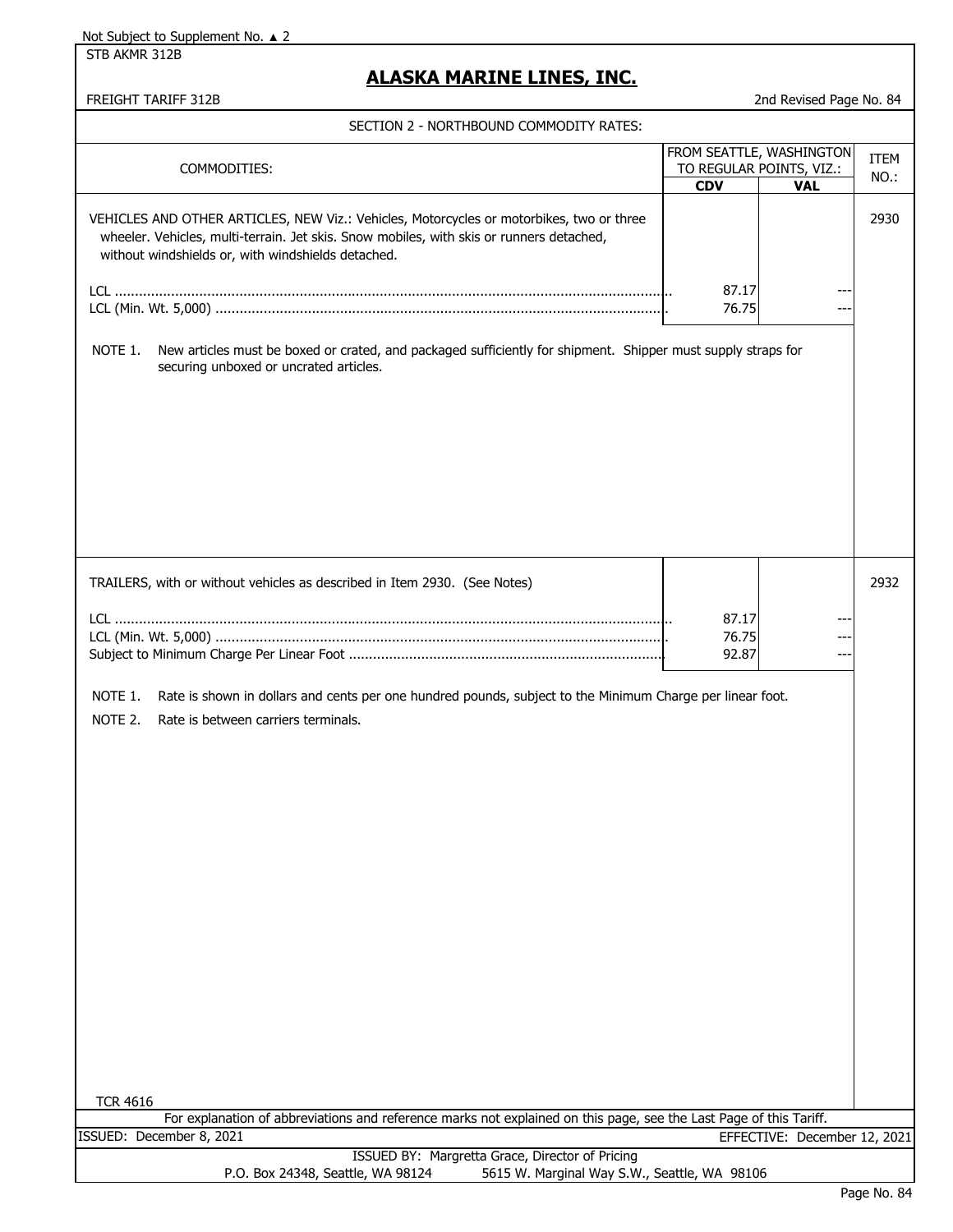STB AKMR 312B

## **ALASKA MARINE LINES, INC.**

FREIGHT TARIFF 312B **Accord 2013** 4th Revised Page No. 85

|                 | COMMODITIES:                                                                                                                                                                                                                                                    | FROM SEATTLE, WASHINGTON<br>TO REGULAR POINTS, VIZ.:<br><b>CDV</b> | <b>VAL</b>                   | <b>ITEM</b><br>NO.: |
|-----------------|-----------------------------------------------------------------------------------------------------------------------------------------------------------------------------------------------------------------------------------------------------------------|--------------------------------------------------------------------|------------------------------|---------------------|
|                 | VEHICLES, Self-Propelled, SU, Viz.: Ambulances, Buses, Fire Apparatus, Freight truck tractors,<br>Motor Homes, Trucks with permanently affixed attachments, Vehicles, Motor, NOS (exceeding<br>7' OAH and/or 7 1/2" OAW and/or 22' OAL) (See Notes 1 through 6) |                                                                    |                              | 2945                |
|                 |                                                                                                                                                                                                                                                                 | 28.65<br>22.57                                                     | 38.45<br>29.79               |                     |
| NOTE 1.         | Provisions of Items 340, 342, 568 Paragraphs (A), (1) (Overlength), and (3) (Overheight), 645 Paragraph (C), and<br>750 do not apply.                                                                                                                           |                                                                    |                              |                     |
| NOTE 2.         | Rates are between Carrier's terminals.                                                                                                                                                                                                                          |                                                                    |                              |                     |
| NOTE 3.         | Vehicles may not exceed the Gross Vehicle Weight Rating (GVWR) as specified by the manufacturer.<br>For complete auto and vehicle loading specifications, see STB AKMR 100, series, Rule 355.                                                                   |                                                                    |                              |                     |
| NOTE 4.         | The gross vehicle weight, including any freight, will determine the appropriate rate level. Shipper must declare<br>weight of any freight on the bill of lading. Freight will be considered as shipper load and count and accepted to all<br>items.             |                                                                    |                              |                     |
| NOTE 5.         | Vehicles not suitable for general highway use shall be rated under Item 2686 or 2690.                                                                                                                                                                           |                                                                    |                              |                     |
| NOTE 6.         | If through no fault of carrier, vehicle is inoperable and/or if vehicle is received containing more than 1/4 tank of fuel,<br>charges as shown in AKMR 100, series, Item 987 will be assessed.                                                                  |                                                                    |                              |                     |
|                 |                                                                                                                                                                                                                                                                 |                                                                    |                              |                     |
|                 |                                                                                                                                                                                                                                                                 |                                                                    |                              |                     |
|                 |                                                                                                                                                                                                                                                                 |                                                                    |                              |                     |
| <b>TCR 4616</b> |                                                                                                                                                                                                                                                                 |                                                                    |                              |                     |
|                 | For explanation of abbreviations and reference marks not explained on this page, see the Last Page of this Tariff.<br>ISSUED: December 8, 2021                                                                                                                  |                                                                    |                              |                     |
|                 | ISSUED BY: Margretta Grace, Director of Pricing                                                                                                                                                                                                                 |                                                                    | EFFECTIVE: December 12, 2021 |                     |
|                 | P.O. Box 24348, Seattle, WA 98124<br>5615 W. Marginal Way S.W., Seattle, WA 98106                                                                                                                                                                               |                                                                    |                              |                     |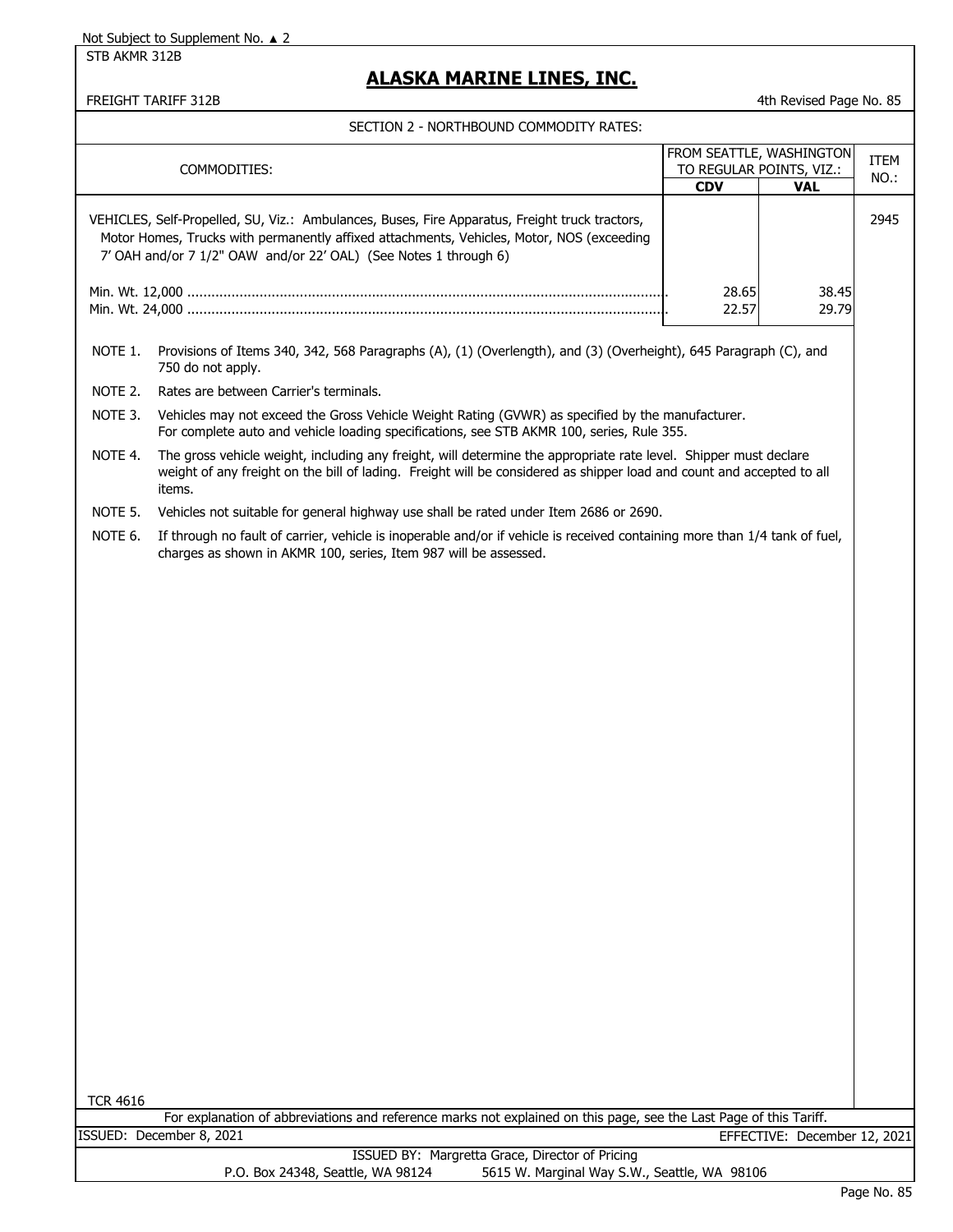STB AKMR 312B

## **ALASKA MARINE LINES, INC.**

### FREIGHT TARIFF 312B **Accord 2013** 4th Revised Page No. 86

|                 | COMMODITIES:                                                                                                                                                                                              | <b>CDV</b>                             | FROM SEATTLE, WASHINGTON<br>TO REGULAR POINTS, VIZ.:<br><b>VAL</b> | <b>ITEM</b><br>NO.: |
|-----------------|-----------------------------------------------------------------------------------------------------------------------------------------------------------------------------------------------------------|----------------------------------------|--------------------------------------------------------------------|---------------------|
|                 | VEHICLES, MOTOR, Viz.: Passenger Automobiles, Trucks or Pickup (with or without camper or<br>canopy attached), Vans. (See Notes 1 through 7)                                                              |                                        |                                                                    | 2959                |
|                 |                                                                                                                                                                                                           | \$1,761.00<br>\$2,688.00<br>\$3,581.00 | \$2,695.00<br>\$3,367.00<br>\$4,498.00                             |                     |
| NOTE 1.         | Items 340, 342 and 750 do not apply.                                                                                                                                                                      |                                        |                                                                    |                     |
| NOTE 2.         | Rates are in dollars and cents per vehicle.                                                                                                                                                               |                                        |                                                                    |                     |
| NOTE 3.         | Rates apply only between Carrier's terminals.                                                                                                                                                             |                                        |                                                                    |                     |
| NOTE 4.         | Autos may not exceed the Gross Vehicle Weight Rating (GVWR) as specified by the manufacturer. For complete<br>auto and vehicle loading specifications, see STB AKMR 100, series, Rule 355.                |                                        |                                                                    |                     |
| NOTE 5.         | The following articles may NOT be shipped under the provisions of this Item: Hazardous Materials, Items of<br>Extraordinary Value, Goods shipped for sale or speculation, or Firearms.                    |                                        |                                                                    |                     |
| NOTE 6.         | If through no fault of carrier, vehicle is inoperable and/or if vehicle is received containing more than 1/4 tank of fuel,<br>charges as shown in AKMR 100, series, Item 987 will be assessed.            |                                        |                                                                    |                     |
| NOTE 7.         | Carrier has the option to load vehicles to closed containers, platforms, or loose to the barge. Carrier will not be<br>liable for any damage due to weather - viz: water, ice, salt, wind, or act of God. |                                        |                                                                    |                     |
|                 |                                                                                                                                                                                                           |                                        |                                                                    |                     |
|                 |                                                                                                                                                                                                           |                                        |                                                                    |                     |
|                 |                                                                                                                                                                                                           |                                        |                                                                    |                     |
|                 |                                                                                                                                                                                                           |                                        |                                                                    |                     |
|                 |                                                                                                                                                                                                           |                                        |                                                                    |                     |
|                 |                                                                                                                                                                                                           |                                        |                                                                    |                     |
|                 |                                                                                                                                                                                                           |                                        |                                                                    |                     |
|                 |                                                                                                                                                                                                           |                                        |                                                                    |                     |
|                 |                                                                                                                                                                                                           |                                        |                                                                    |                     |
|                 |                                                                                                                                                                                                           |                                        |                                                                    |                     |
|                 |                                                                                                                                                                                                           |                                        |                                                                    |                     |
|                 |                                                                                                                                                                                                           |                                        |                                                                    |                     |
|                 |                                                                                                                                                                                                           |                                        |                                                                    |                     |
|                 |                                                                                                                                                                                                           |                                        |                                                                    |                     |
|                 |                                                                                                                                                                                                           |                                        |                                                                    |                     |
| <b>TCR 4616</b> |                                                                                                                                                                                                           |                                        |                                                                    |                     |
|                 | For explanation of abbreviations and reference marks not explained on this page, see the Last Page of this Tariff.                                                                                        |                                        |                                                                    |                     |
|                 | ISSUED: December 8, 2021<br>ISSUED BY: Margretta Grace, Director of Pricing                                                                                                                               |                                        | EFFECTIVE: December 12, 2021                                       |                     |
|                 | P.O. Box 24348, Seattle, WA 98124<br>5615 W. Marginal Way S.W., Seattle, WA 98106                                                                                                                         |                                        |                                                                    |                     |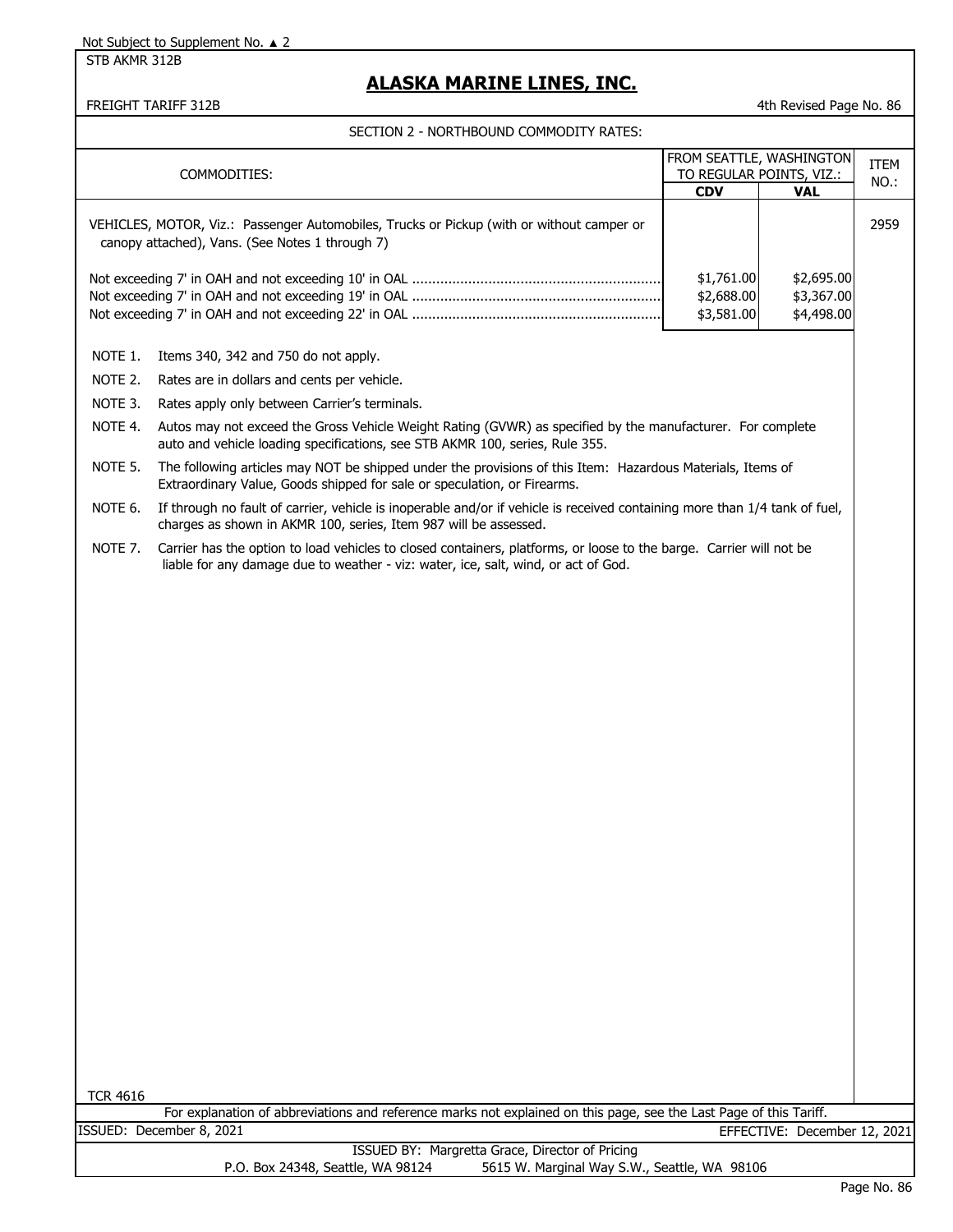STB AKMR 312B

## **ALASKA MARINE LINES, INC.**

#### FREIGHT TARIFF 312B 2nd Revised Page No. 87

| FROM SEATTLE, WASHINGTON                                                                                                                  |                                                                                        |                                                             | <b>ITEM</b> |
|-------------------------------------------------------------------------------------------------------------------------------------------|----------------------------------------------------------------------------------------|-------------------------------------------------------------|-------------|
| COMMODITIES:                                                                                                                              | TO REGULAR POINTS, VIZ.:                                                               |                                                             | NO.:        |
|                                                                                                                                           | <b>CDV</b>                                                                             | <b>VAL</b>                                                  |             |
| WALLBOARD, Viz.: Gypsumboard or Plasterboard (fiberboard, felt or fiber and plaster<br>combined) faced or unfaced, with vinyl or plastic. | 61.28<br>47.96<br>40.01<br>15.01<br>13.75<br>12.29<br>15.01<br>13.75<br>12.29<br>12.29 | 15.01<br>13.75<br>12.29<br>15.01<br>13.75<br>12.29<br>12.29 | 2966        |
| WALLBOARD or CEILING TILE, Acoustical; SOUND DEADENING BOARD, in solid flat sheets, as<br>described in Item 1033.                         | 82.58<br>15.01<br>13.75<br>15.01<br>13.75<br>13.75                                     | 15.01<br>13.75<br>15.01<br>13.75<br>13.75                   | 2973        |
| <b>TCR 4616</b>                                                                                                                           |                                                                                        |                                                             |             |
| For explanation of abbreviations and reference marks not explained on this page, see the Last Page of this Tariff.                        |                                                                                        |                                                             |             |
| ISSUED: December 8, 2021                                                                                                                  |                                                                                        | EFFECTIVE: December 12, 2021                                |             |
| ISSUED BY: Margretta Grace, Director of Pricing<br>P.O. Box 24348, Seattle, WA 98124<br>5615 W. Marginal Way S.W., Seattle, WA 98106      |                                                                                        |                                                             |             |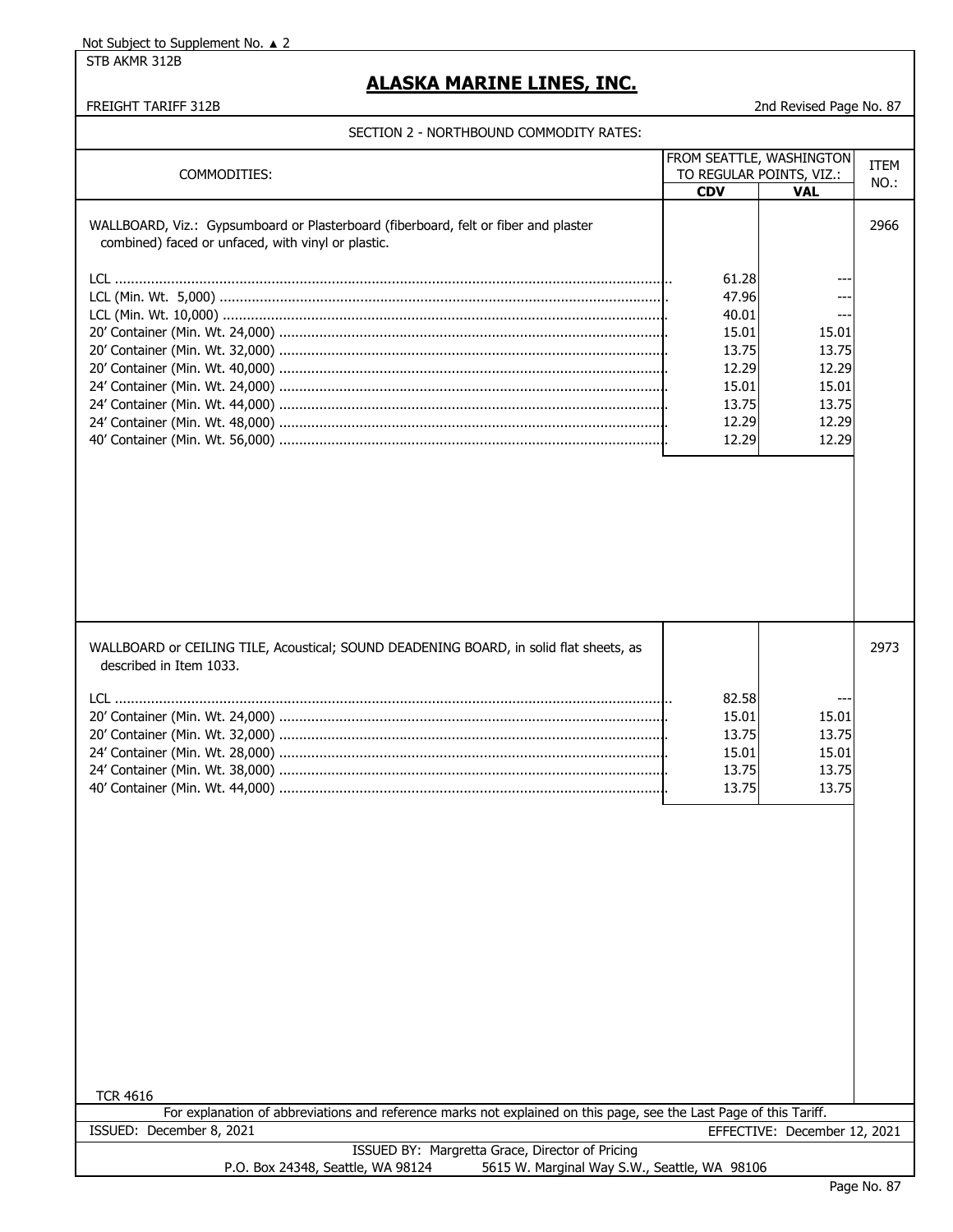# **ALASKA MARINE LINES, INC.**

#### SECTION 3

### NORTHBOUND COMMODITY RATES:

FROM

Seattle, Washington

TO

Points in Alaska

**ON** 

Articles Requiring and Moving in Frozen or Cold-Pack Service

Rates named in this Section include mechanical refrigeration in fully insulated containers necessary to maintain air temperature of 0 degrees or less.

When rates are published in this Section the commodity transported requiring and moving in frozen or coldpack service, as specified from point of origin to point of destination, will apply regardless of rates between the same points over the same routes published in other Sections. Except where specifically provided, rates in this Section will not apply in connection with Item 645.

NOTE: Except as otherwise noted, Items referred to in Rate Items, not found in this Tariff, are in Tariff STB AKMR 100.

| For explanation of abbreviations and reference marks, see the last page of this tariff. |  |                         |  |  |
|-----------------------------------------------------------------------------------------|--|-------------------------|--|--|
| ISSUED: June 5, 2020                                                                    |  | EFFECTIVE: June 8, 2020 |  |  |
| ISSUED BY: MARGRETTA GRACE, DIRECTOR OF PRICING                                         |  |                         |  |  |
| P.O. BOX 24348, SEATTLE, WA 98124 5615 W. MARGINAL WAY S.W., SEATTLE, WA 98106          |  |                         |  |  |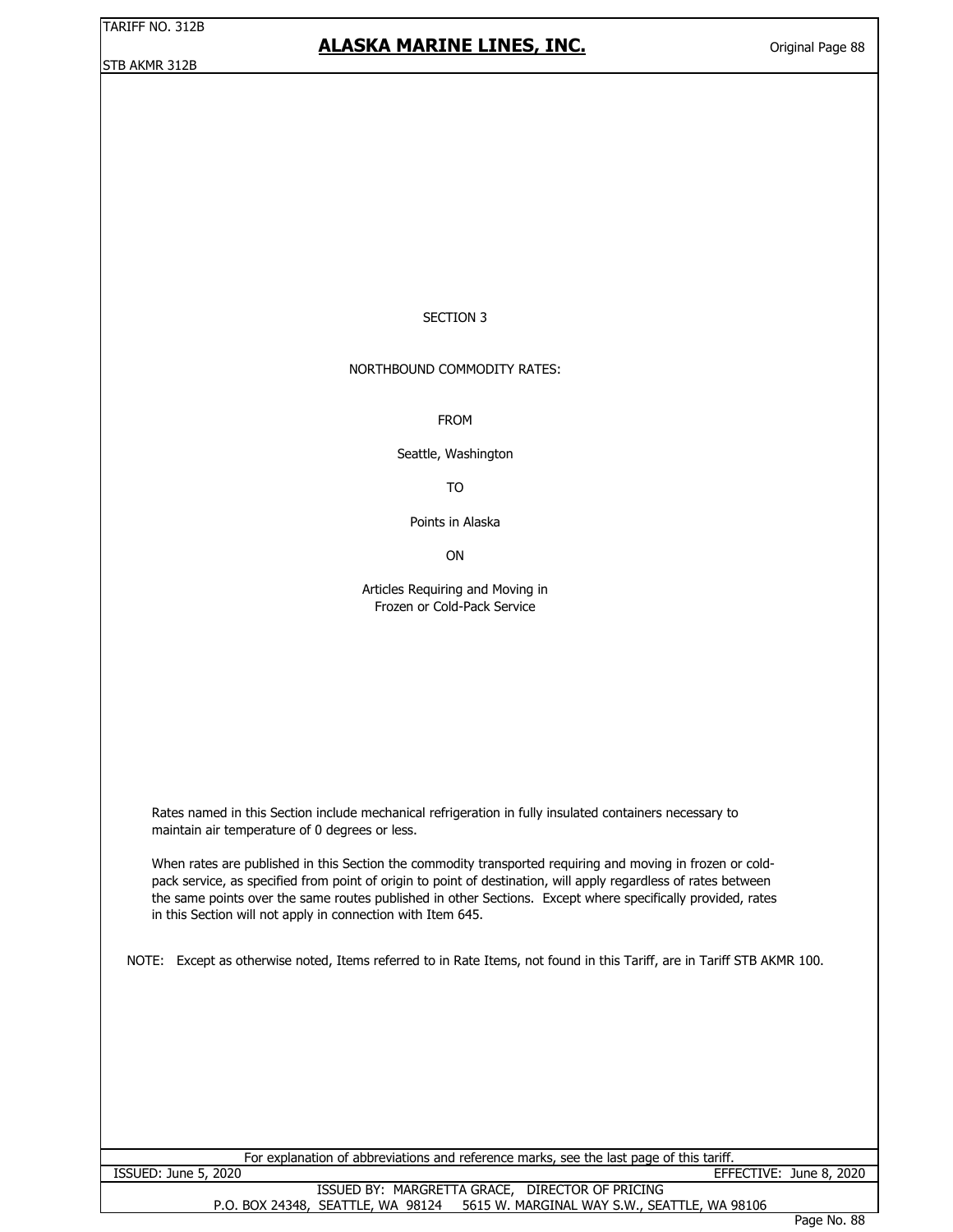STB AKMR 312B

## **ALASKA MARINE LINES, INC.**

FREIGHT TARIFF 312B 2nd Revised Page No. 89

| FROM SEATTLE, WASHINGTON |                                                                                                                                             |                                                                                                                                                                                                                                                 |                                        | <b>ITEM</b>                  |      |
|--------------------------|---------------------------------------------------------------------------------------------------------------------------------------------|-------------------------------------------------------------------------------------------------------------------------------------------------------------------------------------------------------------------------------------------------|----------------------------------------|------------------------------|------|
| COMMODITIES:             |                                                                                                                                             | <b>CDV</b>                                                                                                                                                                                                                                      | TO REGULAR POINTS, VIZ.:<br><b>VAL</b> | NO.:                         |      |
|                          |                                                                                                                                             |                                                                                                                                                                                                                                                 |                                        |                              |      |
|                          | FREIGHT ALL KINDS, Moving in Frozen or Cold Pack Service. NOS, (See Notes 1 through 3)                                                      |                                                                                                                                                                                                                                                 |                                        |                              | 3000 |
|                          |                                                                                                                                             |                                                                                                                                                                                                                                                 | 117.99                                 |                              |      |
|                          |                                                                                                                                             |                                                                                                                                                                                                                                                 | 76.93                                  | ---                          |      |
|                          |                                                                                                                                             |                                                                                                                                                                                                                                                 | 68.82                                  | 70.46                        |      |
|                          |                                                                                                                                             |                                                                                                                                                                                                                                                 | 51.00                                  | 52.10                        |      |
|                          |                                                                                                                                             |                                                                                                                                                                                                                                                 | 40.87                                  | 40.38                        |      |
|                          |                                                                                                                                             |                                                                                                                                                                                                                                                 | 76.93                                  | ---                          |      |
|                          |                                                                                                                                             |                                                                                                                                                                                                                                                 | 68.82                                  | 70.46                        |      |
|                          |                                                                                                                                             |                                                                                                                                                                                                                                                 | 51.00                                  | 52.10                        |      |
|                          |                                                                                                                                             |                                                                                                                                                                                                                                                 | 40.87                                  | 40.38                        |      |
| NOTE 1.                  | Acids, Liquid<br>Ammunition, Explosive Group (14000)<br>Automobiles, passenger or freight<br>Explosives Group (64300)<br>Livestock (111680) | Rates published in this Item will not apply on the following articles as described in the NMFC:<br>Livestock (111680)<br>Poisons, Classes A and B<br>Poultry or Pigeons, Live (161400)<br>Vehicles, self-propelled or other than self-propelled |                                        |                              |      |
| NOTE 2.                  | refrigerated service is required.                                                                                                           | Rates apply to all commodities, NOS, that are placed in refrigerated equipment regardless of whether or not                                                                                                                                     |                                        |                              |      |
| NOTE 3.                  | Item 645 and 882 do not apply.                                                                                                              |                                                                                                                                                                                                                                                 |                                        |                              |      |
|                          |                                                                                                                                             |                                                                                                                                                                                                                                                 |                                        |                              |      |
| <b>TCR 4616</b>          |                                                                                                                                             | For explanation of abbreviations and reference marks not explained on this page, see the Last Page of this Tariff.                                                                                                                              |                                        |                              |      |
|                          | ISSUED: December 8, 2021                                                                                                                    |                                                                                                                                                                                                                                                 |                                        | EFFECTIVE: December 12, 2021 |      |
|                          |                                                                                                                                             | ISSUED BY: Margretta Grace, Director of Pricing                                                                                                                                                                                                 |                                        |                              |      |
|                          | P.O. Box 24348, Seattle, WA 98124                                                                                                           | 5615 W. Marginal Way S.W., Seattle, WA 98106                                                                                                                                                                                                    |                                        |                              |      |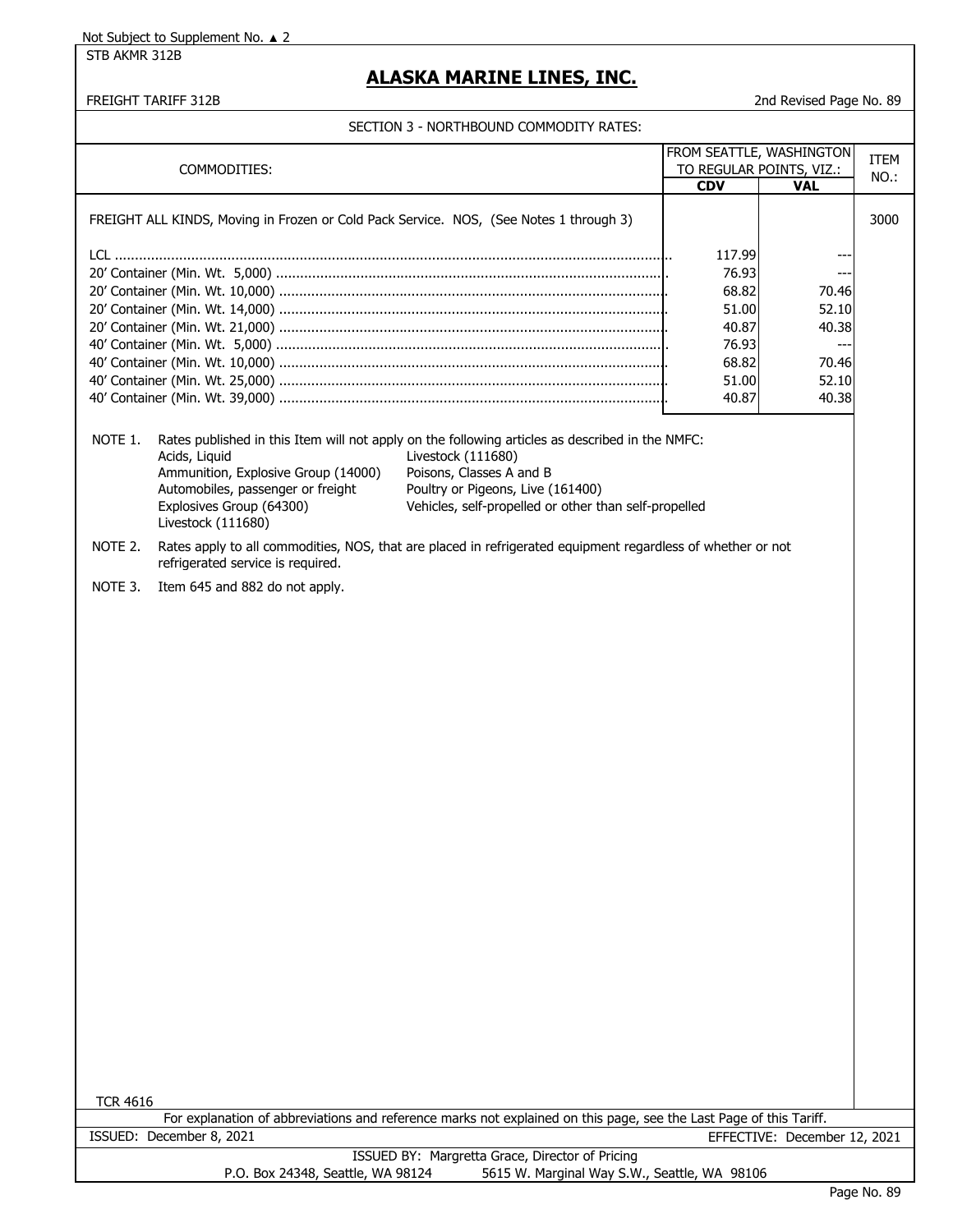STB AKMR 312B

# **ALASKA MARINE LINES, INC.**

### FREIGHT TARIFF 312B 2nd Revised Page No. 90

| COMMODITIES:                                                                                                                                   | FROM SEATTLE, WASHINGTON<br><b>CDV</b> | TO REGULAR POINTS, VIZ.:<br><b>VAL</b> | <b>ITEM</b><br>NO.: |
|------------------------------------------------------------------------------------------------------------------------------------------------|----------------------------------------|----------------------------------------|---------------------|
| FISH BAIT, Viz.: (See Notes 1 through 3) Fish Heads, Fish Tails, Fish, NOS, Herring or<br>Octopus or Squid, frozen in boxes.                   |                                        |                                        | 3050                |
|                                                                                                                                                | 113.29                                 |                                        |                     |
|                                                                                                                                                | 25.43                                  | 35.41                                  |                     |
|                                                                                                                                                | 19.14                                  | 26.65                                  |                     |
|                                                                                                                                                | 17.81                                  | 24.79                                  |                     |
| NOTE 1.<br>Commodity must be in securely taped or strapped boxes.                                                                              |                                        |                                        |                     |
| NOTE 2.<br>Item 645 and 882 do not apply.                                                                                                      |                                        |                                        |                     |
| NOTE 3.<br>Rates apply to items that are not fit for human consumption.                                                                        |                                        |                                        |                     |
|                                                                                                                                                |                                        |                                        |                     |
|                                                                                                                                                |                                        |                                        |                     |
|                                                                                                                                                |                                        |                                        |                     |
|                                                                                                                                                |                                        |                                        |                     |
|                                                                                                                                                |                                        |                                        |                     |
|                                                                                                                                                |                                        |                                        |                     |
|                                                                                                                                                |                                        |                                        |                     |
|                                                                                                                                                |                                        |                                        |                     |
|                                                                                                                                                |                                        |                                        |                     |
|                                                                                                                                                |                                        |                                        |                     |
|                                                                                                                                                |                                        |                                        |                     |
|                                                                                                                                                |                                        |                                        |                     |
|                                                                                                                                                |                                        |                                        |                     |
|                                                                                                                                                |                                        |                                        |                     |
|                                                                                                                                                |                                        |                                        |                     |
|                                                                                                                                                |                                        |                                        |                     |
|                                                                                                                                                |                                        |                                        |                     |
|                                                                                                                                                |                                        |                                        |                     |
|                                                                                                                                                |                                        |                                        |                     |
|                                                                                                                                                |                                        |                                        |                     |
|                                                                                                                                                |                                        |                                        |                     |
|                                                                                                                                                |                                        |                                        |                     |
|                                                                                                                                                |                                        |                                        |                     |
|                                                                                                                                                |                                        |                                        |                     |
|                                                                                                                                                |                                        |                                        |                     |
|                                                                                                                                                |                                        |                                        |                     |
|                                                                                                                                                |                                        |                                        |                     |
|                                                                                                                                                |                                        |                                        |                     |
|                                                                                                                                                |                                        |                                        |                     |
|                                                                                                                                                |                                        |                                        |                     |
|                                                                                                                                                |                                        |                                        |                     |
|                                                                                                                                                |                                        |                                        |                     |
| <b>TCR 4616</b>                                                                                                                                |                                        |                                        |                     |
| For explanation of abbreviations and reference marks not explained on this page, see the Last Page of this Tariff.<br>ISSUED: December 8, 2021 |                                        |                                        |                     |
| ISSUED BY: Margretta Grace, Director of Pricing                                                                                                |                                        | EFFECTIVE: December 12, 2021           |                     |
| P.O. Box 24348, Seattle, WA 98124<br>5615 W. Marginal Way S.W., Seattle, WA 98106                                                              |                                        |                                        |                     |
|                                                                                                                                                |                                        |                                        | Page No. 90         |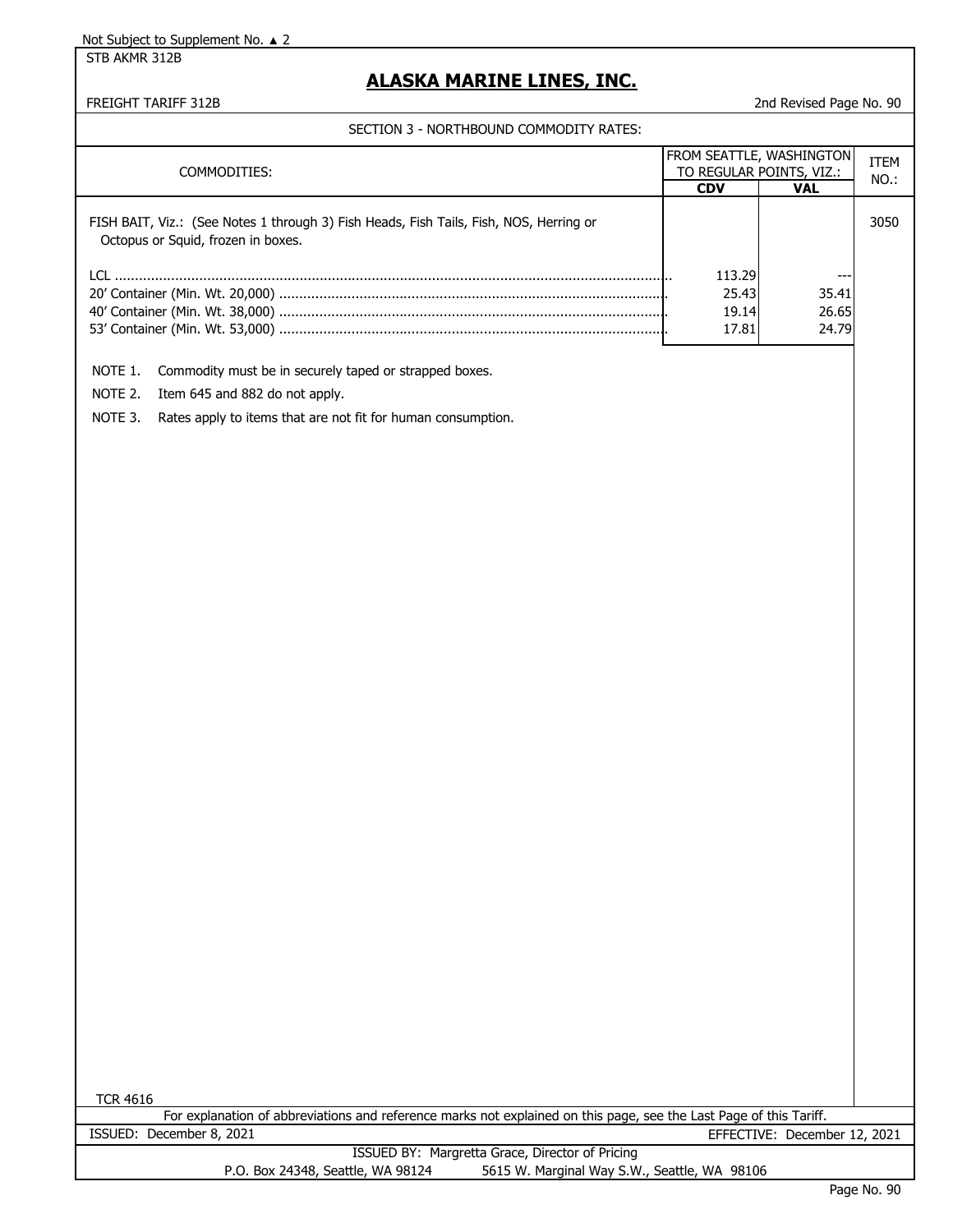### **ALASKA MARINE LINES, INC.**

#### SECTION 4

#### NORTHBOUND COMMODITY RATES:

FROM

Seattle, Washington

TO

Points in Alaska

ON

Articles Requiring and Moving in Refrigerated Temperature Control Service

Rates named in this Section include mechanical temperature protection from heat or cold in fully insulated vehicles necessary for the protection of perishable shipments moving at a temperature above 0 degrees Fahrenheit.

Bill of lading must be annotated that refrigerated temperature control service is required and the required temperature range must be specified thereon.

When rates are published in this Section on the commodity transported requiring and moving in refrigerated temperature control service, as specified from point of origin to point of destination, will apply regardless of rates between the same points, over the same routes, published in other Sections. Except where specifically provided, rates in this Section will not apply in connection with Item 645.

NOTE: Except as otherwise noted, Items referred to in Rate Items, not found in this Tariff, are in Tariff STB

| For explanation of abbreviations and reference marks, see the last page of this tariff. |  |  |  |  |  |  |
|-----------------------------------------------------------------------------------------|--|--|--|--|--|--|
| ISSUED: June 5, 2020<br>EFFECTIVE: June 8, 2020                                         |  |  |  |  |  |  |
| ISSUED BY: MARGRETTA GRACE, DIRECTOR OF PRICING                                         |  |  |  |  |  |  |
| 5615 W. MARGINAL WAY S.W., SEATTLE, WA 98106<br>P.O. BOX 24348, SEATTLE, WA 98124       |  |  |  |  |  |  |
|                                                                                         |  |  |  |  |  |  |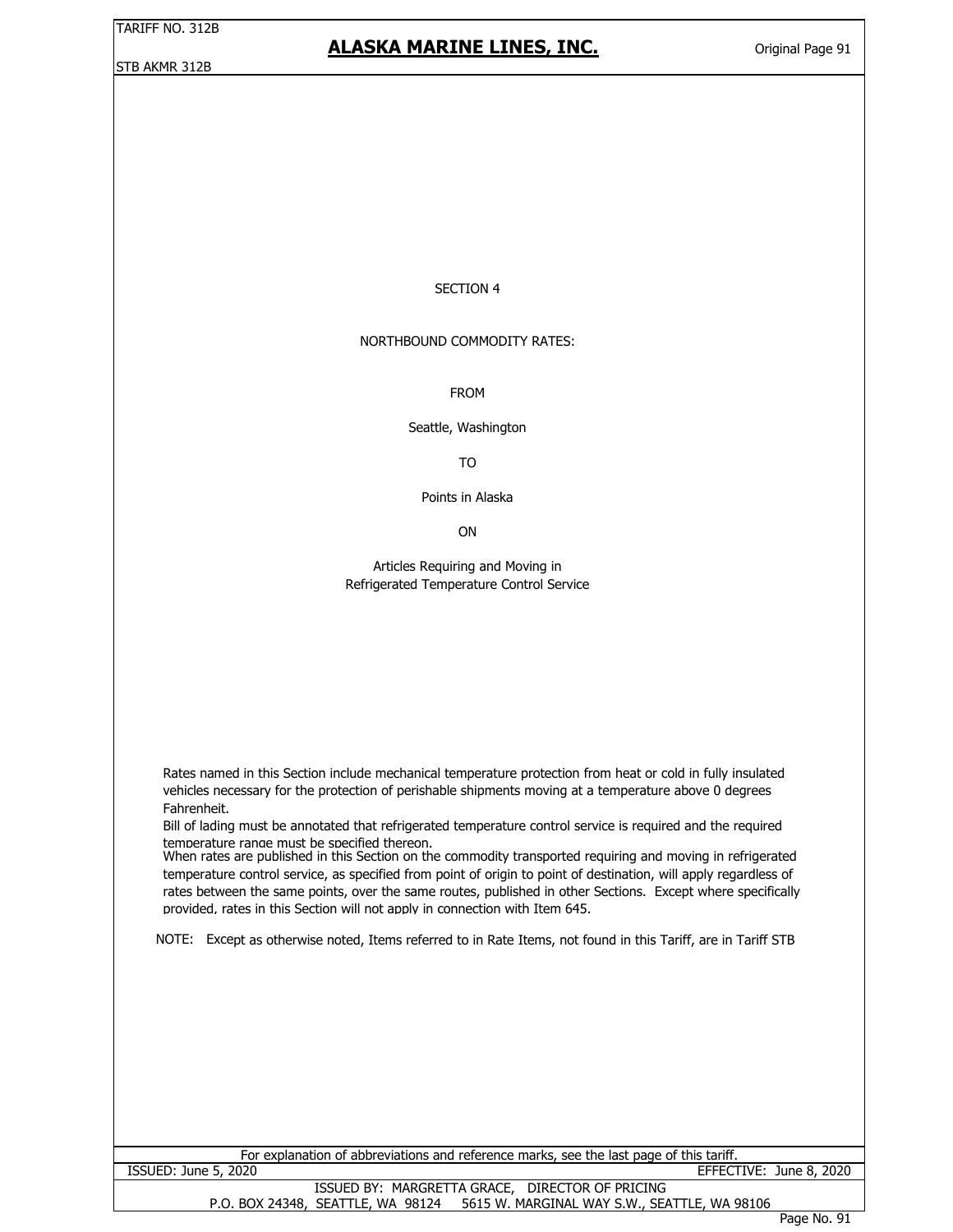STB AKMR 312B

## **ALASKA MARINE LINES, INC.**

|  | SECTION 4 - NORTHBOUND COMMODITY RATES: |  |
|--|-----------------------------------------|--|

| FROM SEATTLE, WASHINGTON |                                                                                                                                             |                                                                                                                                                                                                                                                 |            | <b>ITEM</b>                  |      |
|--------------------------|---------------------------------------------------------------------------------------------------------------------------------------------|-------------------------------------------------------------------------------------------------------------------------------------------------------------------------------------------------------------------------------------------------|------------|------------------------------|------|
| COMMODITIES:             |                                                                                                                                             | TO REGULAR POINTS, VIZ.:                                                                                                                                                                                                                        |            | NO.:                         |      |
|                          |                                                                                                                                             |                                                                                                                                                                                                                                                 | <b>CDV</b> | <b>VAL</b>                   |      |
|                          | FREIGHT ALL KINDS, NOS, Moving in Refrigerated service. NOS (See Notes 1 through 3)                                                         |                                                                                                                                                                                                                                                 |            |                              | 4000 |
|                          |                                                                                                                                             |                                                                                                                                                                                                                                                 | 117.99     |                              |      |
|                          |                                                                                                                                             |                                                                                                                                                                                                                                                 | 76.93      | ---                          |      |
|                          |                                                                                                                                             |                                                                                                                                                                                                                                                 | 68.82      | 70.46                        |      |
|                          |                                                                                                                                             |                                                                                                                                                                                                                                                 | 51.00      | 52.10                        |      |
|                          |                                                                                                                                             |                                                                                                                                                                                                                                                 | 40.87      | 40.38                        |      |
|                          |                                                                                                                                             |                                                                                                                                                                                                                                                 | 76.93      | $---$                        |      |
|                          |                                                                                                                                             |                                                                                                                                                                                                                                                 | 68.82      | 70.46                        |      |
|                          |                                                                                                                                             |                                                                                                                                                                                                                                                 | 51.00      | 52.10                        |      |
|                          |                                                                                                                                             |                                                                                                                                                                                                                                                 | 40.87      | 40.38                        |      |
| NOTE 1.                  | Acids, Liquid<br>Ammunition, Explosive Group (14000)<br>Automobiles, passenger or freight<br>Explosives Group (64300)<br>Livestock (111680) | Rates published in this Item will not apply on the following articles as described in the NMFC:<br>Livestock (111680)<br>Poisons, Classes A and B<br>Poultry or Pigeons, Live (161400)<br>Vehicles, self-propelled or other than self-propelled |            |                              |      |
| NOTE 2.                  | refrigerated service is required.                                                                                                           | Rates apply to all commodities, NOS, that are placed in refrigerated equipment regardless of whether or not                                                                                                                                     |            |                              |      |
| NOTE 3.                  | Item 645 and 882 do not apply.                                                                                                              |                                                                                                                                                                                                                                                 |            |                              |      |
|                          |                                                                                                                                             |                                                                                                                                                                                                                                                 |            |                              |      |
| <b>TCR 4616</b>          |                                                                                                                                             | For explanation of abbreviations and reference marks not explained on this page, see the Last Page of this Tariff.                                                                                                                              |            |                              |      |
|                          | ISSUED: December 8, 2021                                                                                                                    |                                                                                                                                                                                                                                                 |            | EFFECTIVE: December 12, 2021 |      |
|                          | P.O. Box 24348, Seattle, WA 98124                                                                                                           | ISSUED BY: Margretta Grace, Director of Pricing<br>5615 W. Marginal Way S.W., Seattle, WA 98106                                                                                                                                                 |            |                              |      |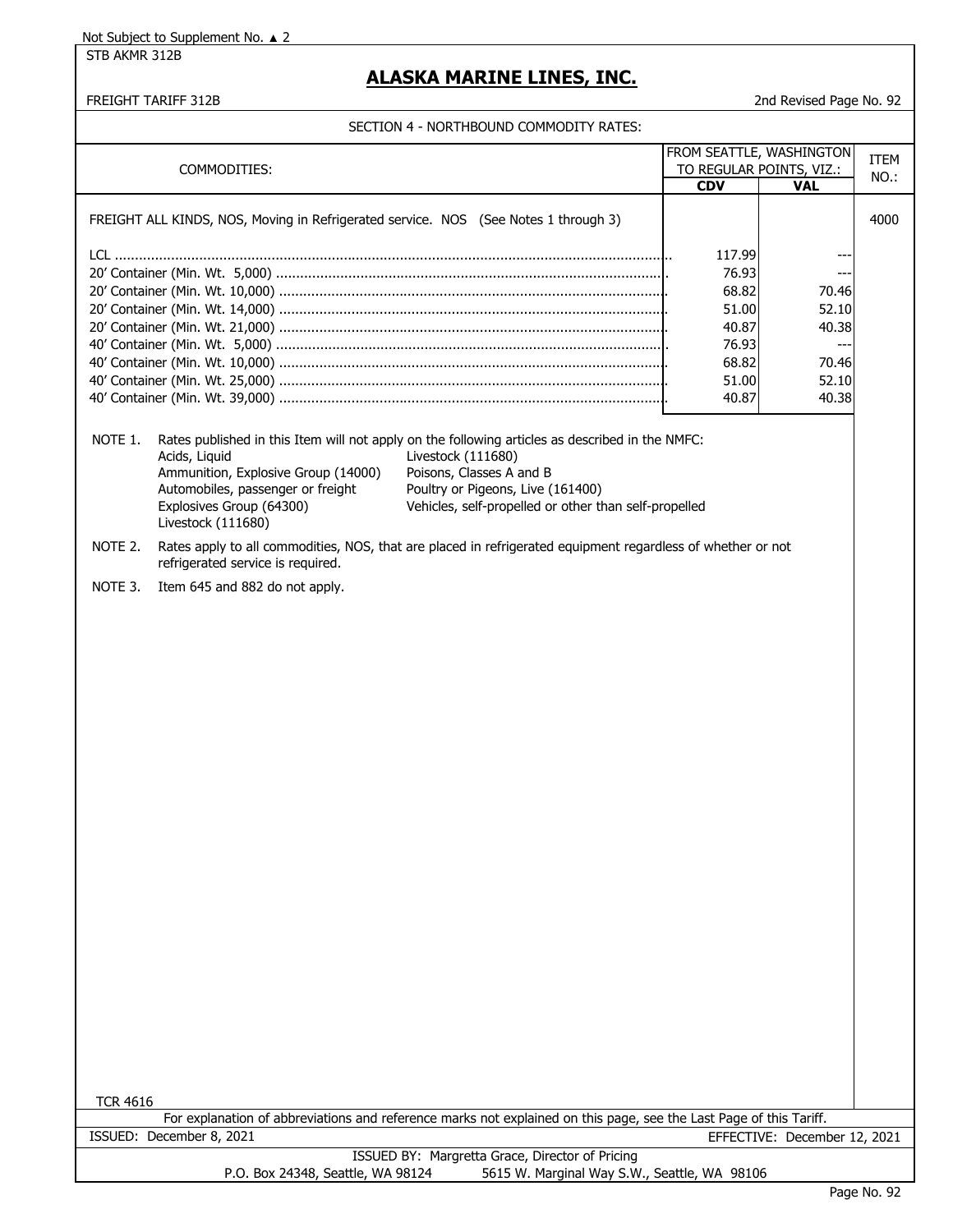STB AKMR 312B

# **ALASKA MARINE LINES, INC.**

FREIGHT TARIFF 312B 2nd Revised Page No. 93

SECTION 4 - NORTHBOUND COMMODITY RATES:

| SECTION 4 - NORTHBOUND COMPODITT RATES.                                                                                                                                                                                                                                                                                              |                         |                          |             |
|--------------------------------------------------------------------------------------------------------------------------------------------------------------------------------------------------------------------------------------------------------------------------------------------------------------------------------------|-------------------------|--------------------------|-------------|
|                                                                                                                                                                                                                                                                                                                                      |                         | FROM SEATTLE, WASHINGTON | <b>ITEM</b> |
| COMMODITIES:                                                                                                                                                                                                                                                                                                                         |                         | TO REGULAR POINTS, VIZ.: | NO.:        |
|                                                                                                                                                                                                                                                                                                                                      | <b>CDV</b>              | <b>VAL</b>               |             |
| NURSERY STOCK, Moving in Refrigerated Service. Viz.:<br>Ballroot, Evergreen and Deciduous Trees (1)                                                                                                                                                                                                                                  |                         |                          | 4050        |
| Evergreens, decorative, cut, and Holly, Mistletoe or Holly Wreaths, viz:<br>Christmas Trees NOI; Evergreens, decorative, cut, loose, in packages not machine pressed<br>or in machine pressed bales; Holly, Mistletoe, or Holly Wreaths, in bales, barrels, boxes or<br>crates, or in boxes strapped in bundles.<br>Sod, palletized. |                         |                          |             |
|                                                                                                                                                                                                                                                                                                                                      | 76.18<br>76.18<br>76.18 | 70.46<br>70.46<br>70.46  |             |
| (1) Subject to NMFC Item 71292                                                                                                                                                                                                                                                                                                       |                         |                          |             |
| NOTE 1.<br>Rate applies to shipper load and count containers only.                                                                                                                                                                                                                                                                   |                         |                          |             |
|                                                                                                                                                                                                                                                                                                                                      |                         |                          |             |
|                                                                                                                                                                                                                                                                                                                                      |                         |                          |             |
|                                                                                                                                                                                                                                                                                                                                      |                         |                          |             |
|                                                                                                                                                                                                                                                                                                                                      |                         |                          |             |
|                                                                                                                                                                                                                                                                                                                                      |                         |                          |             |
|                                                                                                                                                                                                                                                                                                                                      |                         |                          |             |
|                                                                                                                                                                                                                                                                                                                                      |                         |                          |             |
|                                                                                                                                                                                                                                                                                                                                      |                         |                          |             |
|                                                                                                                                                                                                                                                                                                                                      |                         |                          |             |
|                                                                                                                                                                                                                                                                                                                                      |                         |                          |             |
|                                                                                                                                                                                                                                                                                                                                      |                         |                          |             |
|                                                                                                                                                                                                                                                                                                                                      |                         |                          |             |
|                                                                                                                                                                                                                                                                                                                                      |                         |                          |             |
|                                                                                                                                                                                                                                                                                                                                      |                         |                          |             |
|                                                                                                                                                                                                                                                                                                                                      |                         |                          |             |
|                                                                                                                                                                                                                                                                                                                                      |                         |                          |             |
|                                                                                                                                                                                                                                                                                                                                      |                         |                          |             |
|                                                                                                                                                                                                                                                                                                                                      |                         |                          |             |
|                                                                                                                                                                                                                                                                                                                                      |                         |                          |             |
|                                                                                                                                                                                                                                                                                                                                      |                         |                          |             |
|                                                                                                                                                                                                                                                                                                                                      |                         |                          |             |
|                                                                                                                                                                                                                                                                                                                                      |                         |                          |             |
|                                                                                                                                                                                                                                                                                                                                      |                         |                          |             |
|                                                                                                                                                                                                                                                                                                                                      |                         |                          |             |

TCR 4616

| For explanation of abbreviations and reference marks not explained on this page, see the Last Page of this Tariff. |                                                 |  |  |  |  |
|--------------------------------------------------------------------------------------------------------------------|-------------------------------------------------|--|--|--|--|
| ISSUED: December 8, 2021                                                                                           | EFFECTIVE: December 12, 2021                    |  |  |  |  |
|                                                                                                                    | ISSUED BY: Margretta Grace, Director of Pricing |  |  |  |  |
| P.O. Box 24348, Seattle, WA 98124                                                                                  | 5615 W. Marginal Way S.W., Seattle, WA 98106    |  |  |  |  |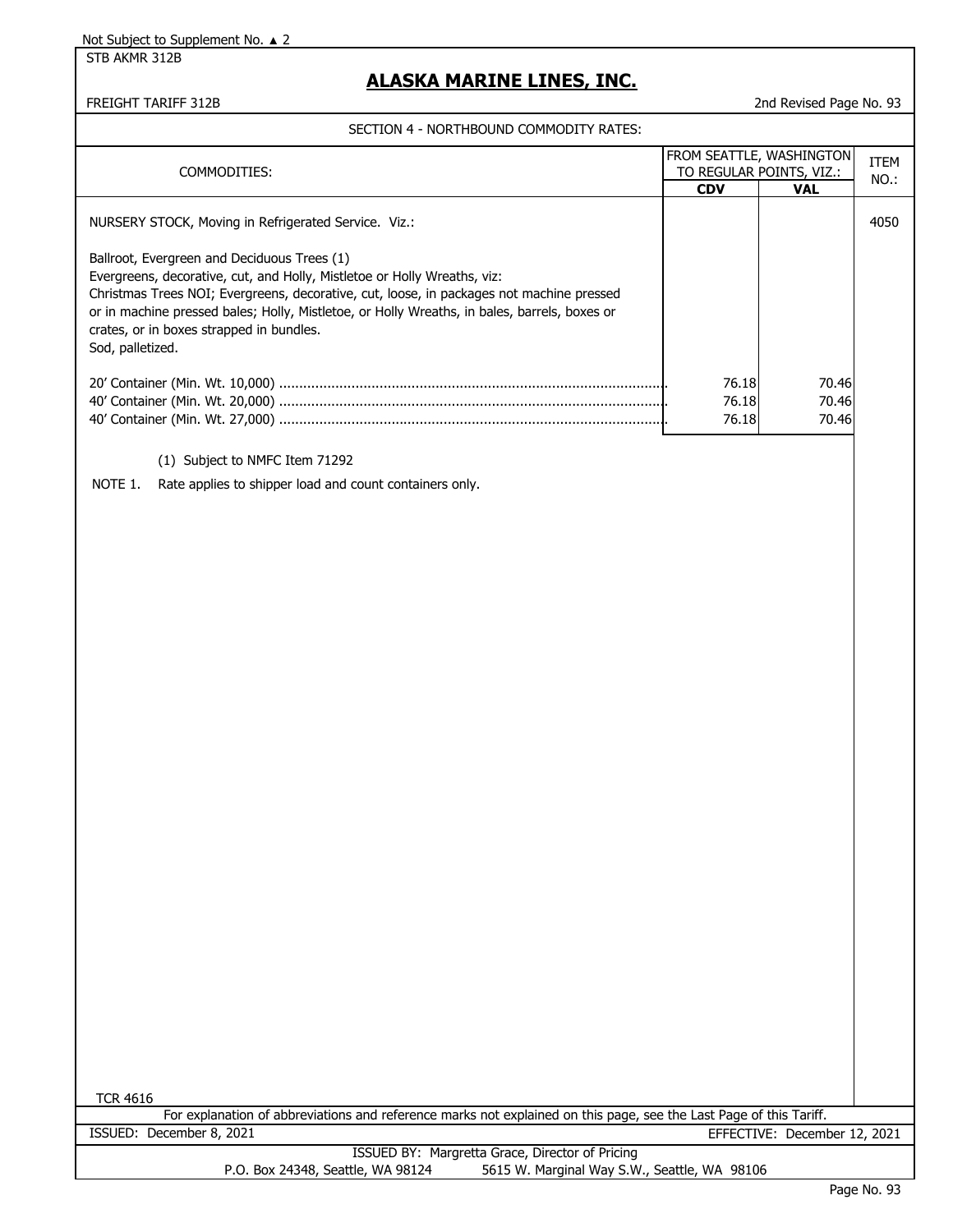# **ALASKA MARINE LINES, INC.**

### SECTION 5

PROPORTIONAL COMMODITY RATES:

FROM

Seattle, Washington

TO

Points in Alaska

NOTE: Proportional Rates in this Section are subject to the provisions of Item 800 in Tariff STB AKMR 100.

> Except as otherwise noted, Items referred to in Rate Items, not found in this Tariff, are in Tariff STB AKMR 100.

For explanation of abbreviations and reference marks, see the last page of this tariff.

ISSUED: June 5, 2020 EFFECTIVE: June 8, 2020

ISSUED BY: MARGRETTA GRACE, DIRECTOR OF PRICING P.O. BOX 24348, SEATTLE, WA 98124 5615 W. MARGINAL WAY S.W., SEATTLE, WA 98106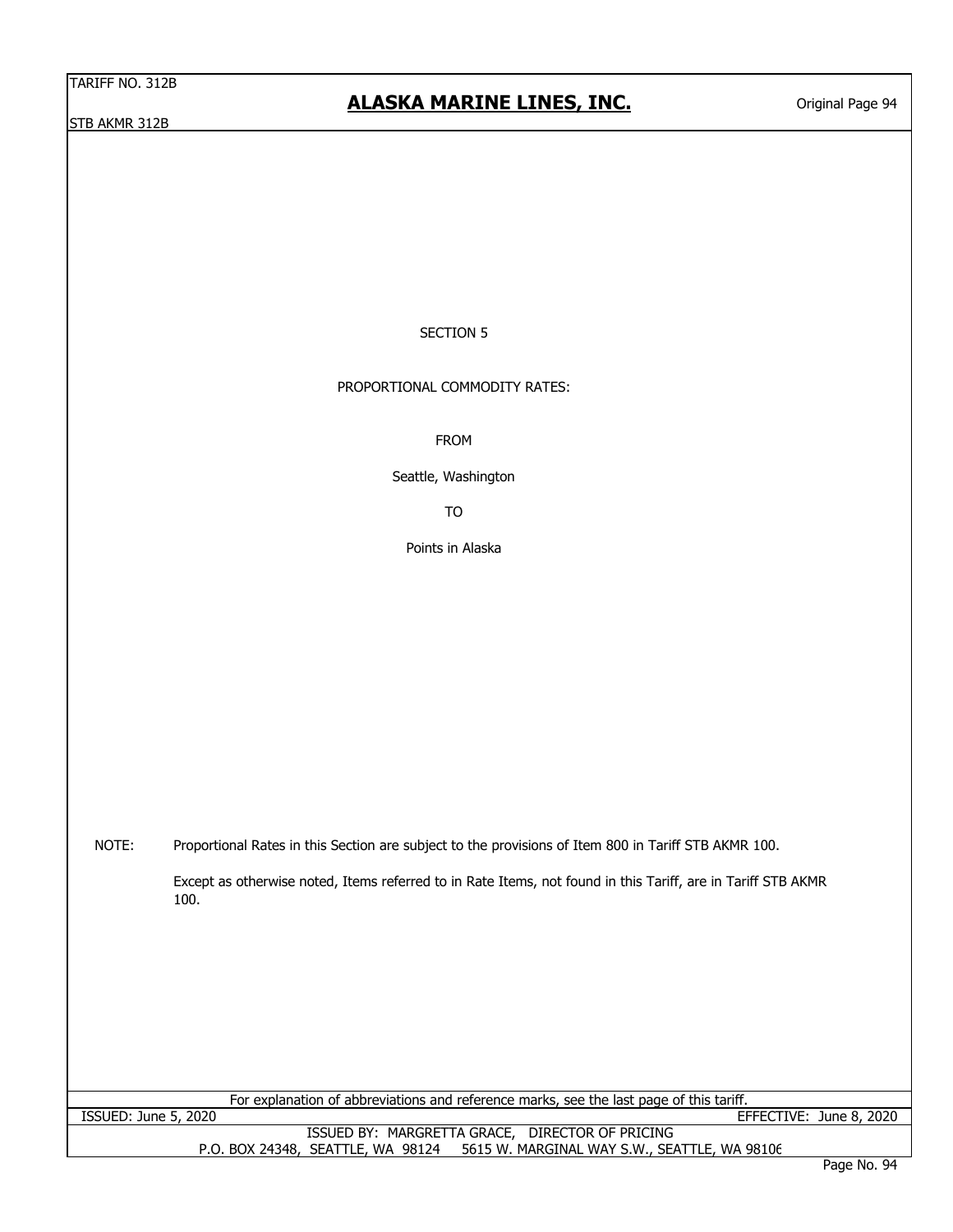### SECTION 6

THROUGH COMMODITY RATES:

(See Note 1)

FROM

Seattle, Washington

TO

Points in Alaska

NOTE 1: The provisions of Item 751 will not apply.

NOTE 2: Except as otherwise noted, Items referred to in Rate Items, not found in this Tariff, are in Tariff STB AKMR 100.

For explanation of abbreviations and reference marks, see the last page of this tariff. ISSUED: June 5, 2020 EFFECTIVE: June 8, 2020

> P.O. BOX 24348, SEATTLE, WA 98124 5615 W. MARGINAL WAY S.W., SEATTLE, WA 98106 ISSUED BY: MARGRETTA GRACE, DIRECTOR OF PRICING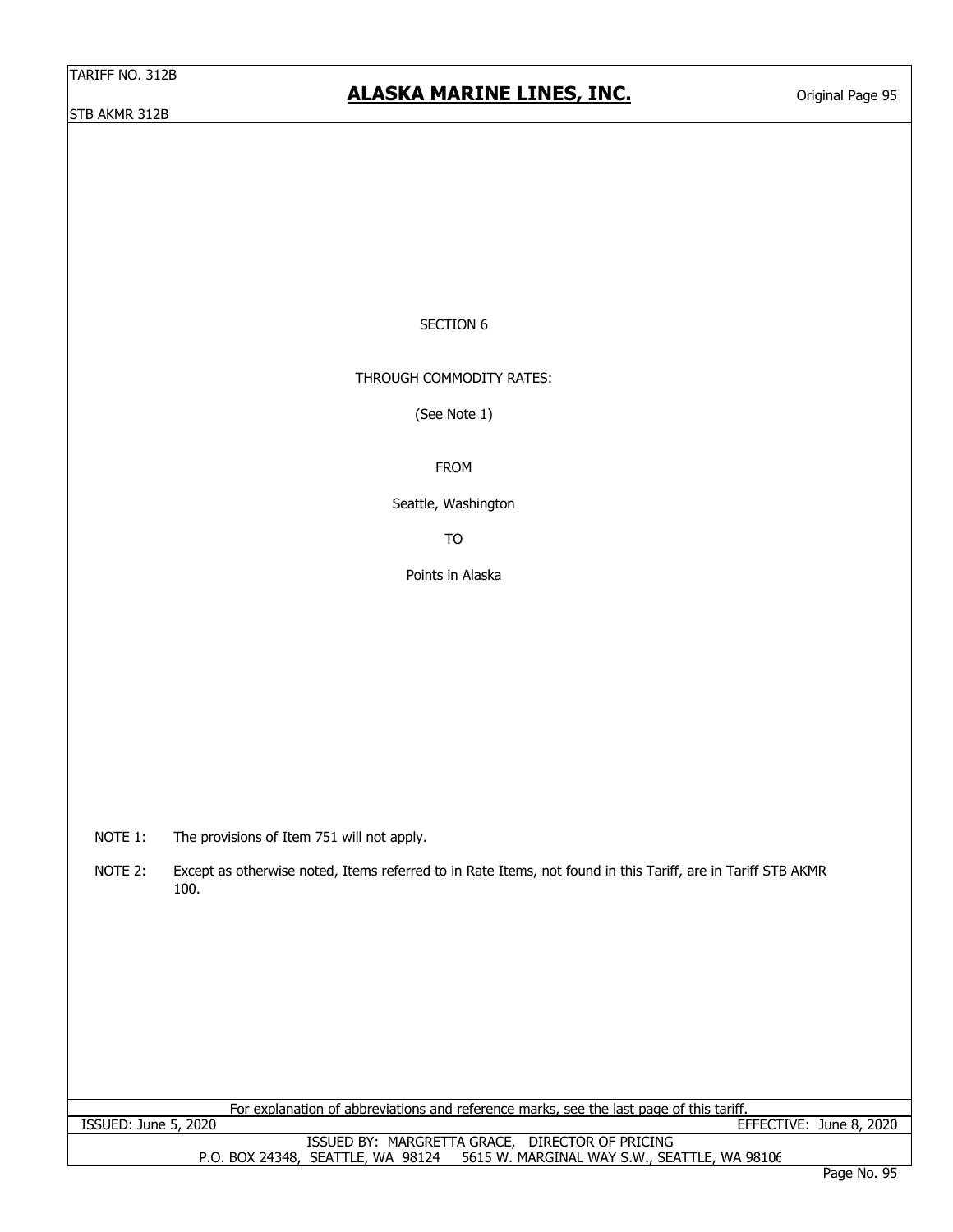## **ALASKA MARINE LINES, INC.**

Original Page 96

#### SECTION 7

COMMODITY RATES:

FROM

Points in Alaska (See Page 21)

TO

Seattle, Washington

AND

Points Named in Item 340

NOTE 1: Except as indicated below, when rates are published in this Section on the commodity transported from point of origin to destination, rates named in this Section will apply regardless of rates between the same routes published in other Sections.

NOTE 2: Except as otherwise noted, Items referred to in Rate Items, not found in this Tariff, are in Tariff STB AKMR 100.

P.O. BOX 24348, SEATTLE, WA 98124 5615 W. MARGINAL WAY S.W., SEATTLE, WA 98106 For explanation of abbreviations and reference marks, see the last page of this tariff. ISSUED: June 5, 2020 EFFECTIVE: June 8, 2020 ISSUED BY: MARGRETTA GRACE, DIRECTOR OF PRICING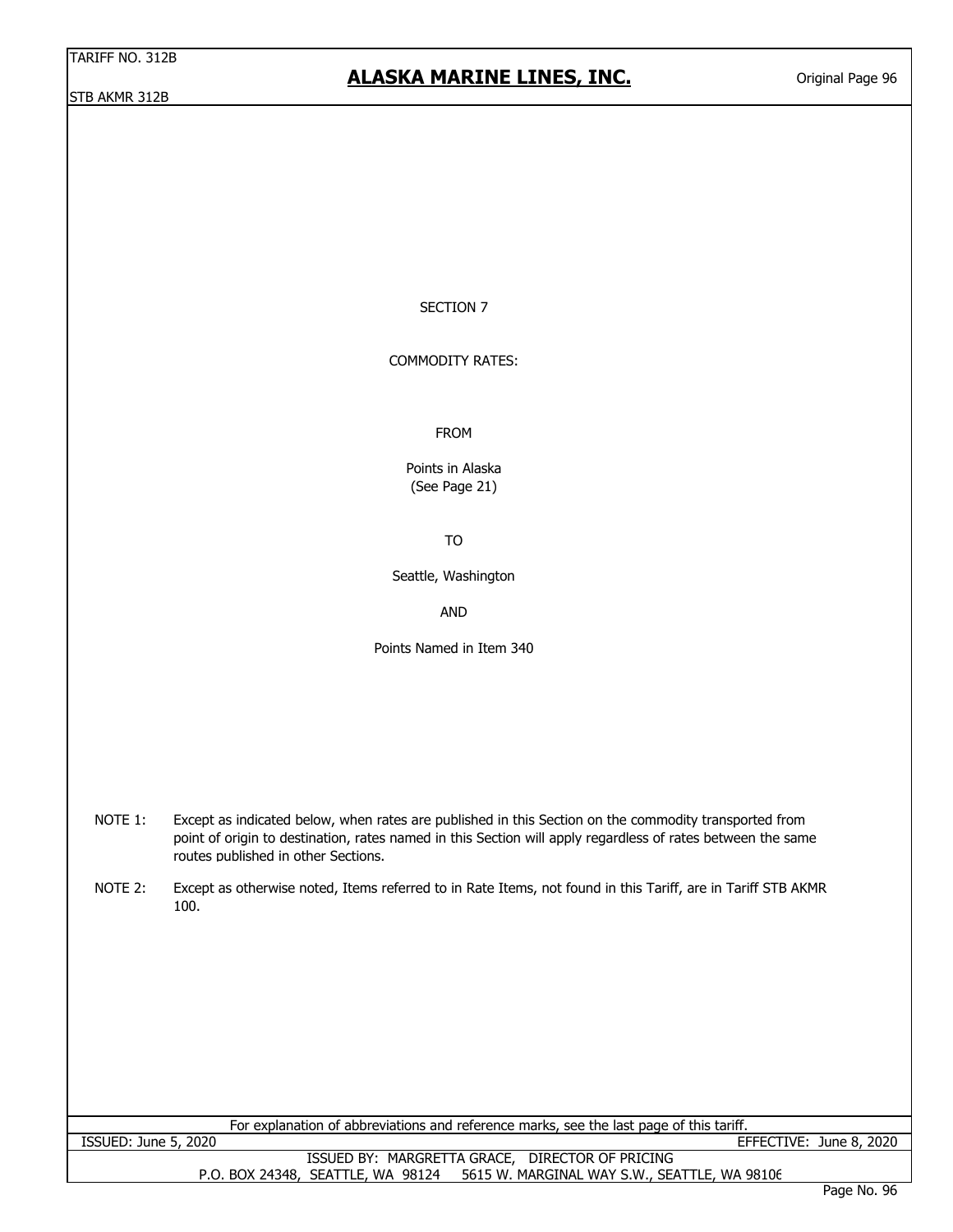STB AKMR 312B

# **ALASKA MARINE LINES, INC.**

| SECTION 7 - SOUTHBOUND COMMODITY RATES:                                                                                      |                        |                              |              |  |
|------------------------------------------------------------------------------------------------------------------------------|------------------------|------------------------------|--------------|--|
| COMMODITIES:                                                                                                                 | TO SEATTLE, WASHINGTON | FROM REGULAR POINTS, VIZ.:   | ITEM<br>NO.: |  |
| AUTOMOBILE PARTS, excluding body parts, Old, Used, having value only for reconditioning or<br>salvage of parts. (See Note 1) | <b>CDV</b>             | <b>VAL</b>                   | 7030         |  |
|                                                                                                                              | 62.95<br>٠.            |                              |              |  |
| NOTE 1.<br>Rate applies Southbound only.                                                                                     |                        |                              |              |  |
|                                                                                                                              |                        |                              |              |  |
|                                                                                                                              |                        |                              |              |  |
|                                                                                                                              |                        |                              |              |  |
|                                                                                                                              |                        |                              |              |  |
|                                                                                                                              |                        |                              |              |  |
|                                                                                                                              |                        |                              |              |  |
|                                                                                                                              |                        |                              |              |  |
|                                                                                                                              |                        |                              |              |  |
|                                                                                                                              |                        |                              |              |  |
|                                                                                                                              |                        |                              |              |  |
|                                                                                                                              |                        |                              |              |  |
|                                                                                                                              |                        |                              |              |  |
|                                                                                                                              |                        |                              |              |  |
|                                                                                                                              |                        |                              |              |  |
|                                                                                                                              |                        |                              |              |  |
|                                                                                                                              |                        |                              |              |  |
|                                                                                                                              |                        |                              |              |  |
|                                                                                                                              |                        |                              |              |  |
|                                                                                                                              |                        |                              |              |  |
| <b>TCR 4616</b>                                                                                                              |                        |                              |              |  |
| For explanation of abbreviations and reference marks not explained on this page, see the Last Page of this Tariff.           |                        |                              |              |  |
| ISSUED: December 8, 2021<br>ISSUED BY: Margretta Grace, Director of Pricing                                                  |                        | EFFECTIVE: December 12, 2021 |              |  |
| 5615 W. Marginal Way S.W., Seattle, WA 98106<br>P.O. Box 24348, Seattle, WA 98124                                            |                        |                              |              |  |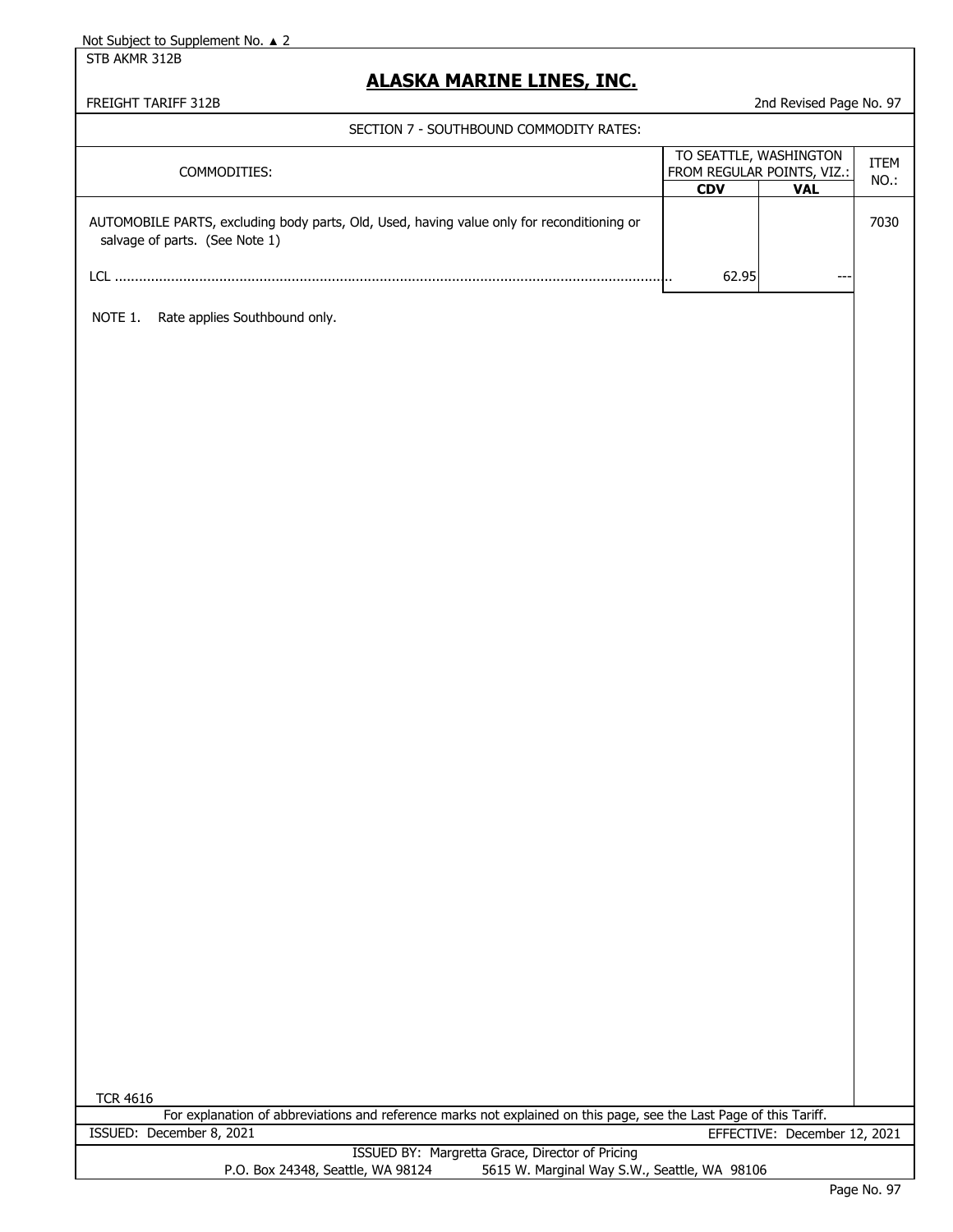STB AKMR 312B

## **ALASKA MARINE LINES, INC.**

|  | SECTION 7 - SOUTHBOUND COMMODITY RATES: |
|--|-----------------------------------------|
|  |                                         |

| TO SEATTLE, WASHINGTON                                                                                                                                                                                                                                                                                                                                                                                                                         |                |                              |             |
|------------------------------------------------------------------------------------------------------------------------------------------------------------------------------------------------------------------------------------------------------------------------------------------------------------------------------------------------------------------------------------------------------------------------------------------------|----------------|------------------------------|-------------|
| COMMODITIES:                                                                                                                                                                                                                                                                                                                                                                                                                                   |                | FROM REGULAR POINTS, VIZ.:   | <b>ITEM</b> |
|                                                                                                                                                                                                                                                                                                                                                                                                                                                | <b>CDV</b>     | <b>VAL</b>                   | NO.:        |
| BOTTLES or CANS, Beverages, glass or metal, used for Recycling purposes only. (See Notes 1<br>through 3)                                                                                                                                                                                                                                                                                                                                       |                |                              | 7080        |
|                                                                                                                                                                                                                                                                                                                                                                                                                                                |                |                              |             |
|                                                                                                                                                                                                                                                                                                                                                                                                                                                | 33.02<br>17.30 | ---                          |             |
|                                                                                                                                                                                                                                                                                                                                                                                                                                                | 16.01          | 18.48<br>17.13               |             |
|                                                                                                                                                                                                                                                                                                                                                                                                                                                | 17.30          | 18.48                        |             |
|                                                                                                                                                                                                                                                                                                                                                                                                                                                | 16.01          | 17.13                        |             |
|                                                                                                                                                                                                                                                                                                                                                                                                                                                | 17.30          | 18.48                        |             |
|                                                                                                                                                                                                                                                                                                                                                                                                                                                | 16.01          | 17.13                        |             |
| NOTE 1.<br>Rates include Alaska placement service. Washington placement service may be requested at charges in item 340.<br>If shipper backloads bottles and cans into a container immediately following unloading of a Northbound<br>NOTE 2.<br>containerload movement the placement in Alaska for Southbound movement will be included in this rate. Any<br>additional placement to allow backloading will be at charges listed in Item 985. |                |                              |             |
| NOTE 3.<br>Shipper load and consignee unload only.                                                                                                                                                                                                                                                                                                                                                                                             |                |                              |             |
|                                                                                                                                                                                                                                                                                                                                                                                                                                                |                |                              |             |
| CARRIERS SHIPPING GROUP, EMPTY, OLD, USED, VIZ.:                                                                                                                                                                                                                                                                                                                                                                                               |                |                              | 7100        |
|                                                                                                                                                                                                                                                                                                                                                                                                                                                |                |                              |             |
|                                                                                                                                                                                                                                                                                                                                                                                                                                                | 48.45          | ---                          |             |
|                                                                                                                                                                                                                                                                                                                                                                                                                                                | 23.26          | 23.26                        |             |
|                                                                                                                                                                                                                                                                                                                                                                                                                                                | 23.26<br>20.36 | 23.26<br>20.36               |             |
|                                                                                                                                                                                                                                                                                                                                                                                                                                                | 20.36          | 20.36                        |             |
|                                                                                                                                                                                                                                                                                                                                                                                                                                                |                |                              |             |
| Viz.:<br>Barrels or Drums, sheet iron or steel<br>Cartons or Boxes, KD, strapped in bundles<br>Beer Kegs, metal or wooden<br>Plastic Scrap, in machine compressed bales<br>Bottles, empty, used<br>Reels<br>Cans, empty, used, aluminum, iron, steel, or tin<br>Tanks, not exceeding 500 gallon capacity<br>NOTE 1. Rates apply only when shipments are not eligible for return under the provisions of Item 995.                              |                |                              |             |
| <b>TCR 4616</b>                                                                                                                                                                                                                                                                                                                                                                                                                                |                |                              |             |
| For explanation of abbreviations and reference marks not explained on this page, see the Last Page of this Tariff.                                                                                                                                                                                                                                                                                                                             |                |                              |             |
| ISSUED: December 8, 2021                                                                                                                                                                                                                                                                                                                                                                                                                       |                | EFFECTIVE: December 12, 2021 |             |
| ISSUED BY: Margretta Grace, Director of Pricing<br>P.O. Box 24348, Seattle, WA 98124<br>5615 W. Marginal Way S.W., Seattle, WA 98106                                                                                                                                                                                                                                                                                                           |                |                              |             |
|                                                                                                                                                                                                                                                                                                                                                                                                                                                |                |                              |             |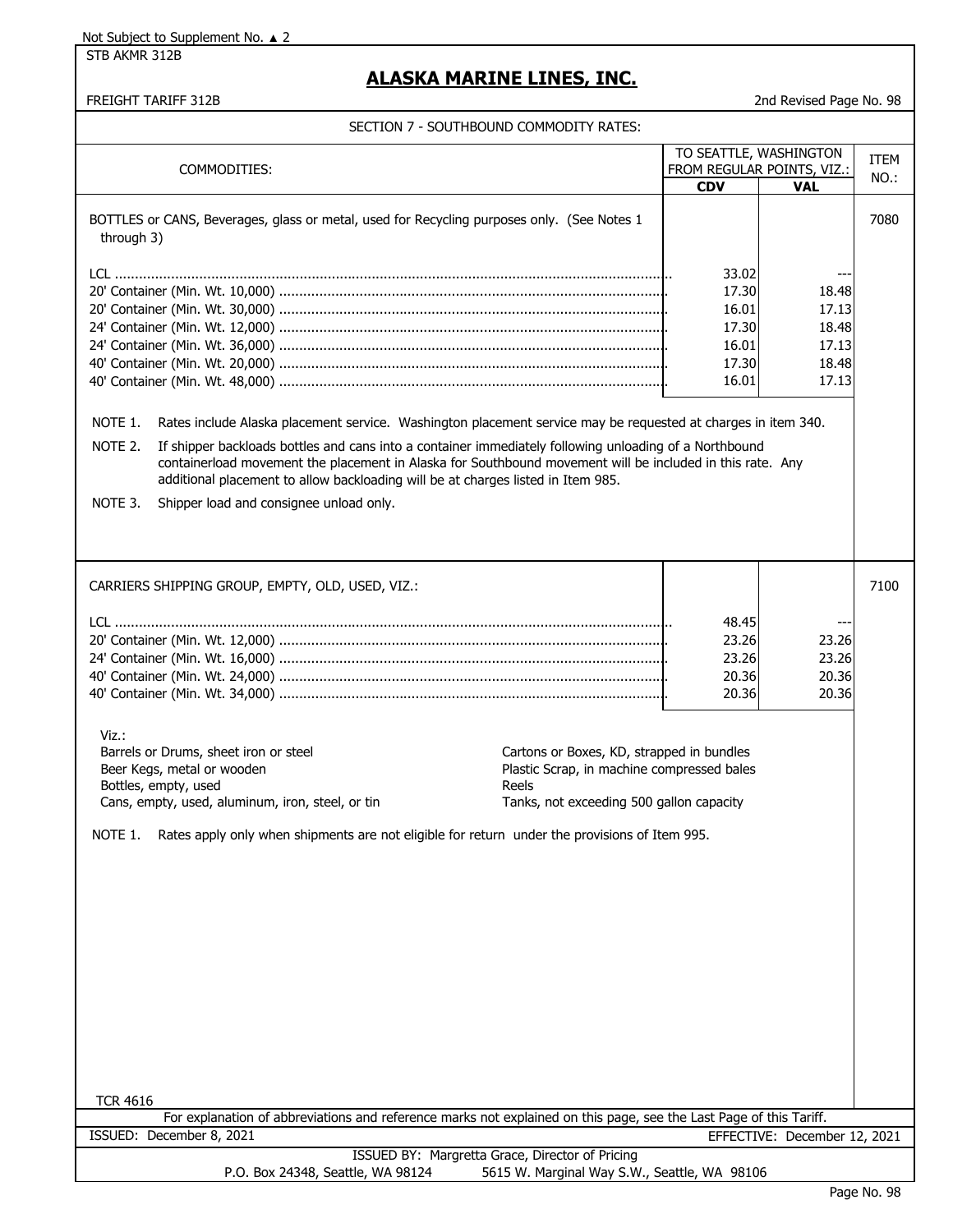STB AKMR 312B

# **ALASKA MARINE LINES, INC.**

|                 | FREIGHT TARIFF 312B                                                                                                                                                                                                 |                                                                    | 2nd Revised Page No. 99                   |                     |
|-----------------|---------------------------------------------------------------------------------------------------------------------------------------------------------------------------------------------------------------------|--------------------------------------------------------------------|-------------------------------------------|---------------------|
|                 | SECTION 7 - SOUTHBOUND COMMODITY RATES:                                                                                                                                                                             |                                                                    |                                           |                     |
|                 | COMMODITIES:                                                                                                                                                                                                        | TO SEATTLE, WASHINGTON<br>FROM REGULAR POINTS, VIZ.:<br><b>CDV</b> | <b>VAL</b>                                | <b>ITEM</b><br>NO.: |
|                 | CARRIERS, SHIPPING, Viz.: Cylinders, steel, for shipping air, gases or liquids under pressure,<br>NOI, old, fire extinguishers, empty.                                                                              |                                                                    |                                           | 7140                |
|                 |                                                                                                                                                                                                                     | 24.70<br>36.31                                                     |                                           |                     |
|                 | (1) Rate applies only on return of bulk compressed liquefied petroleum gas tanks. Minimum weight is in pounds per<br>empty tank.                                                                                    |                                                                    |                                           |                     |
| NOTE 1.         | Rate applies only when commodity has not moved Northbound under provisions of Item 2499.                                                                                                                            |                                                                    |                                           |                     |
|                 |                                                                                                                                                                                                                     |                                                                    |                                           |                     |
|                 |                                                                                                                                                                                                                     |                                                                    |                                           |                     |
|                 |                                                                                                                                                                                                                     |                                                                    |                                           |                     |
|                 | Non RCRA waste, Household waste, Construction debris, Asbestos waste (1), Regulated<br>Medical waste. (See Notes 1 and 2)                                                                                           |                                                                    |                                           | 7183                |
|                 |                                                                                                                                                                                                                     | 83.24<br>25.06<br>21.39<br>25.06<br>21.39<br>21.39                 | 25.06<br>21.39<br>25.06<br>21.39<br>21.39 |                     |
|                 | (1) Shipments of asbestos will be moved in 20' containers only, and are subject to (F.) of AKMR 100, Item 545.                                                                                                      |                                                                    |                                           |                     |
| NOTE 1.         | Rates will not apply to any shipment that is designated as RCRA, or, which requires an Environmental Protection<br>Agency manifest. See Item /328 for shipments that are Environmental Protection Agency regulated. |                                                                    |                                           |                     |
| NOTE 2.         | Carrier will accept shipments described above only after shipper has provided all the necessary documents as<br>requested by Carrier and has satisfied all notification requirements of Environment Canada.         |                                                                    |                                           |                     |
|                 |                                                                                                                                                                                                                     |                                                                    |                                           |                     |
|                 |                                                                                                                                                                                                                     |                                                                    |                                           |                     |
|                 |                                                                                                                                                                                                                     |                                                                    |                                           |                     |
|                 |                                                                                                                                                                                                                     |                                                                    |                                           |                     |
|                 |                                                                                                                                                                                                                     |                                                                    |                                           |                     |
| <b>TCR 4616</b> |                                                                                                                                                                                                                     |                                                                    |                                           |                     |
|                 | For explanation of abbreviations and reference marks not explained on this page, see the Last Page of this Tariff.<br>ISSUED: December 8, 2021                                                                      |                                                                    |                                           |                     |
|                 | ISSUED BY: Margretta Grace, Director of Pricing                                                                                                                                                                     |                                                                    | EFFECTIVE: December 12, 2021              |                     |
|                 | 5615 W. Marginal Way S.W., Seattle, WA 98106<br>P.O. Box 24348, Seattle, WA 98124                                                                                                                                   |                                                                    |                                           |                     |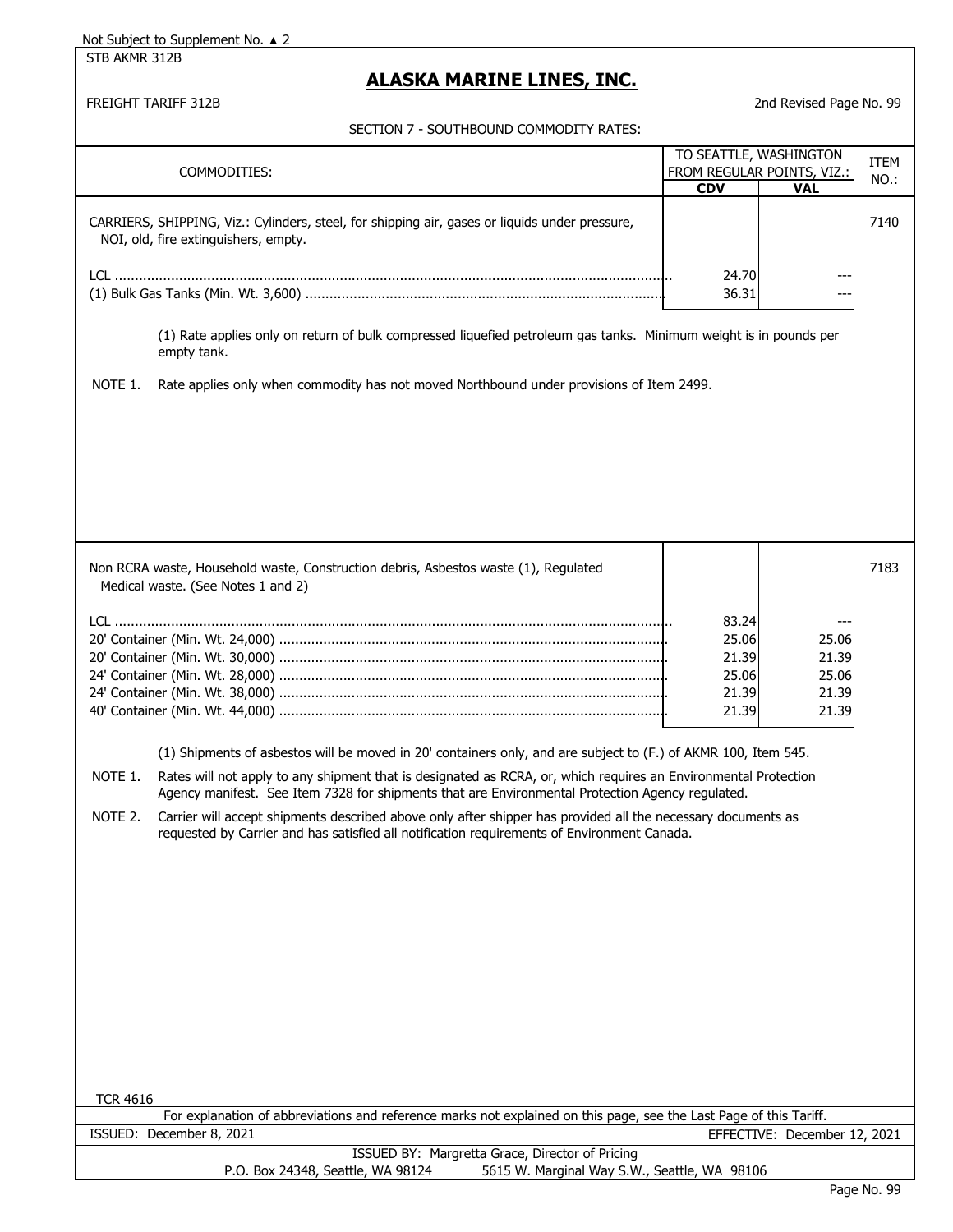STB AKMR 312B

## **ALASKA MARINE LINES, INC.**

FREIGHT TARIFF 312B 2nd Revised Page No. 100

| COMMODITIES:    |                                                                                                                                                                                                             | TO SEATTLE, WASHINGTON<br>FROM REGULAR POINTS, VIZ.: |                              | <b>ITEM</b><br>NO.: |  |
|-----------------|-------------------------------------------------------------------------------------------------------------------------------------------------------------------------------------------------------------|------------------------------------------------------|------------------------------|---------------------|--|
|                 |                                                                                                                                                                                                             | <b>CDV</b>                                           | <b>VAL</b>                   |                     |  |
|                 | FISH or SHELL FISH, Viz.: Canned in metal cans or boxes<br>CLAMS - CRAB - HALIBUT - SHRIMP - TROUT                                                                                                          |                                                      |                              | 7300                |  |
|                 |                                                                                                                                                                                                             |                                                      |                              |                     |  |
|                 |                                                                                                                                                                                                             | 15.78                                                | 21.85                        |                     |  |
|                 |                                                                                                                                                                                                             | 14.99                                                | 20.46                        |                     |  |
|                 |                                                                                                                                                                                                             | 15.78                                                | 21.85                        |                     |  |
|                 |                                                                                                                                                                                                             | 14.99                                                | 20.46                        |                     |  |
|                 |                                                                                                                                                                                                             | 14.99                                                | 20.46                        |                     |  |
|                 |                                                                                                                                                                                                             |                                                      |                              |                     |  |
|                 | FISH, Viz.: Salmon, canned, in metal cans                                                                                                                                                                   |                                                      |                              | 7305                |  |
|                 |                                                                                                                                                                                                             | 15.78                                                | 21.85                        |                     |  |
|                 |                                                                                                                                                                                                             | 14.99                                                | 20.46                        |                     |  |
|                 |                                                                                                                                                                                                             | 15.78                                                | 21.85                        |                     |  |
|                 |                                                                                                                                                                                                             | 14.99                                                | 20.46                        |                     |  |
|                 |                                                                                                                                                                                                             | 14.99                                                | 20.46                        |                     |  |
|                 |                                                                                                                                                                                                             |                                                      |                              |                     |  |
|                 |                                                                                                                                                                                                             |                                                      |                              |                     |  |
|                 | RCRA HAZARDOUS WASTE: As so designated by the Environmental Protection Agency<br>including Polychlorinated Biphenyls (PCB's) and Soil. (See Notes 1 through 4)                                              |                                                      |                              | 7328                |  |
|                 |                                                                                                                                                                                                             | 25.02                                                | 25.02                        |                     |  |
|                 |                                                                                                                                                                                                             |                                                      |                              |                     |  |
|                 | NOTE 1. Hazardous Waste Shipments must conform to rules as listed in tariff AKMR 100, series, Items 542, and 545.                                                                                           |                                                      |                              |                     |  |
| NOTE 2.         | Items 340, 342, 645 and 882 do not apply.                                                                                                                                                                   |                                                      |                              |                     |  |
| NOTE 3.         | Rates apply to Shipper Load and Count 20' containers which have been designed for this commodity exclusively.<br>Item 959 does not apply.                                                                   |                                                      |                              |                     |  |
| NOTE 4.         | Carrier will accept shipments described above only after shipper has provided all the necessary documents as<br>requested by Carrier and has satisfied all notification requirements of Environment Canada. |                                                      |                              |                     |  |
|                 |                                                                                                                                                                                                             |                                                      |                              |                     |  |
| <b>TCR 4616</b> |                                                                                                                                                                                                             |                                                      |                              |                     |  |
|                 | For explanation of abbreviations and reference marks not explained on this page, see the Last Page of this Tariff.                                                                                          |                                                      |                              |                     |  |
|                 | ISSUED: December 8, 2021                                                                                                                                                                                    |                                                      | EFFECTIVE: December 12, 2021 |                     |  |
|                 | ISSUED BY: Margretta Grace, Director of Pricing<br>P.O. Box 24348, Seattle, WA 98124<br>5615 W. Marginal Way S.W., Seattle, WA 98106                                                                        |                                                      |                              |                     |  |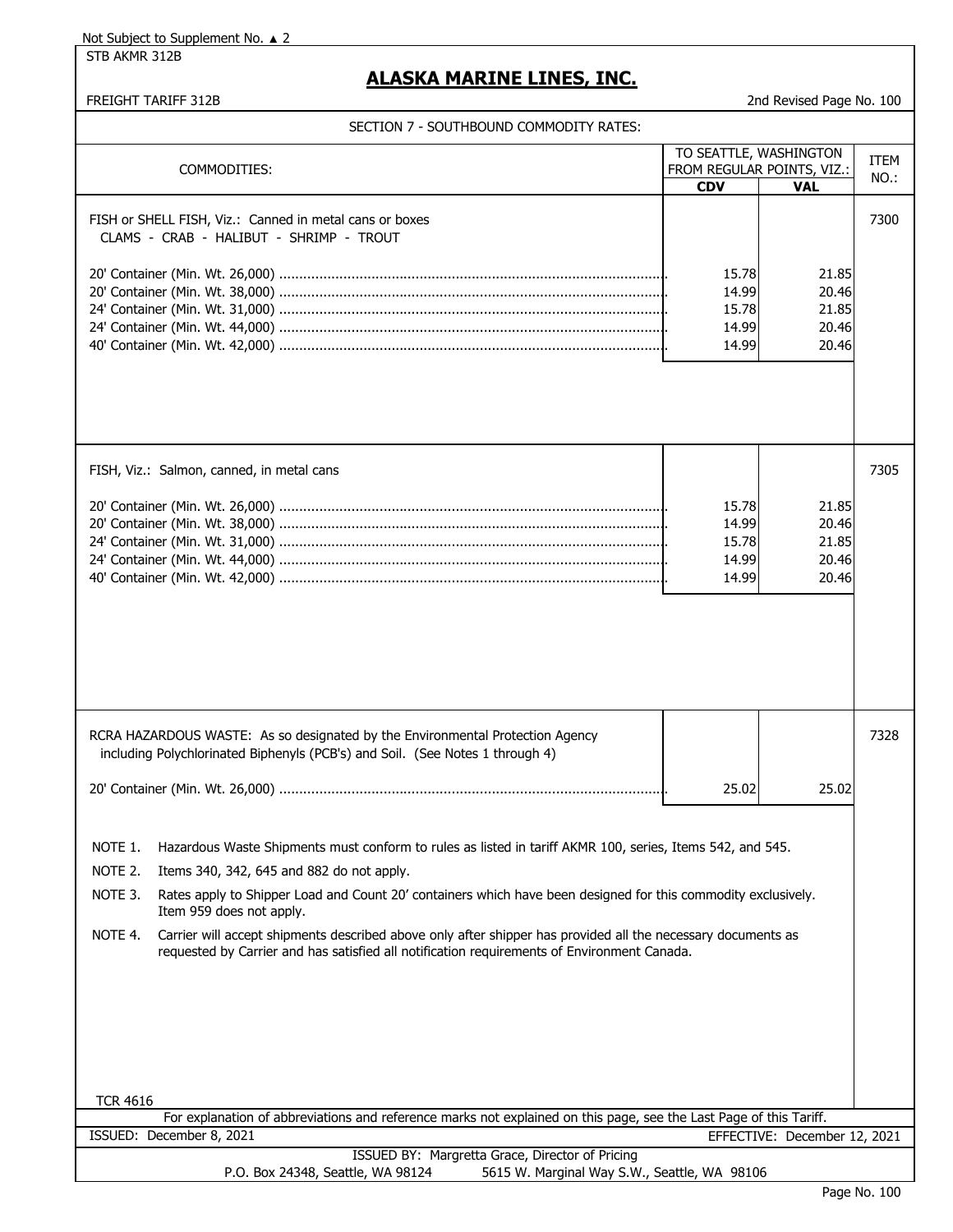STB AKMR 312B

## **ALASKA MARINE LINES, INC.**

#### FREIGHT TARIFF 312B 2nd Revised Page No. 101

| COMMODITIES:    |                                                                                                                                                 |            | TO SEATTLE, WASHINGTON       | <b>ITEM</b> |
|-----------------|-------------------------------------------------------------------------------------------------------------------------------------------------|------------|------------------------------|-------------|
|                 |                                                                                                                                                 |            | FROM REGULAR POINTS, VIZ.:   | NO.:        |
|                 |                                                                                                                                                 | <b>CDV</b> | <b>VAL</b>                   |             |
|                 | HOUSEHOLD GOODS, EMIGRANT MOVEABLES and PERSONAL EFFECTS<br>(See Notes 1 through 6)                                                             |            |                              | 7360        |
|                 |                                                                                                                                                 | 119.26     |                              |             |
|                 |                                                                                                                                                 | 113.29     |                              |             |
|                 |                                                                                                                                                 | 42.56      | ---<br>42.56                 |             |
|                 |                                                                                                                                                 | 42.56      | 42.56                        |             |
|                 |                                                                                                                                                 | 29.27      | 29.27                        |             |
|                 |                                                                                                                                                 | 29.27      | 29.27                        |             |
|                 |                                                                                                                                                 |            |                              |             |
| NOTE 1.         | All shipments are predicated on a release value not exceeding \$.10 per pound, per article, subject to the provisions<br>as listed in item 560. |            |                              |             |
| NOTE 2.         | Above rates are predicated on shipper loading and consignee unloading. Carrier will not load or unload vans.                                    |            |                              |             |
| NOTE 3.         | Shipments must be prepaid in full prior to movement unless credit has been established, in writing, with the<br>Carrier.                        |            |                              |             |
| NOTE 4.         | Rates are between Carrier's terminals only (DO).                                                                                                |            |                              |             |
| NOTE 5.         | LCL rates will include loading and unloading of Carriers equipment. See Item 100282 of the NMFC for packing<br>requirements.                    |            |                              |             |
| NOTE 6.         | Items 882 and does not apply.                                                                                                                   |            |                              |             |
|                 |                                                                                                                                                 |            |                              |             |
|                 |                                                                                                                                                 |            |                              |             |
|                 |                                                                                                                                                 |            |                              |             |
|                 |                                                                                                                                                 |            |                              |             |
|                 |                                                                                                                                                 |            |                              |             |
|                 |                                                                                                                                                 |            |                              |             |
|                 |                                                                                                                                                 |            |                              |             |
|                 |                                                                                                                                                 |            |                              |             |
|                 |                                                                                                                                                 |            |                              |             |
|                 |                                                                                                                                                 |            |                              |             |
|                 |                                                                                                                                                 |            |                              |             |
|                 |                                                                                                                                                 |            |                              |             |
|                 |                                                                                                                                                 |            |                              |             |
|                 |                                                                                                                                                 |            |                              |             |
|                 |                                                                                                                                                 |            |                              |             |
|                 |                                                                                                                                                 |            |                              |             |
|                 |                                                                                                                                                 |            |                              |             |
|                 |                                                                                                                                                 |            |                              |             |
|                 |                                                                                                                                                 |            |                              |             |
|                 |                                                                                                                                                 |            |                              |             |
|                 |                                                                                                                                                 |            |                              |             |
|                 |                                                                                                                                                 |            |                              |             |
|                 |                                                                                                                                                 |            |                              |             |
|                 |                                                                                                                                                 |            |                              |             |
|                 |                                                                                                                                                 |            |                              |             |
|                 |                                                                                                                                                 |            |                              |             |
|                 |                                                                                                                                                 |            |                              |             |
|                 |                                                                                                                                                 |            |                              |             |
|                 |                                                                                                                                                 |            |                              |             |
| <b>TCR 4616</b> |                                                                                                                                                 |            |                              |             |
|                 | For explanation of abbreviations and reference marks not explained on this page, see the Last Page of this Tariff.                              |            |                              |             |
|                 | ISSUED: December 8, 2021                                                                                                                        |            | EFFECTIVE: December 12, 2021 |             |
|                 | ISSUED BY: Margretta Grace, Director of Pricing                                                                                                 |            |                              |             |
|                 | 5615 W. Marginal Way S.W., Seattle, WA 98106<br>P.O. Box 24348, Seattle, WA 98124                                                               |            |                              |             |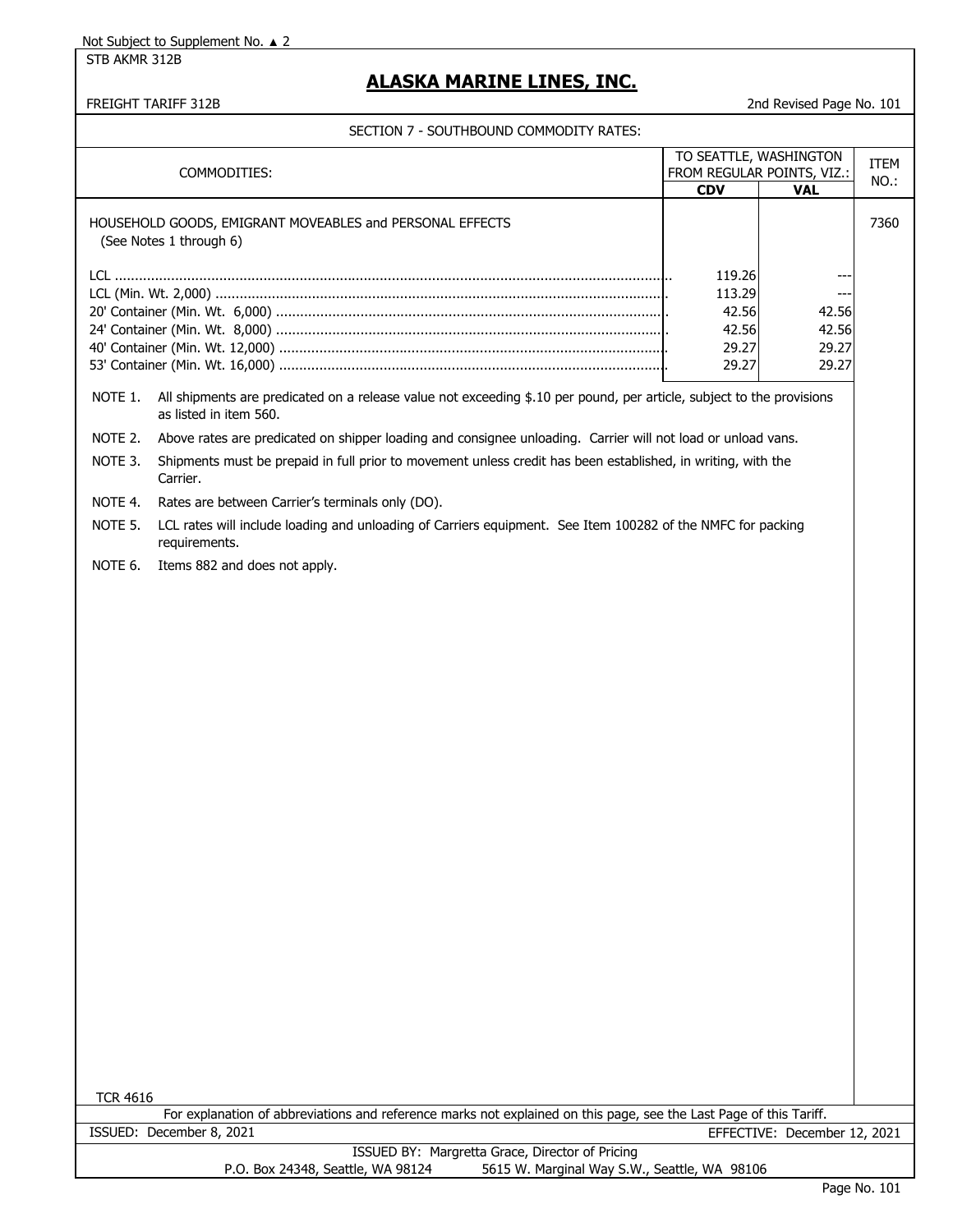STB AKMR 312B

## **ALASKA MARINE LINES, INC.**

### FREIGHT TARIFF 312B 2nd Revised Page No. 102

|                                                                                                                                       | TO SEATTLE, WASHINGTON |                            | <b>ITEM</b> |  |  |  |
|---------------------------------------------------------------------------------------------------------------------------------------|------------------------|----------------------------|-------------|--|--|--|
| COMMODITIES:                                                                                                                          |                        | FROM REGULAR POINTS, VIZ.: | NO.:        |  |  |  |
|                                                                                                                                       | <b>CDV</b>             | <b>VAL</b>                 |             |  |  |  |
| FREIGHT, NOS, in straight or mixed shipments. (See Notes 1 and 2)                                                                     |                        |                            | 7420        |  |  |  |
|                                                                                                                                       | 56.50                  | 56.50                      |             |  |  |  |
|                                                                                                                                       | 33.97                  | 33.97                      |             |  |  |  |
|                                                                                                                                       | 28.99                  | 28.99                      |             |  |  |  |
|                                                                                                                                       | 25.60                  | 25.60                      |             |  |  |  |
|                                                                                                                                       | 22.72                  | 22.72                      |             |  |  |  |
|                                                                                                                                       | 16.95                  | 16.95                      |             |  |  |  |
| 56.50<br>56.50                                                                                                                        |                        |                            |             |  |  |  |
|                                                                                                                                       | 33.97                  | 33.97                      |             |  |  |  |
|                                                                                                                                       | 28.99                  | 28.99                      |             |  |  |  |
|                                                                                                                                       | 25.60                  | 25.60                      |             |  |  |  |
|                                                                                                                                       | 22.72                  | 22.72                      |             |  |  |  |
|                                                                                                                                       | 16.95                  | 16.95                      |             |  |  |  |
|                                                                                                                                       | 51.15                  | 51.15                      |             |  |  |  |
|                                                                                                                                       | 27.12                  | 27.12                      |             |  |  |  |
|                                                                                                                                       | 21.38                  | 21.38                      |             |  |  |  |
|                                                                                                                                       | 17.95                  | 17.95                      |             |  |  |  |
|                                                                                                                                       | 51.15                  | 51.15                      |             |  |  |  |
|                                                                                                                                       | 27.12                  | 27.12                      |             |  |  |  |
|                                                                                                                                       | 21.38                  | 21.38                      |             |  |  |  |
|                                                                                                                                       | 17.95                  | 17.95                      |             |  |  |  |
| NOTE 1.<br>Rates published in this item will not apply on the following articles:                                                     |                        |                            |             |  |  |  |
| (A)<br>Automobiles, passenger or freight<br>(B)<br>Acids, liquid<br>Ammunition<br>(C)                                                 |                        |                            |             |  |  |  |
| (D)<br>Explosives<br>(E)<br>Freight requiring refrigeration                                                                           |                        |                            |             |  |  |  |
| (F)<br>Livestock                                                                                                                      |                        |                            |             |  |  |  |
| Radioactive Materials<br>(G)                                                                                                          |                        |                            |             |  |  |  |
| (H)<br>Poisons                                                                                                                        |                        |                            |             |  |  |  |
| Household Goods<br>(I)                                                                                                                |                        |                            |             |  |  |  |
| (1)<br>Freight otherwise described in commodity sections of this tariff.                                                              |                        |                            |             |  |  |  |
| NOTE 1.<br>Exceptions: Not subject to Items 645 and 882.                                                                              |                        |                            |             |  |  |  |
|                                                                                                                                       |                        |                            |             |  |  |  |
|                                                                                                                                       |                        |                            |             |  |  |  |
|                                                                                                                                       |                        |                            |             |  |  |  |
|                                                                                                                                       |                        |                            |             |  |  |  |
|                                                                                                                                       |                        |                            |             |  |  |  |
|                                                                                                                                       |                        |                            |             |  |  |  |
|                                                                                                                                       |                        |                            |             |  |  |  |
|                                                                                                                                       |                        |                            |             |  |  |  |
|                                                                                                                                       |                        |                            |             |  |  |  |
|                                                                                                                                       |                        |                            |             |  |  |  |
|                                                                                                                                       |                        |                            |             |  |  |  |
|                                                                                                                                       |                        |                            |             |  |  |  |
|                                                                                                                                       |                        |                            |             |  |  |  |
|                                                                                                                                       |                        |                            |             |  |  |  |
| <b>TCR 4616</b><br>For explanation of abbreviations and reference marks not explained on this page, see the Last Page of this Tariff. |                        |                            |             |  |  |  |
| ISSUED: December 8, 2021                                                                                                              |                        |                            |             |  |  |  |
| EFFECTIVE: December 12, 2021<br>ISSUED BY: Margretta Grace, Director of Pricing                                                       |                        |                            |             |  |  |  |
| P.O. Box 24348, Seattle, WA 98124<br>5615 W. Marginal Way S.W., Seattle, WA 98106                                                     |                        |                            |             |  |  |  |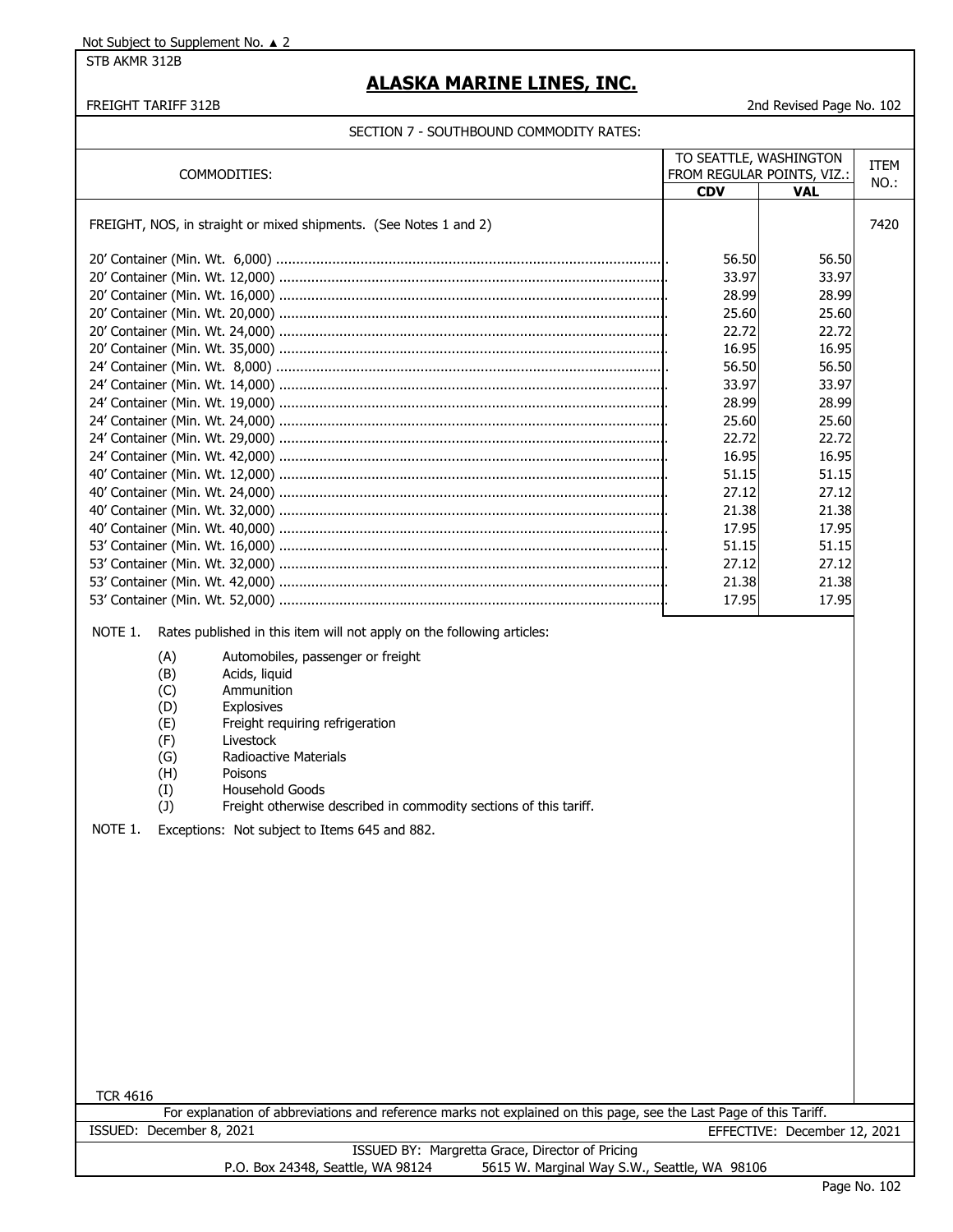STB AKMR 312B

### **ALASKA MARINE LINES, INC.**

#### FREIGHT TARIFF 312B 3rd Revised Page No. 103

TO SEATTLE, WASHINGTON TTEM

#### SECTION 7 - SOUTHBOUND COMMODITY RATES:

| COMMODITIES:                                                                                                    | FROM REGULAR POINTS, VIZ.: |            | NO.: |
|-----------------------------------------------------------------------------------------------------------------|----------------------------|------------|------|
|                                                                                                                 | <b>CDV</b>                 | <b>VAL</b> |      |
| MACHINERY or MACHINES or PARTS THEREOF and OTHER ARTICLES, as described in Item<br>1025 (See Notes 1 through 3) |                            |            | 2686 |
|                                                                                                                 | 52.85                      | $---$      |      |
| <b>PART I: Closed Containers Only (1)</b>                                                                       |                            |            |      |
|                                                                                                                 | 27.43                      | 27.43      |      |
|                                                                                                                 | 20.67                      | 20.67      |      |
|                                                                                                                 | 16.26                      | 16.26      |      |
|                                                                                                                 | 14.75                      | 14.75      |      |
|                                                                                                                 | 13.31                      | 13.31      |      |
|                                                                                                                 | 27.43                      | 27.43      |      |
|                                                                                                                 | 20.67                      | 20.67      |      |
|                                                                                                                 | 16.26                      | 16.26      |      |
|                                                                                                                 | 14.75                      | 14.75      |      |
|                                                                                                                 | 13.31                      | 13.31      |      |
|                                                                                                                 | 19.81                      | 19.81      |      |
|                                                                                                                 | 15.81                      | 15.81      |      |
|                                                                                                                 | 13.92                      | 13.92      |      |
|                                                                                                                 | 19.81                      | 19.81      |      |
|                                                                                                                 | 15.81                      | 15.81      |      |
|                                                                                                                 | 13.92                      | 13.92      |      |
| PART II: Single Pieces (2) (3)                                                                                  |                            |            |      |
|                                                                                                                 | 36.36                      | 36.36      |      |
|                                                                                                                 | 27.39                      | 27.39      |      |
|                                                                                                                 | 21.85                      | 21.85      |      |
|                                                                                                                 | 20.90                      | 20.90      |      |
|                                                                                                                 | 18.96                      | 18.96      |      |
|                                                                                                                 | 16.87                      | 16.87      |      |
|                                                                                                                 | 14.56                      | 14.56      |      |
|                                                                                                                 | 21.81                      | 21.81      |      |
| PART III: Deck Stow (4) (5)                                                                                     |                            |            |      |
|                                                                                                                 | \$33.65                    | \$33.65    |      |
| (1) Rates apply when loaded to closed containers only.                                                          |                            |            |      |
| (2) Rates apply to breakbulk or non-containerized machinery only.                                               |                            |            |      |
| (3) Rates are subject to a minimum charge of \$21.81 per square foot.                                           |                            |            |      |
|                                                                                                                 |                            |            |      |

(4) Rates are in dollars and cents per square foot and apply on shipments that due to their dimension or configuration cannot be loaded to Carrier's equipment and must be loaded to the deck of Carrier's vessel.

- (5) EXCEPTION to AKMR 100A, Item 574, Paragraph G) Limits of Extended Liability: Carrier's liability under the extended liability program shall be subject to a maximum limitation of \$200,000.00 per unit or piece. All other provisions of the item will apply.
- NOTE 1. EXCEPTION TO AKMR 100, SERIES, ITEM 568, PARAGRAPH A: Provisions of Section (1) Overlength and (2) Overwidth shall not apply. Machinery exceeding 14' in height shall be subject to an additional 10% per foot or fraction thereof exceeding 14'.
- NOTE 2. If through no fault of the Carrier, machinery is inoperable, and/or if machinery is received containing more than 1/4 tank of fuel, charges as shown in AKMR 100, series, Item 987 will be assessed.
- NOTE 3. Machinery requiring loading to the deck of Carrier's vessel will move on a space available basis only.

TCR 4616

| For explanation of abbreviations and reference marks not explained on this page, see the Last Page of this Tariff. |                                   |                                              |  |  |
|--------------------------------------------------------------------------------------------------------------------|-----------------------------------|----------------------------------------------|--|--|
|                                                                                                                    | ISSUED: December 8, 2021          | EFFECTIVE: December 12, 2021                 |  |  |
| ISSUED BY: Margretta Grace, Director of Pricing                                                                    |                                   |                                              |  |  |
|                                                                                                                    | P.O. Box 24348, Seattle, WA 98124 | 5615 W. Marginal Way S.W., Seattle, WA 98106 |  |  |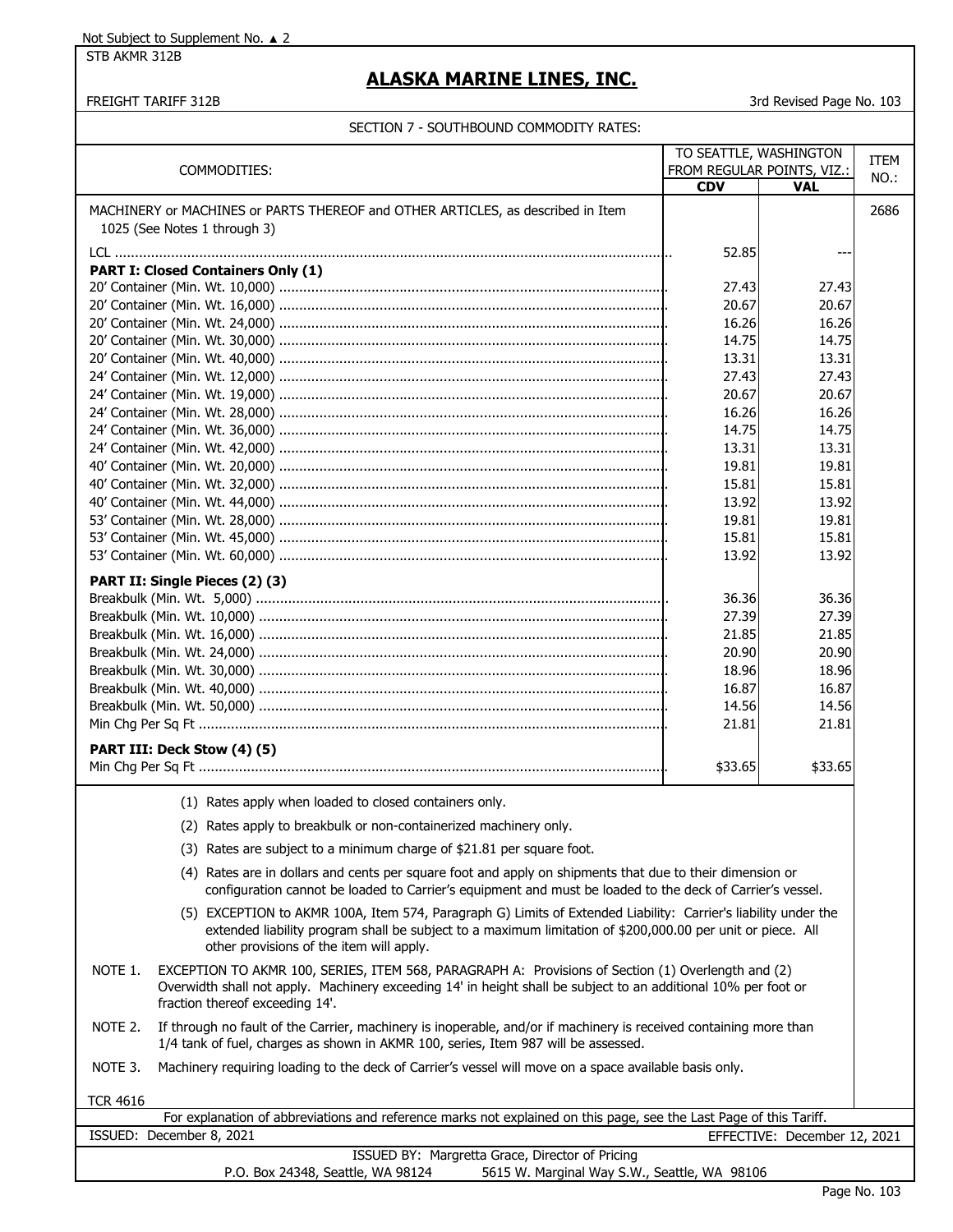STB AKMR 312B

### **ALASKA MARINE LINES, INC.**

FREIGHT TARIFF 312B 2nd Revised Page No. 104

#### SECTION 7 - SOUTHBOUND COMMODITY RATES:

| COMMODITIES:                                                                                                                                                                                                                                           |            | TO SEATTLE, WASHINGTON<br>FROM REGULAR POINTS, VIZ.: |      |
|--------------------------------------------------------------------------------------------------------------------------------------------------------------------------------------------------------------------------------------------------------|------------|------------------------------------------------------|------|
|                                                                                                                                                                                                                                                        | <b>CDV</b> | <b>VAL</b>                                           | NO.: |
| PAPER, PAPERBOARD, PULPBOARD or FIBERBOARD, Scrap Viz.: Scrap, as described in Items<br>151390 and 151392 in the NMFC; also Boxes, Bottles or Cans, Fiberboard, Paper Paperboard<br>or Pulpboard, old, having value only for reclamation of materials. |            |                                                      | 7565 |
|                                                                                                                                                                                                                                                        | 33.02      |                                                      |      |
|                                                                                                                                                                                                                                                        | 17.30      | 18.48                                                |      |
|                                                                                                                                                                                                                                                        | 12.09      | 17.13                                                |      |
|                                                                                                                                                                                                                                                        | 17.30      | 18.48                                                |      |
|                                                                                                                                                                                                                                                        | 12.09      | 17.13                                                |      |
|                                                                                                                                                                                                                                                        | 17.30      | 18.48                                                |      |
|                                                                                                                                                                                                                                                        | 12.09      | 17.13                                                |      |
|                                                                                                                                                                                                                                                        | 17.30      | 17.13                                                |      |

TCR 4616

For explanation of abbreviations and reference marks not explained on this page, see the Last Page of this Tariff. ISSUED: December 8, 2021 EFFECTIVE: December 12, 2021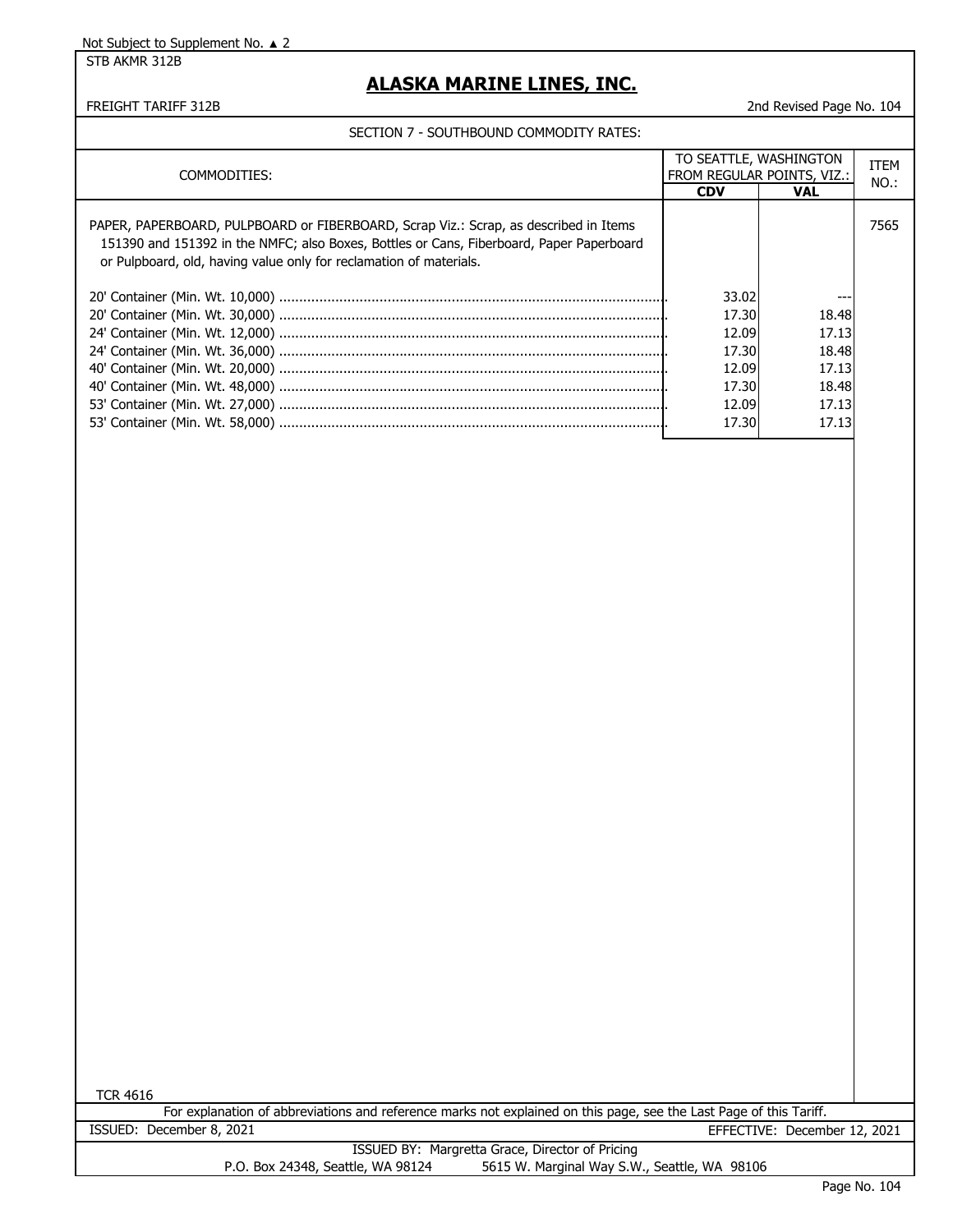STB AKMR 312B

# **ALASKA MARINE LINES, INC.**

### FREIGHT TARIFF 312B 2nd Revised Page No. 105

#### SECTION 7 - SOUTHBOUND COMMODITY RATES:

| SECTION 7 - SOUTHBOUND COMMODITY RATES:                                                                                  |            |                                                      |      |
|--------------------------------------------------------------------------------------------------------------------------|------------|------------------------------------------------------|------|
| COMMODITIES:                                                                                                             |            | TO SEATTLE, WASHINGTON<br>FROM REGULAR POINTS, VIZ.: |      |
|                                                                                                                          | <b>CDV</b> | <b>VAL</b>                                           | NO.: |
| Aluminum, Antimony, Brass, Bronze, Copper, Iron, Lead, Magnesium, Nickle, Steel, Tin Plate or<br>Zinc:                   |            |                                                      | 7680 |
| Also, Batteries electric, old, spent, having value only for remelting of lead pates; in packages;<br>(See Notes 1 and 2) |            |                                                      |      |
|                                                                                                                          | 33.02      |                                                      |      |
|                                                                                                                          | 17.30      | 23.88                                                |      |
|                                                                                                                          | 12.09      | 16.83                                                |      |
|                                                                                                                          | 17.30      | 23.88                                                |      |
|                                                                                                                          | 12.09      | 16.83                                                |      |
|                                                                                                                          | 17.30      | 23.88                                                |      |
|                                                                                                                          | 12.09      | 16.83                                                |      |
|                                                                                                                          | 17.30      | 23.88                                                |      |
|                                                                                                                          | 12.09      | 16.83                                                |      |
|                                                                                                                          |            |                                                      |      |

(1) Rate is between Carrier's terminals only.

NOTE 1. Rates apply only on scraps or waste pieces or articles made of metals named or alloys thereof, bent, broken, crushed, mutilated, used, worn out or otherwise unfit for use, having value for remelting purposes only and on dross, residues or skimmings of metals named or alloys thereof.

NOTE 2. Bill of Lading must be noted: "For Reclamation Purposes Only."

TCR 4616

| For explanation of abbreviations and reference marks not explained on this page, see the Last Page of this Tariff. |                          |                                                 |                              |  |
|--------------------------------------------------------------------------------------------------------------------|--------------------------|-------------------------------------------------|------------------------------|--|
|                                                                                                                    | ISSUED: December 8, 2021 |                                                 | EFFECTIVE: December 12, 2021 |  |
|                                                                                                                    |                          | ISSUED BY: Margretta Grace, Director of Pricing |                              |  |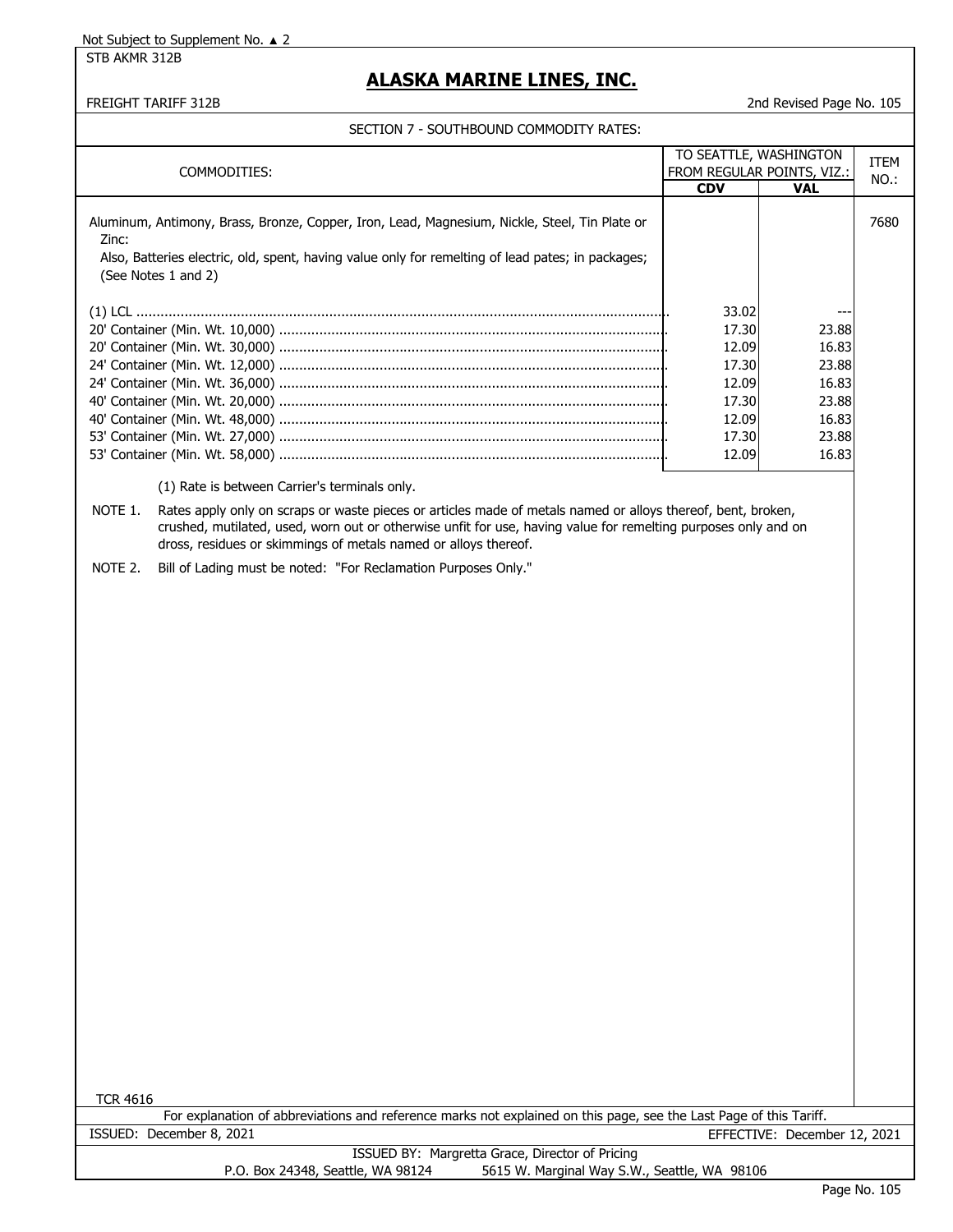STB AKMR 312B

## **ALASKA MARINE LINES, INC.**

#### FREIGHT TARIFF 312B 2nd Revised Page No. 106

## SECTION 7 - SOUTHBOUND COMMODITY RATES:

|                                                                                                        |                                           |                                                      | ITEM |
|--------------------------------------------------------------------------------------------------------|-------------------------------------------|------------------------------------------------------|------|
| COMMODITIES:                                                                                           |                                           | TO SEATTLE, WASHINGTON<br>FROM REGULAR POINTS, VIZ.: |      |
|                                                                                                        | <b>CDV</b>                                | <b>VAL</b>                                           | NO.: |
| SOIL, Waste, Non-RCRA, for reclamation or disposal, in bags or in shipper provided bulk<br>containers. |                                           |                                                      | 7690 |
|                                                                                                        | 16.19<br>13.57<br>16.19<br>13.57<br>16.19 | 17.36<br>14.56<br>17.36<br>14.56<br>17.36            |      |

NOTE. 1 Rates will not apply to any shipment that is designated as RCRA, or, which requires an Environmental Protection Agency manifest. See Item 7328 for shipments that are Environmental Protection Agency regulated.

NOTE 2. Carrier will accept shipments described above only after shipper has provided all necessary documents as requested by carrier and has satisfied any notification requirements of Environment Canada.

NOTE 3. Rate provides for shipper load and count, consignee unload shipments only. Transfer will not be provided by carrier.

TCR 4616

For explanation of abbreviations and reference marks not explained on this page, see the Last Page of this Tariff. ISSUED: December 8, 2021 EFFECTIVE: December 12, 2021 ISSUED BY: Margretta Grace, Director of Pricing P.O. Box 24348, Seattle, WA 98124 5615 W. Marginal Way S.W., Seattle, WA 98106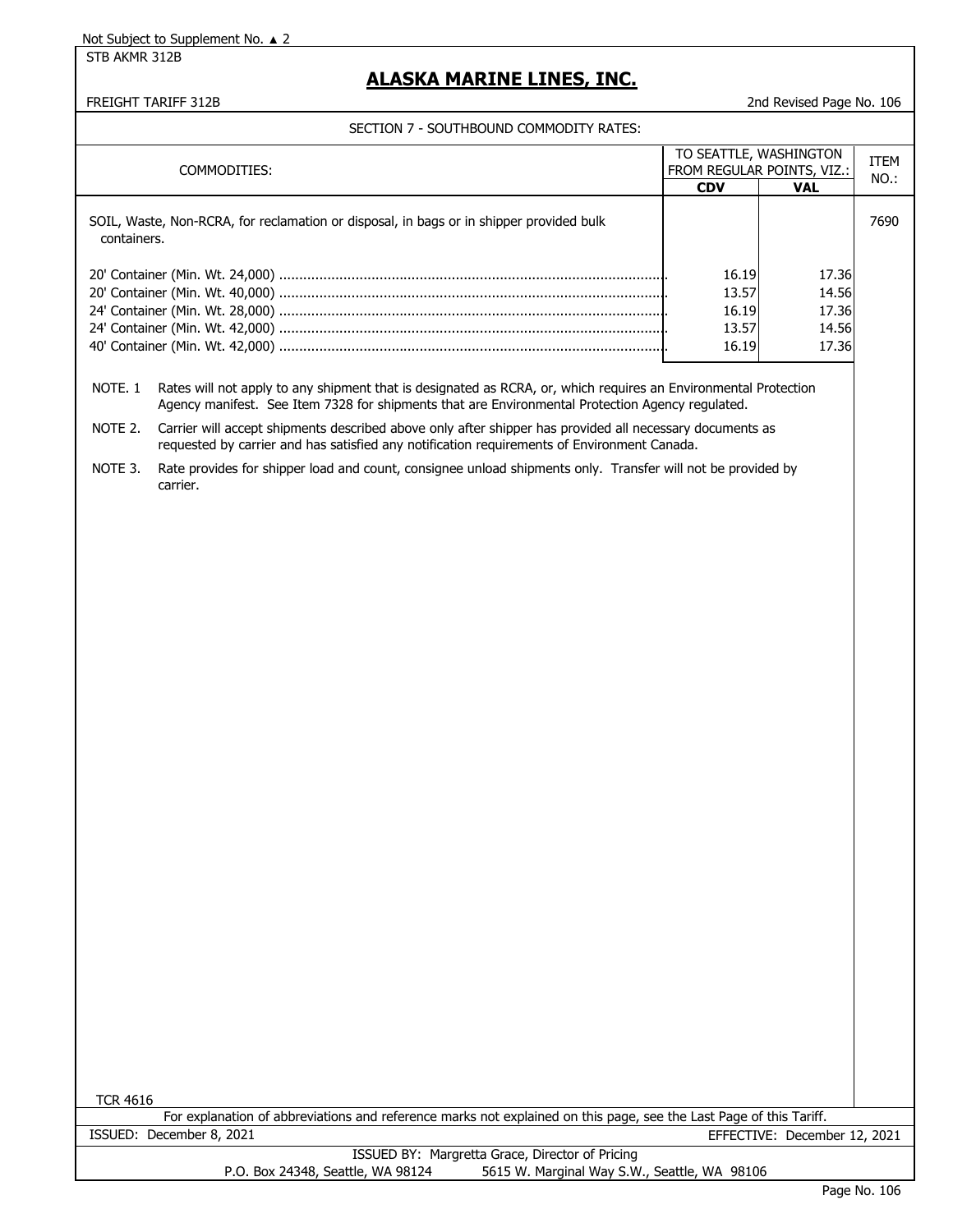STB AKMR 312B

# **ALASKA MARINE LINES, INC.**

### FREIGHT TARIFF 312B 3rd Revised Page No. 107

|                 | COMMODITIES:                                                                                                                                                                                              | TO SEATTLE, WASHINGTON<br>FROM REGULAR POINTS, VIZ.: |                                        | <b>ITEM</b> |
|-----------------|-----------------------------------------------------------------------------------------------------------------------------------------------------------------------------------------------------------|------------------------------------------------------|----------------------------------------|-------------|
|                 |                                                                                                                                                                                                           | <b>CDV</b>                                           | <b>VAL</b>                             | NO.:        |
|                 | VEHICLES, MOTOR, Viz.: Passenger Automobiles, Trucks or Pickup (with or without camper or<br>canopy attached), Vans. (See Notes 1 through 7)                                                              |                                                      |                                        | 7840        |
|                 |                                                                                                                                                                                                           | \$1,761.00<br>\$2,269.00<br>\$2,800.00               | \$2,542.00<br>\$3,275.00<br>\$4,377.00 |             |
| NOTE 1.         | Items 340, 342 and 750 do not apply.                                                                                                                                                                      |                                                      |                                        |             |
| NOTE 2.         | Rates are in dollars and cents per vehicle.                                                                                                                                                               |                                                      |                                        |             |
| NOTE 3.         | Rates apply only between Carrier's terminals.                                                                                                                                                             |                                                      |                                        |             |
| NOTE 4.         | Autos may not exceed the Gross Vehicle Weight Rating (GVWR) as specified by the manufacturer. For complete<br>auto and vehicle loading specifications, see STB AKMR 100, series, Rule 355.                |                                                      |                                        |             |
| NOTE 5.         | The following articles may NOT be shipped under the provisions of this Item: Hazardous Materials, Items of<br>Extraordinary Value, Goods shipped for sale or speculation, or Firearms.                    |                                                      |                                        |             |
| NOTE 6.         | If through no fault of carrier, vehicle is inoperable and/or if vehicle is received containing more than 1/4 tank of fuel,<br>charges as shown in AKMR 100, series, Item 987 will be assessed.            |                                                      |                                        |             |
| NOTE 7.         | Carrier has the option to load vehicles to closed containers, platforms, or loose to the barge. Carrier will not be<br>liable for any damage due to weather - viz: water, ice, salt, wind, or act of God. |                                                      |                                        |             |
|                 |                                                                                                                                                                                                           |                                                      |                                        |             |
|                 |                                                                                                                                                                                                           |                                                      |                                        |             |
|                 |                                                                                                                                                                                                           |                                                      |                                        |             |
|                 |                                                                                                                                                                                                           |                                                      |                                        |             |
|                 |                                                                                                                                                                                                           |                                                      |                                        |             |
|                 |                                                                                                                                                                                                           |                                                      |                                        |             |
|                 |                                                                                                                                                                                                           |                                                      |                                        |             |
|                 |                                                                                                                                                                                                           |                                                      |                                        |             |
|                 |                                                                                                                                                                                                           |                                                      |                                        |             |
|                 |                                                                                                                                                                                                           |                                                      |                                        |             |
|                 |                                                                                                                                                                                                           |                                                      |                                        |             |
|                 |                                                                                                                                                                                                           |                                                      |                                        |             |
|                 |                                                                                                                                                                                                           |                                                      |                                        |             |
|                 |                                                                                                                                                                                                           |                                                      |                                        |             |
|                 |                                                                                                                                                                                                           |                                                      |                                        |             |
|                 |                                                                                                                                                                                                           |                                                      |                                        |             |
|                 |                                                                                                                                                                                                           |                                                      |                                        |             |
|                 |                                                                                                                                                                                                           |                                                      |                                        |             |
|                 |                                                                                                                                                                                                           |                                                      |                                        |             |
|                 |                                                                                                                                                                                                           |                                                      |                                        |             |
| <b>TCR 4616</b> |                                                                                                                                                                                                           |                                                      |                                        |             |
|                 | For explanation of abbreviations and reference marks not explained on this page, see the Last Page of this Tariff.                                                                                        |                                                      |                                        |             |
|                 | ISSUED: December 8, 2021                                                                                                                                                                                  |                                                      | EFFECTIVE: December 12, 2021           |             |
|                 | ISSUED BY: Margretta Grace, Director of Pricing<br>5615 W. Marginal Way S.W., Seattle, WA 98106<br>P.O. Box 24348, Seattle, WA 98124                                                                      |                                                      |                                        |             |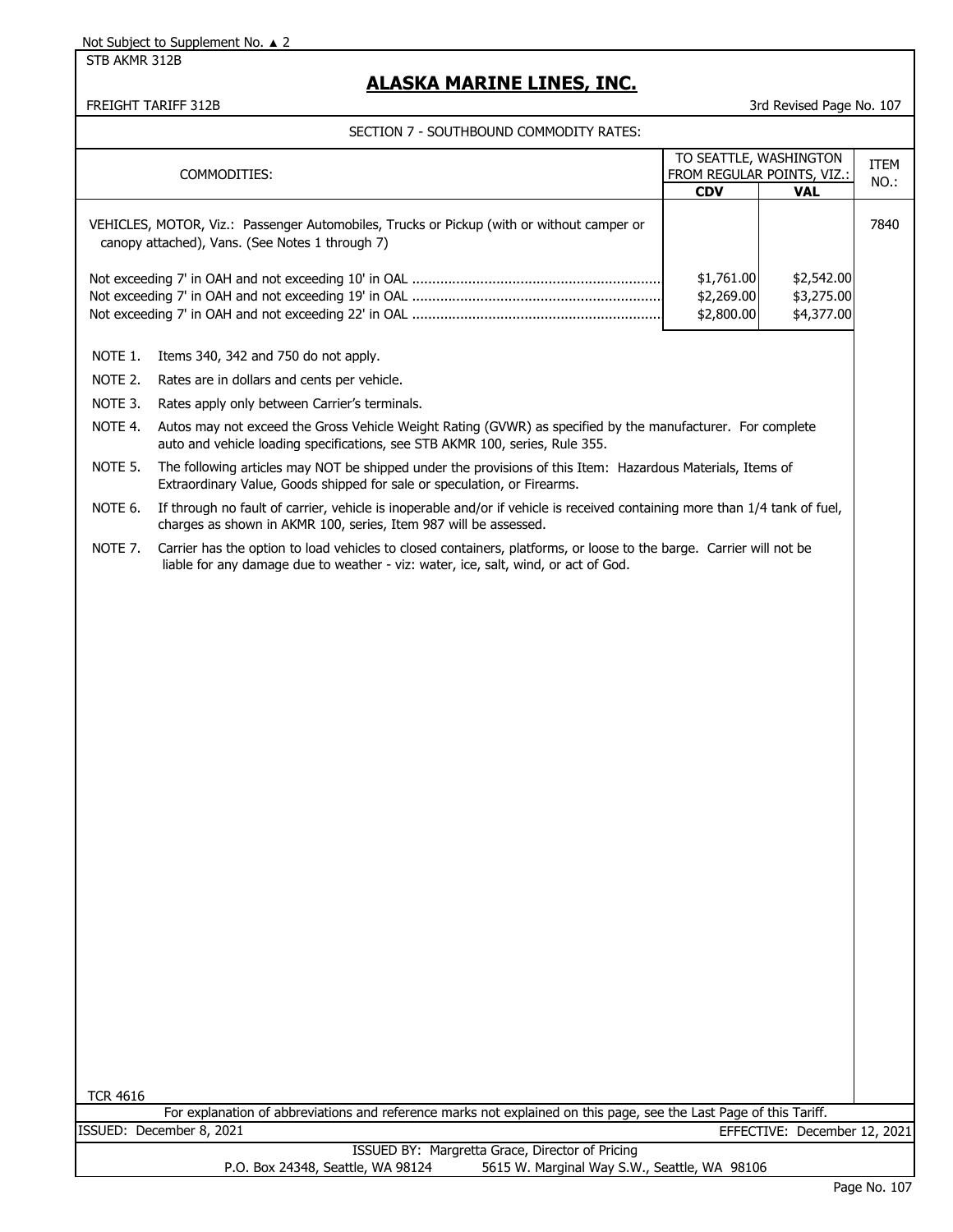STB AKMR 312B

# **ALASKA MARINE LINES, INC.**

FREIGHT TARIFF 312B 2nd Revised Page No. 108

|                 | SECTION 7 - SOUTHDOUND COMMODITT NATES.                                                                                                                                       |                        |                              |      |
|-----------------|-------------------------------------------------------------------------------------------------------------------------------------------------------------------------------|------------------------|------------------------------|------|
|                 |                                                                                                                                                                               | TO SEATTLE, WASHINGTON |                              | ITEM |
|                 | COMMODITIES:                                                                                                                                                                  |                        | FROM REGULAR POINTS, VIZ.:   | NO.: |
|                 |                                                                                                                                                                               | <b>CDV</b>             | <b>VAL</b>                   |      |
|                 | WASTE OIL, not containing a hazardous substance as defined by the Environmental Protection<br>Agency (EPA) and Department of Transportation (DOT), in Carrier provided tanks. |                        |                              | 7850 |
|                 |                                                                                                                                                                               | \$2.25                 | \$2.33                       |      |
|                 |                                                                                                                                                                               |                        |                              |      |
| NOTE 1.         | Rate is shown in dollars and cents per gallon. Minimum gallons shown per tank under equipment size.                                                                           |                        |                              |      |
| NOTE 2.         | Tank cleaning and any heel disposal shall be billed additionally to charges shown.                                                                                            |                        |                              |      |
| NOTE 3.         | Rates apply only between Carrier's terminals.                                                                                                                                 |                        |                              |      |
| NOTE 4.         | Service availability is dependent on tank availability, and carrier's acceptance of product after laboratory analysis<br>has been presented to carrier.                       |                        |                              |      |
|                 |                                                                                                                                                                               |                        |                              |      |
|                 |                                                                                                                                                                               |                        |                              |      |
|                 |                                                                                                                                                                               |                        |                              |      |
|                 |                                                                                                                                                                               |                        |                              |      |
|                 |                                                                                                                                                                               |                        |                              |      |
|                 |                                                                                                                                                                               |                        |                              |      |
|                 |                                                                                                                                                                               |                        |                              |      |
|                 |                                                                                                                                                                               |                        |                              |      |
|                 |                                                                                                                                                                               |                        |                              |      |
|                 |                                                                                                                                                                               |                        |                              |      |
|                 |                                                                                                                                                                               |                        |                              |      |
|                 |                                                                                                                                                                               |                        |                              |      |
|                 |                                                                                                                                                                               |                        |                              |      |
|                 |                                                                                                                                                                               |                        |                              |      |
|                 |                                                                                                                                                                               |                        |                              |      |
|                 |                                                                                                                                                                               |                        |                              |      |
|                 |                                                                                                                                                                               |                        |                              |      |
|                 |                                                                                                                                                                               |                        |                              |      |
|                 |                                                                                                                                                                               |                        |                              |      |
|                 |                                                                                                                                                                               |                        |                              |      |
|                 |                                                                                                                                                                               |                        |                              |      |
| <b>TCR 4616</b> |                                                                                                                                                                               |                        |                              |      |
|                 | For explanation of abbreviations and reference marks not explained on this page, see the Last Page of this Tariff.                                                            |                        |                              |      |
|                 | ISSUED: December 8, 2021                                                                                                                                                      |                        | EFFECTIVE: December 12, 2021 |      |
|                 | ISSUED BY: Margretta Grace, Director of Pricing<br>P.O. Box 24348, Seattle, WA 98124<br>5615 W. Marginal Way S.W., Seattle, WA 98106                                          |                        |                              |      |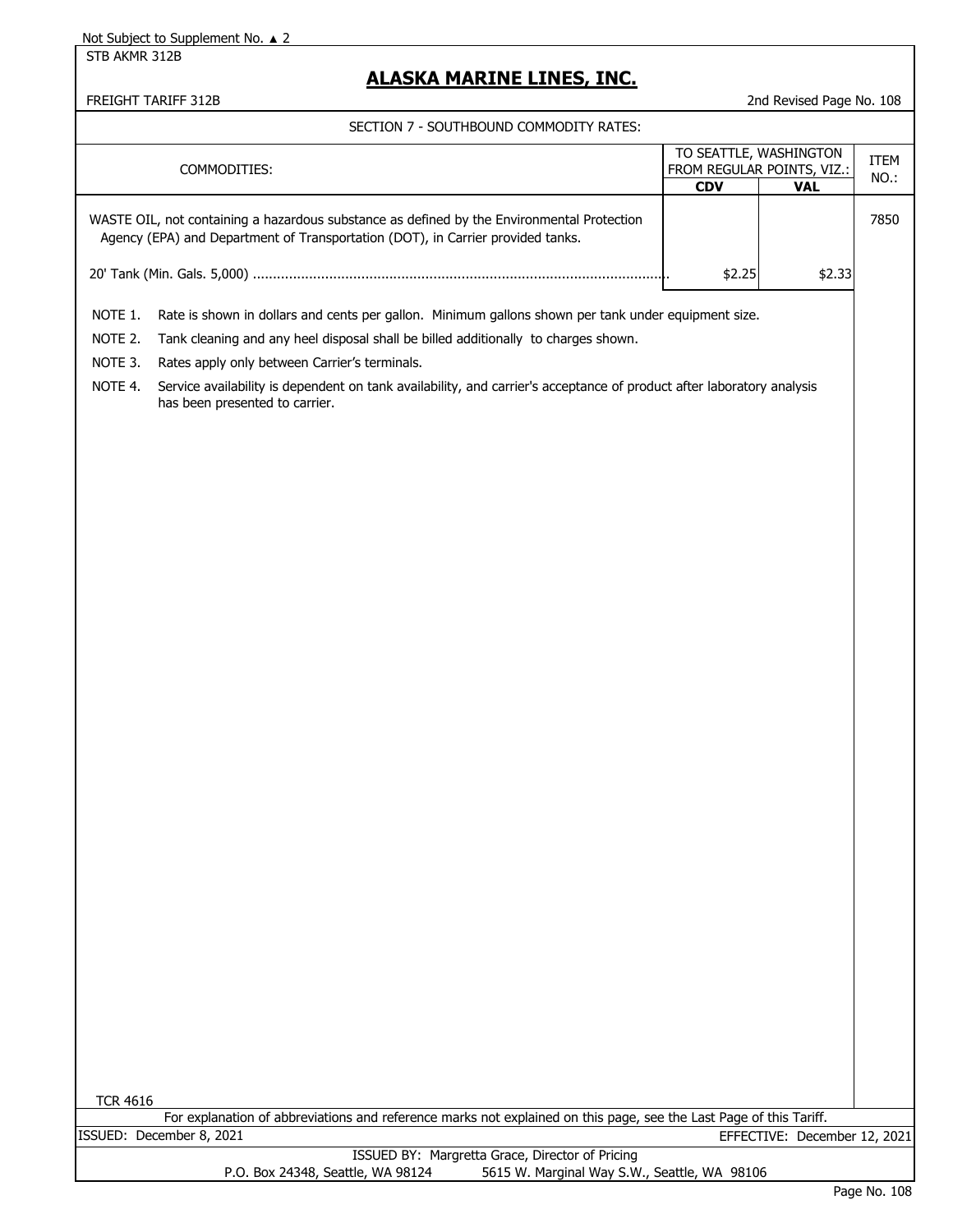STB AKMR 312B

# **ALASKA MARINE LINES, INC.**

FREIGHT TARIFF 312B 2nd Revised Page No. 109

|                 | TO SEATTLE, WASHINGTON<br>FROM REGULAR POINTS, VIZ.:<br>COMMODITIES:<br><b>CDV</b><br><b>VAL</b>                                                                                                                                                                                                                                                                                                                                                                                                                                                                                                                                                |         |                              | <b>ITEM</b><br>NO.: |
|-----------------|-------------------------------------------------------------------------------------------------------------------------------------------------------------------------------------------------------------------------------------------------------------------------------------------------------------------------------------------------------------------------------------------------------------------------------------------------------------------------------------------------------------------------------------------------------------------------------------------------------------------------------------------------|---------|------------------------------|---------------------|
|                 | TRAILERS, VACATION, Designed to be drawn by means of all ball and socket hitch and/or<br>passenger auto-mobile, SU (See Notes 1 through 7)                                                                                                                                                                                                                                                                                                                                                                                                                                                                                                      |         |                              | 7906                |
|                 |                                                                                                                                                                                                                                                                                                                                                                                                                                                                                                                                                                                                                                                 | \$24.03 | \$24.03                      |                     |
| NOTE 1.         | Rates are in dollars and cents per square foot for overall length including hitch and bumper.                                                                                                                                                                                                                                                                                                                                                                                                                                                                                                                                                   |         |                              |                     |
| NOTE 2.         | Rates apply between Carrier's terminals only.                                                                                                                                                                                                                                                                                                                                                                                                                                                                                                                                                                                                   |         |                              |                     |
| NOTE 3.         | Items 340, 342, 568 Paragraphs (1) and (2); and 750 do not apply.                                                                                                                                                                                                                                                                                                                                                                                                                                                                                                                                                                               |         |                              |                     |
| NOTE 4.         | Trailers may contain shipments of household goods or personal effects as described in Item 560, subject to a<br>released value not exceeding \$.10 per pound, per article inclusive in the above rate.                                                                                                                                                                                                                                                                                                                                                                                                                                          |         |                              |                     |
| NOTE 5.         | Shipper must declare the weight of household goods and/or personal effects on the bill of lading. Household goods<br>and/or personal effects will be considered as shipper load and count, and accepted to all items.                                                                                                                                                                                                                                                                                                                                                                                                                           |         |                              |                     |
| NOTE 6.         | Units exceeding 53' OAL or 8'6" in width will be rated in Item 2121.                                                                                                                                                                                                                                                                                                                                                                                                                                                                                                                                                                            |         |                              |                     |
| NOTE 7.         | Carrier will not be liable for mechanical, frame or structural deficiencies, unless caused through it's negligence.<br>Carrier is not liable for damage to frame or structure caused by overloading of contents, loaded inside the unit, nor<br>external or internal panel damage or items connected thereto, as a result of the units bowing or twisting due to the<br>insufficient structural integrity. Carrier will not be liable for the improper stowage of any contents within the unit<br>and Carrier may require all contents be withdrawn and loaded into containers with charges for the account of the<br>party paying the freight. |         |                              |                     |
|                 | The Carrier reserves the right to purchase the unit, if damaged at a price not to exceed the declared value at the<br>time of acceptance, in lieu of repairing said unit. If no value is declared, Carrier's maximum liability for unit is<br>\$5,000.00.                                                                                                                                                                                                                                                                                                                                                                                       |         |                              |                     |
|                 | All windows, doors and external accessories must be protected with plywood or similar substantial material prior to<br>receipt at Alaska Marine Lines, Inc. dock. Carrier will not be responsible for damage to unprotected windows, doors<br>and external accessories. All external awnings must be removed prior to receipt at Alaska Marine Lines, Inc. dock.<br>Carrier will not be responsible for damage to awnings which are not removed prior to shipment. Carrier will not be<br>responsible for any damage caused by wind, weather or acts of God.                                                                                    |         |                              |                     |
|                 |                                                                                                                                                                                                                                                                                                                                                                                                                                                                                                                                                                                                                                                 |         |                              |                     |
|                 |                                                                                                                                                                                                                                                                                                                                                                                                                                                                                                                                                                                                                                                 |         |                              |                     |
|                 |                                                                                                                                                                                                                                                                                                                                                                                                                                                                                                                                                                                                                                                 |         |                              |                     |
|                 |                                                                                                                                                                                                                                                                                                                                                                                                                                                                                                                                                                                                                                                 |         |                              |                     |
| <b>TCR 4616</b> | For explanation of abbreviations and reference marks not explained on this page, see the Last Page of this Tariff.                                                                                                                                                                                                                                                                                                                                                                                                                                                                                                                              |         |                              |                     |
|                 | ISSUED: December 8, 2021                                                                                                                                                                                                                                                                                                                                                                                                                                                                                                                                                                                                                        |         | EFFECTIVE: December 12, 2021 |                     |
|                 | ISSUED BY: Margretta Grace, Director of Pricing<br>P.O. Box 24348, Seattle, WA 98124<br>5615 W. Marginal Way S.W., Seattle, WA 98106                                                                                                                                                                                                                                                                                                                                                                                                                                                                                                            |         |                              |                     |
|                 |                                                                                                                                                                                                                                                                                                                                                                                                                                                                                                                                                                                                                                                 |         |                              | Page No. 109        |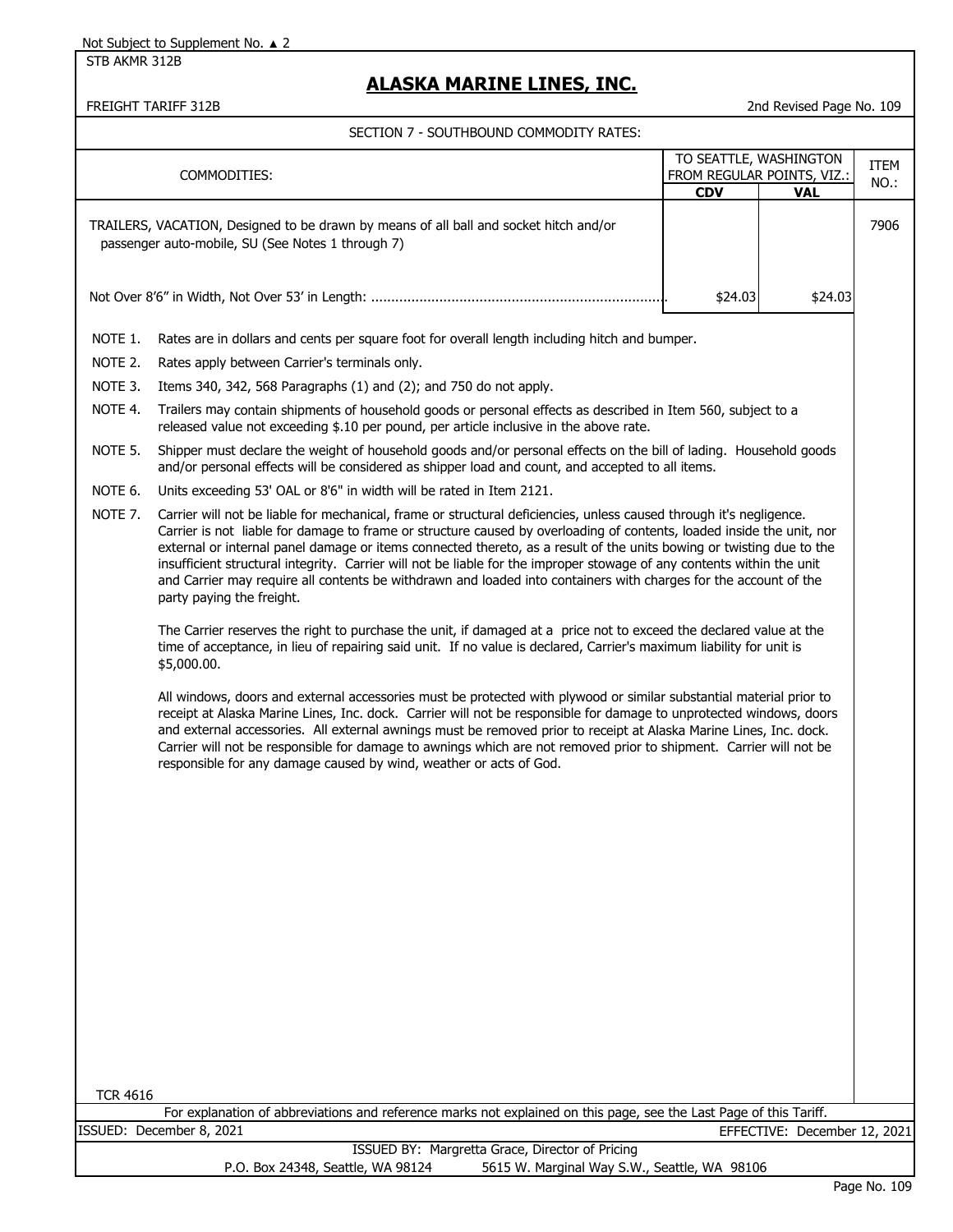STB AKMR 312B

## **ALASKA MARINE LINES, INC.**

FREIGHT TARIFF 312B 2nd Revised Page No. 110

|                                                       | COMMODITIES:                                                                                                                                                 | TO SEATTLE, WASHINGTON<br><b>CDV</b> | FROM REGULAR POINTS, VIZ.:<br><b>VAL</b> | <b>ITEM</b><br>NO.: |
|-------------------------------------------------------|--------------------------------------------------------------------------------------------------------------------------------------------------------------|--------------------------------------|------------------------------------------|---------------------|
|                                                       | TRAILERS, Semi, Freight, designed to be drawn by means of a fifth wheel, pintle or ball hitch,<br>Viz.: (See Notes 1 through 6)                              |                                      |                                          | 7910                |
|                                                       | Empty, not with any lading or cargo                                                                                                                          |                                      |                                          |                     |
|                                                       |                                                                                                                                                              | \$21.65<br>\$2,145.00                | \$25.98<br>\$2,380.00                    |                     |
|                                                       |                                                                                                                                                              | \$3,007.00                           | \$3,560.00                               |                     |
|                                                       |                                                                                                                                                              | \$4,078.00                           | \$5,041.00                               |                     |
|                                                       | Loaded, with a lading not exceeding 30,000 pounds gross.                                                                                                     | \$27.01                              | \$32.53                                  |                     |
|                                                       |                                                                                                                                                              | \$2,499.00                           | \$2,849.00                               |                     |
|                                                       |                                                                                                                                                              | \$3,612.00                           | \$4,272.00                               |                     |
|                                                       |                                                                                                                                                              | \$5,020.00                           | \$6,228.00                               |                     |
| Viz.:<br><b>Bottom Dump</b><br>Tank<br>Flatbed<br>Van | End Dump<br>Utility<br>Lowbed                                                                                                                                |                                      |                                          |                     |
| NOTE 1.                                               | Items 340, 342, 568 Paragraph (A) and (C) and 750 do not apply.                                                                                              |                                      |                                          |                     |
| NOTE 2.                                               | Rates apply between Carrier's terminals only.                                                                                                                |                                      |                                          |                     |
| NOTE 3.                                               | Rates are in dollars and cents per square foot, subject to minimum charge. All measurements are for overall<br>dimensions which include tongues and hitches. |                                      |                                          |                     |
| NOTE 4.                                               | Flatbed trailers, stacked and secured by the shipper, will be rated as a single unit, based on the overall length of<br>the stack of trailers.               |                                      |                                          |                     |
| NOTE 5.                                               | Utility trailers are defined as not exceeding 20 ft in length, and are drawn by ball and hitch.                                                              |                                      |                                          |                     |
| NOTE 6.                                               | Trailers will move on a space available basis.                                                                                                               |                                      |                                          |                     |
|                                                       |                                                                                                                                                              |                                      |                                          |                     |
|                                                       |                                                                                                                                                              |                                      |                                          |                     |
|                                                       |                                                                                                                                                              |                                      |                                          |                     |
|                                                       |                                                                                                                                                              |                                      |                                          |                     |
|                                                       |                                                                                                                                                              |                                      |                                          |                     |
|                                                       |                                                                                                                                                              |                                      |                                          |                     |
|                                                       |                                                                                                                                                              |                                      |                                          |                     |
|                                                       |                                                                                                                                                              |                                      |                                          |                     |
|                                                       |                                                                                                                                                              |                                      |                                          |                     |
|                                                       |                                                                                                                                                              |                                      |                                          |                     |
|                                                       |                                                                                                                                                              |                                      |                                          |                     |
|                                                       |                                                                                                                                                              |                                      |                                          |                     |
|                                                       |                                                                                                                                                              |                                      |                                          |                     |
| <b>TCR 4616</b>                                       |                                                                                                                                                              |                                      |                                          |                     |
|                                                       | For explanation of abbreviations and reference marks not explained on this page, see the Last Page of this Tariff.                                           |                                      |                                          |                     |
|                                                       | ISSUED: December 8, 2021<br>ISSUED BY: Margretta Grace, Director of Pricing                                                                                  |                                      | EFFECTIVE: December 12, 2021             |                     |
|                                                       | 5615 W. Marginal Way S.W., Seattle, WA 98106<br>P.O. Box 24348, Seattle, WA 98124                                                                            |                                      |                                          |                     |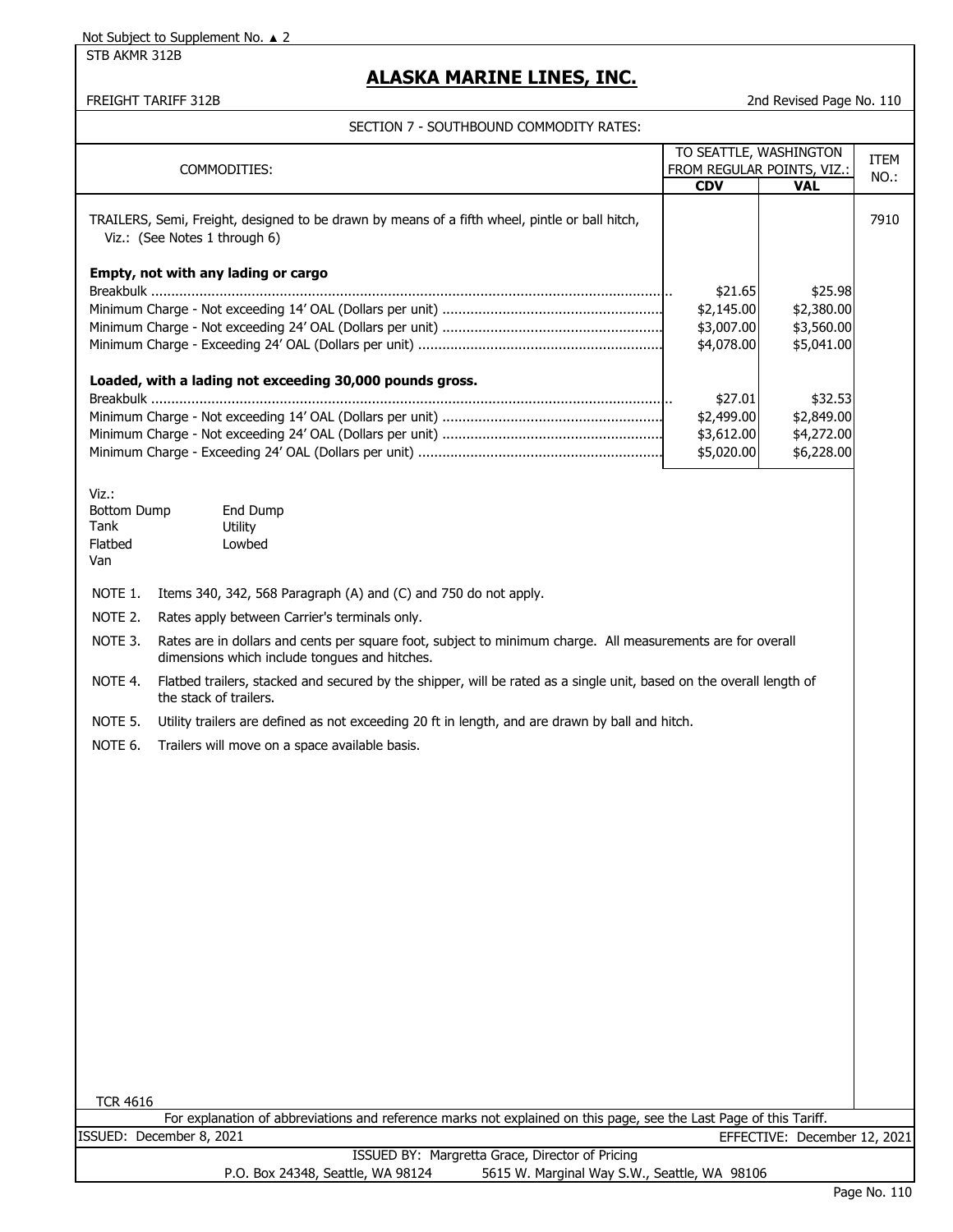STB AKMR 312B

## **ALASKA MARINE LINES, INC.**

FREIGHT TARIFF 312B 3rd Revised Page No. 111

|                                  |                                                                                                                                                                                                                                                                 | TO SEATTLE, WASHINGTON                   |                              | <b>ITEM</b> |
|----------------------------------|-----------------------------------------------------------------------------------------------------------------------------------------------------------------------------------------------------------------------------------------------------------------|------------------------------------------|------------------------------|-------------|
|                                  | COMMODITIES:                                                                                                                                                                                                                                                    | FROM REGULAR POINTS, VIZ.:<br><b>CDV</b> | <b>VAL</b>                   | NO.:        |
|                                  | VEHICLES, Self-Propelled, SU, Viz.: Ambulances, Buses, Fire Apparatus, Freight truck tractors,<br>Motor Homes, Trucks with permanently affixed attachments, Vehicles, Motor, NOS (exceeding<br>7' OAH and/or 7 1/2" OAW and/or 22' OAL) (See Notes 1 through 6) |                                          |                              | 7920        |
| 23.86<br>28.82<br>19.83<br>22.90 |                                                                                                                                                                                                                                                                 |                                          |                              |             |
| NOTE 1.                          | Provisions of Items 340, 342, 568 Paragraphs (A), (1) (Overlength), and (3) (Overheight), 645 Paragraph (C), and<br>750 do not apply.                                                                                                                           |                                          |                              |             |
| NOTE 2.                          | Rates are between Carrier's terminals.                                                                                                                                                                                                                          |                                          |                              |             |
| NOTE 3.                          | Vehicles may not exceed the Gross Vehicle Weight Rating (GVWR) as specified by the manufacturer. For complete<br>auto and vehicle loading specifications, see STB AKMR 100, series, Rule 355.                                                                   |                                          |                              |             |
| NOTE 4.                          | The gross vehicle weight, including any freight, will determine the appropriate rate level. Shipper must declare<br>weight of any freight on the bill of lading. Freight will be considered as shipper load and count and accepted to all<br>items.             |                                          |                              |             |
| NOTE 5.                          | Vehicles not suitable for general highway use shall be rated under Item 2686 or 2690.                                                                                                                                                                           |                                          |                              |             |
| NOTE 6.                          | If through no fault of carrier, vehicle is inoperable and/or if vehicle is received containing more than 1/4 tank of fuel,<br>charges as shown in AKMR 100, series, Item 987 will be assessed.                                                                  |                                          |                              |             |
|                                  |                                                                                                                                                                                                                                                                 |                                          |                              |             |
| <b>TCR 4616</b>                  | For explanation of abbreviations and reference marks not explained on this page, see the Last Page of this Tariff.                                                                                                                                              |                                          |                              |             |
|                                  | ISSUED: December 8, 2021                                                                                                                                                                                                                                        |                                          | EFFECTIVE: December 12, 2021 |             |
|                                  | ISSUED BY: Margretta Grace, Director of Pricing<br>P.O. Box 24348, Seattle, WA 98124<br>5615 W. Marginal Way S.W., Seattle, WA 98106                                                                                                                            |                                          |                              |             |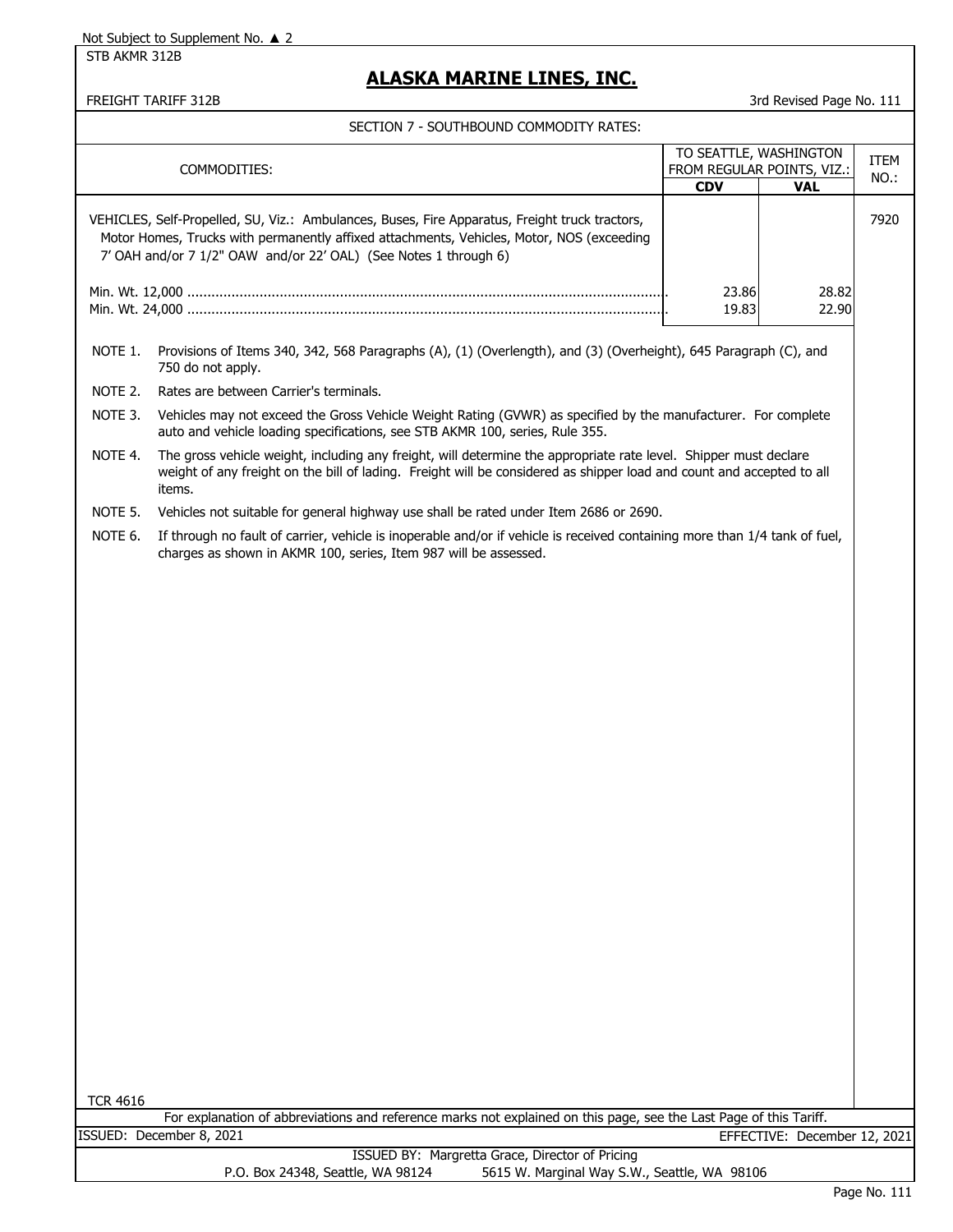STB AKMR 312B

## **ALASKA MARINE LINES, INC.**

### SECTION 8

#### SOUTHBOUND COMMODITY RATES:

FROM

Points in Alaska

TO

Seattle, Washington

ON

Articles Requiring and Moving in Frozen or Cold-Pack Service

Rates Named in This Section Include Mechanical Refrigeration in Fully Insulated Containers Necessary to Maintain Air Temperature of 0 Degrees Fahrenheit or Less.

When rates are published in this Section, on the commodity transported from point of origin to the point of destination, rates published in this Section will apply regardless of rate, between the same points, over the same routes published in other Sections of this tariff.

NOTE: Except as otherwise noted, Item referred to in Rate Items, not found in this Tariff, are in Tariff STB AKMR 100. Items 645 and 822 do not apply.

For explanation of abbreviations and reference marks, see the last page of this tariff.

ISSUED: June 5, 2020 EFFECTIVE: June 8, 2020

ISSUED BY: MARGRETTA GRACE, DIRECTOR OF PRICING P.O. BOX 24348, SEATTLE, WA 98124 5615 W. MARGINAL WAY S.W., SEATTLE, WA 98106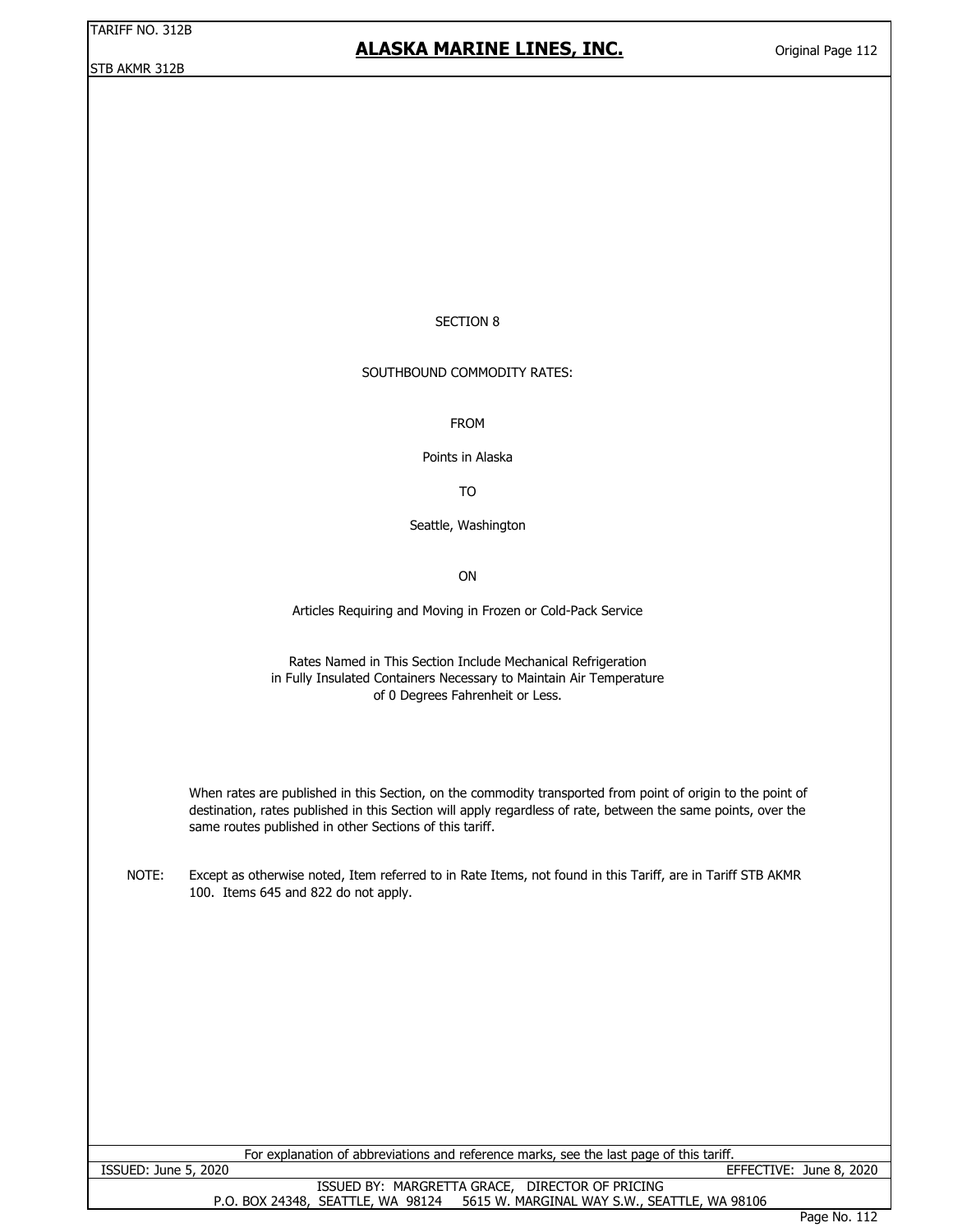STB AKMR 312B

## **ALASKA MARINE LINES, INC.**

FREIGHT TARIFF 312B 2nd Revised Page No. 113

| COMMODITIES:                                                                                                                                   | TO SEATTLE, WASHINGTON<br>FROM REGULAR POINTS, VIZ.: |                              | <b>ITEM</b> |
|------------------------------------------------------------------------------------------------------------------------------------------------|------------------------------------------------------|------------------------------|-------------|
|                                                                                                                                                | <b>CDV</b>                                           | <b>VAL</b>                   | NO.:        |
|                                                                                                                                                |                                                      |                              |             |
| FISH BAIT or ANIMAL FEED, Viz.: Fish Tails; Fish Heads; frozen, in cartons                                                                     |                                                      |                              | 8000        |
|                                                                                                                                                | 13.16                                                | 14.79                        |             |
|                                                                                                                                                | 12.50                                                | 14.06                        |             |
|                                                                                                                                                | 8.22                                                 | 9.24                         |             |
|                                                                                                                                                | 7.81                                                 | 8.79                         |             |
|                                                                                                                                                |                                                      |                              |             |
| NOTE <sub>.1</sub><br>Exact description of fish and the following notation, signed by the shipper, must appear on the Bill of Lading:          |                                                      |                              |             |
| "We certify that the above described product is sold for the purpose of supplying food to animals and not for                                  |                                                      |                              |             |
| NOTE 2.<br>Item 995 shall not apply.                                                                                                           |                                                      |                              |             |
|                                                                                                                                                |                                                      |                              |             |
|                                                                                                                                                |                                                      |                              |             |
|                                                                                                                                                |                                                      |                              |             |
|                                                                                                                                                |                                                      |                              |             |
|                                                                                                                                                |                                                      |                              |             |
|                                                                                                                                                |                                                      |                              |             |
|                                                                                                                                                |                                                      |                              |             |
|                                                                                                                                                |                                                      |                              |             |
| FISH, SALMON Frozen in packages.                                                                                                               |                                                      |                              | 8010        |
|                                                                                                                                                |                                                      |                              |             |
|                                                                                                                                                | 24.55                                                | 21.52                        |             |
|                                                                                                                                                | 23.33                                                | 20.46                        |             |
|                                                                                                                                                | 15.35                                                | 13.46                        |             |
|                                                                                                                                                | 14.59                                                | 12.79                        |             |
|                                                                                                                                                |                                                      |                              |             |
| NOTE 1.<br>Item 995 shall not apply.                                                                                                           |                                                      |                              |             |
|                                                                                                                                                |                                                      |                              |             |
|                                                                                                                                                |                                                      |                              |             |
|                                                                                                                                                |                                                      |                              |             |
|                                                                                                                                                |                                                      |                              |             |
|                                                                                                                                                |                                                      |                              |             |
| FISH, SALMON, CHUM or PINK, Frozen in packages.                                                                                                |                                                      |                              | 8010.13     |
|                                                                                                                                                |                                                      |                              |             |
|                                                                                                                                                | 22.13                                                | 17.85                        |             |
|                                                                                                                                                | 21.04                                                | 16.95                        |             |
|                                                                                                                                                | 13.84                                                | 11.15                        |             |
|                                                                                                                                                | 13.16                                                | 10.60                        |             |
|                                                                                                                                                |                                                      |                              |             |
|                                                                                                                                                |                                                      |                              |             |
| NOTE 1.<br>Item 995 shall not apply.                                                                                                           |                                                      |                              |             |
|                                                                                                                                                |                                                      |                              |             |
|                                                                                                                                                |                                                      |                              |             |
|                                                                                                                                                |                                                      |                              |             |
|                                                                                                                                                |                                                      |                              |             |
|                                                                                                                                                |                                                      |                              |             |
|                                                                                                                                                |                                                      |                              |             |
| <b>TCR 4616</b>                                                                                                                                |                                                      |                              |             |
| For explanation of abbreviations and reference marks not explained on this page, see the Last Page of this Tariff.<br>ISSUED: December 8, 2021 |                                                      | EFFECTIVE: December 12, 2021 |             |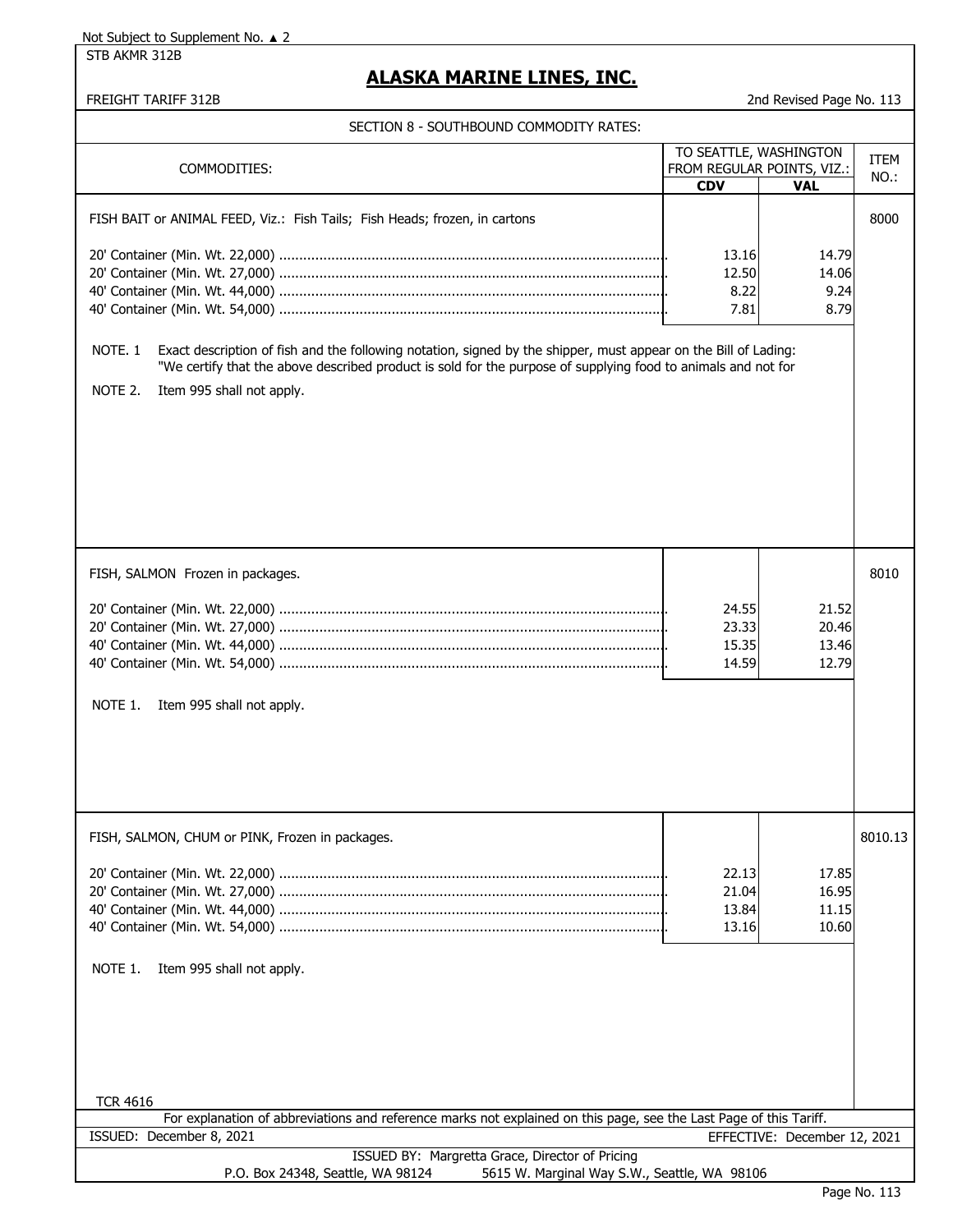STB AKMR 312B

# **ALASKA MARINE LINES, INC.**

### FREIGHT TARIFF 312B 2nd Revised Page No. 114

SECTION 8 - SOUTHBOUND COMMODITY RATES:

| COMMODITIES:                                                                       |            | TO SEATTLE, WASHINGTON<br>FROM REGULAR POINTS, VIZ.: |      |
|------------------------------------------------------------------------------------|------------|------------------------------------------------------|------|
|                                                                                    | <b>CDV</b> | VAL                                                  | NO.: |
| FISH, SHELLFISH, whole or in sections, CLAMS, CRAB, SCALLOPS, SHRIMP. (See Note 1) |            |                                                      | 8020 |
|                                                                                    | 27.02      | 23.68                                                |      |
|                                                                                    | 25.66      | 22.50                                                |      |
|                                                                                    | 16.88      | 14.80                                                |      |
|                                                                                    | 16.04      | 14.06                                                |      |

NOTE 1. Item 995 shall not apply.

| TCR 4616                          |                                                                                                                    |  |
|-----------------------------------|--------------------------------------------------------------------------------------------------------------------|--|
|                                   | For explanation of abbreviations and reference marks not explained on this page, see the Last Page of this Tariff. |  |
| ISSUED: December 8, 2021          | EFFECTIVE: December 12, 2021                                                                                       |  |
|                                   | ISSUED BY: Margretta Grace, Director of Pricing                                                                    |  |
| P.O. Box 24348, Seattle, WA 98124 | 5615 W. Marginal Way S.W., Seattle, WA 98106                                                                       |  |
|                                   |                                                                                                                    |  |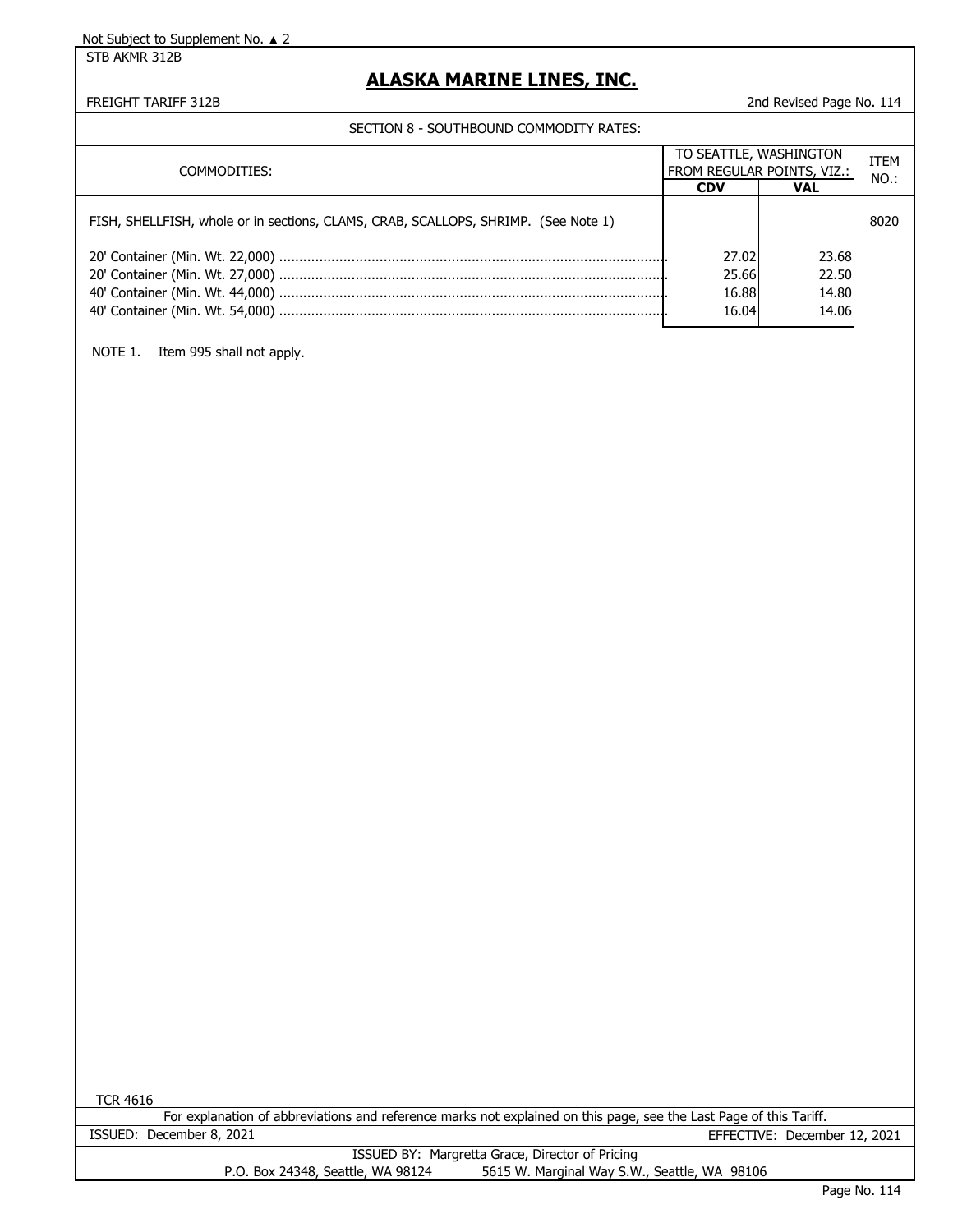STB AKMR 312B

# **ALASKA MARINE LINES, INC.**

FREIGHT TARIFF 312B 2nd Revised Page No. 115

|                                                                                                                    |            | TO SEATTLE, WASHINGTON       | <b>ITEM</b> |
|--------------------------------------------------------------------------------------------------------------------|------------|------------------------------|-------------|
| COMMODITIES:                                                                                                       |            | FROM REGULAR POINTS, VIZ.:   |             |
|                                                                                                                    | <b>CDV</b> | <b>VAL</b>                   | NO.:        |
|                                                                                                                    |            |                              |             |
| FISH, HALIBUT, Frozen, in packages. (See Note 1)                                                                   |            |                              | 8030        |
|                                                                                                                    |            |                              |             |
|                                                                                                                    |            |                              |             |
|                                                                                                                    | 24.55      | 21.52                        |             |
|                                                                                                                    | 23.33      | 20.46                        |             |
|                                                                                                                    | 15.35      | 13.46                        |             |
|                                                                                                                    |            |                              |             |
|                                                                                                                    | 14.59      | 12.79                        |             |
|                                                                                                                    |            |                              |             |
|                                                                                                                    |            |                              |             |
| NOTE 1.<br>Item 995 shall not apply.                                                                               |            |                              |             |
|                                                                                                                    |            |                              |             |
|                                                                                                                    |            |                              |             |
|                                                                                                                    |            |                              |             |
|                                                                                                                    |            |                              |             |
|                                                                                                                    |            |                              |             |
|                                                                                                                    |            |                              |             |
|                                                                                                                    |            |                              |             |
|                                                                                                                    |            |                              |             |
|                                                                                                                    |            |                              |             |
|                                                                                                                    |            |                              |             |
|                                                                                                                    |            |                              |             |
| FISH, BLACK COD, OR SABLE FISH, Frozen, in packages (See Note 1)                                                   |            |                              | 8035        |
|                                                                                                                    |            |                              |             |
|                                                                                                                    |            |                              |             |
|                                                                                                                    | 24.55      | 21.52                        |             |
|                                                                                                                    | 23.33      | 20.46                        |             |
|                                                                                                                    | 15.35      | 13.46                        |             |
|                                                                                                                    |            |                              |             |
|                                                                                                                    | 14.59      | 12.79                        |             |
|                                                                                                                    |            |                              |             |
|                                                                                                                    |            |                              |             |
| NOTE 1.<br>Item 995 shall not apply.                                                                               |            |                              |             |
|                                                                                                                    |            |                              |             |
|                                                                                                                    |            |                              |             |
|                                                                                                                    |            |                              |             |
|                                                                                                                    |            |                              |             |
|                                                                                                                    |            |                              |             |
|                                                                                                                    |            |                              |             |
|                                                                                                                    |            |                              |             |
|                                                                                                                    |            |                              |             |
| FISH, EGGS, Frozen, in packages (See Note 1)                                                                       |            |                              | 8040        |
|                                                                                                                    |            |                              |             |
|                                                                                                                    | 25.17      | 22.07                        |             |
|                                                                                                                    |            |                              |             |
|                                                                                                                    | 23.90      | 20.98                        |             |
|                                                                                                                    | 15.72      | 13.79                        |             |
|                                                                                                                    | 14.95      | 13.10                        |             |
|                                                                                                                    |            |                              |             |
|                                                                                                                    |            |                              |             |
| NOTE 1.<br>Item 995 shall not apply.                                                                               |            |                              |             |
|                                                                                                                    |            |                              |             |
|                                                                                                                    |            |                              |             |
|                                                                                                                    |            |                              |             |
|                                                                                                                    |            |                              |             |
|                                                                                                                    |            |                              |             |
|                                                                                                                    |            |                              |             |
|                                                                                                                    |            |                              |             |
|                                                                                                                    |            |                              |             |
|                                                                                                                    |            |                              |             |
|                                                                                                                    |            |                              |             |
|                                                                                                                    |            |                              |             |
| <b>TCR 4616</b>                                                                                                    |            |                              |             |
| For explanation of abbreviations and reference marks not explained on this page, see the Last Page of this Tariff. |            |                              |             |
| ISSUED: December 8, 2021                                                                                           |            | EFFECTIVE: December 12, 2021 |             |
| ISSUED BY: Margretta Grace, Director of Pricing                                                                    |            |                              |             |
|                                                                                                                    |            |                              |             |
| 5615 W. Marginal Way S.W., Seattle, WA 98106<br>P.O. Box 24348, Seattle, WA 98124                                  |            |                              |             |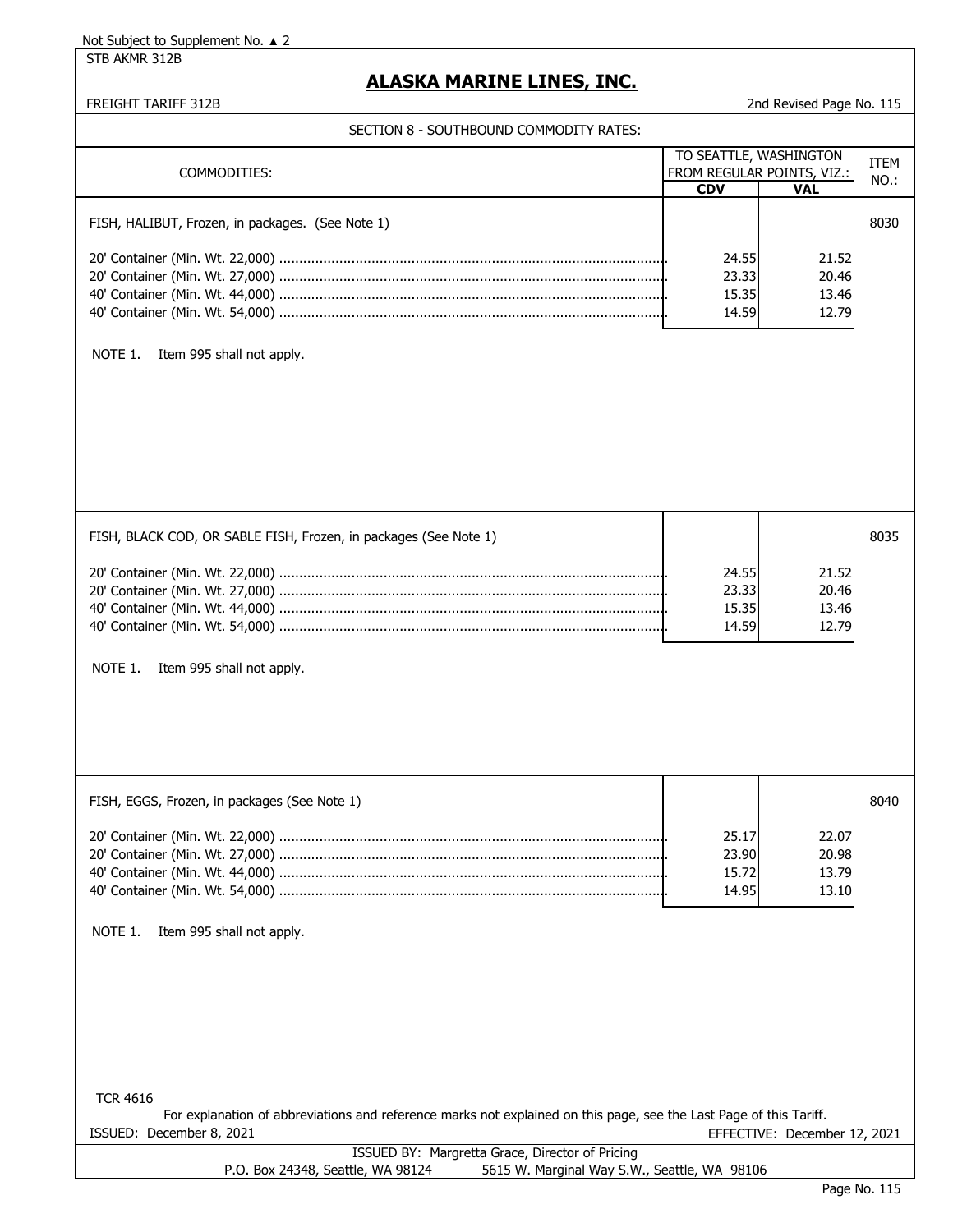STB AKMR 312B

# **ALASKA MARINE LINES, INC.**

FREIGHT TARIFF 312B 2nd Revised Page No. 116

|  | SECTION 8 - SOUTHBOUND COMMODITY RATES: |                   |
|--|-----------------------------------------|-------------------|
|  |                                         | TO SE             |
|  |                                         | $F_{\mathcal{D}}$ |

|                                                                                                                                      |                | TO SEATTLE, WASHINGTON<br>FROM REGULAR POINTS, VIZ.: |      |  |
|--------------------------------------------------------------------------------------------------------------------------------------|----------------|------------------------------------------------------|------|--|
| COMMODITIES:                                                                                                                         | <b>CDV</b>     | <b>VAL</b>                                           | NO.: |  |
| FISH, BOTTOM, Viz.: Sole, Flounder, Cod, or Idiot fish, frozen in packages. (See Note 1)                                             | 24.55          | 21.52                                                | 8045 |  |
|                                                                                                                                      | 23.33          | 20.46                                                |      |  |
|                                                                                                                                      | 15.35          | 13.46                                                |      |  |
|                                                                                                                                      | 14.59          | 12.79                                                |      |  |
| NOTE 1.<br>Item 995 shall not apply.                                                                                                 |                |                                                      |      |  |
| FISH, HERRING, Frozen in packages. (See Note 1)                                                                                      |                |                                                      | 8050 |  |
|                                                                                                                                      | 18.92          | 16.58                                                |      |  |
|                                                                                                                                      | 17.96          | 15.76                                                |      |  |
|                                                                                                                                      | 11.83<br>11.23 | 10.37<br>9.85                                        |      |  |
|                                                                                                                                      |                |                                                      |      |  |
| NOTE 1.<br>Item 995 shall not apply.                                                                                                 |                |                                                      |      |  |
|                                                                                                                                      |                |                                                      |      |  |
|                                                                                                                                      |                |                                                      |      |  |
|                                                                                                                                      |                |                                                      |      |  |
|                                                                                                                                      |                |                                                      |      |  |
|                                                                                                                                      |                |                                                      |      |  |
|                                                                                                                                      |                |                                                      |      |  |
|                                                                                                                                      |                |                                                      |      |  |
|                                                                                                                                      |                |                                                      |      |  |
|                                                                                                                                      |                |                                                      |      |  |
|                                                                                                                                      |                |                                                      |      |  |
|                                                                                                                                      |                |                                                      |      |  |
|                                                                                                                                      |                |                                                      |      |  |
|                                                                                                                                      |                |                                                      |      |  |
|                                                                                                                                      |                |                                                      |      |  |
|                                                                                                                                      |                |                                                      |      |  |
|                                                                                                                                      |                |                                                      |      |  |
|                                                                                                                                      |                |                                                      |      |  |
| <b>TCR 4616</b>                                                                                                                      |                |                                                      |      |  |
| For explanation of abbreviations and reference marks not explained on this page, see the Last Page of this Tariff.                   |                |                                                      |      |  |
| ISSUED: December 8, 2021                                                                                                             |                | EFFECTIVE: December 12, 2021                         |      |  |
| ISSUED BY: Margretta Grace, Director of Pricing<br>P.O. Box 24348, Seattle, WA 98124<br>5615 W. Marginal Way S.W., Seattle, WA 98106 |                |                                                      |      |  |